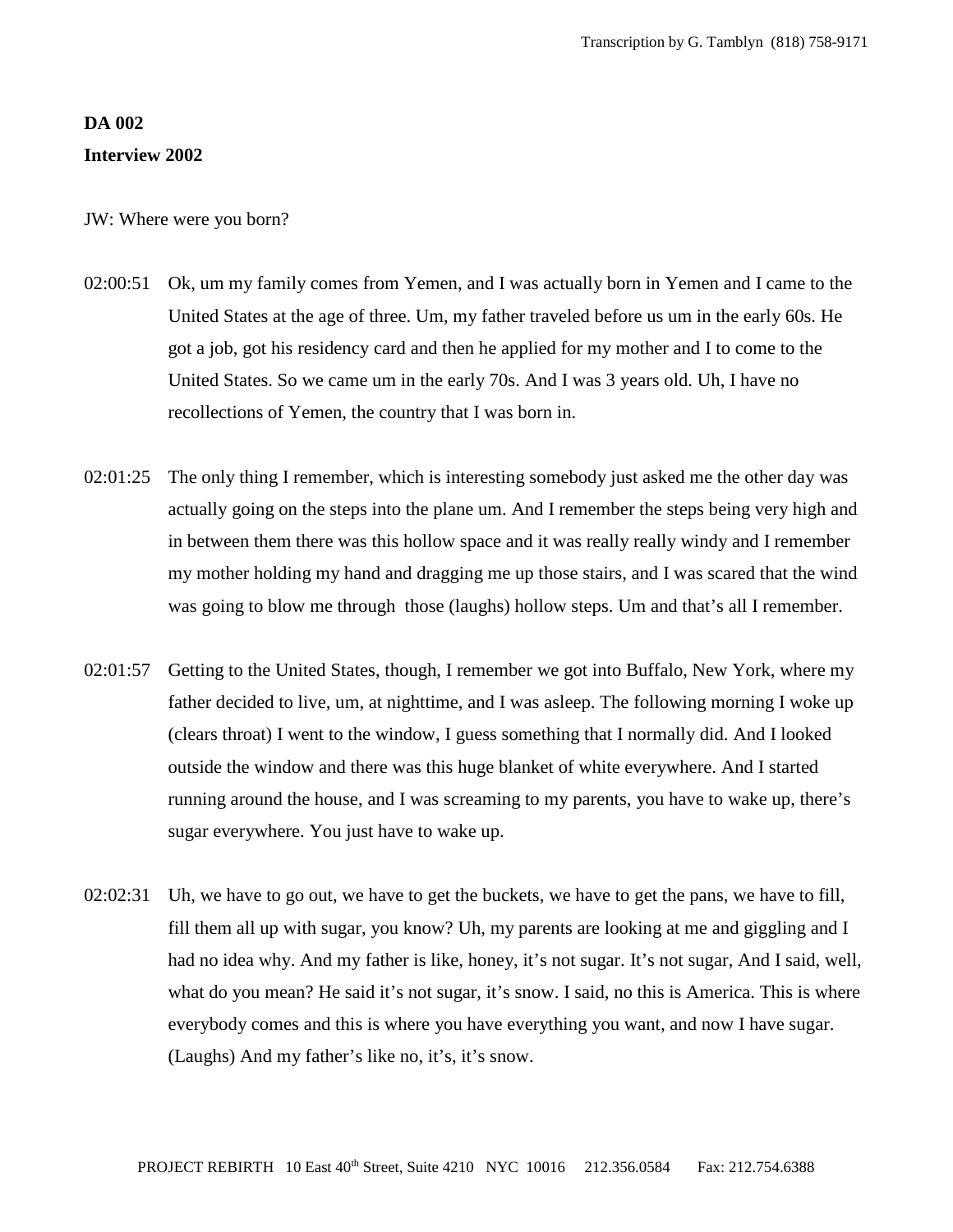02:03:00 And he tried to explain to me what it was. Uh, finally he opened the window, he let me touch it. Uh, I touched it. Of course it was cold. And then I said to him, well, can I taste it, because it just might be (?) you know, cold sugar. And of course I tasted it, and to my disapointment it tasted like nothing. So I guess you would call that my first culture shock (laughs) was finding out this blanket of snow was, was snow.

JW: When you found out it was cold?

02:03:36 Oh absolutely, it was (JW). I never experienced cold, even you know while I was growing up, I always hated the winter because it was just so cold. I guess because I was used to the heat. Um, and it was very hard to realize that you have to dress appropriately for the weather. Um, but slowly but surely you know I learned, I learned how to deal with it.

JW: what about your parents?

- 02:04:05 Um, my parents, my father um is much older than my mother, he had two previous marriages and the first one he was divorced, the second one he, his wife passed away. And then he married my mother. There's I think about a 15 or 20 year age difference between the two. Um, and their really great. I guess you know they really tried very hard to give my brothers and my sisters and I a really good home. (clears throat) An opportunity to get an education and to really have a better life in the United States.
- 02:04:43 Um, when we came to the United States my parents only had me (clears throat) and then all of my siblings were born here. Um, and I remember, you know at night when my dad used to come home from work. He actually worked for the Ford motor company, um as a steel worker, and um you know he was just so happy to have my mother and I there and I remember in the middle of the night when he'd come home, he'd come and he'd find the blanket off of me, and he'd put it up, first he'd kiss my feet and then he'd put it on me.
- 02:05:14 And I always wondered, why does my dad kiss my feet? (laughs) I found that to be a strange thing, but um he would kiss my feet, and then put the blanket on me and he was just so happy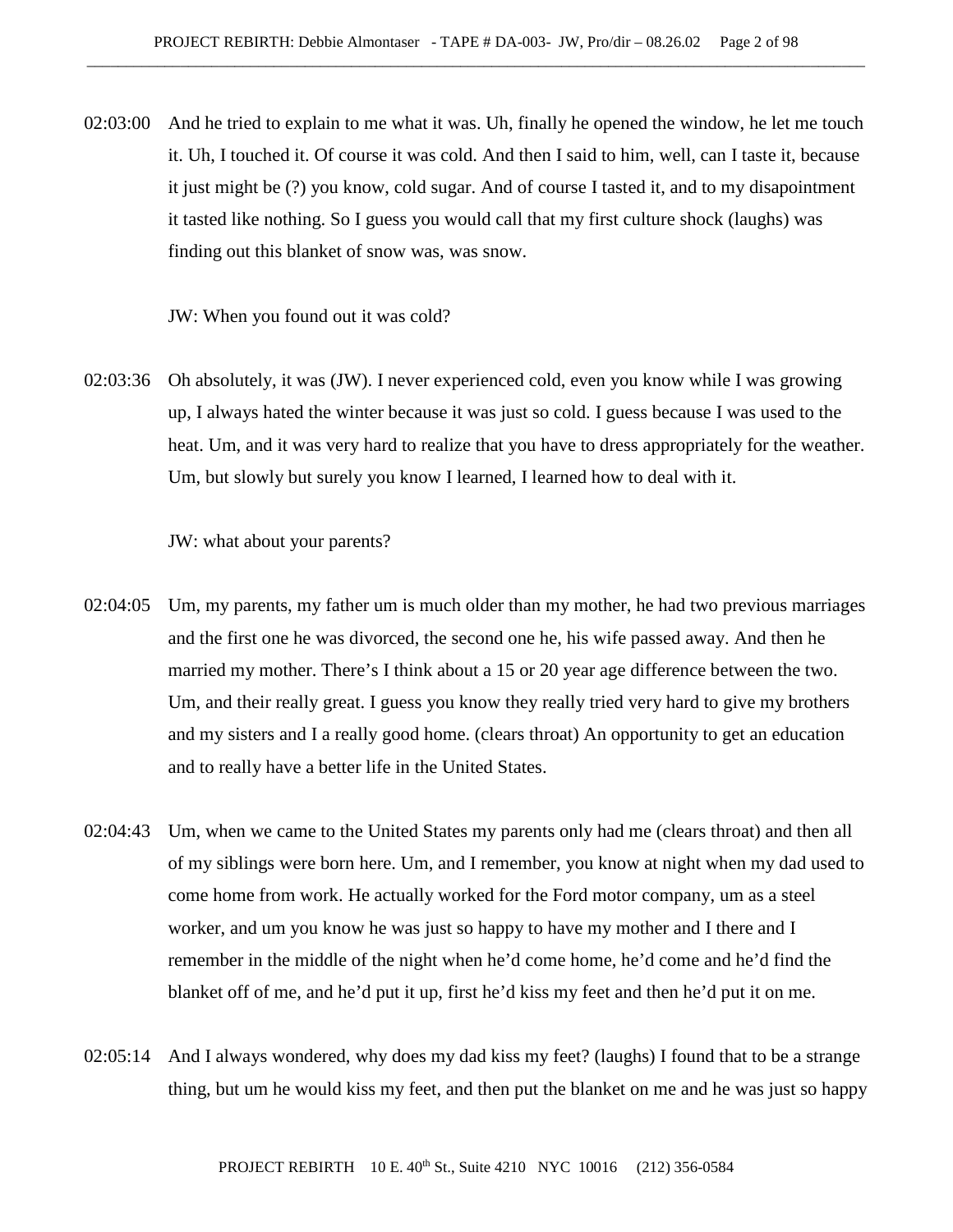that we were there uh with him and um we were living in upstate Buffalo and. That you know we were having a better chance to have a better life, um, in the United States.

- 02:05:39 So, while I was growing up, when it was time for me to start going to school, one of the things that my father was always telling me was try to be like everybody else. Uh, you know, look at how everyone is dressing, we'll go out, we'll get you clothes. Uh, don't talk too much about where we're from and who we are, and just try to be like everybody.
- 02:06:02 And I never understood why my father was always telling me that. Uh, but I learned the hard way. I remember in kindergarten (clears throat) when everybody was talking, uh, about their family and, and the tradition that they celebrate uh, everybody was talking about Christmas. Uh, and everybody was talking about Easter and, and there was no one there who had a different story. And I understood why my father was telling me not to because I would have stood out.
- 02:06:37 Uh, so I never talked about any of our holidays or, or anything. And at that time I really didn't know much um about our holidays because I was really young, but as the years went by and I was uh, in fourth and fifth grade, I truly understood what my father was talking about. Because there were times that you know, girls in the playground or at gym would tease me because of my skin color. Uh, or my hair, because I, I had really nice curly hair, uh, and everyone else had blond straight hair or you know, brown straight hair. And I sort of understood what he was talking about.
- 02:07:13 Uh, and it was painful, you know, not to really acknowledge who I am but try to be like everybody else. Um, (clears throat) I guess the rude awakening for me about my own cultural and religious identity was really when I went to middle school, uh when a lot of my friends started to date, uh hang out and what have you. And, (clears throat) when I spoke to my parents about going out, that a lot of my friends were going out and there were gonna be boys and girls and some of them had boyfriend girlfriend and my father's eyes just (?) he's like you can't go.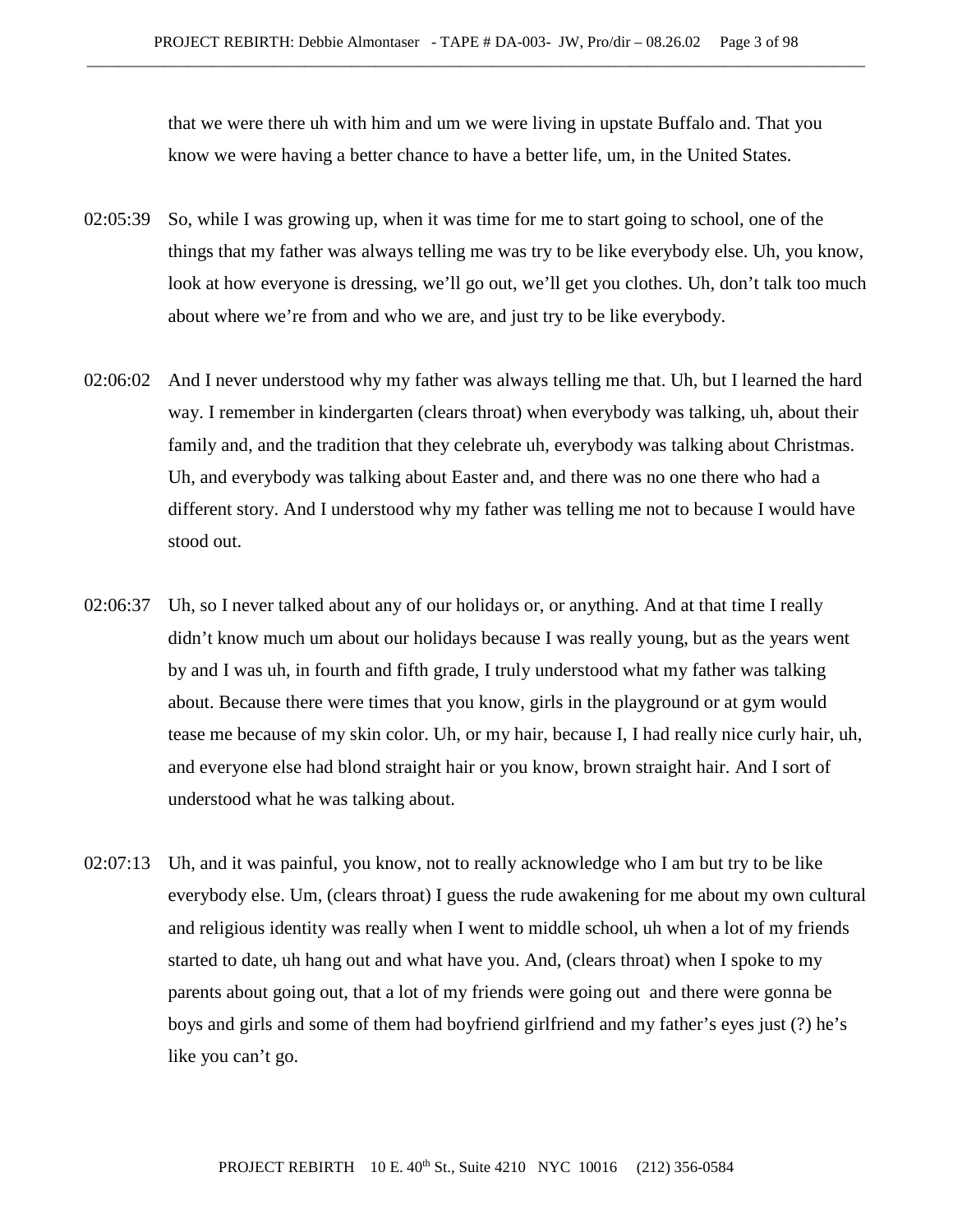- 02:07:50 And I'm like what do you mean I can't go? He says well we don't do that kind of stuff, you know, we don't date in our culture, we don't date in our religion and I said to him well, all of these years you've been telling me to be like everybody else and now I want I want to continue being like everybody else, and you're telling me that that's not what we're supposed to be doing.
- 02:08:09 Um, (clears throat) so he started explaining to me you know, our cultural traditions, um our religious traditions, and I sort of understood where he was coming from because it was something that I always deep down inside wanted to learn about and wanted to actually embrace, but my parents really never gave me the opportunity to teach me all about it. Um, particularly when there were holidays, Islamic holidays, we really didn't celebrate them. Um, I recall my parents fasting uh, in the month of Ramedan, but they never really like said you need to fast, this is really important you know it's a part of our religion. Um, it wasn't a big big thing.
- 02:08:52 Um, and I remember there were days where we had our holiday and you know my parents gave me the option of going to school or staying home, uh but it wasn't something that you know they encouraged me to go to school and talk about or even come to school and talk to the other children about.
- 02:09:10 So I felt in a way (clears throat) deprived of uh, my cultural tradition and religious tradition, because, uh, you know, the unfortunate thing that happens in the United States that people come here and they want to assimilate (clears throat) and become like everyone else. Uh, that you lose, you lose that essence of who you really are.
- 02:09:34 Uh, and so it was a struggle being a teenager, you know when everybody else was doing all of these wonderful things um, but I held back, uh my parents were wonderful in terms of letting me hang out with my girl friends when they knew there weren't any boys there. Um, and I always had a house full of friends, that wasn't an issue you know my parents loved the fact that I'd invite my girl friends over because then they had the opportunity to keep an eye on me.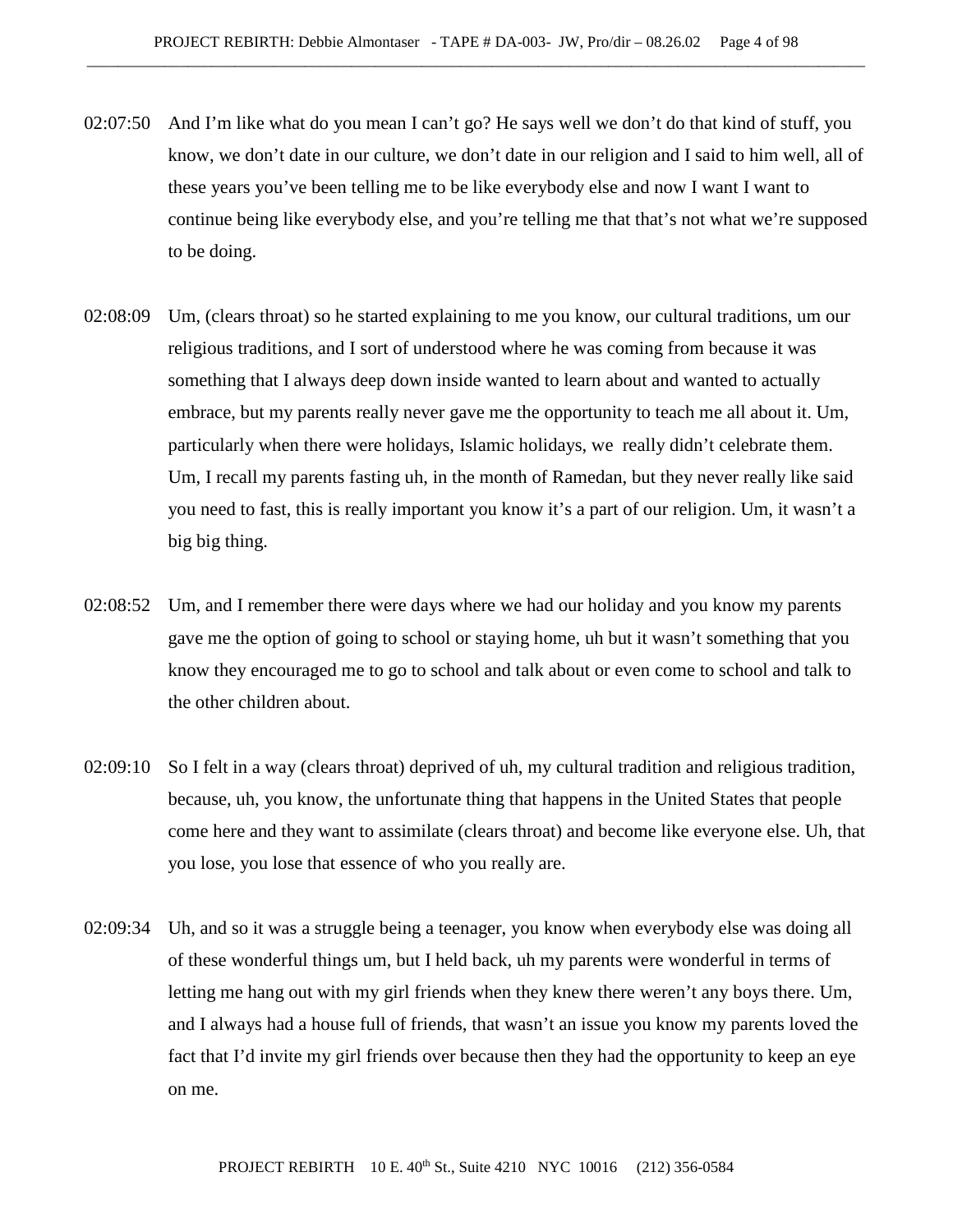- 02:10:04 Um, and then one day in  $7<sup>th</sup>$  grade, I decided to wear the hijab, which I'm wearing right now. And uh, it was out of fascination. Uh, it was also inspired by the Sunday classes that I was taking uh, to learn Arabic. That was one thing that my parents were really uh, very focused and making sure that we were all able to do was to be able to speak Arabic, read and write Arabic.
- 02:10:34 And uh, I was going to a Sunday school for as long as I can remember. And uh, one day we had a special guest who came to the Sunday school and who was talking about modesty and the religious uh background of being modest. And you know, and the way that you would dress for it, and I decided one day to wear the hijab. And I didn't wear it in this fashion. I wore to the back and I wrapped it around my head.
- 02:11:00 Uh, and I went to school and everybody was looking at me so strangely. And I remember some of my friends telling me, take that thing off, what are you doing with it? Uh, and I said well, you know, in my religion, one of the things women, you know, are asked to do is wear a hijab. And she's like you look silly, you know, that's not you, take it off.

JW: how did that make you feel?

- 02:11:23 Oh, it made me feel awful because I felt that she wasn't accepting me for who I'm trying to express to be. Uh, and as the day went, everybody was looking at me strange, and then that friend of mine spoke to a few other friends, and , and they were like, you know, if she doesn't take that off, we're not gonna hang out with her. And I was like oh, my god (laughs) I couldn't believe it. And then it was the end of the day. Uh, and one of the teachers said to me, uh, why are you wearing that? And I started to explain. He said, well, did you know that you know women in that culture are oppressed? By wearing that?
- 02:12:04 And you wearing it, uh, shows that you know, you're inferior and, you know, you uh, this is America, you know, you can wear whatever you want. And you come from a different country to, to be who, you know, to be American. Uh, and uh, if I were you I wouldn't wear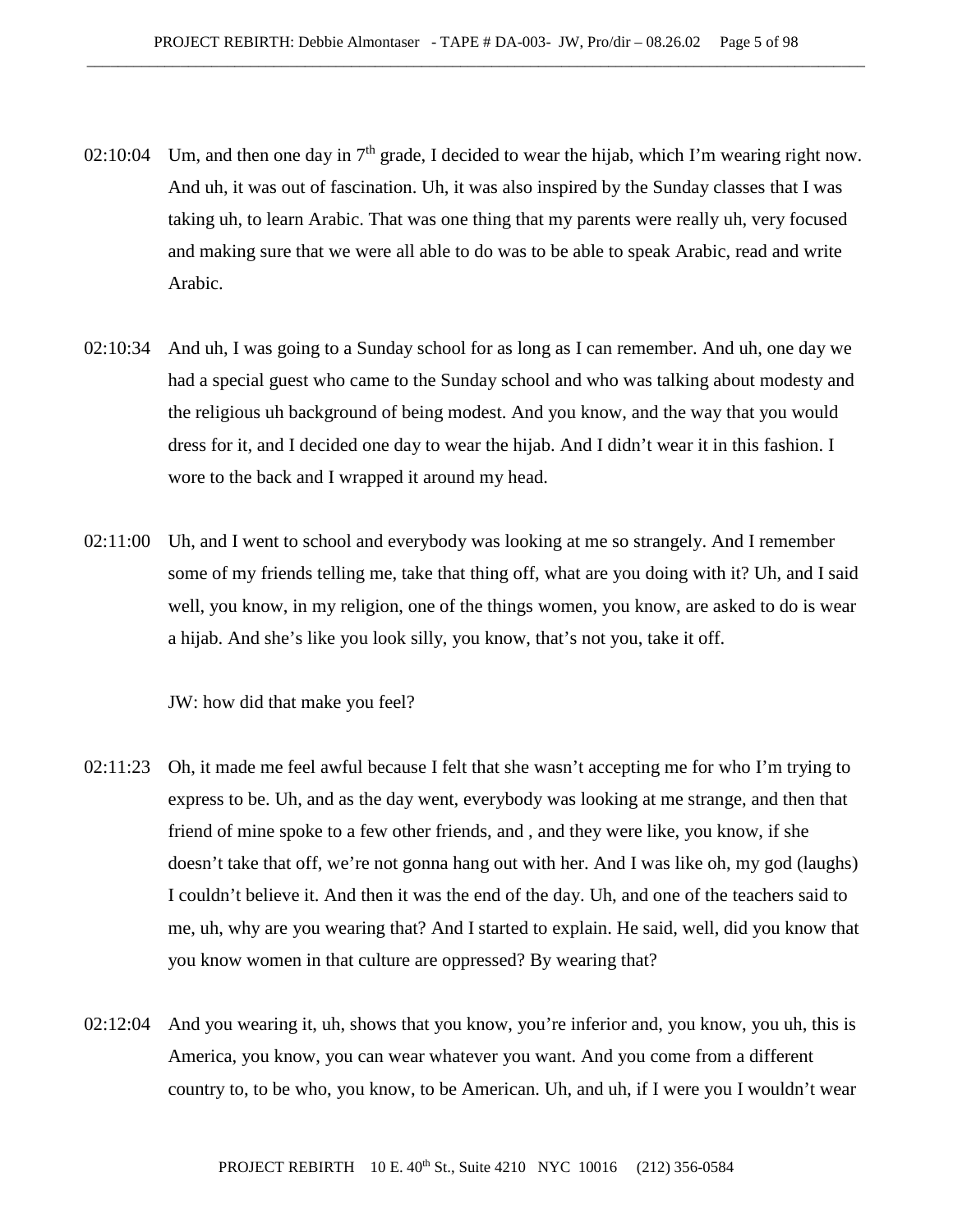it. And I was just so crushed. Uh, because of all people, I was hoping that he would be the most supportive because he was always supportive uh, with everything.

02:12:36 But for him to tell me that you know, it's something that makes me inferior, just like really devastated me. And you know, I still remember, and that was the first time that I actually somebody every used the word inferior with me in such a way that it just, it still sticks in my mind. Uh,

JW: did you acknowledge the contradicton of coming to America to express who you are?

- 02:13:04 I were I was, but he told me that people come to America to get away from all of that. And, you know that, that conversation that my father had with me over the years when I was younger started lingering in my mind and I'm like now I see what my father was really talking about. Is that people really can't accept change. Uh, and therefore you have to be like everybody else or stand out and be ridiculed.
- 02:13:35 And I remember that day uh, after class. I was too embarrassed to take it off in the classroom after class. Uh, before uh, dismissal I went into the bathroom and I'd take it off and I'd let my hair out and it was (?) crushing. It was crushing. But that was the very last time that I ever had any thoughts about wearing the hijab. And I think you know, that day made me say to myself I'm, I'm never gonna wear it again, because this is what happened to me in one day, let alone if I wear it all the time.
- 02:14:10 And um, so the following day I came to school (JW) Oh I remember, I remember coming home that day I was really crushed uh, and my mother was asking me uh, why was I so down? And I didn't tell my mother because that day I didn't wear the hijab leaving the house, I wore it after leaving the house waiting for the bus. Um because my parents were always concerned with making sure that I don't stand out. Um but then you know I told her what happened and she said well that's why your father and I are always telling you that you really shouldn't be bring attention to where you come from, or who we really are because people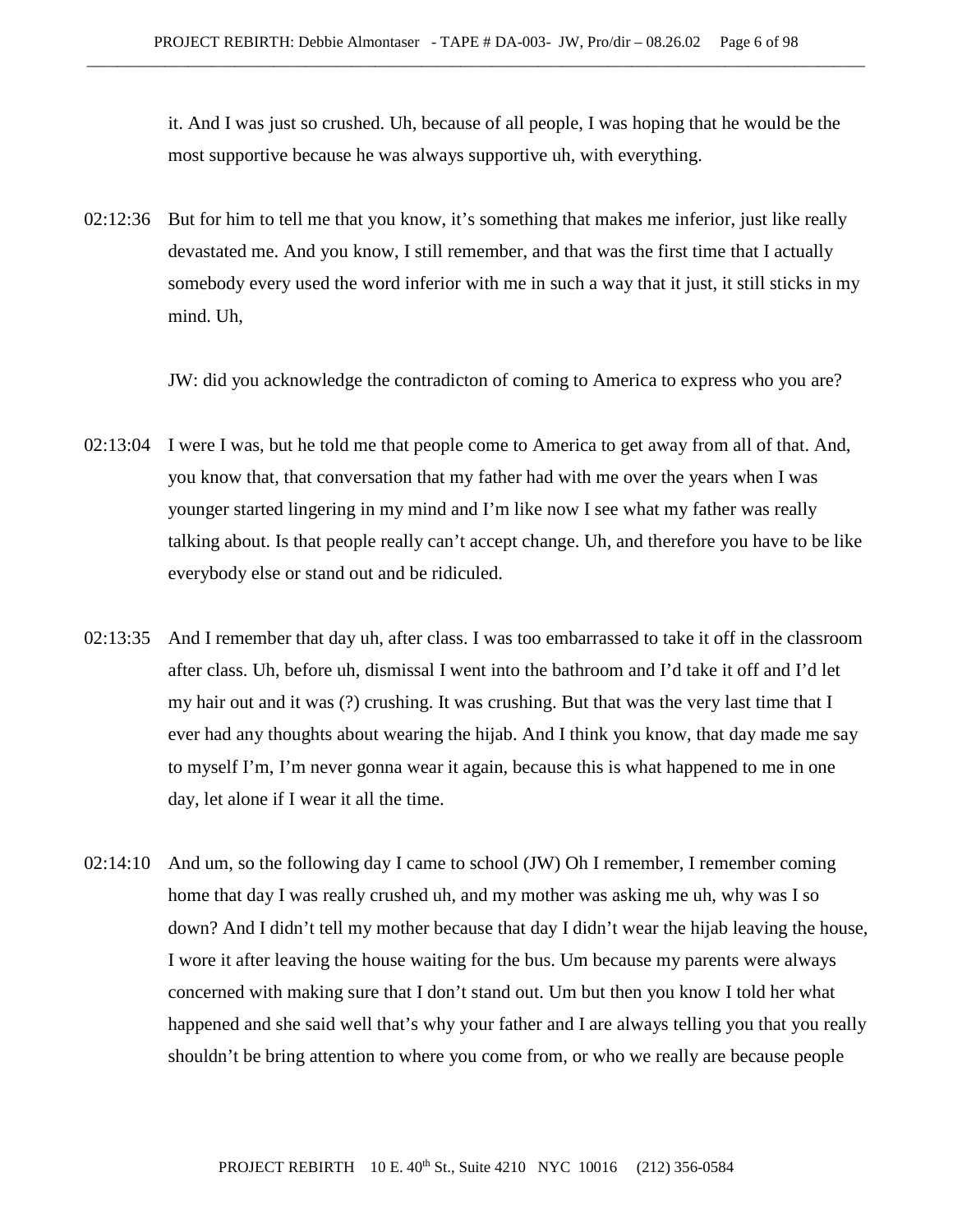are not accepting of different cultures, different traditions, different races, um and basically everybody wants to be like everybody else.

JW: do you remember why you chose that day?

- 02:15:10 I remember why I chose that day, it was because of of that guest speaker who came and who inspired me. And he was he was talking about you know modesty and how important it is for both men and women to dress modestly. And one way for women to dress modestly is by covering their hair, which their hair gives them the most beauty. Um and you know giving that sacrifice of of leaving your hair out um shows that you are you know, abiding to god's wishes. Um and that you are trying to be a better Muslim.
- 02:15:48 And I thought for me that time was really important because with all the issues that I was dealing with as a teenager you know and also finding out I couldn't date and you know do a lot of the things that everybody else was doing. Um, I sort of I you know I I felt like I had two identities. One identity, you know, existed in school, and then the real identity the true (?) identity that I had existed at home. I you know, I felt like I was living two (?) you know, double lives. Uh, and I hated that. I hated that, because as I was growing up, they always clashed.
- 02:16:27 Um and and things were you know were always you know little things would come up in school and people would notice a difference. And uh, I think that what was the most devastating was people were not tolerant when I was growing up. You know, in upstate, they were not tolerant at all. You know, if anyone even if you were white, uh, because where I grew up it was predominantly white, if you had something on you know, if you had an orange shirt, they'd laugh at you.
- 02:16:58 They're like what are you doing with an orange shirt? You know that looks so ugly you know, you look so tacky um, it it was just really, it's amazing because I think if I still lived in that world of intolerance I'd be devastated now. Um, but people were so intolerant of of one another. Um particularly of of people of color, um, cultural backgrounds.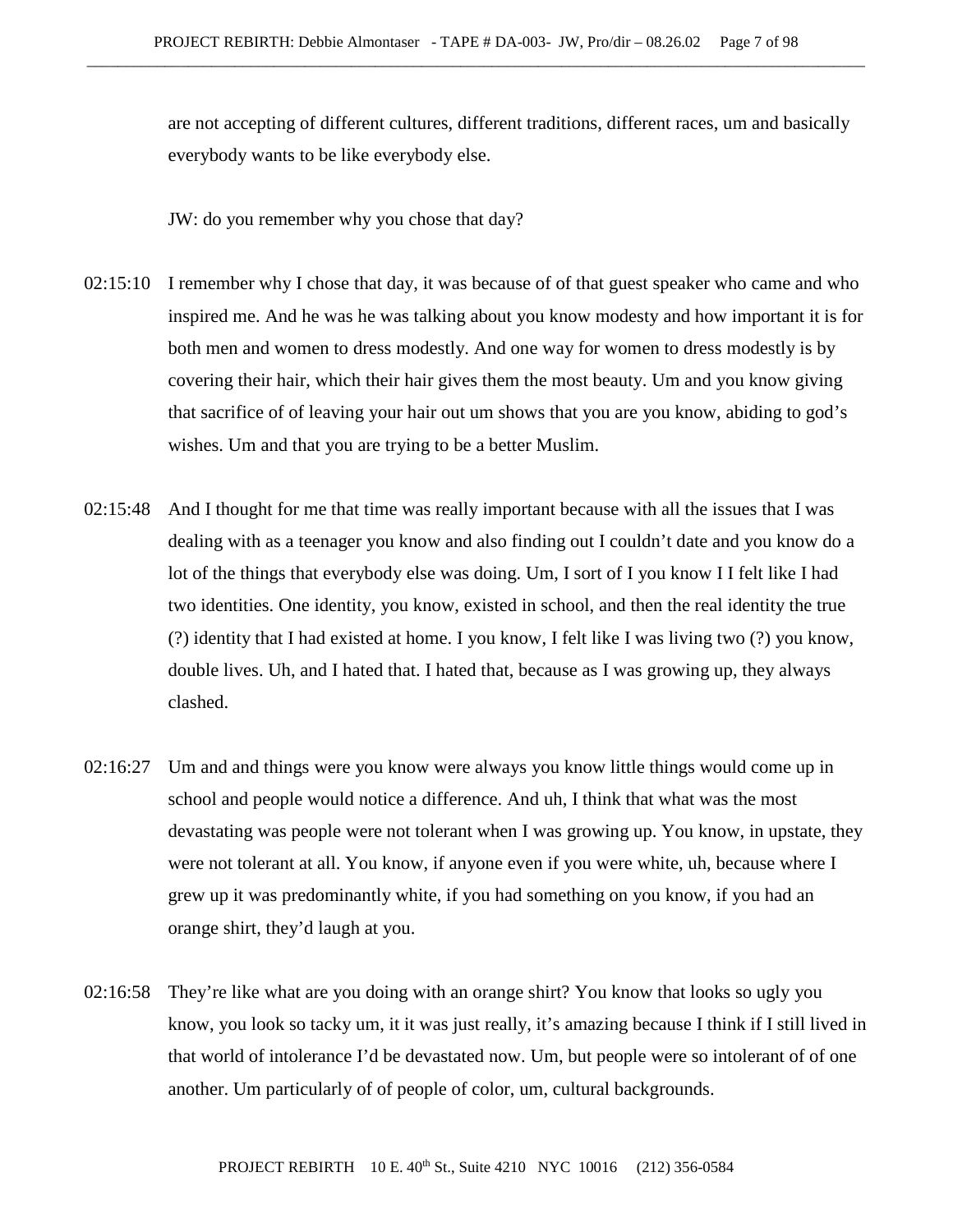- 02:17:24 And um, it was hard and I felt like as I was growing up I was always trying to please everybody around me, you know in school and then at home, and it was very hard. It was very hard, very very you know very strenuous you know on on my identity. And um, I guess the time that I finally came to rest about who I really was was when I came to New York city.
- 02:17:58 Um and I think that for me was the most incredible experience uh particularly when I got to New York and just being out on the streets and seeing people from all different walks of life, I'm like where am I? You know, this is truly not the America that I I've grown to know but um, it's just incredible meeting people of color from all different countries, not just African Americans, um, meeting people from China, Japan, India, all different countries.
- 02:18:32 And I think was incredible was the first time that I saw an Indian woman wearing a Sari and you know, as I was watching her walk you know and I started looking around me in the entire environment where I was standing, and no one looked at her, no one stared, um no one stopped to talk. She was just you know going about her business and so was everybody else. And I realized that people in New York City were not caught up in whose wearing what or what do they look like, but just accepted everybody for who they were. Um, and I think for me that was the most, you know, incredible experience to see that and um.
- 02:19:17 How did I come to New York City? it's a it's a very good story to tell I guess. Um, when I was growing up, I was about 16, and one of the things in my culture, cultural tradition and religious tradition is that we don't date, but one of the things that we do is uh, we have engagements. Uh, and during the engagement, you get to have a courtship where you're, where you're chaperoned. And uh, there were a couple of gentlemen who came to ask for me who were, you know, 19, 20 years old, from within the community. From the Arab Muslim community, and I kept saying no because I was not interested.
- 02:20:00 Uh finally, uh, a friend of mind had gotten married and she had family who lived in New York City and all over, and they came. And Naji, who's actually my husband today came to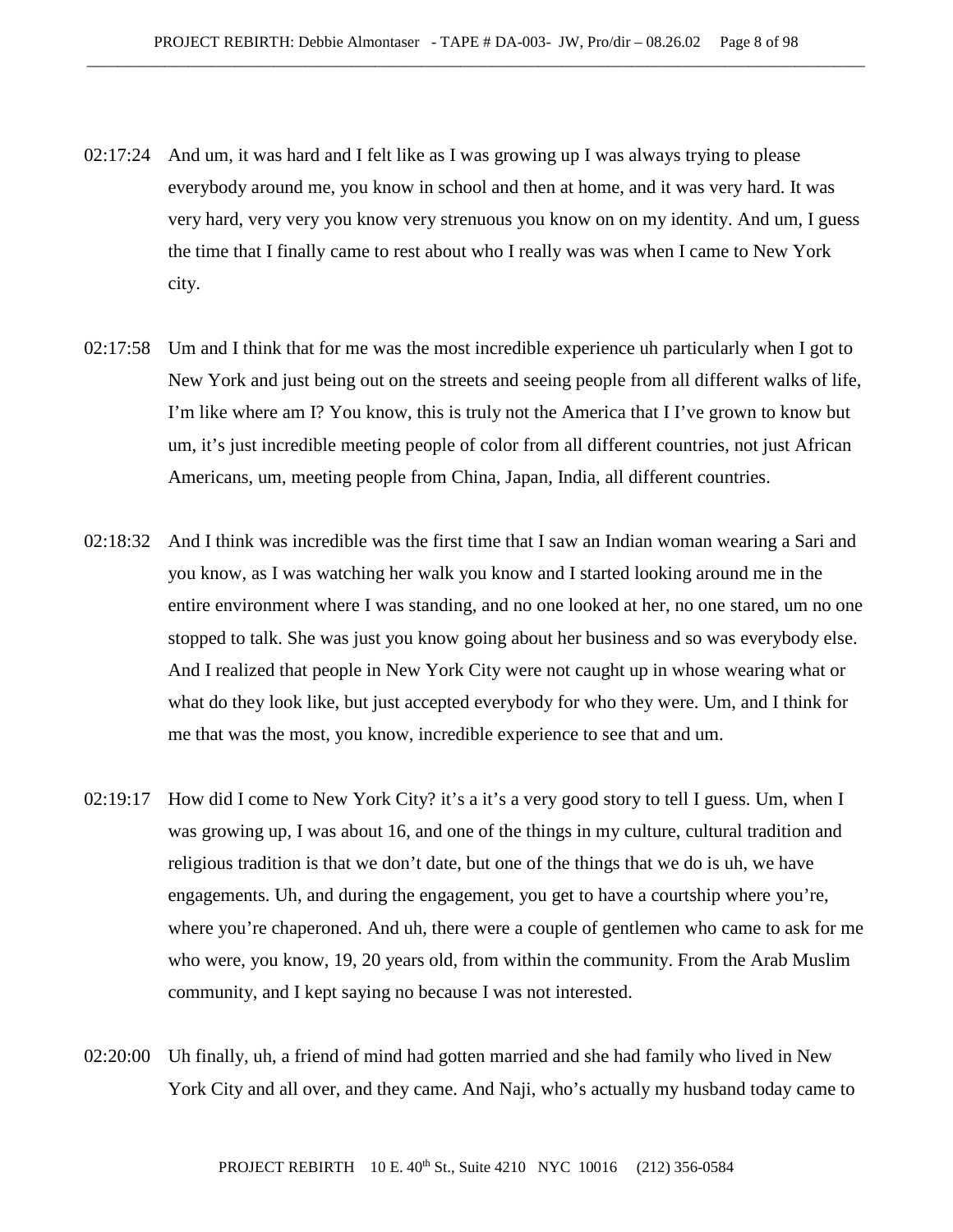this wedding, and uh, when we were at the wedding, he stood out to me as someone I've never seen. Uh, and then I took and interest when I saw him, and amazingly enough, he took an interest when he saw me and uh, he spoke to his dad that very evening uh, of who was I and what family I come from. And he said, well, you know, they're from so and so family and uh, her father's and old, old friend. We grew up together.

- 02:20:44 And uh, that, the next day his father actually called my father and he said, you know, can we get together? I'd love to see you um we're here another 2 or 3 days in Buffalo um and then we're gonna go home, um can we get together? And my dad said sure, why don't you come over, and we'll have lunch. And um, they came over and uh, you know I was surprised, I, I didn't know they were coming over, but my dad had said, you know, old friends are coming over, they're from New York City. And I thought that was the last time I was gonna ever see him (laughs).
- 02:21:19 And to my surprise uh, you know they came. They had lunch uh, and I really was too shy, I was too embarrassed to, to sit around like in front of them because I, I really didn't know them. Uh, and so you know, that gave my father the opportunity to know about him, his father, what they were doing, what they were up to in New York City and what have you. They left. Uh, a couple weeks later.

JW: you guys never interacted at all?

- 02:21:47 No we just, well, I guess we did because when he walked in he smiled at me and I smiled at him but that was it, you know. Um, a couple weeks later his dad calls up, and he said you know um, when we came over that day your daughter left such a lasting impression on my son, and he's been bugging me call and ask if she's engaged or is she interested in an engagement or, or anything of that sort. And, um my father told him well let me get back to you, let me speak to her and see what's you know, let's see.
- 02:22:24 So my dad spoke to me and um, you know of course my father was like you know, she's so picky. (?) I remember him talking to my mother in the kitchen, she's so picky and you know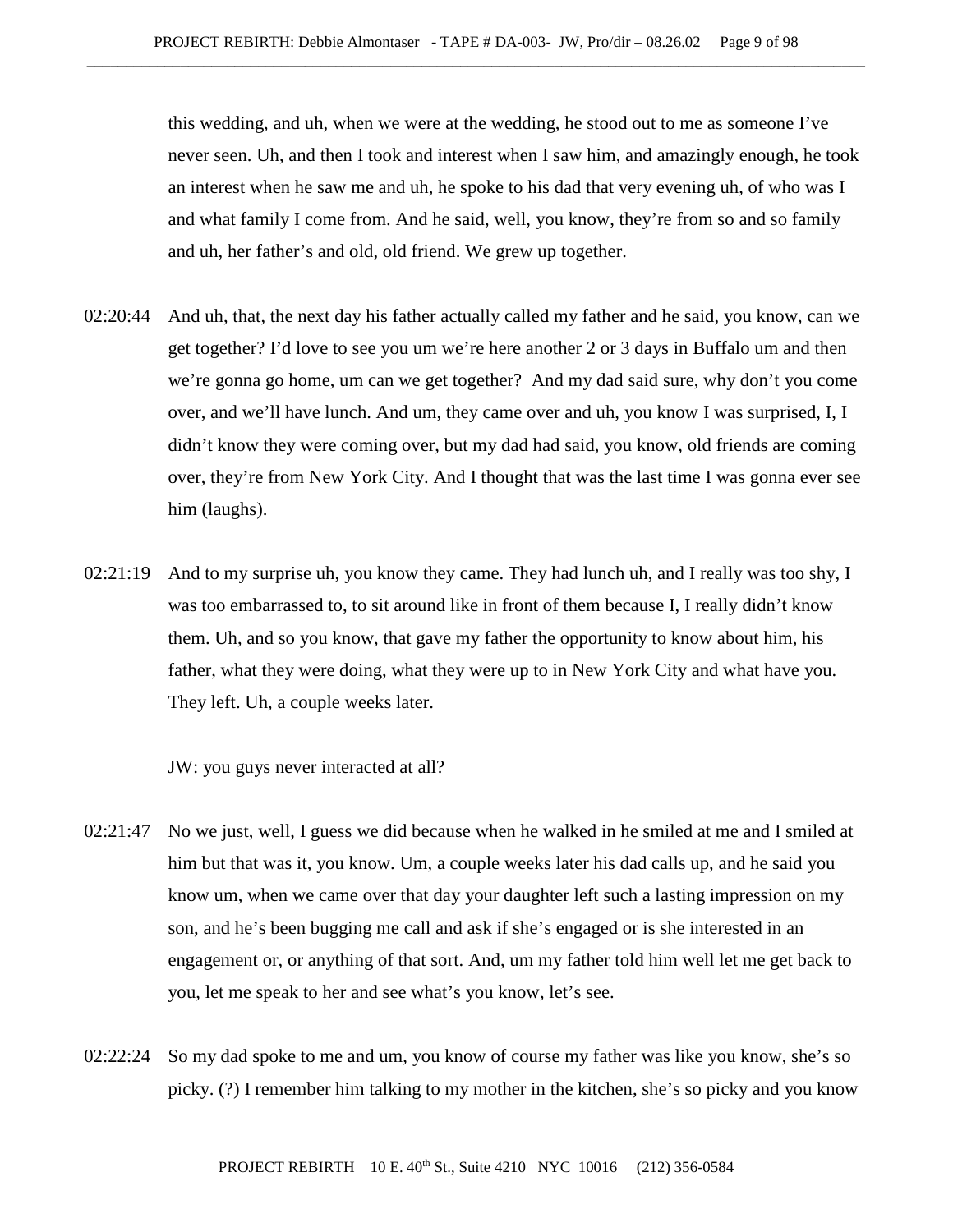he's really a nice boy, and you know I already know she's gonna say no. And I'm like sitting back there and I'm like oh dad, you don't know (laughs). So I remember my mom approaching me and telling me that they were interested to come and it was just another meeting time um, and it's nothing etched in stone and you know if I wasn't interested um, but they needed an answer from me if I was, I would be interested in meeting him you know otherwise they were gonna just tell him, don't bother to come.

- 02:23:10 So um, I said to my mom I said ok, you know what the heck, I'll I'll meet him, what's the worst thing that could happen. So they came, it was actually a three-day weekend, I think it was, I can't remember sometime in February or March, I can't even remember. Um, they came and uh, I remember that day we we made lunch, there were other relatives of mine who lived in upstate um who came over. Um, and my mom was like you know what, I don't want you to worry about helping me just, you know, be a part of the event.
- 02:23:26 And so I remember sitting across from him, but not directly, a little further, and I remember him you know stealing looks at me and I remember stealing looks at him (laughs) And then um, as we were eating people were talking and my father was sitting there and he was asking questions, pretty much questions that he knew that I would be interested in asking, um you know, what are you doing? You know are you going to school? What are you studying? What are your plans for the future? Um, you know what are what are your hobbies?
- 02:24:21 And so I'm sitting there listening and uh, you know my poor husband was just like sitting there nervous because he felt it was an interrogation (laughs) rather than this, you know, you know luncheon. Um, and then afterwards people started leaving and it was just us uh, and we were sitting, uh, my parents, his parents, um, my brother um and a good friend of the family and just really having conversations, regular conversations. And we didn't, I was too embarrassed to ask him directly anything, um and he was the same way, very shy to ask any thing as well.
- 02:25:02 Um, and so they stayed the day, uh, they went to a hotel, they came back the next morning. And um, his father said to my father, he said you know Naji's really interested, um and we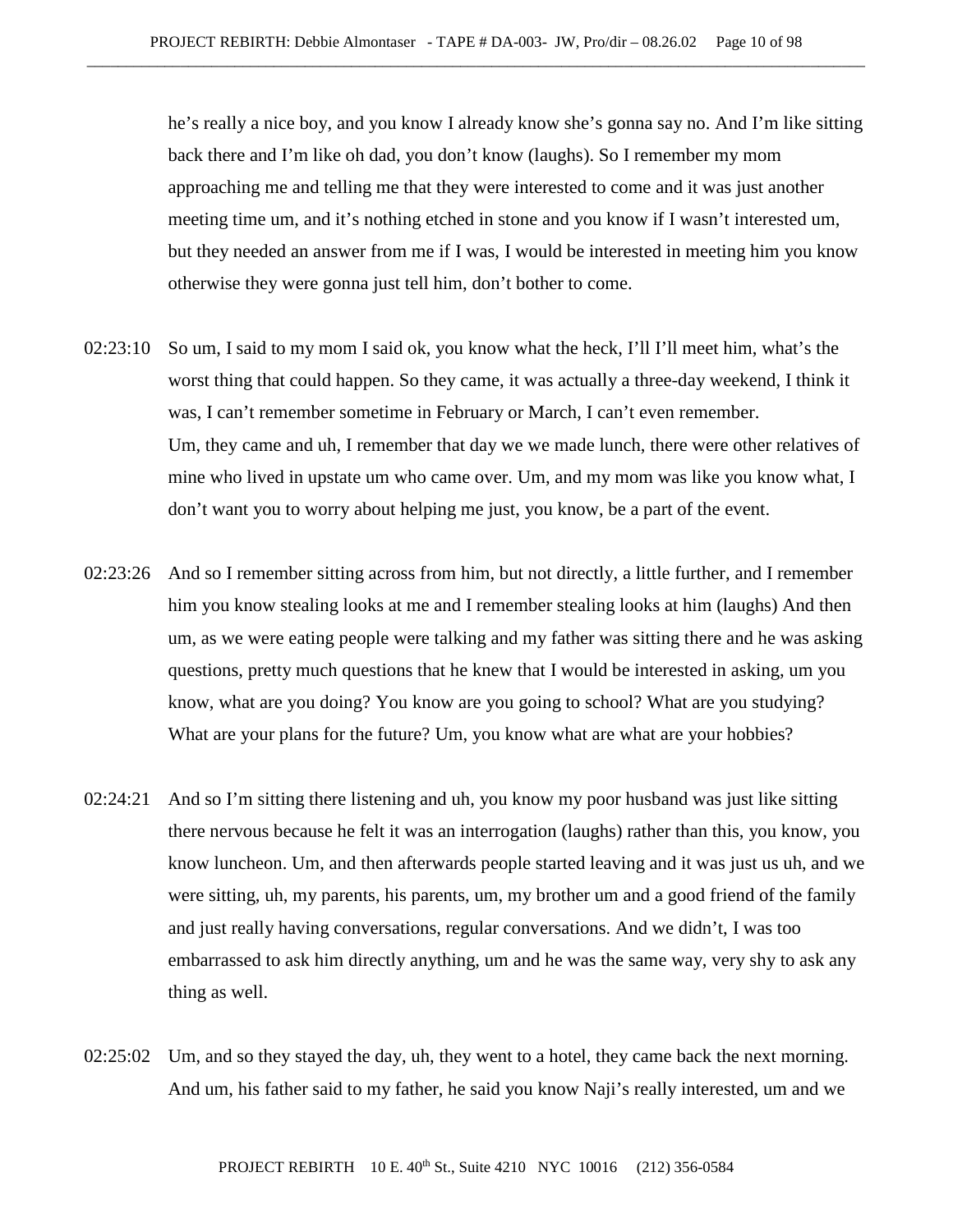were hoping that the two of them we going to get a chance to talk, but you know, your daughter is as shy as my son (laughs) but he's very interested and uh, we don't know how your daughter feels about this but um, if you can let us know by the end of the day, um because if she is interested um then we'd like to you know formulate an engagement between the two where then they'll really get the opportunity to get to know one another.

JW: What does that mean?

02:25:52 Well yeah, the formalization is basically both parties agreeing to get engaged. Uh, and the engagement would be getting an engagement ring uh, having a courtship. You know, getting to know one another better. Um, and then eventually you know, as time progresses you, you decide on planning for the, the wedding, and when that time comes, both parties are asked again if they're sure they, they want to marry one another. And uh, majority of the times, yes. But there have been cases where people have decided not to. Uh, so they break the engagement and then they never get married. Um, so that evening

JW: how do you describe that moment?

- 02:27:05 Well uh, that moment I guess for me um is not as such a, I don't want to use the word serious, it's not such a you know, a huge concept in my mind or a fearful concept uh in my heart to say that oh my god I can't get into this, because one of the things I guess growing up in this kind of cultural tradition is that you know, from a young age you know that's how um in your culture, in your religion, things work out.
- 02:27:40 Um, so it wasn't a terrifying experience, but it was something that I was prepared for over the years because I saw a lot of my friends and and relatives go through the same procedure um and it wasn't a scary scary thing for them and so it was something normal to me. But I understand for someone whose not a part of the culture or religion would find it to be a terrifying thing.

JW: you had a connection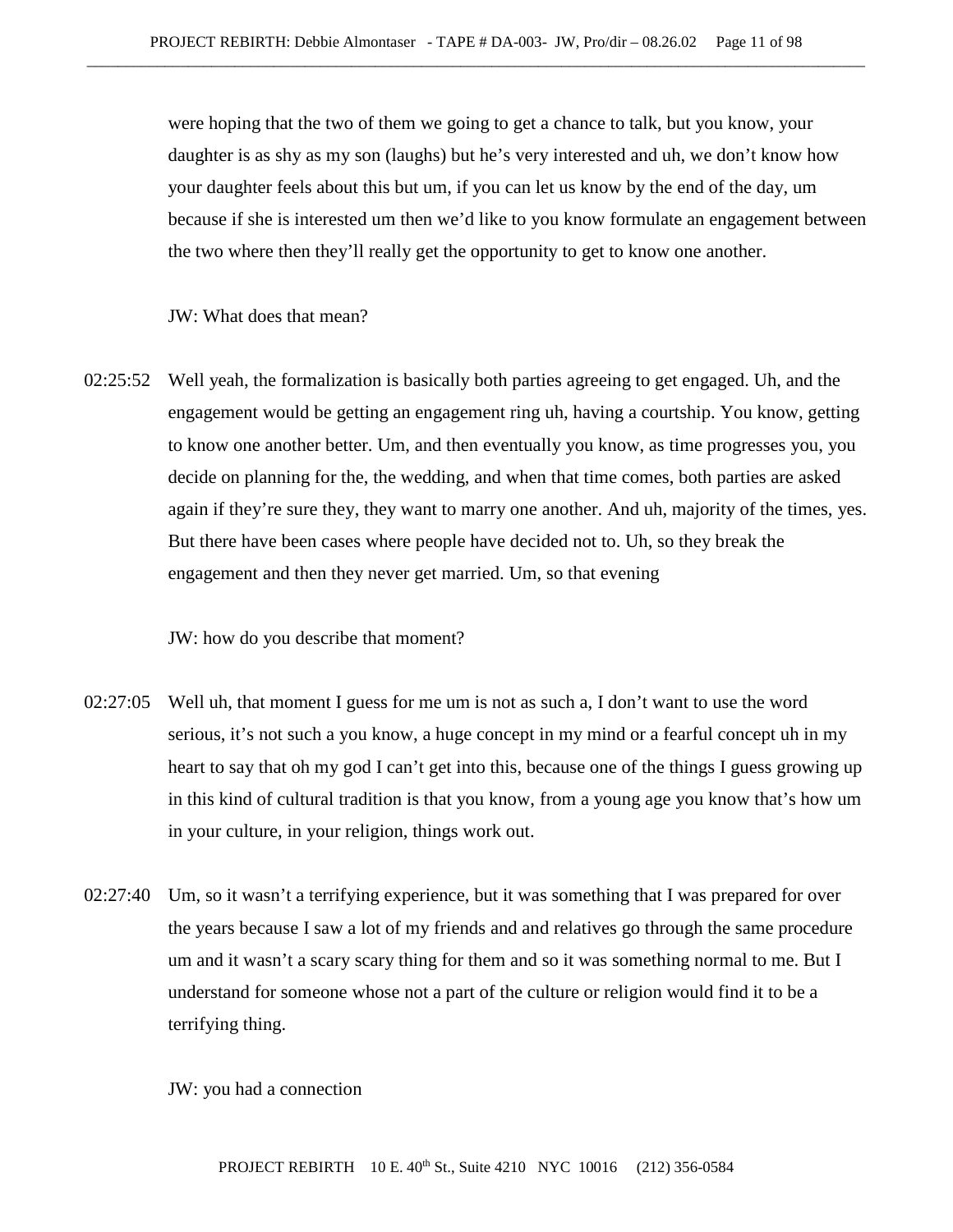- 02:28:21 Oh, I absolutely had a connection. (?) It's amazing because, and and it's funny if my husband sees this (laughs) 'cos I don't think I told him. For me, actually it was love at first sight, truly. When I, I saw him that very first evening at that wedding, I was like oh, my god, who is this man? um And of course you know I couldn't express it to my parents uh because it wasn't appropriate. Um, I,I remember sharing it with my friend who then you know she said well you got what you asked for (laughs).
- 02:28:59 Um, but um,That very evening when my dad asked me, he said, you know, I don't want you to give me a quick answer. You know, this is an important decision. Uh, they want to know by tonight, but I'm just, tonight when they call I'll tell them we'll let them know in the morning. I want you to sleep on it. And I pretty much had my mind made up. I think if my father didn't give me the time to think about it, I would have given him the answer. But I said, OK, I'll wait 'til the morning. Uh, and I, I gave my father the answer, I said, yes, I'd be interested.
- 02:29:31 Uh, so, and they (?) came over that afternoon. Uh, he had a ring for me and a watch uh, and we formally sat together uh, we started to talk. Uh, he put the ring on me. Uh, and we sat there and we were talking, both my parents were there, my brother. And we were talking. What were we talking about I can't remember, because I was so nervous that I was talking to him (laughs)
- 02:30:00 And I guess what was incredibly interesting about our our relationship was that it was a long distance relationship. He lived in New York City and I lived in upstate. And so he would call me, he used to call me 3 or 4 times a week, and we'd have long conversations on the phone, which really gave us an opportunity to get to know one another better.
- 02:30:21 Uh, and when he did come to visit he used to come down to visit on a monthly basis. Sometimes biweekly depending on, on his job schedule. And uh, we'd spend like 3, 4 days together. Uh, and when he was there, it, we really didn't have, you know, privacy to really, uh, get to know one another uh, but basically it was chaperoned. You know, we'd go out to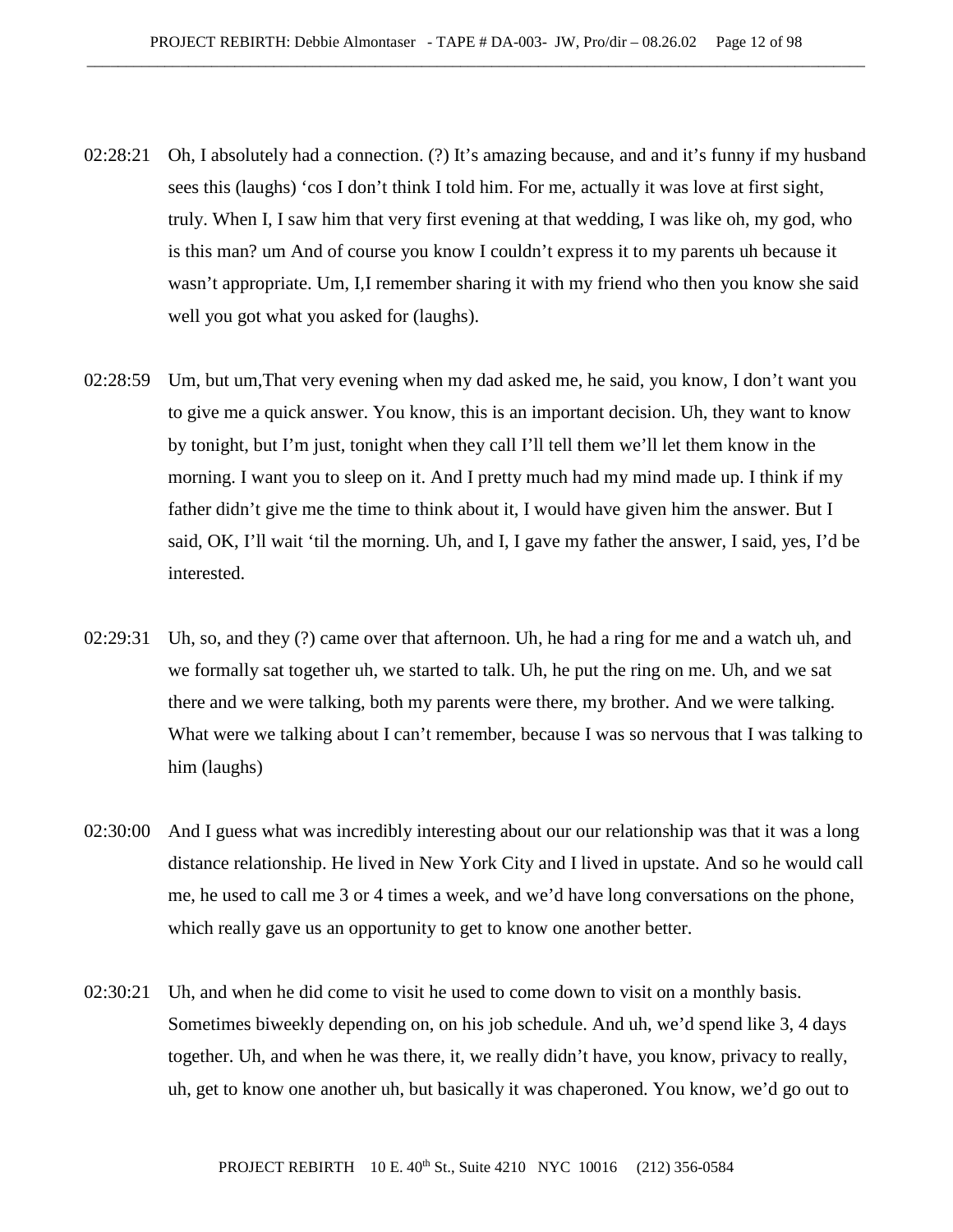the movies, dinner, you know, sitting in the living room, my brother and his wife were there, or my sister and her husband or you know, my younger brother or sister. We were never left alone because uh, Islamically you're not supposed to be left alone if you're not married.

- 02:31:03 Uh, so we had a nine-month courtship. Uh, so I think it was about 5 months after our engagement we decided on a date. Um, and I remember it was interesting when we did decide on a date, before both of our parents agreed they sat us both down and said you know this is a really important decision you're making here that you wanna have the wedding in October um, you know, we want you to think about this, and tomorrow we want you to tell us what's on your mind. You know are you sure you want to go through with this, and because you will be living with one another for the rest of your lives. You know? (laughs).
- 02:31:42 That scary conversation and uh I remember that, I remember that night actually, I was like oh my god, imagine if he changes his mind. (laughs) And um, and I and I said no, I can't think that way um. And then so the following morning came, I reported to my parents that I, I was sure that this is what I wanted, um and he spoke to his dad and he was sure that's what he wanted and they both of course our parents both spoke.
- 02:32:11 I think what's so incredibly you know interesting about our our cultural tradition of doing it this way is that our families are so very involved um in the process of helping us um, you know find one another um and really scaffolding the relationship and and letting you know both of us know that even though that we're young that they they are there for us to help us through all the struggles that you would struggle with as a married couple.
- 02:32:42 Um, and then I remember that evening I said to him so did you get back to your dad and he said yeah and I said oh I got back to my dad. (laughs) Um and I said what'd you tell your dad, he said well what do you think I told my dad, and he said what'd you tell your dad? I said what do you think (laughs) It was pretty funny, so um.
- 02:33:00 So we went ahead. We, we planned for the wedding, and I think then this is the really the funny part. There was this big debate between both parents where the wedding should be,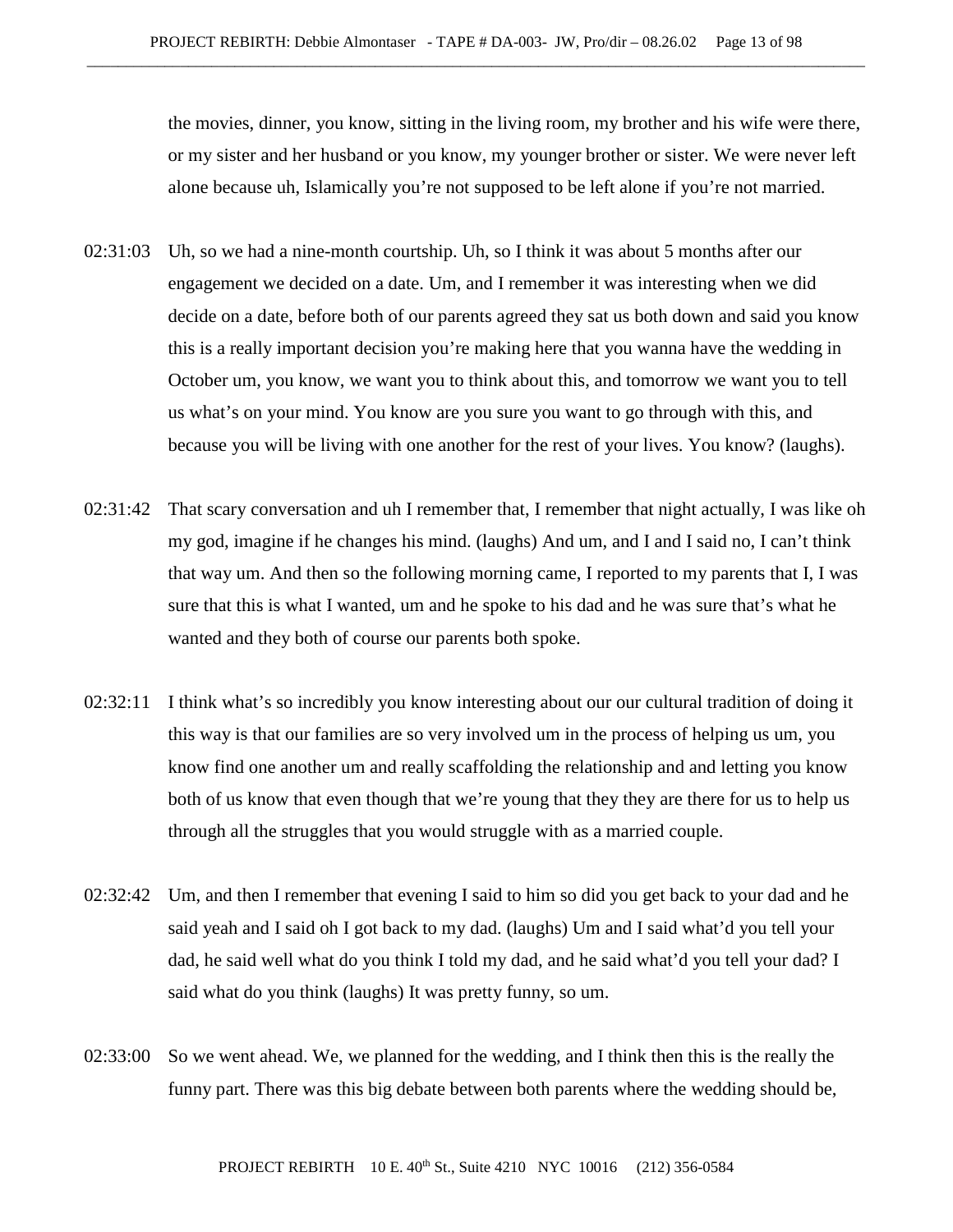whether in New York City or in Buffalo. (laughs) And I remember my um my father's like well I have a lot of friends and family here it it would be you know very very untraditional not to have a a party for my daughter in my home town. And my father-in-law said the same thing, he's like everybody knows me in New York City and this is my first and only son, I have to throw him a wedding. (laughs) So there was this huge debate between the two, it became like a family fued, you know.

- 02:33:42 Um and so my husband and I just stood to the side and we were just letting them you know at it and and eventually uh we were talking and and so my husband said to me he said you know it's our wedding (laughs) We should be the ones to be able to decide um where where to have it and I said to him well I'm I'm just gonna tell you that I would be crushed if we didn't have it here. And he said well I really don't care whether we have it here or there, it's fine with me wherever we have it, but I know that it would devistate my parents if we don't have it there.
- 02:34:24 And so as we were sitting there talking, I remember him saying, he said, you know, I have a great idea. And I said, ok, what is your great idea? He said, we'll have two weddings. We'll have one here and we'll have one in New York. And all we have to do is wear our uh, you wear your gown two days and I'll wear my tuxedo two days and the problem is solved. So he proposed the idea to both of our parents, and I remember his father and my father looking at each other and they're like, hey, that's a great idea. Why didn't we think of that (laughs).
- 02:35:03 So everybody was happy so it's hysterical because um I go through the motions of having you know of having the wedding twice you know of him coming to my family's home and picking me up in a limo and then going to the reception hall um. And then when we got to New York City we did the same whole thing over again um except that it wasn't we didn't have a home there but my cousins lived there, so he had to come pick me up from my cousin's in the limo to the reception hall. We had to take the pictures over. We had two cakes (laughs). It's funny, so when I tell people they just look at me like, you had two weddings, and so when I tell the story behind it they um they find it amusing.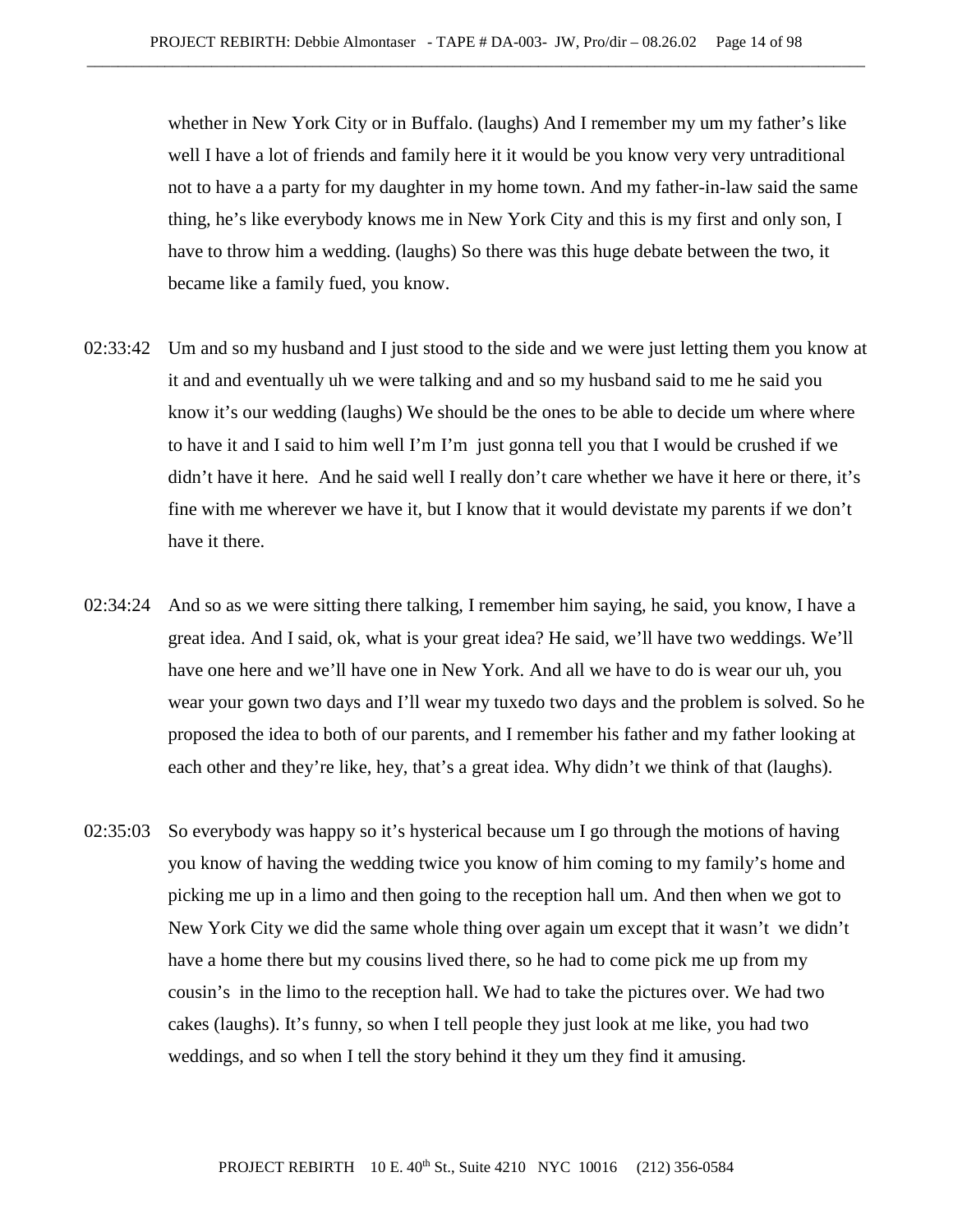JW: was that the first time you went to New York?

02:35:53 Um, actually not, I went I remember when I was very very young, um I went to visit my cousin who lived in Brooklyn and um and I was there for maybe 4 or 5 days. And I really didn't get a chance to see much of New York. I remember going to the Empire State building which I was miserable um I remember going to the Statue of Liberty, um and I remember climbing stairs and I hated it. Um, but that was it, I really didn't didn't see you know the the (?)

JW: you said you remembered one of the first times you came to NY

02:36:36 That was when I was much older that was actually after I got married yeah (JW) But when I did come when I was little I really didn't I guess maybe I wasn't old enough to to really see the scope and sequence of New York as it is today, or was 22 years ago when I finally came.

JW: Tell me about your son

- 02:37:08 Um, gosh, where do I begin? Where do I begin? So after I got married, I moved to New York City. And uh, I, I started looking into actually going to school. And um as I was searching and looking what what program to go into, Uh undergrad program to go into um I think it was about 7 or 8 months after getting married, I realized I was pregnant.
- 02:37:49 And um it was it was we were both extremely happy, um but I remember my mom was like so stressed. She's like you're so young you know how you know you should've been careful and um you're just you're too young. And I'm like mom don't worry and um I remember my husband's family actually um just so they were so happy because my husband is the only son out of 6 out of 7 kids he's the only son he has all sisters. And they were just so extremely happy because they always they knew that my husband was gonna have sons. It's pretty scary.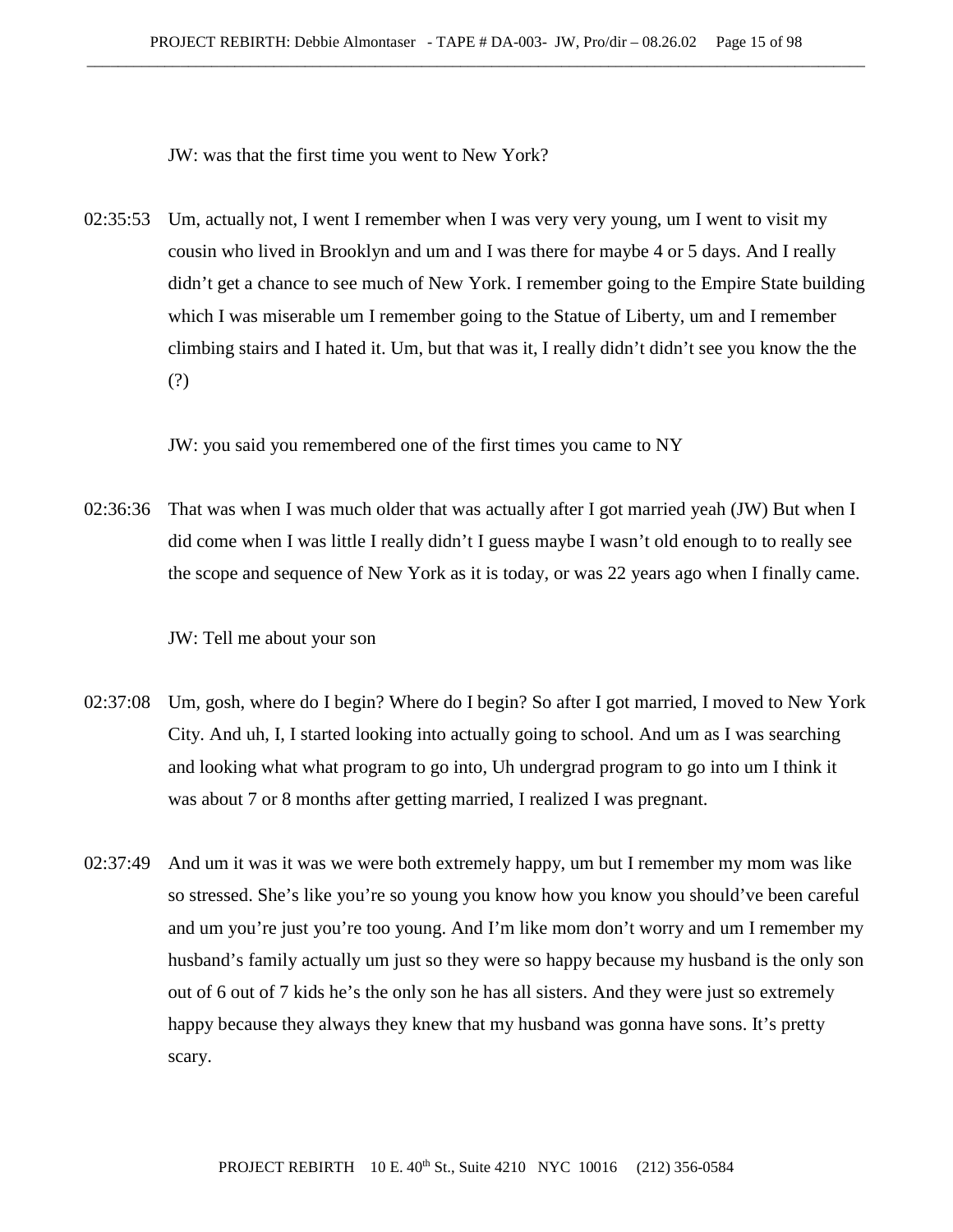- 02:38:33 And um I remember then when he was born how happy everybody was so extremely happy. Um my father in law was just like every time he'd see me afterwards he'd cry in the hospital and he'd go to the nursery and he'd cry and he'd come back and he's crying and um so it was incredible.
- 02:38:54 And uh I remember being in the in the hospital room and and I was holding him actually and standing with him and I was holding him this way and the nurse was there because I was nervous of not holding him right or what have you. And she's like just hold him and make sure you have your hand um on his back but also holding his head up and um you know holding it to make sure it doesn't wobble to any direction and as I was holding him, he started lifting his head up you know straight up to look.
- 02:39:25 And the nurse is like my god this baby is just incredible, he has such a will to just to hold his neck still like this. And I said is that ok is that wrong? She said it's fine just you know make sure it doesn't wobble backward and and I was like ok, why do you say what you said? She said well generally babies don't have the energy to hold their heads up so still, um but uh, he has such a will. And um I remember that you know the word will from that day.
- 02:39:57 Um and as he was growing up he was just truly an incredible incredible little boy um I guess what made him so so exceptional from any children that I'd know was that he was always so mature so mature, as a little boy he was very mature. Um you know if we went anywhere people came over he was very um you know. He he wouldn't get up and play with the other kids and and get crazy and wild um or you know get into anything. He he was just really good natured, very um disciplined, which I can't take any credit for (laughs).
- 02:40:40 Um it was just his nature, and always when people would ask his age you know I'm like no, he's only. Um so they were always shocked to know that he was so young. Um , even with toys he he wasn't really a big toy fan. I remember you know there was this time where the G.I. Joe's where such a big thing and uh I, I used to buy them for him and he didn't play with them like all the other kids did.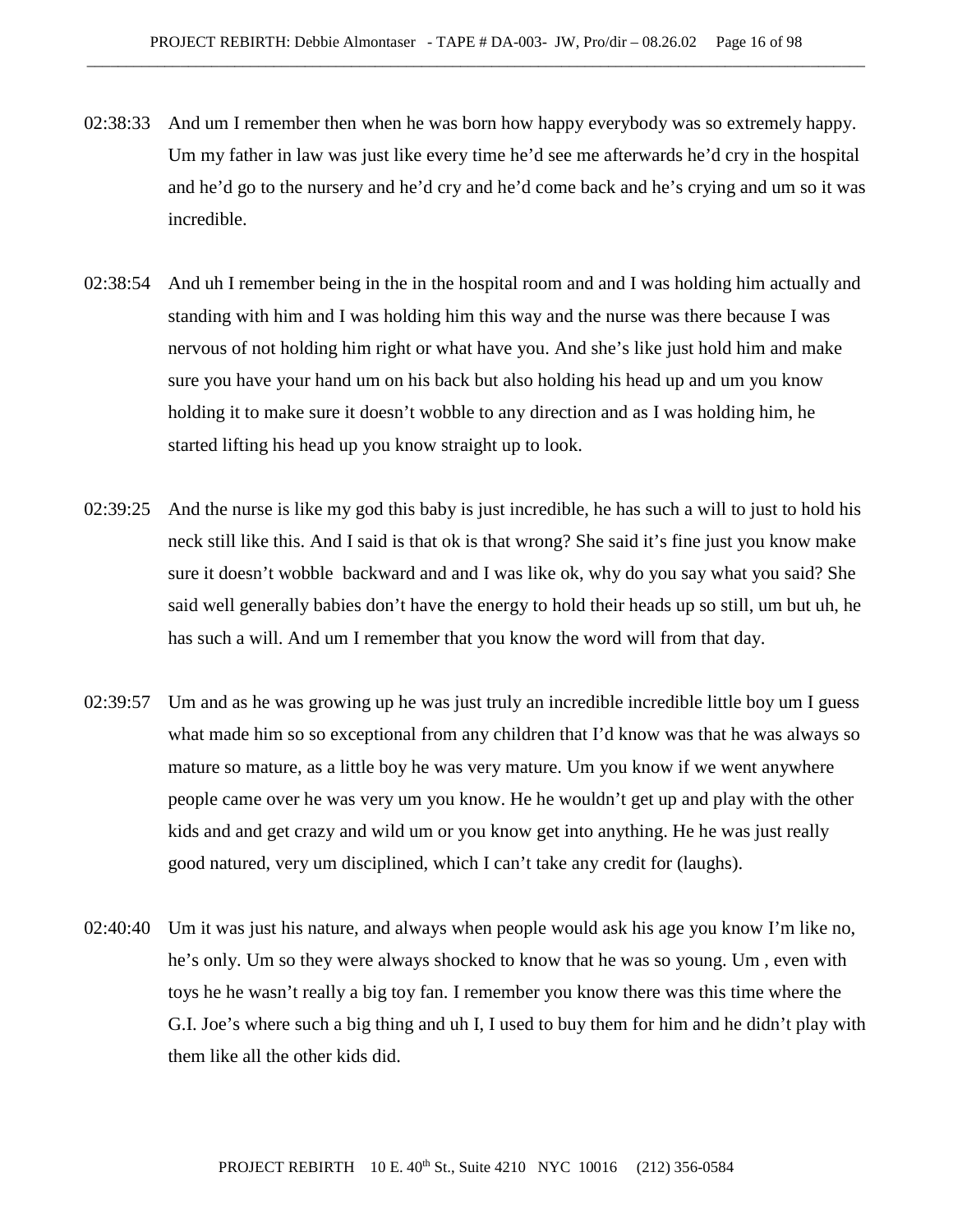- 02:41:07 But um one of the things that he used to love to do is actually find out how the arms and the legs and the hands suck inside the torso. So um I remember finding um a few of his G.I. Joe's just like totally disassembled um out of curiousity and I and I asked him and I said well he said to me, he said mom I'm just so fascinated how it's held together. And I wanted to know what was inside of it holding it together.
- 02:41:36 Um and that was interesting and I said to him well what what was holding it together and he said all these rubber bands that are stuck into a specific place and and I'm like ok so (JW) yeah, so I said ok, no more G.I. Joe's. (laughs) Because it just bored him. Um, he loved video games uh and basically that what it, but uh I think what was just so astonishing about him is just you know his matureness which um, which quite frankly you know it it concerned me I guess because when all the other kids were playing um and doing all these activities he he wasn't he didn't find it appealing.
- 02:42:17 Um I guess the only thing that he found appealing was actually having a dirt bike and going up hills and down hills and which was scary for me because I didn't know how he'd uh be about you know afterwards after being in a trip like that um. So when he was in highschool.

JW: How would you describe him, is he a thinker?

- 02:42:43 Oh he's an extreme thinker extreme thinker. Um, you know because of his matureness he he always thought about things in such a way the children his age wouldn't have thought of it, or thought about it that way. Um and uh he was very exceptional in school. You know even his teachers uh used to say you know he's so mature, we can't believe he's this age because his thinking and his mentality.
- 02:43:12 And um you know and he was always the first for teachers to call upon when there were special projects taking place because they knew that he can handle the responsibility. Um I remember him in highschool being involved in a lot of um events after school where time you know at times he didn't get home 'til 9, 10 o'clock because he was working with teachers on it and what have you. Um and I think what was really wonderful about him in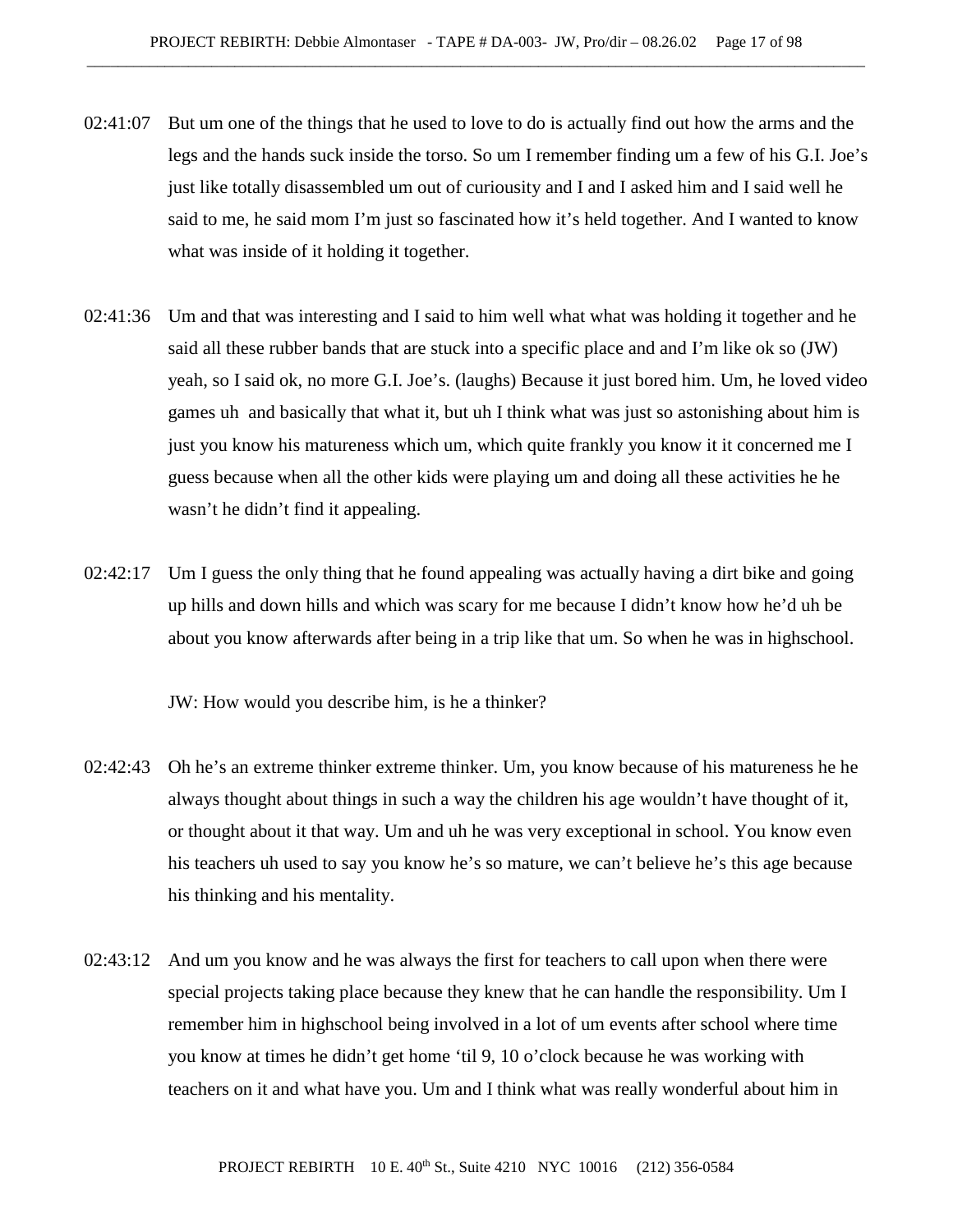school was he had a passion for science um and technology. Um and that was something that he was really really um excited about.

- 02:43:52 And so finishing highschool, he was going through a lot of you know decisions of what he wanted to be, he wanted to go into auronautics school, he wanted to be a pilot he wanted to do this, he wanted to do that. And so, we were trying to look for high school for colleges for him and he said you know Ma, I'm really very undecided. I don't know what I want to do. And um I said to him well you know you can't you can't sit back and not do anything. And he said just I need, I need time you know I'm gonna graduate, but I just need time and I will decide then. And I'll let you know what I wanna do.
- 02:44:35 So I remember that summer after he graduated, um, he decided he wanted to go to work. So he was looking around for jobs and of course everything was minimum wage. And I said to him I said you know you can't expect to get a great job if you don't have a college degree. And he said you're absolutely right, um but he said I'm gonna keep looking and if not I already know what university I want to go to and I'm sure I'll get accepted in the city and what have you.
- 02:45:04 And I remember it was the middle of August when I finally said to him I said you know what that's it it's September's around the corner, you haven't found a job, you haven't really you know decided what you want to do. And you're certainly not gonna stay home and watch the house while we all go to work and go to school, so you have to make some choice serious choices. You're either gonna find a job even if it pays five dollars an hour or you're gonna go to school or you're gonna join the Marines, Army, Navy whatever. But you're not staying home.
- 02:45:42 And I think that was probably the time that I found him to be the most like, undecided because he was such a thinker um and so mature, but you know. And I wonder that you know because he never really gave himself the opportunity to have a childhood like everybody else that it just caught up with him that summer. Um and uh I remember my husband and I were like what is going on with him, he's not like this, you know, why is he um so undecided?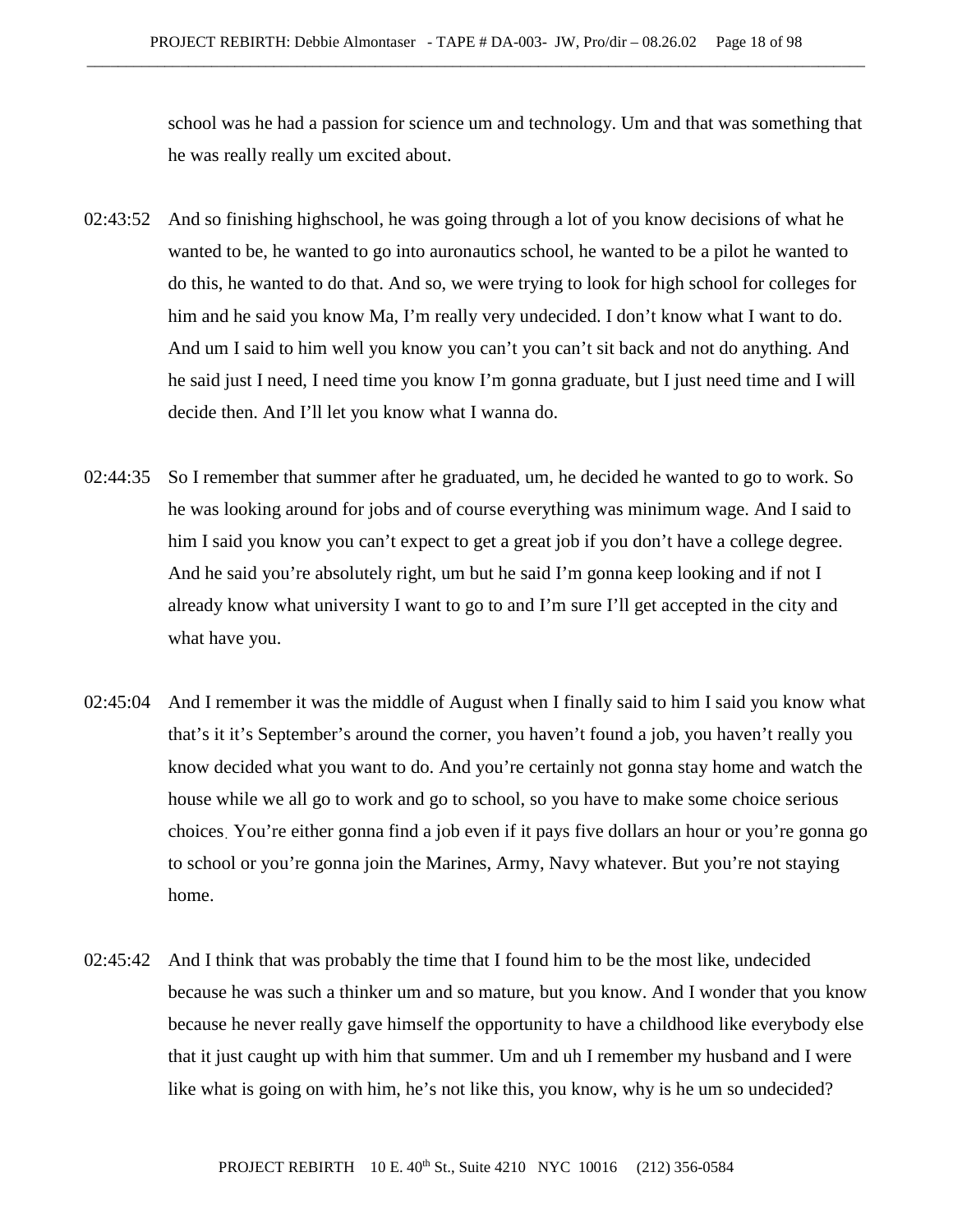- 02:46:13 And I guess the most spookiest thing happened the following day after that conversation with him, and my husband was sitting there and he just he started laughing because I gave him all these choices (laughs). And so the following day, he actually went to um the US Army recruitment office and uh he spoke to someone there and the placement officer that was there said, well you know son I'm just going right now to to give a placement test to a few gentlemen who just um were interested. Why don't you just join us and take the test and see how you do.
- 02:46:50 And so he went with the recruiting officer, he took the test. He came home that evening and he was telling his dad and I and I thought it was a gag. You know I thought he was pulling my leg. And he said well, I have great news for you guys. I decided what I want to do. And my husband said yeah, what is it? He said I'm gonna join the Army. And I'm like you're serious. And he said yeah, I said wait a second, he said yeah I went today, I spoke to a placement officer he was going to give a test, he invited me to take the test.
- 02:47:22 And I'm like this sounds a little too fishy here. Why would he invite you, first of all in the real world you set appointments, you have to fill out applications. He says Ma, I don't know that he just took me, and he's gonna call me back tomorrow with the results. So if anybody picks up the phone make sure you take the message. And I'm like I you know I was still really thinking it was a gag. So the following day.

JW: do you think he did it because

END OF TAPE

**TAPE # DA-003 DEBBIE ALMONTASER 08.26.02 JIM WHITAKER, Producer/Director**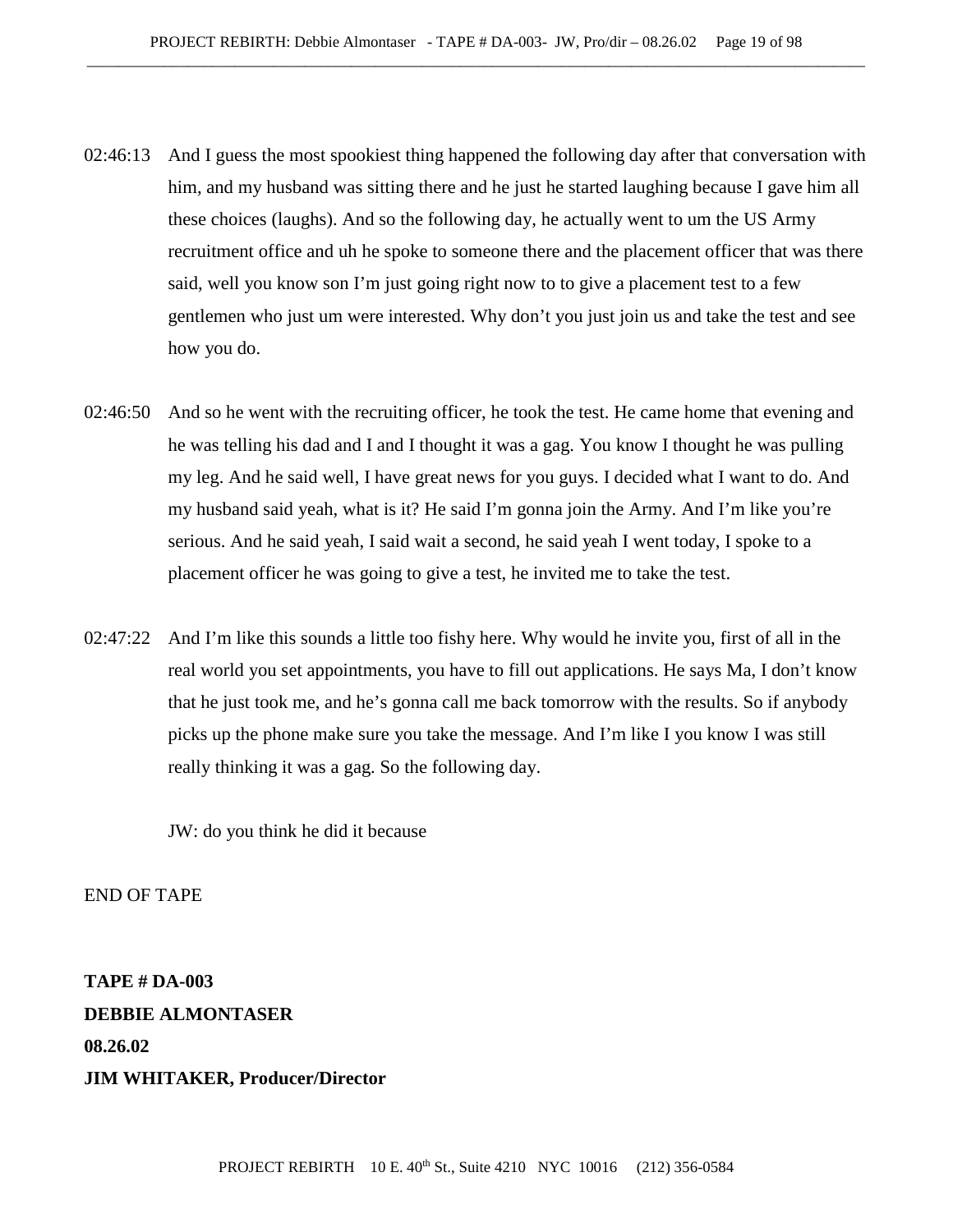## **PROJECT REBIRTH**

## 03.00.01 PICTURE UP

## (OFF CAMERA REMARKS)

JW: Do you feel that conversation you had resulted, I mean, do yout think his actions were a reaction?

- 03.00.23 DEBBIE ALMONTASER: (LAUGHS) Well, that, that evening when he did come home and tell us that he took the test, I was in shock, and I thought it was a gag. Uh, and I kept telling my husband, he's just pulling our legs. He, he's probably just doing this to see what we're gonna say and do. The following day the placement officer did call. And I picked up the phone and uh, I remember him saying to me, ma'am, uh, this is Sergeant so and so, uh, and I'm calling to, to speak to Usef to tell him his results from his uh, placement test, and I'm like yes.
- 03.00.58 And I said, well, Usef's not here, but I'll be happy to take a message, this is his mother. And he said to me, he says, well, ma'am you should be very proud of your son. He did such an excellent job on his test I couldn't believe it. He did better than many people who are much older than him uh, taking this test and uh, the, the boy has potential. And we sure hope that you would you know, pursue letting him have this career. Uh, and stand in support of him. I said, really, well, how well did he do?
- 03.01.30 She said he, he said to me, he only got uh, two wrong which is really incredibly uh, you know, interesting, because generally people really miss out on a lot, but we still accept people as long as they don't fail. Uh, I said, ok, well, I'll give Usef uh, you know, the uh, your, your message. And uh, my husband came home later that afternoon. I said, he's, he's serious, he did go.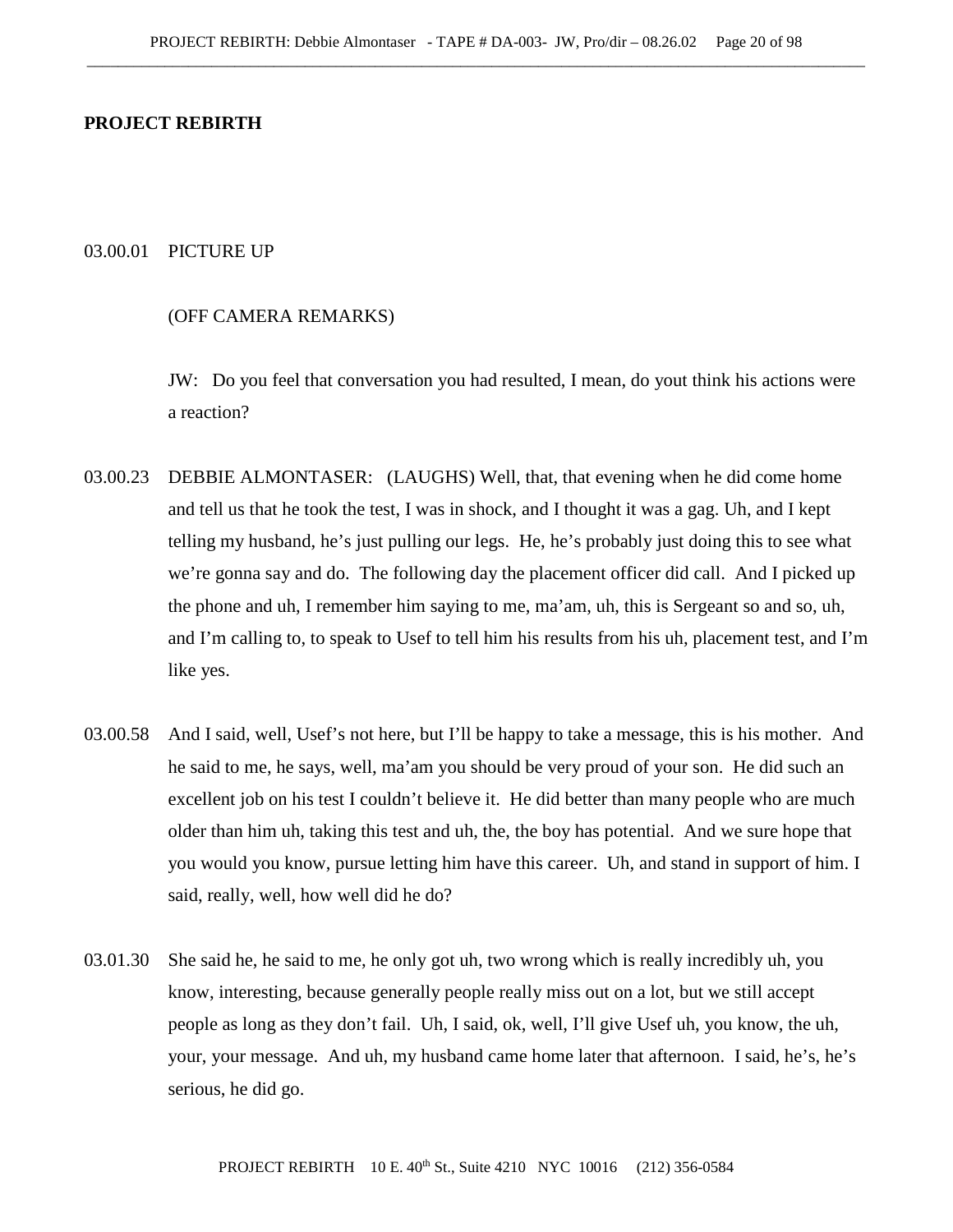- 03.01.58 The sergeant called me and he told me about his scores and how wonderful he did, and uh, he has potential. And I said, what have I done? Uh, I said, when I said that to him I was just, I was really just, I didn't think about what I said. I told my husband, I said, I was just saying it because I, I didn't want him to think that we were letting him off the hook from going to college. And uh, my husband's like, ok, well, Army.
- 03.02.28 Uh, and he said, let me call my nephew and ask him what, what does the Army entail. So he called my nephew, who's actually a Marine, and uh, he said to him, he says, look, you know, he went and he did this, and my nephew's like, well, that's wonderful, you should be proud. And my husband said to him, well, not just yet. What does a person do in the Army? Do they travel oversea, do they go to war? And my nephew said, no, they're just national. They're there for disaster relief.
- 03.02.58 Uh, like the Red Cross, you know, if there's a hurricane or a snowstorm or whatever, they're generally asked to go and, and be a part of the rescue mission. So my husband said to me, he said, look, it's not that bad, he can go in, do his two years and then just be a reservist where he goes monthly uh, and does his two weeks a year and uh, he'll get benefits, it'll help him pay for college. Uh, and it would be a really a great opportunity for him.
- 03.03.31 So that evening, when my son came home I gave him the news. He was just so excited. He was like, wow, I did really that well? And, and I'm like yes. And I said, are you serious, you want to do this? I said, because I never can imagine you uh, in uniform and, and doing that kind of work. He said, well, Mom, I, I can imagine myself. I think that this is my calling. And uh, he went back to the recruitment officer.
- 03.04.00 The, the recruitment officer said to him, because he was underage that we had to sign him in. And so my son, of course came home and prepared us because he really saw that I wasn't thrilled about this decision. I really wanted him to go to college. And uh, he said, Ma, I really want to do this, I want you to support me. You know, this is something that's really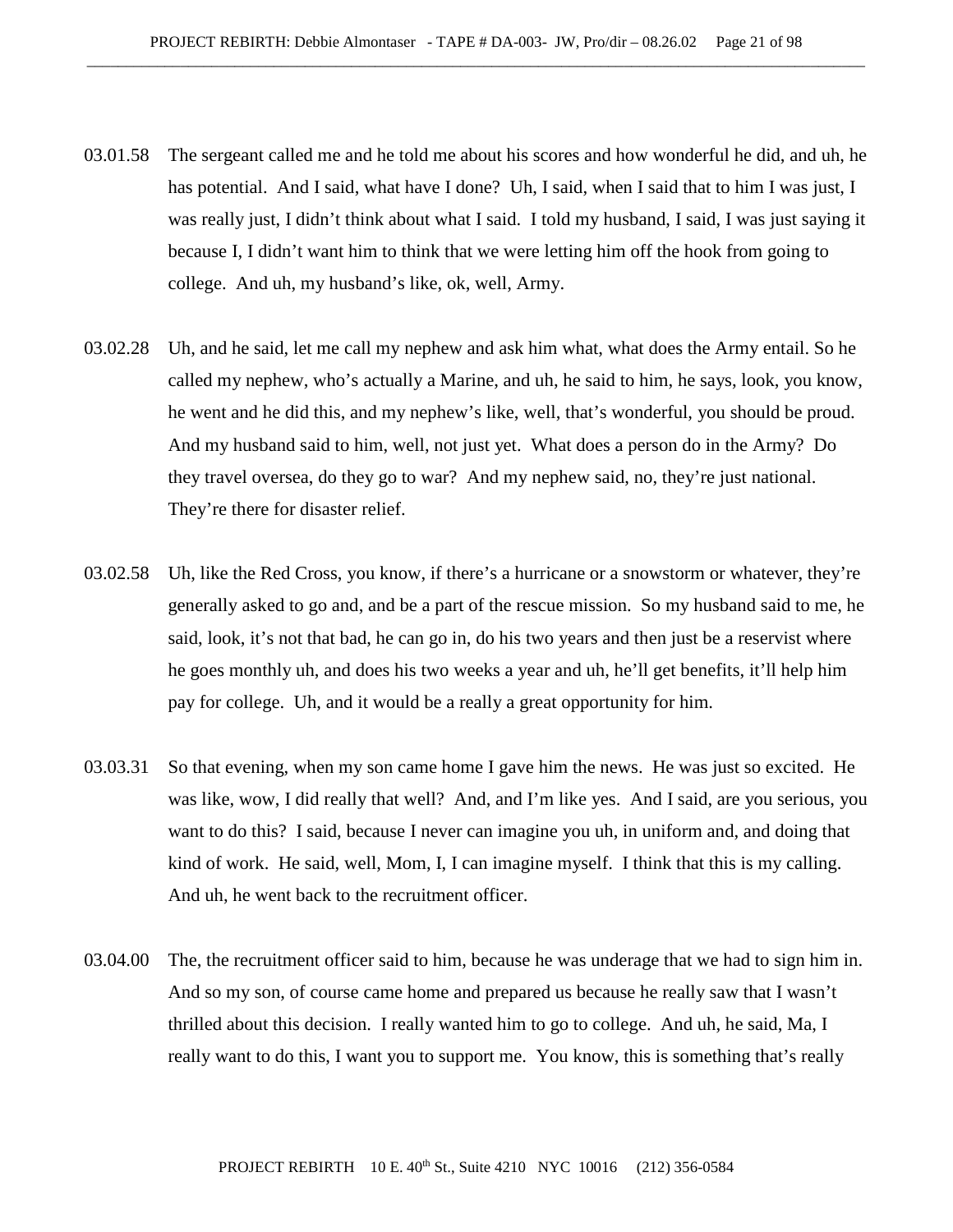important to me. Uh, you know, I know that you're blaming yourself for giving me the idea but really you haven't given me the idea because I was thinking about it.

- 03.04.32 And uh, especially after my cousin, who is uh, a Marine, he said to me, uh, I really, I, I'm so proud of the person he's turned out to be. And he's so focused and he's so uh, professional, and I think that maybe this is a way for me to start my career in whatever I plan to do. And uh, he said to me, he said, you know, I can't sign myself in because I'm 17.
- 03.05.01 Uh, and I need your permission as well as Dad's and this is something really important to me and I want you guys to sign me in. So.

JW: Was that hard?

- 03.05.11 DEBBIE ALMONTASER: Oh, it was so hard. And I said to my husband, I said, you know, I never in a million years thought that one of my kids would want to serve. Uh, and I said, it has nothing to do with you know, uh, you know, being of a different culture or religion or anything of that, but it just, the fact of, you know, being in some type of military uh, position uh, is really against my moral and ethical uh, upbringing.
- 03.05.48 And, and my own personal feelings about you know, military or war or any of this sort. And my husband said to me, said, well, I don't think he'd ever get involved in anything of that sort. You know, especially since he's in the Army, he's really a national and you know, asked around, and basically if we ever go to war, uh, the Army reservists would be the last go to.
- 03.06.15 And he said, quite frankly, in this day and age, I don't think we'll ever see a war that, you know, he would be sent off to. So uh, my husband realized that this was something that my son wanted to do.
- 03.06.29 And he said to me, he said I know it's hard for you to accept, but he's only gonna do this two years and then he's gonna be a reservist, and he's, and, and that'll be it, and he'll go to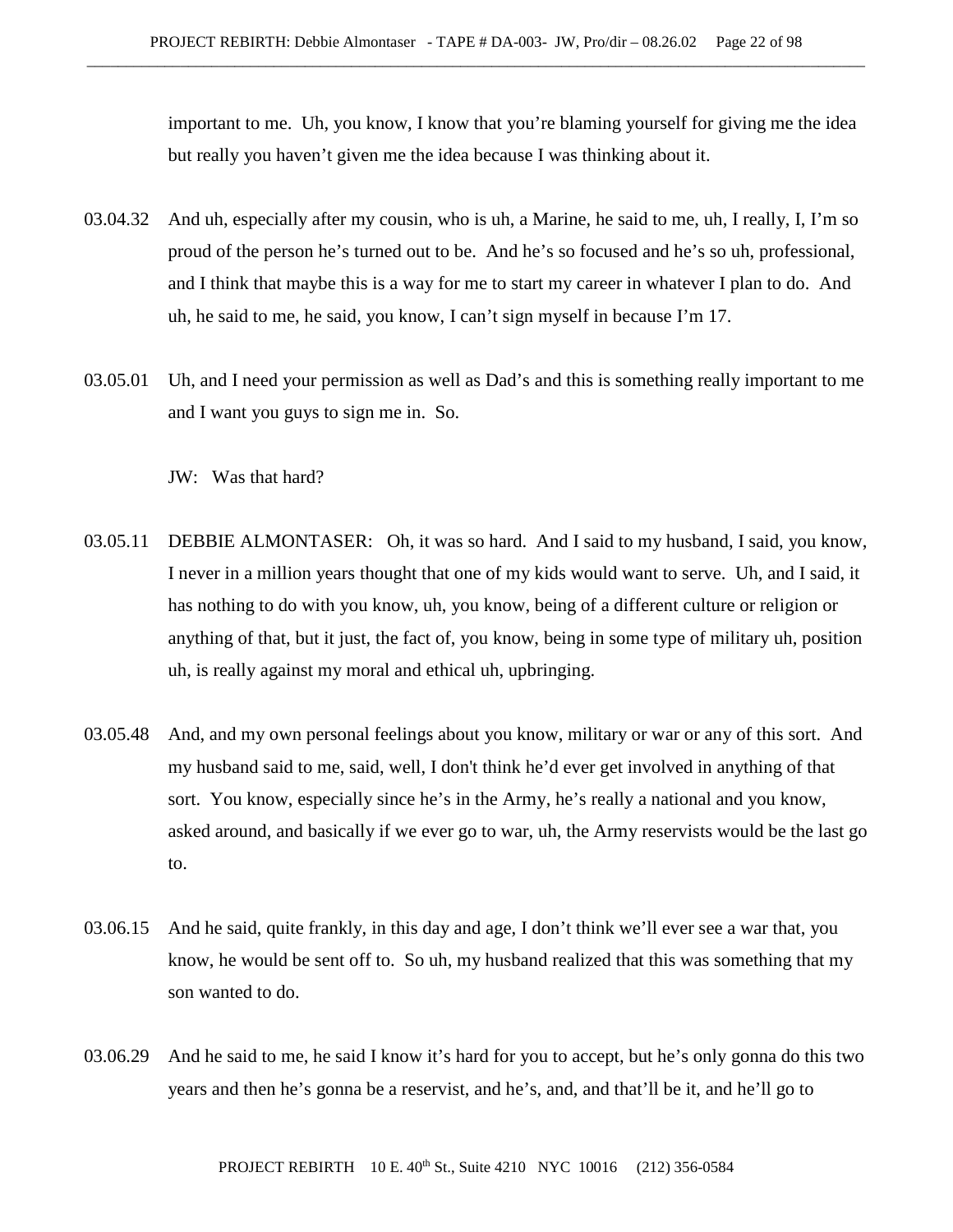college, he'll do what he needs to do. And I don't think that you should worry about it, and I think that you should support him because this is something he really wants to do. So  $(\sim JW \sim)$ 

JW: Did he ever talk to you about besides, and I understand this sort of uh, idea of the formation of a man and how that it was appealing to him and the focus and all that. Did he ever talk to you about which is, especially at that age (?) did he ever talk to you about the uh, either the consequences potentially as you were worried about them, or about serving for the United States?

- 03.07.22 DEBBIE ALMONTASER: Uh, I remember also that day when he was talking to me that uh, in him stressing how important it is for him to do this. I think a lot of it had to do with some how that it would earn him some type of, of stature. Uh, as a young man. Uh, in uniform. Uh, and that it would give him some type of prestige uh, and that basically he wanted for himself what he saw my nephew was getting out of being uh, you know, a Marine.
- 03.07.54 And uh, and he thought that what my nephew was doing gave him such a potential and he wanted to have that potential as well. And when we were, when I, when I was trying to let him understand how I was feeling about it, uh, you know, my fear of ever going to war and he'd be called out to the war grounds, uh, and he said, I remember him saying to me, he said, Mom, that'll never happen. That'll never happen, you know? We live in such a time that that'll never happen.
- 03.08.28 And uh, I don't think I'll ever be sent off to war. Uh, and I'm only gonna be a reservist. I remember him like trying to give me as many reasons as possible to let him, to join. And he's like I'm gonna be a reservist. You know, I'm not committing my whole, entire life to the Army. It's just to do this two-year thing, and then come out and then go to college and do what I need to do. Uh, and he said, but it would really, it would really give me uh, the opportunity to come out you know, like a man.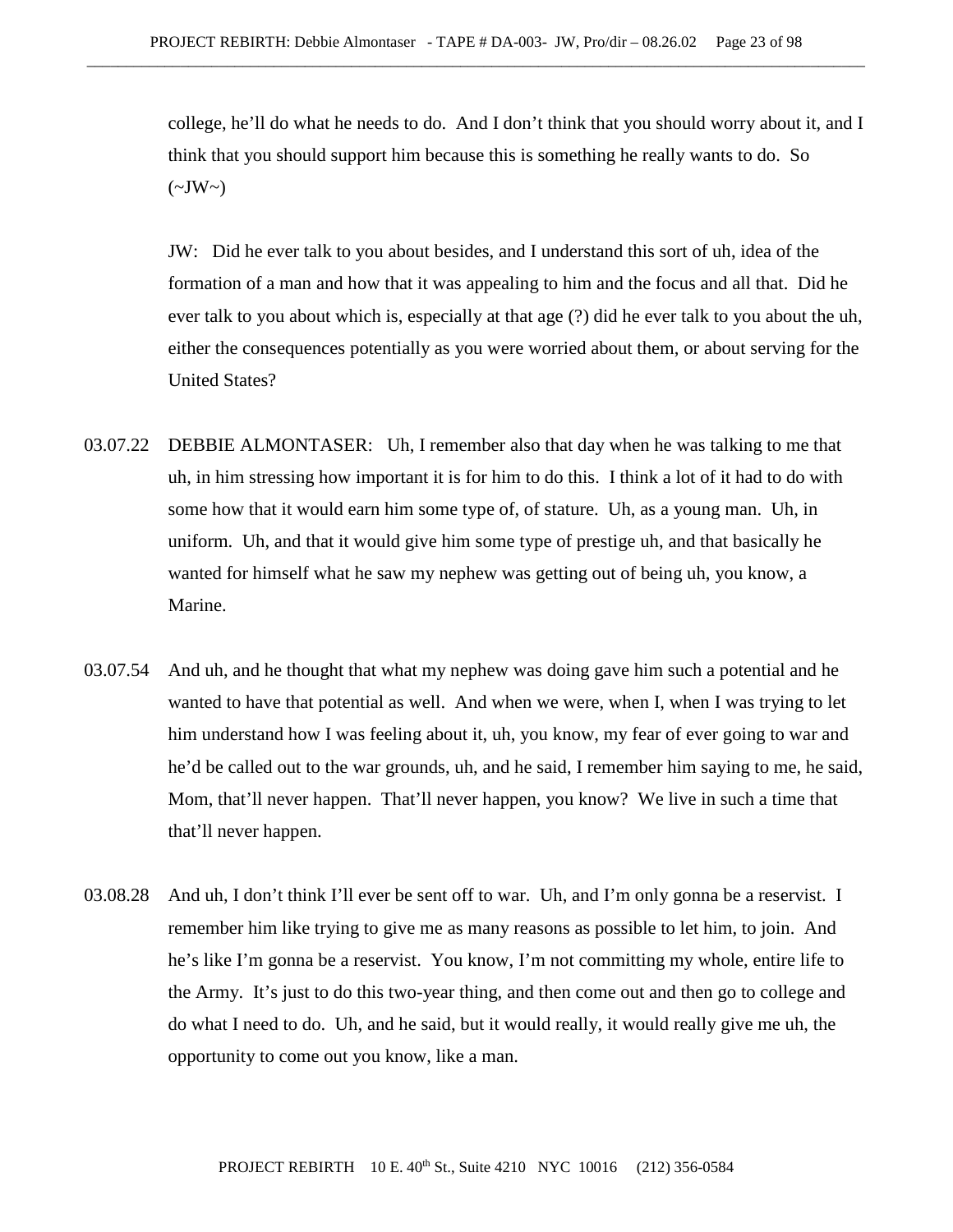- 03.09.04 Uh, who's already been prepped and polished for the world. And uh, you know, uh, after that conversation I said to him, I said I really need some time to think about it. I said, because you know how I feel about violence, about war, uh, and the fact that you want to do this. And I think a lot of it also had to do with the fact that he himself, he's very patriotic, uh, and I, I would say that for my whole, entire family.
- 03.09.36 Uh, because I guess growing up in the United States uh, and being here and knowing and realizing uh, how fortunate we were to grow up in the United States and be able to have a better life compared to the lives that our ancestors or other family members were having in Yemen.
- 03.10.00 Because my husband's also from Yemen. Uh, you know, growing up in the United States without the hardships, you know. I mean, many of my father's relatives, his brothers who didn't end up coming here or his cousins, basically uh, have had hard lives there. They've always counted on the family in, in America to help them by sending them money uh, to help support them and their children, beside whatever they had in their farm lands to support them.
- 03.10.33 Uh, you know, they didn't get the opportunity to get an education as we did here. And uh, so I was always grateful you know, grateful for the opportunity uh, that we had been given you know, to, to be a part of this country.
- 03.11.00 Uh, to have everything that we can possibly have to, to really feel successful uh, and as a part of the whole. And uh, you know, as when they were (?) when my kids, all three of my kids were growing up, we were very, especially because we lived in New York City, they got an opportunity to know everybody. You know, they were in a very diverse school. Uh, they had Jewish friends, they had African American friends, Latino, from everywhere. And it, it was wonderful to have them have that experience, because when I was growing up, I didn't have it.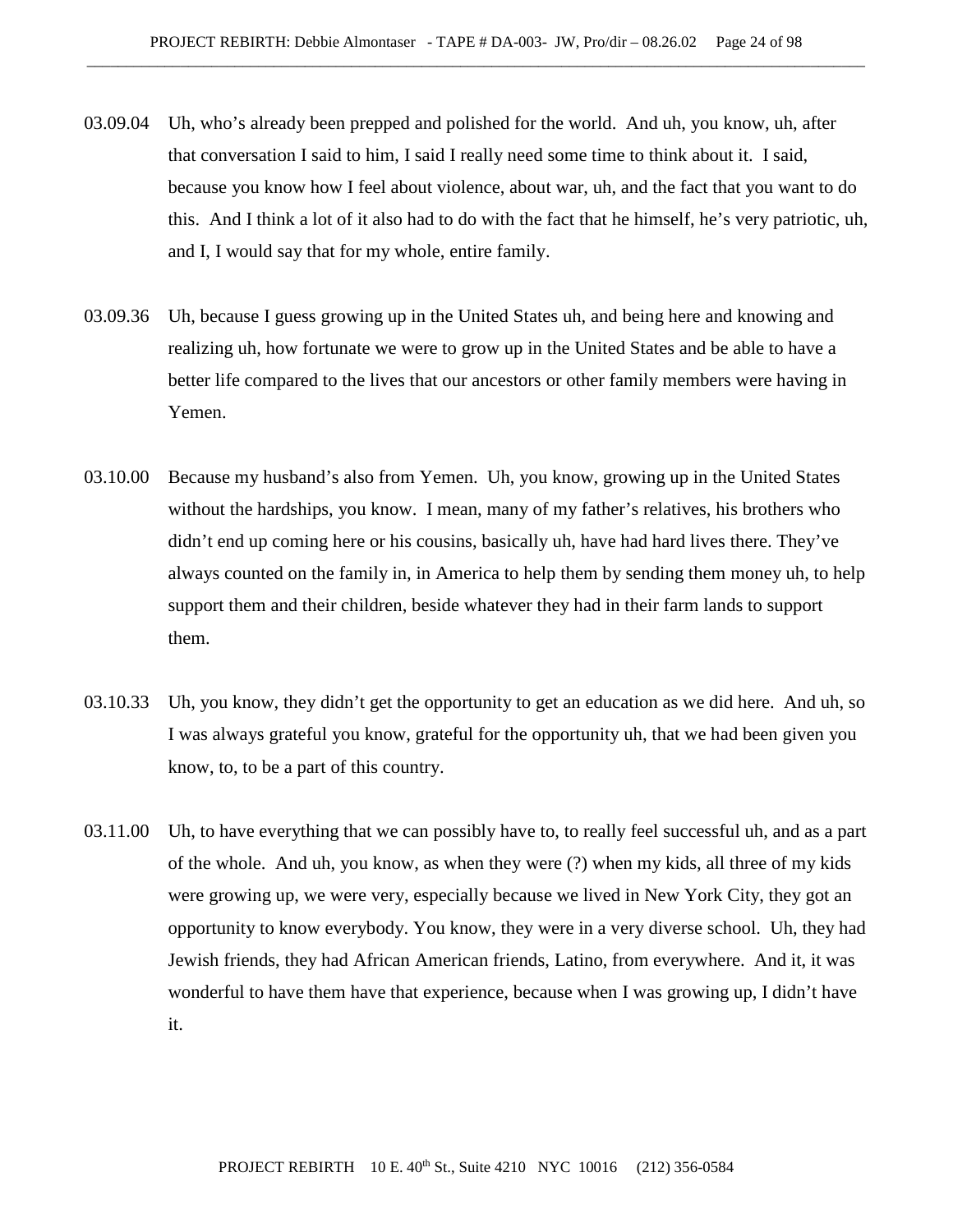- 03.11.32 Uh, and for them to grow up in such you know, a diverse uh, community, uh, really made them very well-rounded young, you know, young teens. And uh, I remember, you know, my son loving to watch baseball. You know, the Yankees. Uh, I remember the (?) Fourth of July in my family is just like a big holiday.
- 03.12.01 Uh, you know, and I remember (CLEARS THROAT) my husband uh, the boys would particularly say let's go buy fireworks, Dad, you have to buy fireworks for us. And uh, you know, so they traveled to God knows where and buy some. And they just used to love lighting them. And I remember Usef uh, I forgot what it is, what it's called, but it's this thing that you know, you light it up and then it shoots up red, white and blue. That was like his favorite. And uh, I remember he, he would say, you know, he's, he would say to me, some of them are duds, Mom, because they don't shoot the colors uh, in the right order.
- 03.12.38 And so I'd always have this debate with him and, and say well, what's the order? And he would say, red, white and blue. And I said, well, how do you know? Because it could be blue, white and red. And he's like, no, no, Mom. And he's like, you know, and I said, either direction that you look, you know, it's, it's appropriate to say either. And he'd say, no, it's red, white and blue.
- 03.13.00 And I'd remember he, him lighting that up and waiting you know, to see what color would come out first, the red or the blue? (LAUGHS) Uh, and I remember the funny thing is, I remember when Guilanni, uh, Mayor Guilanni was on board and he uh, illegalized fireworks in New York. Uh, Usef was so devastated. Truly devastated. He's like, he's not American (LAUGHS).
- 03.13.29 You know, it's the Fourth of July, we're supposed to celebrate Independence Day and him not letting us do so is unpatriotic. Uh, it was just so funny to hear him talk like that. And uh, you know, and I would tell him, I said, you know, I think it was the best thing that happened because fireworks are dangerous, they can start fires, they could do this, they could do that. He says, Mom, not if you're careful. You know, so, that's what I mean about his maturity.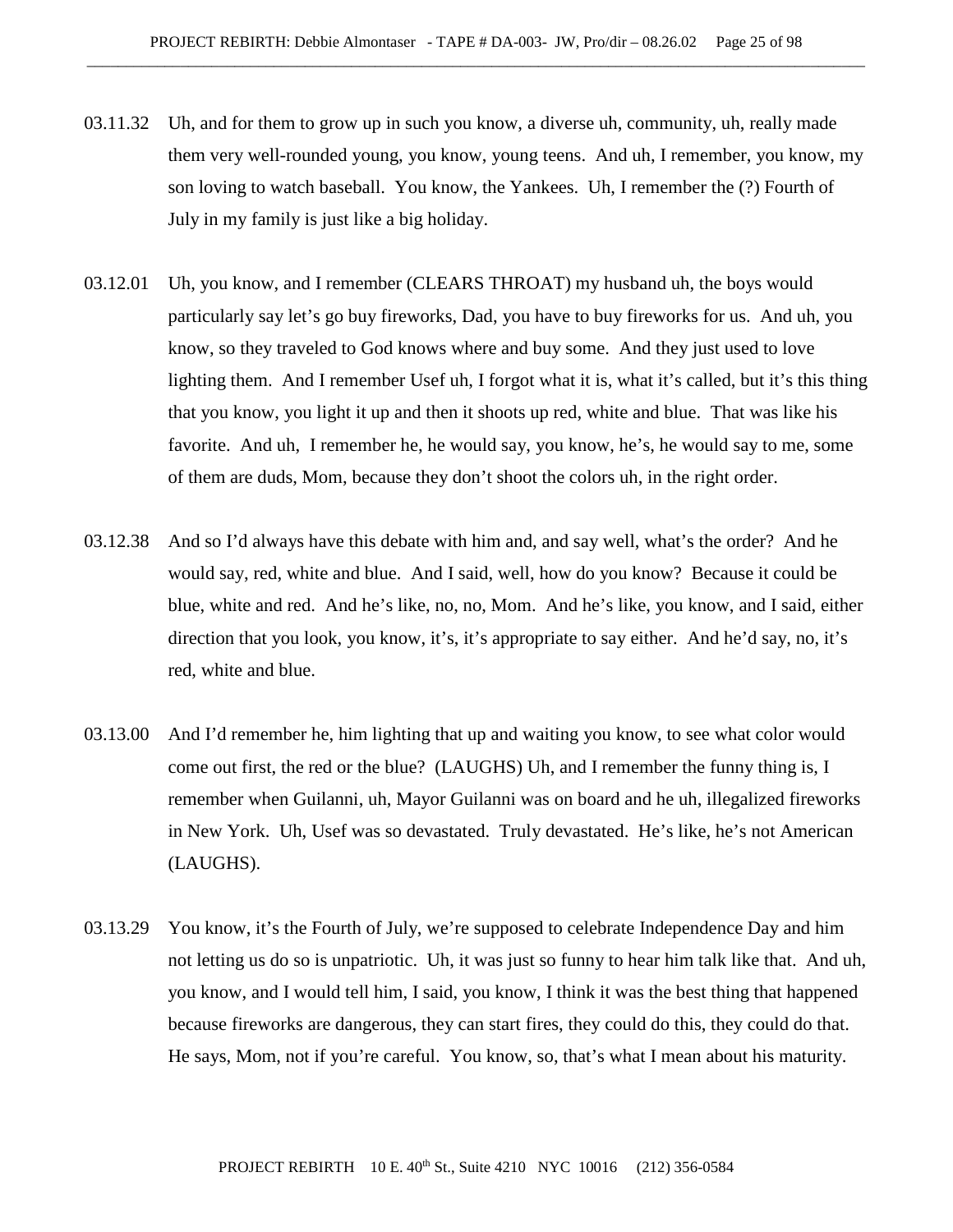03.13.56 When, whenever you have some type of conversation he always had like this you know, sane reason that you know, it's ok if you do it the right way, or something like that. And uh, I think that had a lot to do with him making that decision. Uh.

JW: You talked about go ahead, what were you going go say?

DEBBIE ALMONTASER: I'm, I'm just thinking. Go ahead.

JW: Well, what were you thinking about?

- 03.14.23 DEBBIE ALMONTASER: I, I just thinking about, I was thinking about him and, and all of his activities of uh, you know, even as, as young as he was, I remember, I remember him one day uh, offering to actually cross an old lady across the street. You know, it was he and I, and uh, and his brother. And uh, there was this old lady who had bags. And, and he said to her, he said ma'am, can I help you? You know, because he saw her and I noticed, too, but it just didn't strike me to say why don't one of you help her? It didn't' strike me, and as we were standing, he, as we were walking behind her, he saw her struggling with the bags.
- 03.15.03 And he knew that when we would cross it would take her a long time to cross. And I remember him saying to her, ma'am can I help you with your bag to the other side of the street? Uh, and uh, I remember her looking at him, and so generally, you know, I thought she would look at him and say, you know, maybe this kid wants to steal my bag or something. But she looked at him and smiled (CLEARS THROAT) and she said, well, thank you, son, I would love it if you can help me.
- 03.15.30 And uh, you know, he took one of the bags, and I was walking with them, and when we got to the corner, uh, he, he, she stood there and he was giving her back the bag, and, and he said to her, he said, you know, we're, we're walking down this block. Are, you know, if you're walking down this block, I'll be happy to carry it for you uh, to where you're going uh, because we're walking to the next block.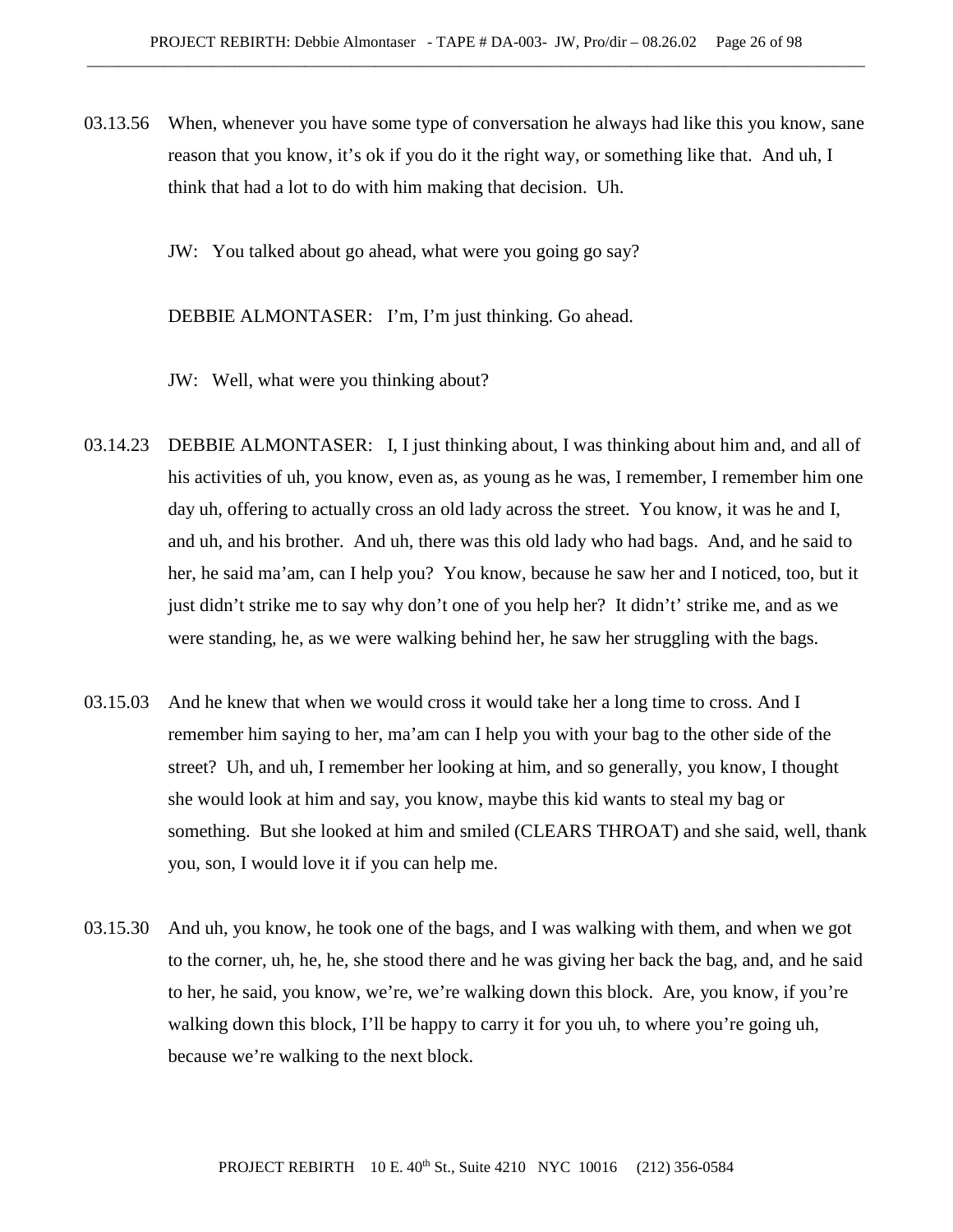- 03.15.58 And uh, I'm just looking at him. You know, he was like 9 or 10 years old, and I was just looking at him and I'm like, my goodness at you know, where, where is this coming from that he is just so compassionate? And uh, she said, well, you know, I'm, I live in the middle of the block, I would love if you do that. Uh, and as so as he was walking, I started talking to her. I said, you know, it's nice that we bumped into you. I never knew that you lived on this block, because we live on the next block. And so she's talking to me. She said, do you know, you have such a, a great young man.
- 03.16.33 He's really wonderful. Uh, you've done such a fine job raising him, and you know, deep down in my mind, I've never asked him to, to ask old ladies if he could carry their bags (LAUGHS). But uh, but I'm just uh, I am so, I was moved. And so when we got there, she tried to offer him money, and he wouldn't take the money. He, he wouldn't take it, and I you know, that really made me very proud, because it was genuinely from his heart that he was doing what he was doing.
- 03.17.04 Uh, not for a profit or, or anything of that sort. And I think that what, what's incredible about Usef is the fact that he is so compassionate. Uh, and he's so helpful. Uh, you know, anybody, anywhere, you know, he (?) he over-extends himself. You know? Uh, I mean, I remember someone having a flat tire like two blocks down from our house and uh, it was actually a woman.
- 03.17.35 And uh, he went over and he's like ma'am, can I help you? And she said, well, I'm gonna call AA and (?) he asked her what was the problem? And she said, well, uh, I think I have a flat, you know, and he said, well, I, I can change it for you. You know, and he did it. And uh, she tried offering him money, and he wouldn't take it.
- 03.17.56 And it, it's just I feel like whenever there is something and he's there, that he, he finds that he has to help. Uh, and I think that, that is just the most incredible thing about him, and the thing that makes me the most proud is to know that he's so caring and compassionate. Uh, towards other human beings. Uh, I mean, even in terms of animals. I remember him uh,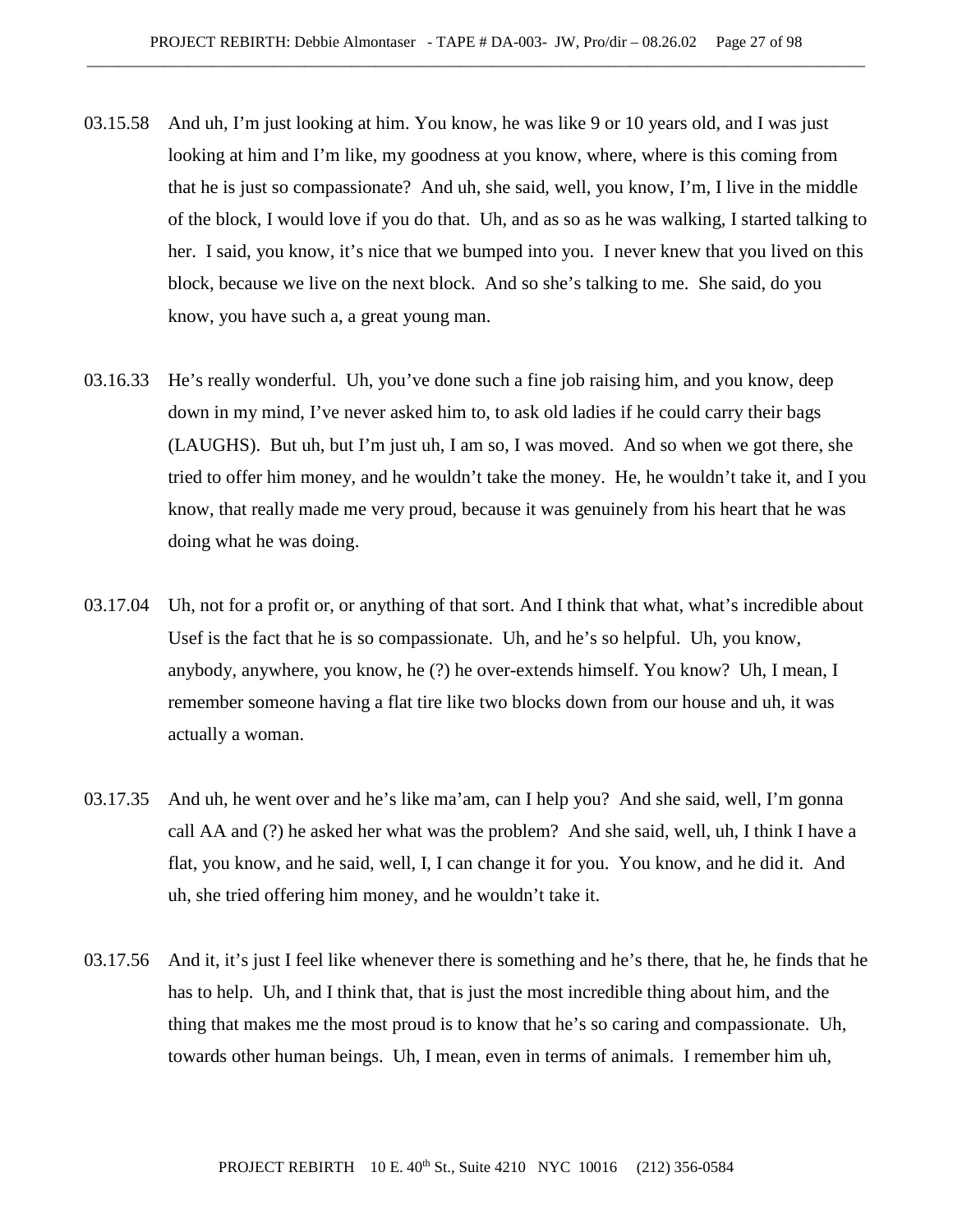sneaking out food for the cats that were in the alleys of, of the building that we were living in, you know.

- 03.18.30 And uh, and that was pretty funny because he'd open the screen of, of the back window and throw food out there, and I would wonder where is, you know, the left over chicken or (LAUGHS). And then when I started to see bones collecting out there, I sort of put two and two together and I asked, you know, who, who did this, and, and it was of course him. He said, well, Mom, you know, I always hear them crying at night and I feel sorry for them. So I, I just threw some of the food out there.
- 03.19.00 Uh, I also remember one time which was hysterical. Uh, he was in  $4<sup>th</sup>$  grade and uh, he decided to take home the ducks. And he has allergies. He brought home the ducks from school over Christmas vacation because nobody wanted to take them home. And uh, he finally said to his teacher, he said, you know, even though that I have allergies, I'm going to take them home and I promise I will take care of them.
- 03.19.29 And there were three ducks that were in this huge cage. They're just literally like stunk up the house (LAUGHS). On a daily basis. And I remember him like caring so gently for them, taking them out uh, and cleaning up their cage and feeding them, and of course sneezing all over the place when he was doing all this. Uh, but he just, he, he was compelled. You know, and I said to him, I said, well, why don't you at least keep them in the basement uh, at night and then bring them up in the morning so that we can at least sleep without having a stuffy nose.
- 03.20.05 And he's like no, Mom, I can't. uh, that would be so inhumane. And I'm like, honey, I'm not asking you to leave them in the cellar, which is not finished, but in the basement, which is finished. It's beautiful, there's a lot of light. Uh, and he's like, no, they, they should, you know, I should have them close by if they need anything. And I mean, it was funny. I said to him, what can the ducks possibly ask you to get them? You have their water, you have their food in there. Uh, and it was incredible. He spent a whole week (LAUGHS) a whole week sneezing and, and coughing uh, over the ducks.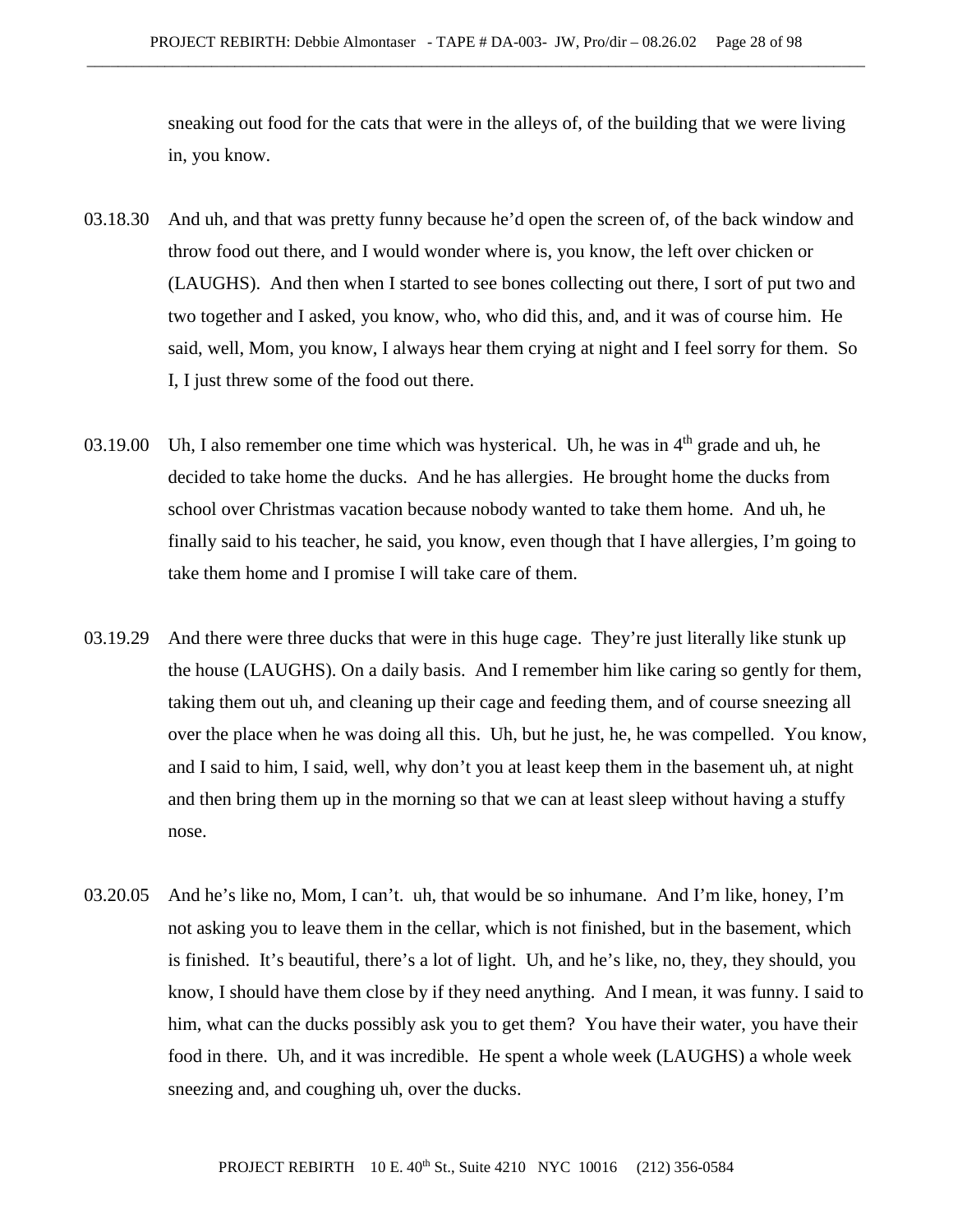- 03.20.41 Uh, so that was quite interesting, and I remember his, I, I told his teacher and he said, you know, Usef is just amazing, truly amazing. That uh, and he said I know why the other kids didn't want to take them because they are a handful. You know, to care for and, and they do make really bad messes and they need somebody you know, to always care for them.
- 03.21.05 Uh, and Usef really uh, I'm, I'm really, really proud that he did this. Uh, so it was gratifying to hear someone else acknowledge that they saw what I was seeing. So I think a lot of his compassion uh, and his, you know, sense of, of the world and helping really made him make this decision to go into the Army.

JW: When you think of the Army (?) you know?

- 03.21.34 DEBBIE ALMONTASER: Oh, gosh. I, you know, when I, I was thinking oh, my god, what's my son gonna get into? Uh, but you know, I remember his, the placement officer coming with all of the paperwork, and him trying to reassure us. And uh, you know, my son went to get us something to drink from the kitchen, and he, the, the sergeant was actually whispering to us, he said, he said, you know, your son has potential.
- 03.21.59 Uh, he is really, really smart. He's got a good head on his shoulders. Uh, he is strategic. Uh, he has a lot, you know, to offer. And I really, really recommend that you support him on this, and he could go really, really far with this. Uh, and he said, you know, some people are made for the Army and some people aren't. And I will tell you your son is truly made uh, to serve his country.
- 03.22.29 And uh, it made me feel good to hear that. Uh, but I still wasn't you know, wholeheartedly in support of it, but I did it because this is what he wanted to do. So I remember signing those papers. Uh, and then him going to boot camp. And uh, when we went for his graduation, he would call us every few days uh, once a week, he would write us letters and he would tell us about all the wonderful and great things that he was doing.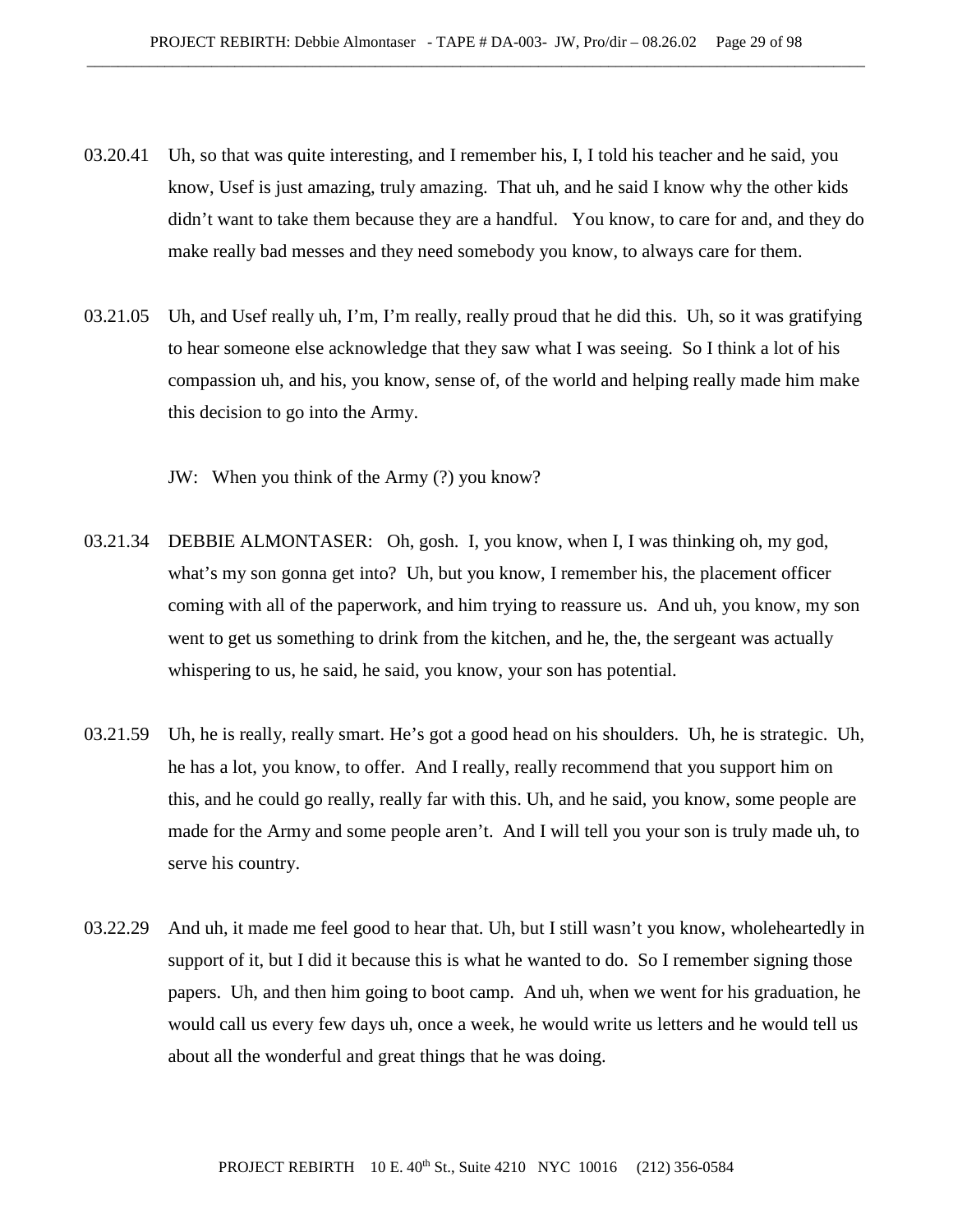- 03.23.01 Uh, you know, and he was just so ecstatic. Even on the phone when he would tell me all the things that he was doing, you know, the uh, the jogging, the weight lifting, waking up 4 in the morning, getting ready and the food. Telling me about the food they were feeding him and how much weight he's gained (LAUGHS) It was amazing. So I remember when we went up when it was finally time for him to graduate from boot camp and I was just astonished to see how big he got.
- 03.23.33 You know, in height and width, and muscular, and I was like what have they been feeding you that we didn't feed you at home? And he said, well, they're giving me and I, I forgot what this bar is, this like two thousand calorie uh, you know, candy bar that they eat that's filled with tons of fat and proteins and, and what have you. He says, well, we eat this plus we get all these meals, and he said, and the trick is Mom, that you have to eat your food in five minutes and you're out the door.
- 03.24.03 And I said, are you serious? And he said, yes. And I remember when uh, he had a night that we were able to take him out, and as we were sitting there eating dinner, he was literally shoving everything in his mouth, I'm like Usef, you're gonna choke. And he's like no, Mom, I'm used to it. I said, well, please don't eat fast because you're giving me a stomach ache watching you (LAUGHS). He said, Mom, I'm so used to it because this is what they expect.
- 03.24.28 You can't sit here and, and you know, you have to eat fast because you have to move. You have to go do the next thing. And I, I started to really being concerned about that because I, I thought that was so unhealthy. Uh, I said to him, I said how do you even digest your meal? He's like I'm used to it, don't worry. Uh, but I think what was the most incredible experience of him joining the Army was when we went for the uh, his graduation from boot camp.
- 03.24.58 And uh, sitting in the audience throughout the ceremony was really, it was really incredible. And as I looked around uh, I saw no other Arab families. Uh, I saw no other ethnic backgrounds. Uh, I saw some African Americans. Uh, a lot of white American folks, and it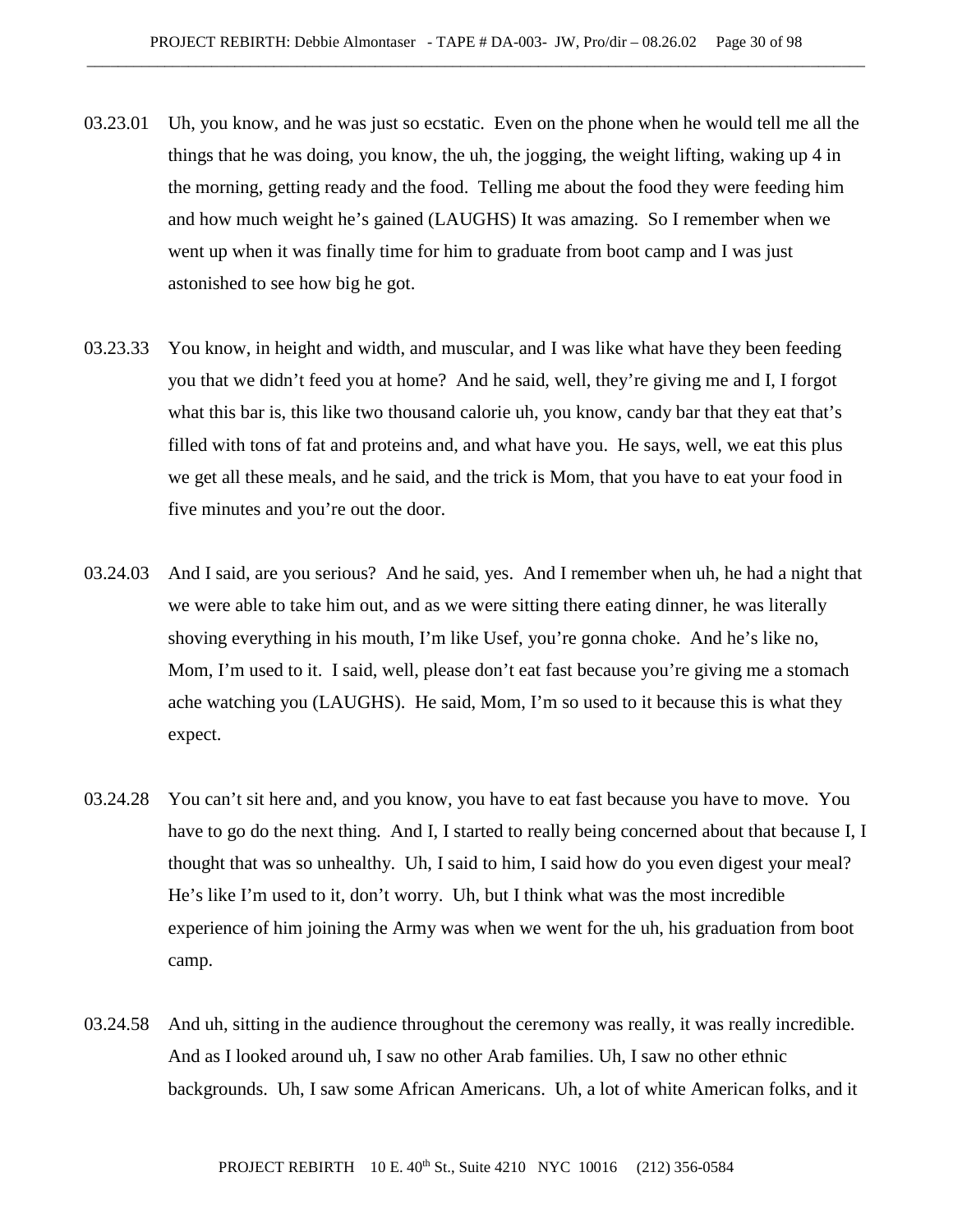was very interesting. And, and it was interesting to see how people were looking uh, at my husband and I, particularly me because I stand out wearing the hijab, and people were smiling.

- 03.25.32 They were very, very nice. Uh, you know, all of his drill sergeants that were there were very complimentary towards him and very respectful. And you know, telling my husband and I how proud they are to have him and how honored they are to meet the parents of Usef. Uh, and you know, telling us what a wonderful person he was, and what a great job he was doing.
- 03.26.01 Uh, and I remember sitting in the audience, and the graduation and uh, they sang American the Beautiful. And I think I guess uh, this is so corny (LAUGHS). But my favorite song is actually America the Beautiful. You know, from childhood, I always loved hearing it. Uh, loved hearing it a lot.
- 03.26.26 And then sitting there  $(\sim JW)$

JW: Why?

- 03.26.29 DEBBIE ALMONTASER: I have no idea. But uh, I guess, you know, being that you know, it goes back to my sugar, sugar experience. Uh, and the fact that you know, when I was coming to the United States, my mom would always talk to me about we're going to America. You know, America is such a great country and you know, we're gonna be with your dad and we don't have to worry about struggling. We're you know, you're gonna get to have whatever you want. And so I guess that conversation always stuck with me.
- 03.27.00 And uh, even when I was younger, you know, uh, and there were times that, that I was unhappy about anything, my mother would always go back to that conversation and say, you know, it could be worse. We could be back home, you wouldn't get the opportunity that you are here. You wouldn't have the friends that you have here, you know? You wouldn't know of a car, of traveling of, of having all these beautiful clothes.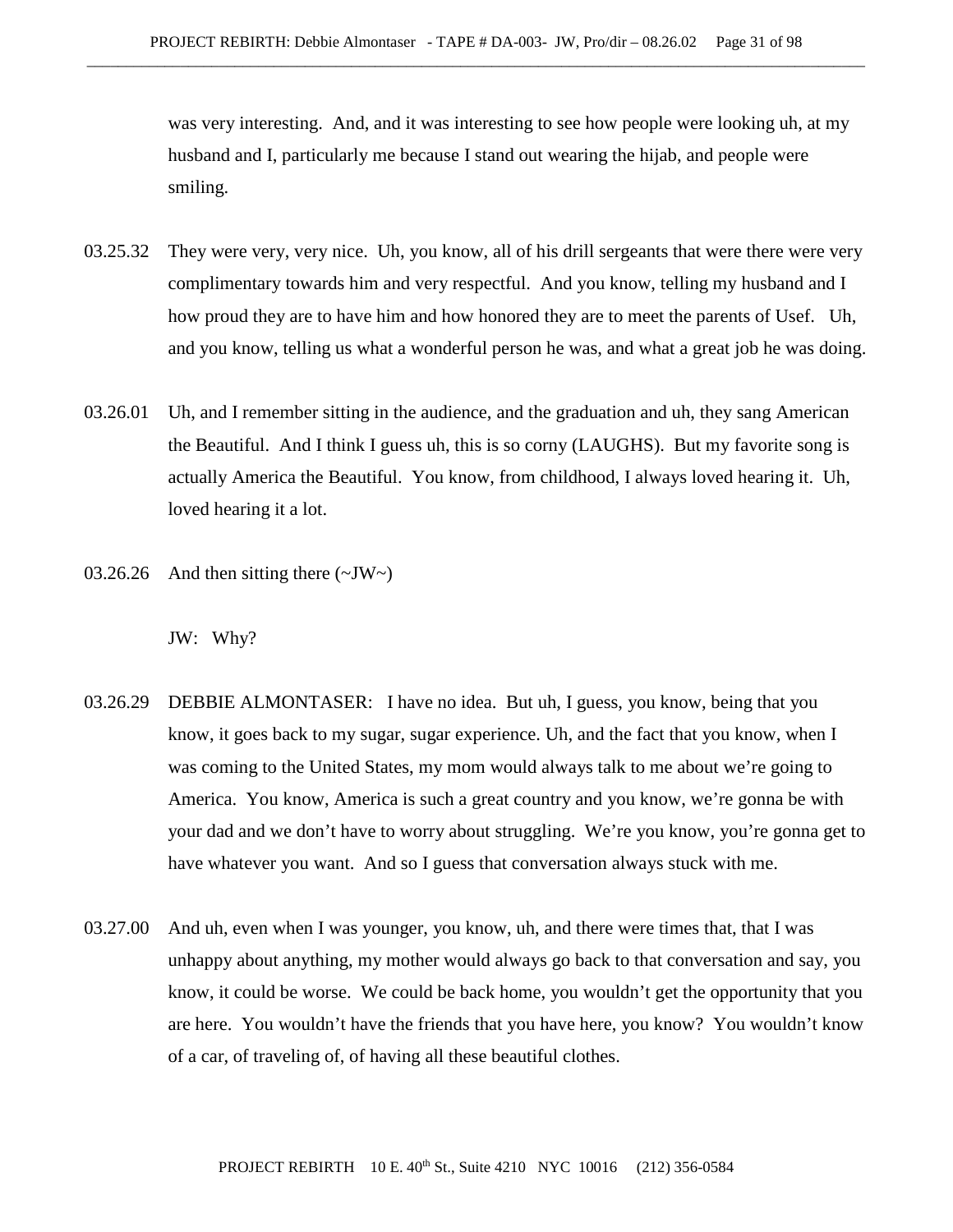- 03.27.27 So (?) uh, you know, it was always a touch of that, going back and forth. And uh, I remember sitting there listening to the song, and uh, you know, it just, it really, it gave me such pride uh, and dignity to know that my son was actually, you know, an (?) in the Army. Uh, that he was graduating with honors uh, in the US Army.
- 03.27.59 It just uh, you know, I remember my heart just fluttering and, and filled with so much joy and you know, as we were sitting there, you know, my husband, uh, I was crying. And my husband was just holding my hand and you know, rubbing it. And I mean, he's felt, I know he felt the same way. And as they were calling them to give them their certificates uh, it was incredible. Uh, you know, and the speeches that all of the drill sergeants gave, and the major and all the folks there, it was just so, it was incredible to, to know that my son was a part of such a, a huge uh, community who was going through the same thing.
- 03.28.43 And I (?) you know, it also made me feel like, wow, we truly, truly are a part of this American dream. American fabric. Uh, my son is a part of the US Army. And uh, it was just amazing. Uh, you know, every time that I look at the pictures uh, of his graduation with us and him.
- 03.29.07 And uh, him alone uh, it was just so, it's such an (?) it was an incredible time in his life, and I think an incredible time in both his father and my life. Uh, to you know, to have this, this pride of him making such a decision. Uh, and then finally accepting it.
- 03.29.29 Uh, and seeing it as a reality on, on that graduation day. And everyone in my family just being so proud of him and you know, making this decision and I mean, even his sister, she, you know, she was just so, so, so proud. You know, and she was really young. She was 11. Uh, and she would tell everybody that he was in the Army.
- 03.29.55 She had his pictures in her wallet. Uh, you know, would uh, even in the middle of a conversation with friends, she'll just come out and say, oh, I really miss Usef. And people would say to her, who's Usef? And she said, oh, he's my brother, he's in the Army and she would start talking (LAUGHS). And you know, I, I sort of felt like this was something for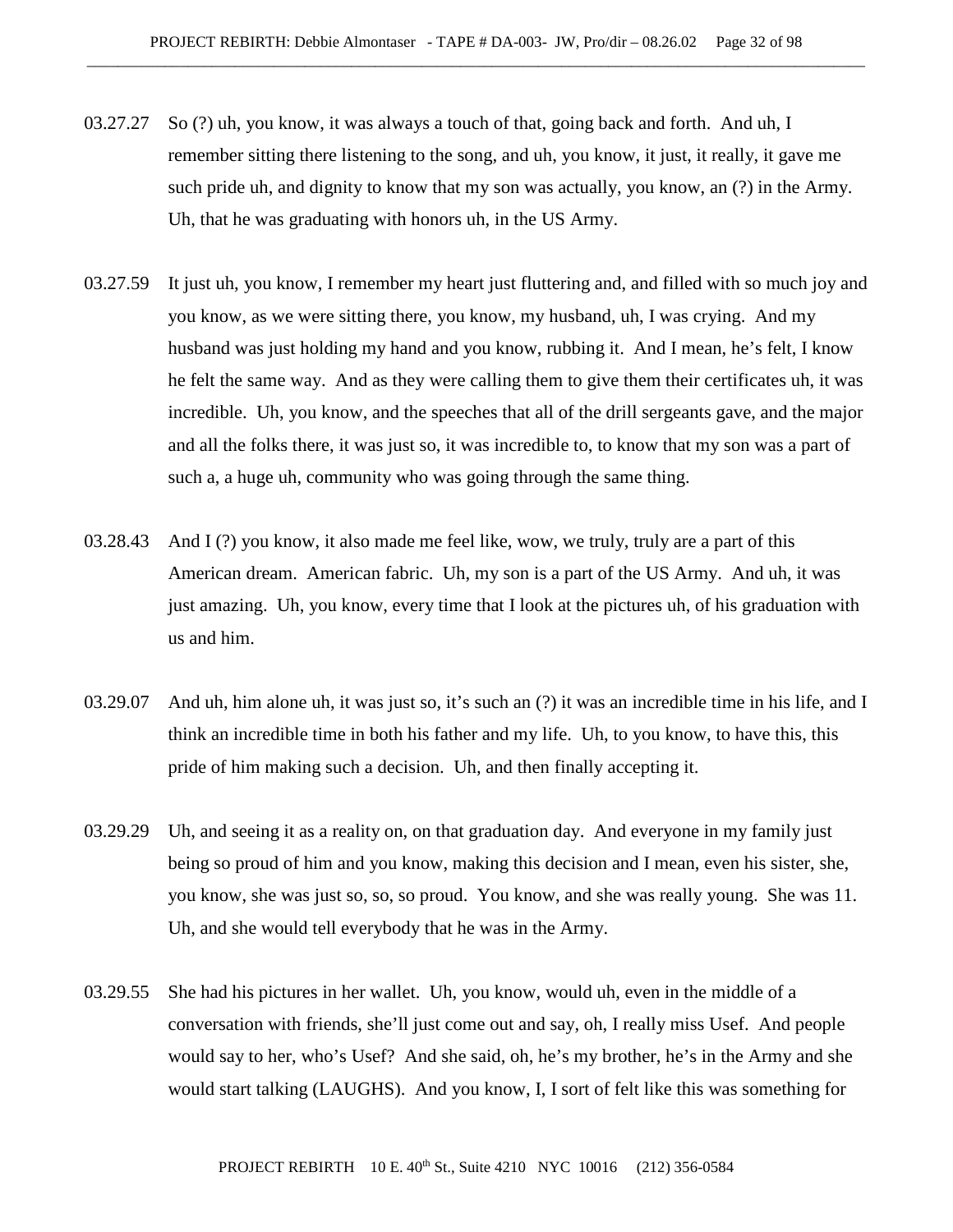her that she needed to express, because she was as well uh, very proud of him. Uh, so  $(\sim JW \sim)$ 

JW: Did you uh, I assume that uh, one, I'm sort of going back in time here, after you got married uh, at what time did you, you being to fully, fully, fully embrace (?) the last time we were speaking about this, you said you were in  $7<sup>th</sup>$  grade and you (?) So what, what changed that?

- 03.30.50 DEBBIE ALMONTASER: Ok. Uh, when I, when I came to New York City, I was living here for, I would say, about 4 or 5 months. And uh, you know, as I was traveling through the city looking for uh, an undergrad program uh, getting to know people, I was astonished with the diversity in New York City. And uh, one day I was on Atlantic Avenue walking, and these three African American women were walking towards me. They were up the block, and they were walking towards me.
- 03.31.31 And as they were walking I was just so at awe with the grace and beauty these three women had. And as they got closer, I realized that they were African American, I really couldn't tell from a distance. They were wearing long gowns and they were wearing a hijab. And uh, I was just uh, so intrigued by their, their presence and their beauty and their grace.
- 03.32.01 When they finally came towards me, I don't know where I worked up the courage, but I did. And I said to them, are you Muslim? And they said to me, yes. And I said, well, as you were walking towards me, I was just looking at you ladies, and you are just such a beautiful sight to see. And uh, I am so honored to, you know, to, to make your acquaintance. And so they asked me my name, and I told them my name.
- 03.32.30 And uh, they said, well, we are going to the mosque on Atlantic Avenue. You're welcome to join us. And I said to them, well, I'm not, I'm not really appropriately dressed. I don't know if I'd be welcomed there. And they said, they said to me, of course you'd be welcome there. Nobody's gonna say no to you and you can come with us. Uh, and I told them that my name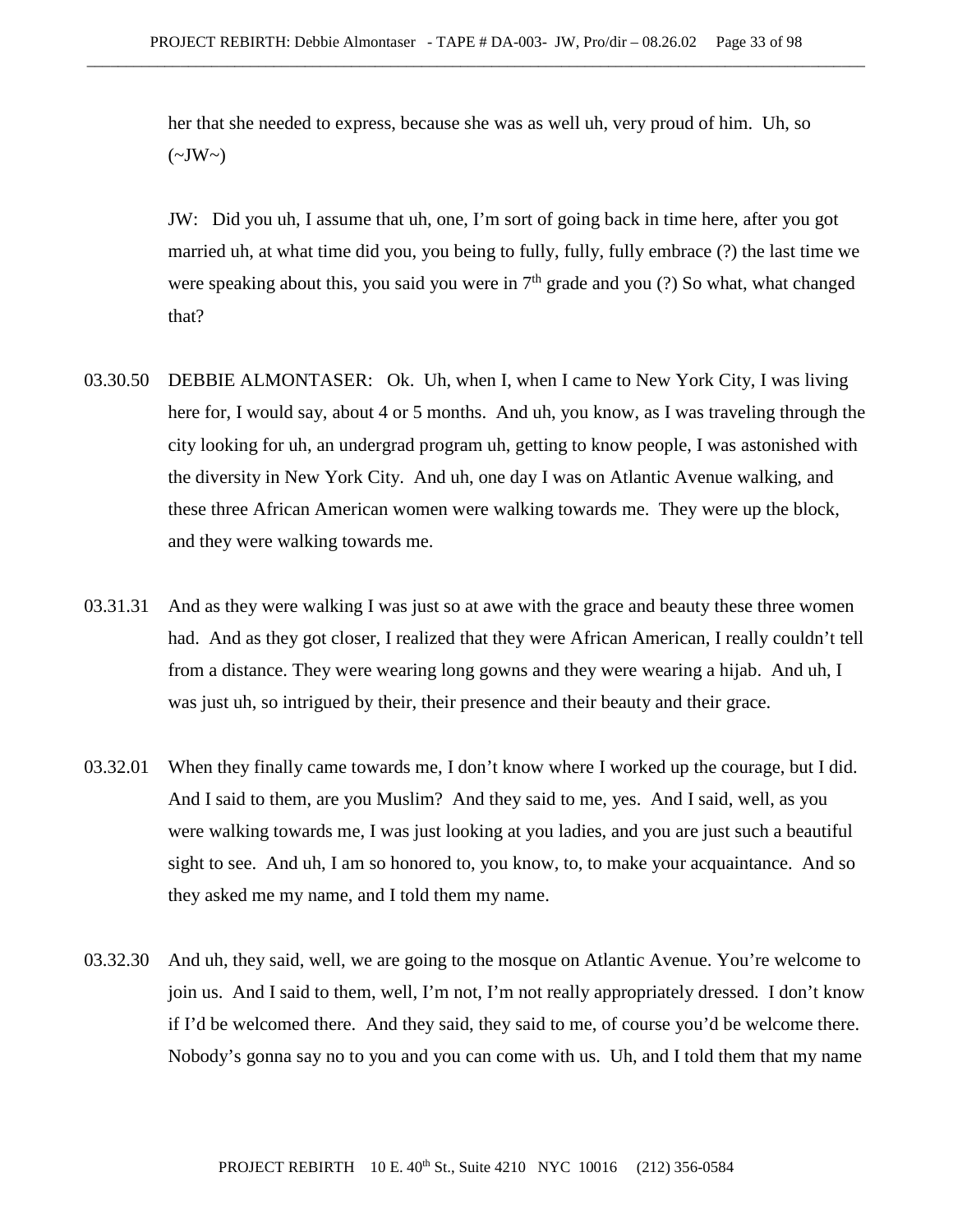was Debbie. I really didn't tell them I was Muslim or I knew anything. Uh, because I sort of felt like embarrassed, because I was but I didn't look it.

JW: You mean you weren't dressed?

- 03.33.03 DEBBIE ALMONTASER: I, I was wearing jeans and a tee shirt and my hair was out (CLEARS THROAT). And uh, I said, well, Ok, I'll, I'll join you for a little bit. What's, what's going on, I said to them. And they said, well, we're having a class and it's for all women who are interested to learn about Islam uh, and we're just heading that way. You're welcome to join us for a few minutes, you know, if you'd like.
- 03.33.29 Uh, so I actually joined them and it was funny because that afternoon, I was just, I was out for a walk. I didn't really have anything to do. Uh, so I did join them. And I was astonished to walk in there, and then see Latino American women uh, Caucasian uh, Muslim women sitting in that circle. And women who were Arab and, and South Asian. And I sat there. And they started talking about, you know, their own experiences and what brought them to Islam.
- 03.34.04 And uh, it, it just really gave me goose bumps. Uh, and they asked me what, what did I know about Islam? And I really uh, you know, everybody there was sincere about, about their experiences. And I said to myself, I have to tell them that I'm Muslim. (LAUGHS) And so I said to them, I said, well, you know, both of my parents are from the Middle East from Yemen and uh, I grew up upstate Buffalo.
- 03.34.32 And uh, my parents are Muslim, and I guess that would make me Muslim but I just don't practice. Uh, and you know, I started talking about my experiences in upstate, and they were very, very supportive and they said, well, we can understand that. You know, living in such a suburban area. Uh, you know, can have that affect on you.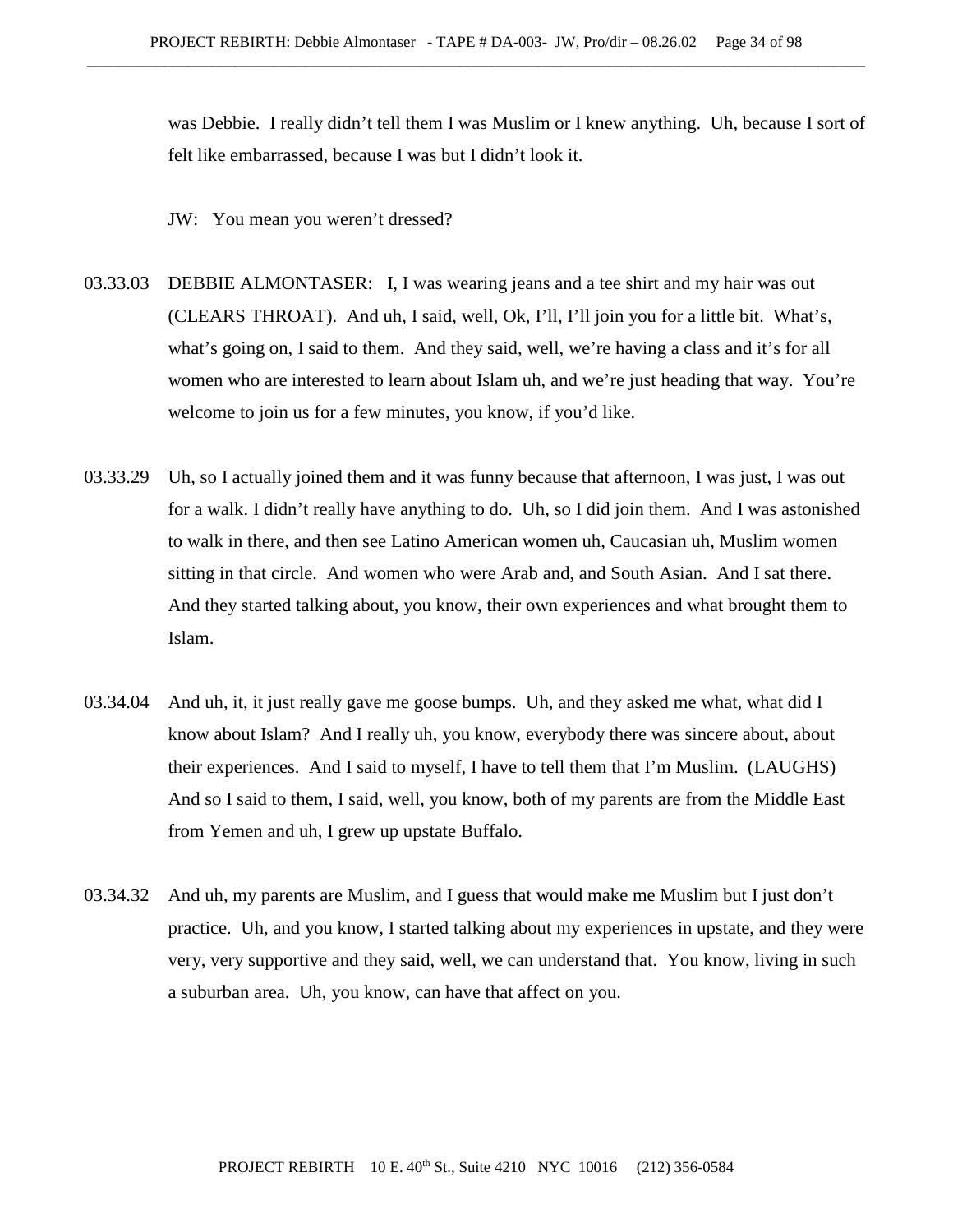03.35.00 And uh, you know, we just, they kept talking and they invited me to the next session was, which was the following week and I said ok, uh, I'll, I'll try to come. And that whole week, I just couldn't get that vision of those three women on the street out of my mind.  $(\sim JW)$ 

JW: It was affecting to you?

- 03.35.21 DEBBIE ALMONTASER: Extremely affecting, and I think what you know, what was affective about it was when I was staring at them, I was also staring around to see who else was watching them or who noticed them. And truly no one noticed them coming. Uh, or looked at them in any way that would be (CLEARS THROAT) you know, offensive. Uh, and I think that that was really when it clicked for me that, truly, New York City is a place of diversity, and a place of acceptance where anybody could dress anyway they want uh, express themselves any way they want.
- 03.36.02 And not feel that they will be ridiculed uh, or in any way uh, put off by anyone. And so I kept going back, and eventually about three months later, I, I had started, well, I was telling my husband about this, and he was like ok, great. If you know, if you want to, if you find this something that's meaningful to you. Uh, finally 3 months later, I uh, I came back to him and I said, you know, I, I'm really thinking about wearing the hijab.
- 03.36.35 And he looked at me a little strange, and uh, I said uh, you know, I really admired these women for, for doing it and not feeling intimidated or you know, and they're just, they're being them, their selves, and they have you know, a self identity that is different from everyone else's and I want that. I want to.
- 03.36.58 I want to have an identity that shows who I am rather than being like everybody else. And he said to me, well, whatever you want to do uh, I support you. And I will tell you it was the most difficult thing to actually try to wear the hijab, because I guess growing up without wearing it uh, and then trying to put it on, it took a long time for me to finally cover my hair. It took about maybe six months afterwards. I would just wear it as a shawl, but my hair would be out in the front.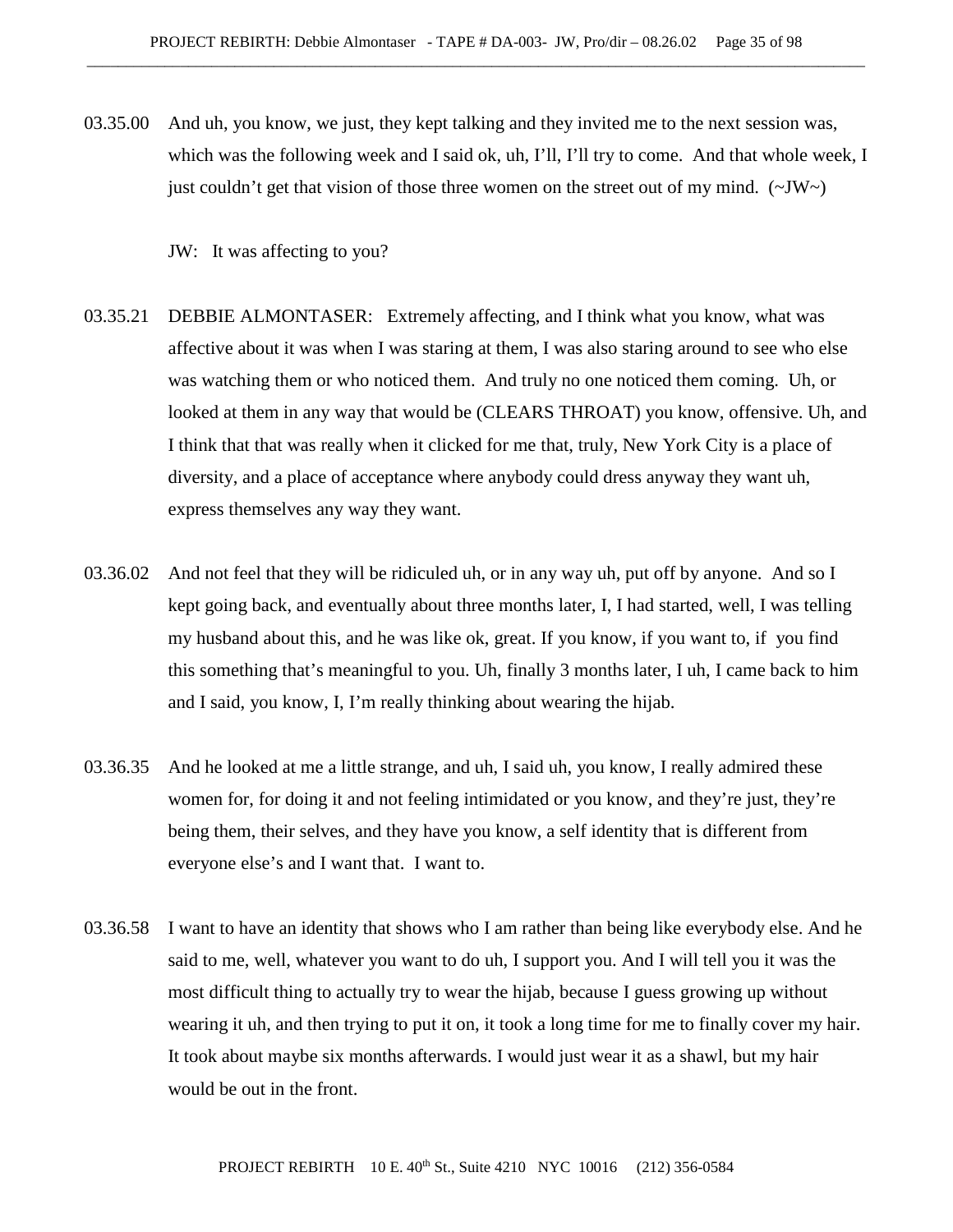- 03.37.31 You know, sometimes it would slip and fall on my shoulders. And then finally one more thing I just said to myself, you know, I, I have to make the decision either to cover all the way or to take it off uh, because I'm not fooling anybody but myself. And I got the, I don't know how I got the strength, but I did it, and I wore it all the way. Uh, I was still going to the support group with these women, and really they were just so inspirational.
- 03.38.03 And, and they were very encouraging and they were so proud to see when I came back wearing the hijab all the way. And uh, and 'til this day I have some contact with a couple of them. And uh, it was empowering, it was truly empowering, and I think also when I was going to school, and then I also had my son, uh, it was very difficult because I didn't know how people in the university would perceive me.
- 03.38.33 Uh, you know, even getting a job, what would it be like? Uh, and I really didn't work. I, I went to school, and as I was doing my undergrad work nobody really singled me out or made any remarks or uh, looked at me differently. It was so incredible because that's where I thought I would probably feel the most tension or get some type of discrimination, but I didn't.
- 03.39.01 And I think that was the most rewarding thing, uh, for me was to see that you know, it wasn't an issue. You can wear whatever you want uh, and not have to feel like you should be like everybody else. Uh, so it was an experience. You know, and uh, I have been now wearing it, I would say now over 20 years. Uh, I'm extremely happy. Uh, I feel empowered.
- 03.39.30 Uh, you know, and I personally I firmly believe that it's helped me get where I am in my career. Uh, because  $(\sim JW)$

JW: Tell me about that career.

03.39.42 DEBBIE ALMONTASER: Uh, well it's quite interesting. When I was going for undergrad uh, I wanted to be a public advocate or a lawyer, so I had a lot of political science course.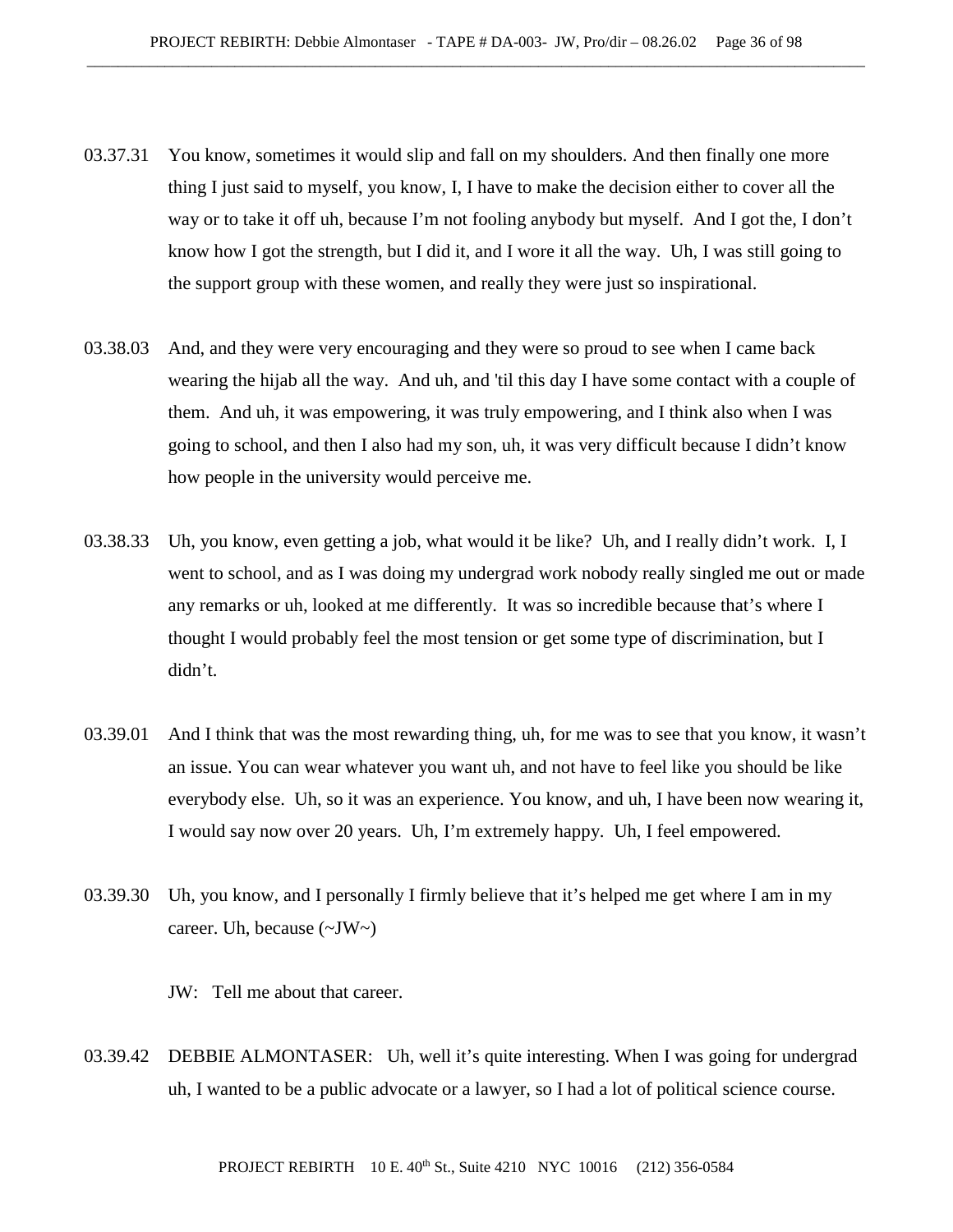And when my kids started going to school particularly Usef uh, I became very involved in the PTA.

- 03.40.02 And uh, very involved. I was one of the PTA members, I was doing translations, I was in classrooms, I was always called upon to help parents who didn't speak English, what have you. And I was just very well-perceived uh, and very well-respected in the school. Uh, and basically the school was just yearning for diversity uh, particularly of Arab and Muslim descent, because they really had no one help them communicate.
- 03.40.33 And uh, finally one day the principal said to me, he said, you know, Debbie, you come in here so often and we always call upon you and we don't have anything to offer you. I have this position coming up as an assistant uh, a teaching assistant position. I would love to offer it to you, at least to somehow compensate you for the translations you do uh, you know, and the support that you give kids in the classrooms who don't speak English.
- 03.41.03 Uh, and it would be something to pay you for, for the work that you, you're doing for us. And basically I said to him, I'm not really interested uh, you know, I'm still doing my undergrad work and uh, it's, you know, it's not a big deal. I don't mind doing what I'm doing. And uh, eventually people were like no, you have to do this. It'll be great, you know, you're here anyway.
- 03.41.28 And I don't know how but I ended up taking the job. Uh, so I was working part time, in the school. And I was going, I was doing my undergrad work and I was also being a mom, for two. My, my two boys. And you know, it goes back to what I was telling you about how supportive the families are. My in-laws were there. You know, they, they took care of my kids, they did everything that I can possibly uh, ask for.
- 03.41.38 And uh, in addition to that we also had a live-in nanny, which made it really helpful. Uh, and, and took it, and I kept going to school. And uh, one day my husband just happened to come into the school and he saw me with, with some children talking to them. That was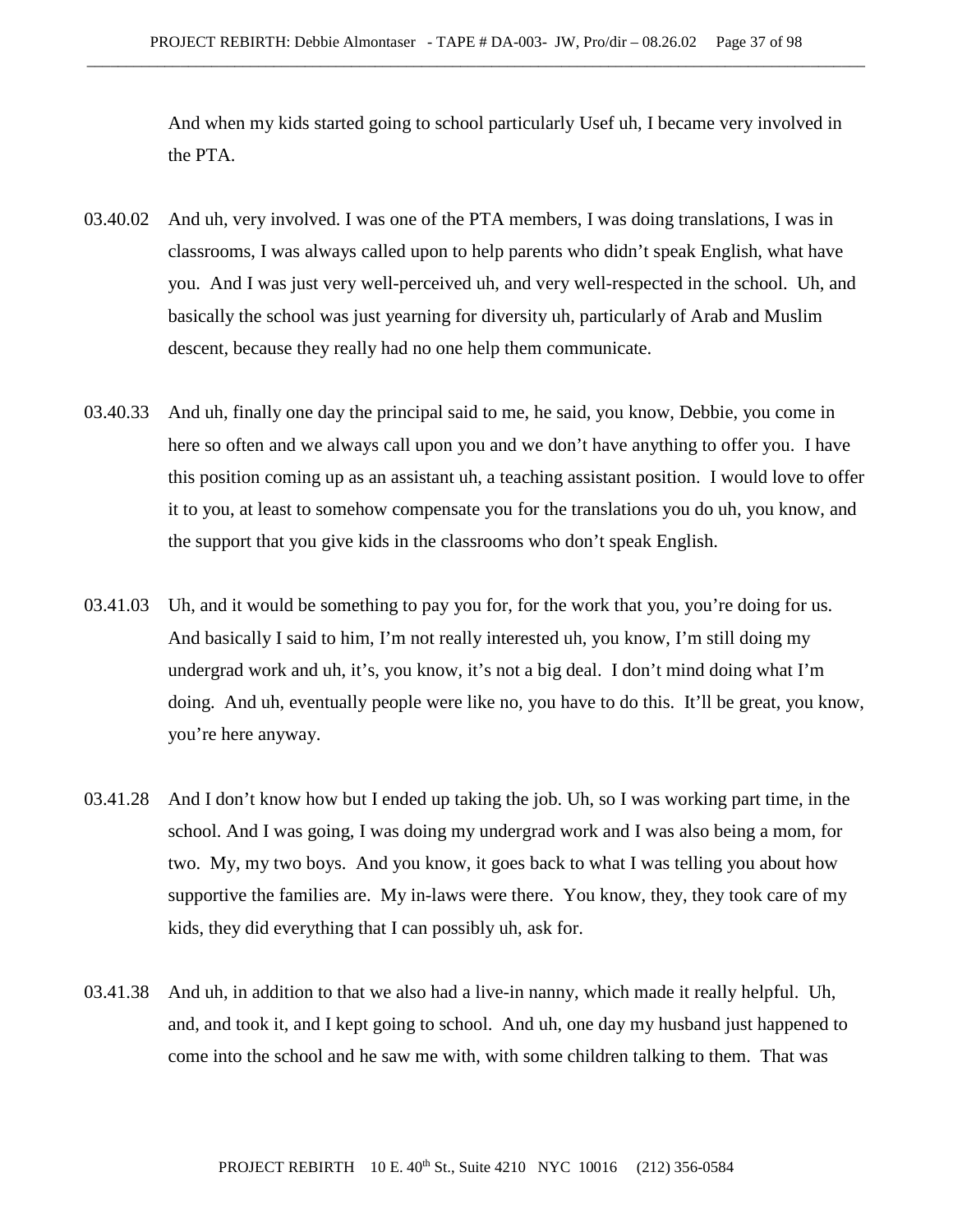actually  $4<sup>th</sup>$  and  $5<sup>th</sup>$  graders at lunchtime, and it was uh, it was around the holiday Ramadan, and I was explaining to them, you know, the, the tradition, the culture, the religion.

- 03.42.32 Uh, and the importance of it for, for Arab Muslims and how we have to be supportive and respectful. And he said to me later that afternoon, he says, you know, you want to be a public advocate or somehow helping people. And I know that you want to make change. Uh, and he said, you know, this is where you can make that change. And I looked at him and I'm like what are you talking about?
- 03.42.58 He said to me, you can make change through children. You know, you talking to those kids, and me watching you from a distance and listening to the conversation that you were having with them, and the impact that you had on them, and how they were so engaged and mesmerized by what you were saying and how they found it so important uh, and so special to have you talk to them about this culture, was so powerful.
- 03.43.31 And he said, this is your calling. You know, this is where your work should be is with children uh, helping them understand people and the world. And uh, I, you know, I, I can't even capture it the way that he said it, but uh, when he said that to me I was just so amazed. And I was like, really? And he said, yes. If you go back and you ask those kids, they will probably be able to tell you everything you told them.
- 03.44.00 Uh, so I guess from that conversation I decided to go into teaching. So I ended up changing my major uh, I graduated I think with like 160 something credits. It was ridiculous (LAUGHS). Uh, and I went into education and I started teaching. And I actually taught in the school where my kids were going to school. Uh, and the administration was just so thrilled, you know, to have me there as an asset to the school as well as to the community.
- 03.44..34 And uh, I taught there a couple of years. Uh, and then I went off to another school and I taught a couple of years. Uh, and then I was asked by the superintendent to uh, become a professional developer in literacy. And so I traveled across the district to do professional development and literacy reading and writing.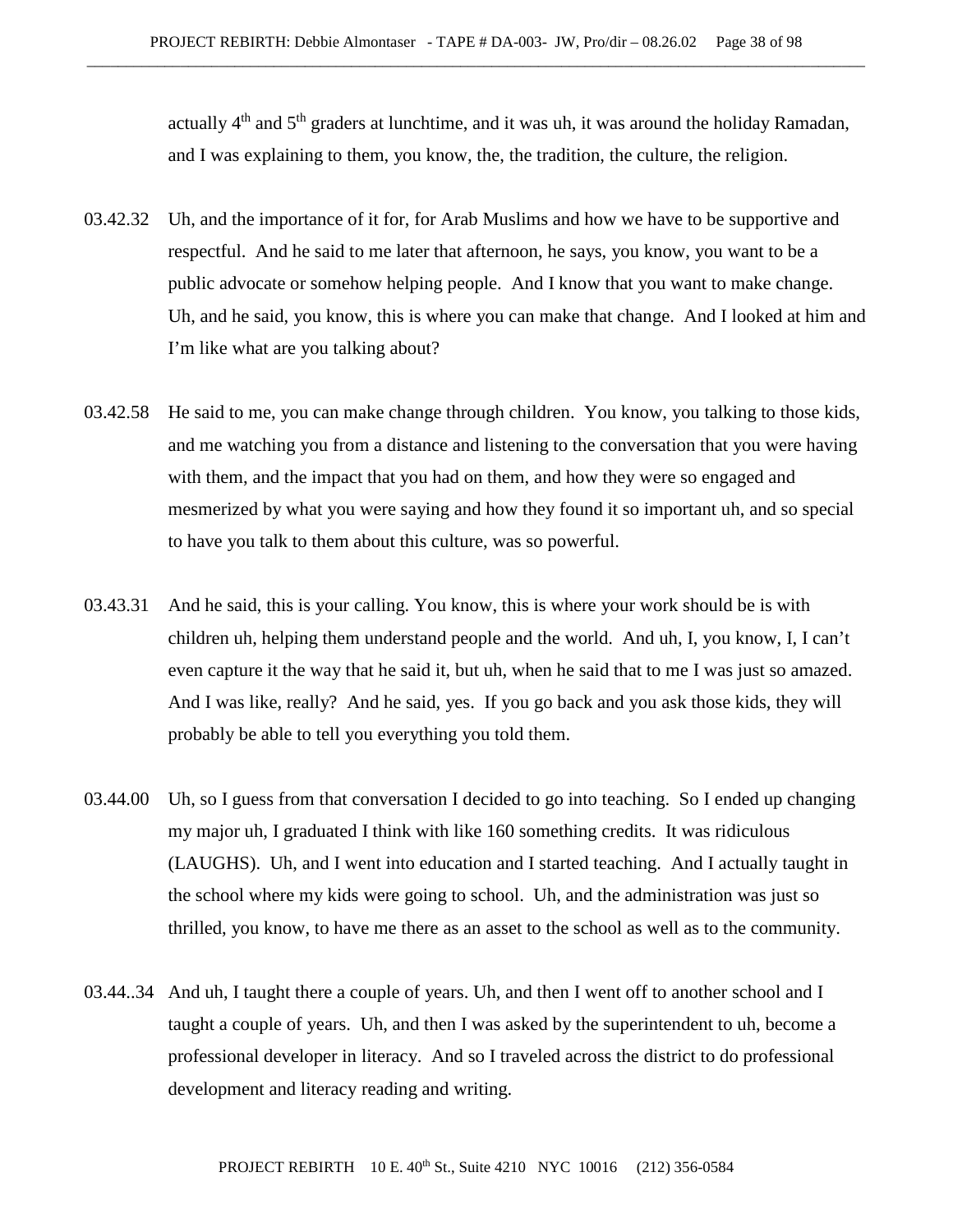- 03.45.01 Uh, and from there, uh, as I was doing all of this, I was also, earlier, actually I worked on a special education masters, because I was very, I was very uh, touched by working with children with disabilities, and I wanted to better understand children. Uh, and then as a literacy staff developer, I did another masters in reading, to be a reading specialist. I thought it was important to have some kind of solid backing in my background.
- 03.45.32 And so after three and a half years of doing staff development, I decided that I wanted to go back into the classroom. And I made this decision (STOPS)

(OFF CAMERA REMARKS)

03.45.45 END OF TAPE # DA-003

**TAPE # DA-004 DEBBIE ALMONTASER 08.26.02 JIM WHITAKER, Producer/Director PROJECT REBIRTH**

04.00.04 PICTURE UP

(OFF CAMERA REMARKS)

JW: So you?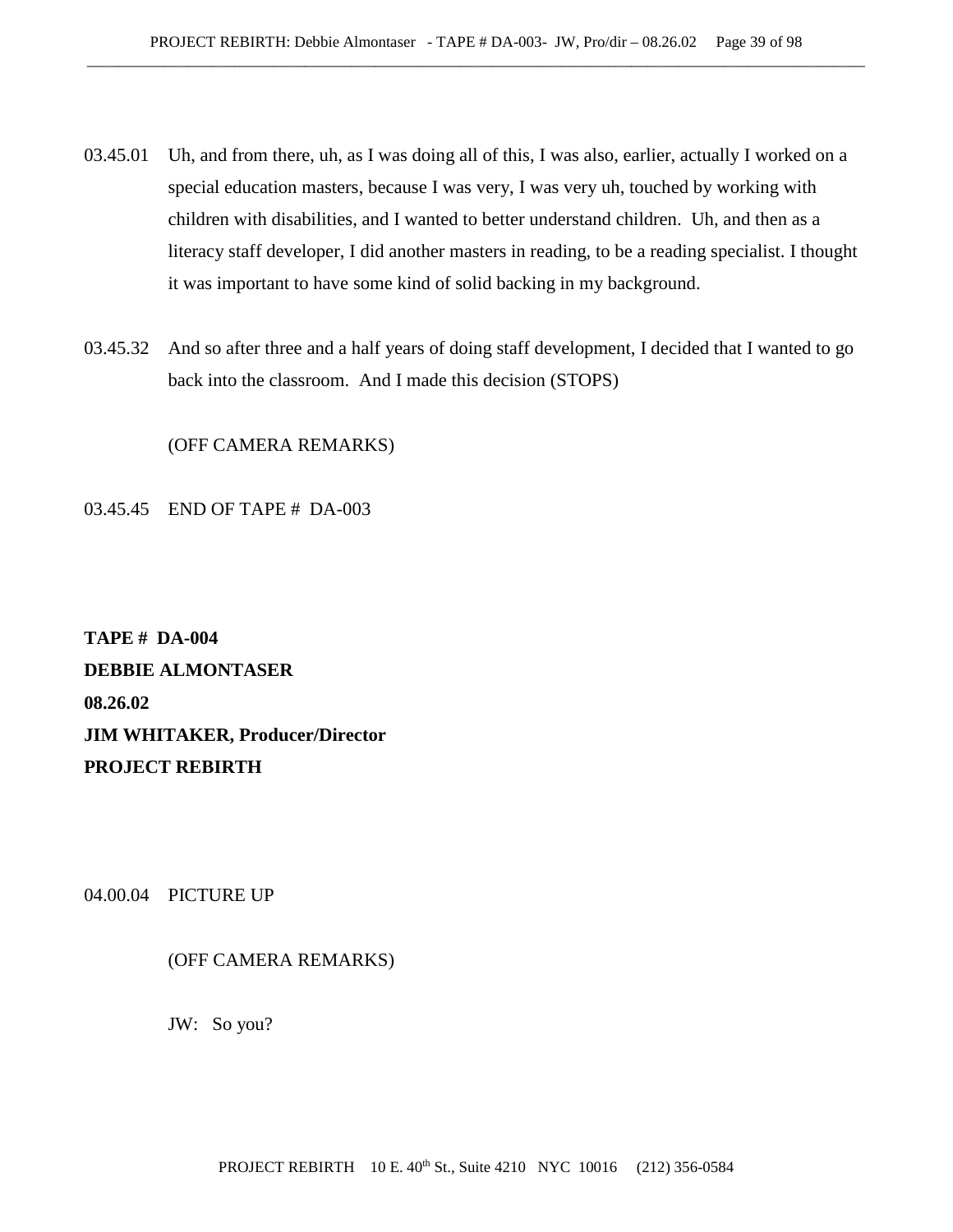- 04.00.11 DEBBIE ALMONTASER: So uh, as a literacy professional developer, the last year that I was doing that, uh, I was also chosen uh, after such a tedious process, uh, I still to this day am amazed how I was chosen (CLEARS THROAT) .
- 04.00.28 There was a leadership program that was offered in the district to become a future leader in the district in an assistant principle position or (?) a principal position. And uh, the district was actually paying the entire program. And uh, the training was with District 2, which is an incredibly uh, wonderful and excellent and outstanding district in New York City.
- 04.00.57 And so a few of my friends told me about it, and they're like Debbie, you should apply and I said to them, I said, I really don't want to. I don't think I'll get it. Uh, I can't ever see myself becoming a principal or uh, you know, getting such a position and they're like don't worry. Just apply. So I went through the process. I had to write an essay, I had to get three letters of recommendation, submit all this and then wait for a call. So I did all that, and I got the first call and they asked me to go for the first interview.
- 04.01.32 Uh, the interviewers were actually the University and the two districts. And uh, I was very nervous. I was like Ok uh, you know, this is probably not gonna work out but I'll do it. I made the first interview, and I was called for the second interview. And you know, that saying when sometimes you don't know what you're getting yourself into? (LAUGHS) Well, I got myself into this program. I made the final interview.
- 04.01.59 Uh, I was very amazed because uh, I really didn't think that I, I would get into the program, because it was very competitive and uh, and you know, deep down inside, I always felt like maybe as an Arab American Muslim, I may never get position such as assistant principal or even principal, because you know. Quite frankly uh, here are those issues, you know, of racism and what have you uh, and competitiveness in terms of such kinds of positions.
- 04.02.34 Like I knew that if anything I would probably get the opportunity to be uh, you know, an administrator through the district doing some type of coordination or what have you, but I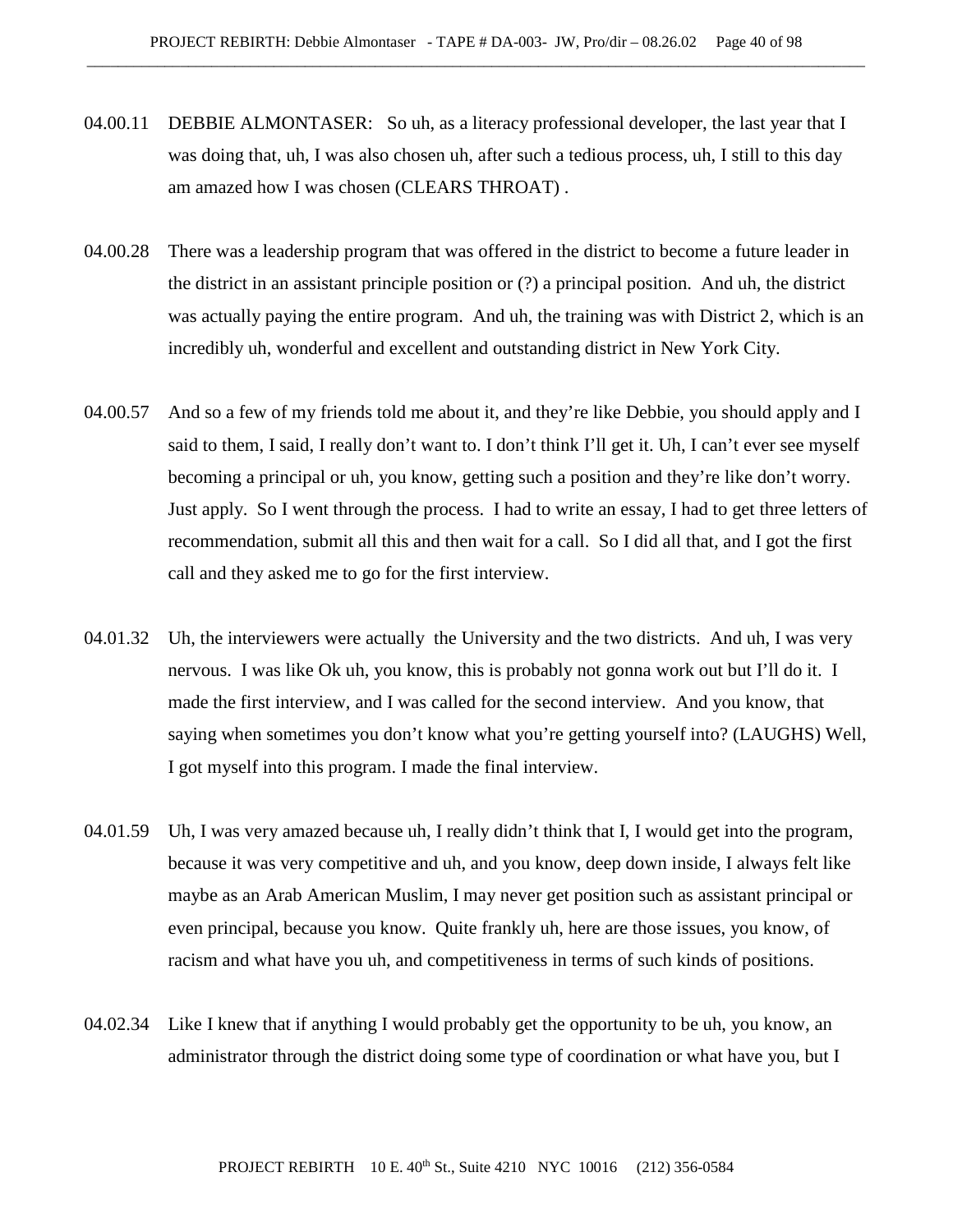just never, like I always feared that parents might say no, we can't have an Arab Muslim uh, as a principal.

- 04.02.57 Uh, but quite frankly uh, you know, the people who are in charge of the district that I have been working in have been so supportive of me and uh, and really very respectful and admirable uh, towards me. And uh, I got into the program, and as I was going though the program uh, you know, I was treated in such a way that I've never been treated in my life. Uh, you know, it's so, it's you know, little icky.
- 04.03.29 Uh, they treated me like such an elitist. Which I've never had that kind of feeling uh, throughout the program, because everyone who's chosen for this program from the 3 districts that participated were like the cream of the crop, the best of the best uh, in, in this professional line. Uh, and it was really scary in the very beginning to know and accept that I was like one of the five chosen. You know? The best of the best.
- 04.04.00 Uh, and I remember when we went for the orientation, when the director of the program was talking to us, and she's said, she goes, you know, you all didn't get here by accident or by default, but you are here because of your outstanding commitment to education and to the line of work that you do. And because you have stood out in your district for being an outstanding educator. So I want you to remember that.
- 04.04.30 In every coursework that you, take that you are not here by accident but because of your merits. And I was like, oh, my god (LAUGHS). It was quite scary. And it was such an intensive program (~JW~)

JW: It must have made you feel good?

04.04.46 DEBBIE ALMONTASER: Oh, my god it made me feel incredibly good because uh, you know, I always had this doubt about myself, even when I was younger, and I remember having a really bad experience in 3<sup>rd</sup> grade uh, (CLEARS THROAT) doing math. And I remember you know, my teacher saying to me, oh, well, you know, it's, it's no big deal uh,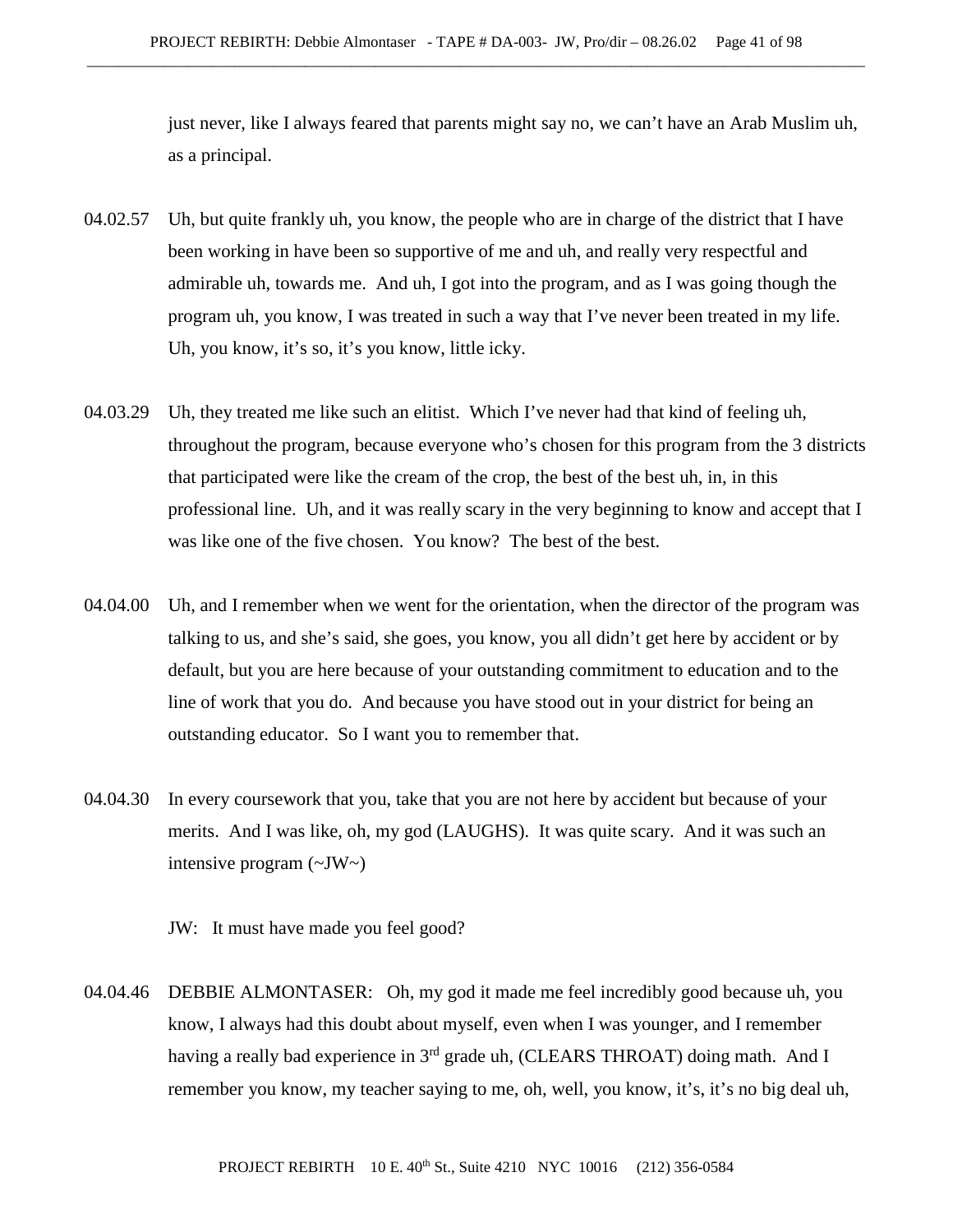you know, you'll just get a job where you don't have to do a lot of adding and subtracting, and that hurt.

- 04.05.12 Uh, and then I remember you know, later on (CLEARS THROAT) I think it was  $5<sup>th</sup>$  or  $6<sup>th</sup>$ grade and I wrote this essay. And I got it back and it was all filled with the red marks everywhere, and I was just so crushed. And uh, you know, when I asked the teacher what can I do to, to improve this?
- 04.05.34 And you know, she said to me, well, there's nothing really you can improve, you know, somebody from your cultural background and you're a second language learner, it's just something you're just gonna have to deal with all your life. And, and I looked at her, and I'm like what do you mean? You know, what can I do to make it better? Can I you know, what should I do? And she said, well, just, you know, don't write as much.
- 04.05.57 Write when you have to, but. And I was so crushed. So totally crushed. Uh,  $(\sim JW)$

JW: So they said you couldn't do math and you couldn't do (writing?) and now?

- 01.06.19 DEBBIE ALMONTASER: And it's incredible. And uh, but what, what was amazing for me was even though that I heard these things, I have no idea how I persevered and how I just kept going. Uh, and how I just, I believed in myself. It's so scary. I truly believed in myself that I can accomplish whatever I set my mind to do.
- 04.06.31 And uh, even though that I struggled at it, you know, I still did it. And I, I think that's one thing that my husband, whenever I'm down about anything, he says to me, he says, you know, for the, the effort that you put in everything uh, you deserve credit just for that. Because you are just so, you are so compelled and you are so devoted that that's what the important thing.
- 04.07.01 Uh, but I, I never let it, let it, you know, take me down. And uh, I went into the graduate program. I was fine. The undergrad, you know, my writing improved despite it. Uh, and in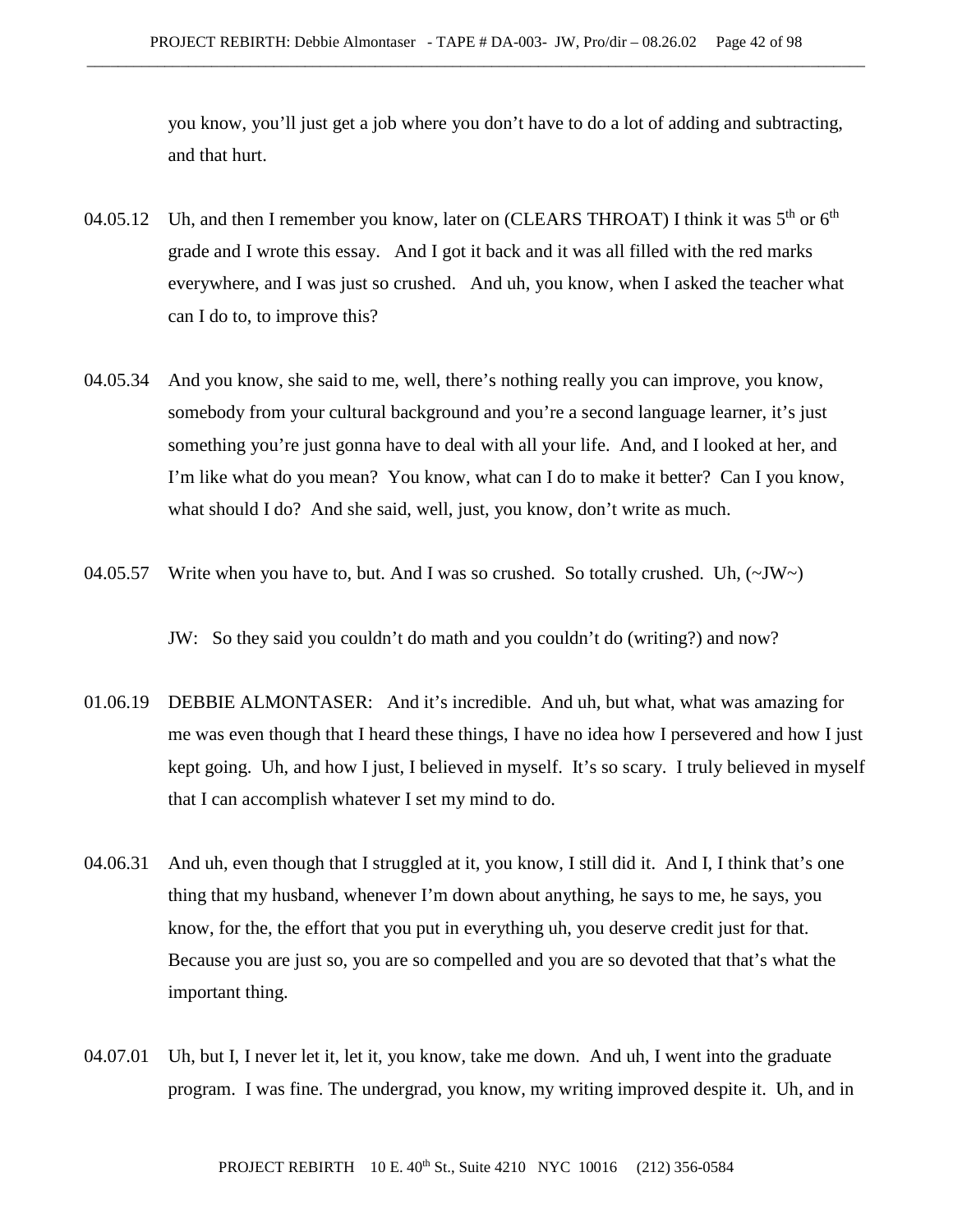fact it was my first uh, English course that I took and, and I will never forget this uh, I'll never forget this uh, professor, (?) his name is actually uh, Steven Marino.

- 04.07.31 He just made such an impact in my life, in my writing life. Uh, I was so nervous to take this class, but I had to because it was one of the core requirements. And uh, I met with him in his office, and I said to him, I said, I am just gonna tell you that I am really terrified about taking your class. And I said to him, (?) it has nothing, absolutely nothing to do with you, but it has to do with an experience I had when I was younger. I was told that I couldn't write and I shouldn't write unless I have to.
- 04.08.02 Uh, because it was something that I will never be able to master. Uh, and I said, you know, in high school uh, I did do writing and I always had someone proofread it, and I think that it got better uh, because it wasn't so bad. Uh, but now being in college I'm terrified, because I don't know what you're gonna think of me. And uh, he said to me, you know, I am so glad that you came and you had this conversation with me.
- 04.08.29 And uh, I promise you by the end of the semester you're going to love writing. And uh, I kept thinking about that, I guess, when I was doing all the assignments for him, that he promised me that I was gonna love writing at the end. And uh, we, you know, we developed a really great student-teacher uh, relationship. Uh, I would see him in his office. I showed him uh, I (?) submitted my first writing and uh, you know, he gave me some feedback.
- 04.09.02 It wasn't as bad as I thought. Uh, and uh, he gave me a lot of advice. He referred me some, to some books. Uh, that he had that he had used personally. And he went over a lot of techniques with me, and it was just incredibly amazing. And I thought like I was gonna get a D in his class, and I was amazed that I had gotten a B+.
- 04.09.28 Uh, and that was actually devastating for me, because I always, I always try to strive for an A. and uh, but the (?) incredible experience with Professor Marino was that uh, that I did leave his class loving to write. And I was keeping a journal. Uh, and within all my other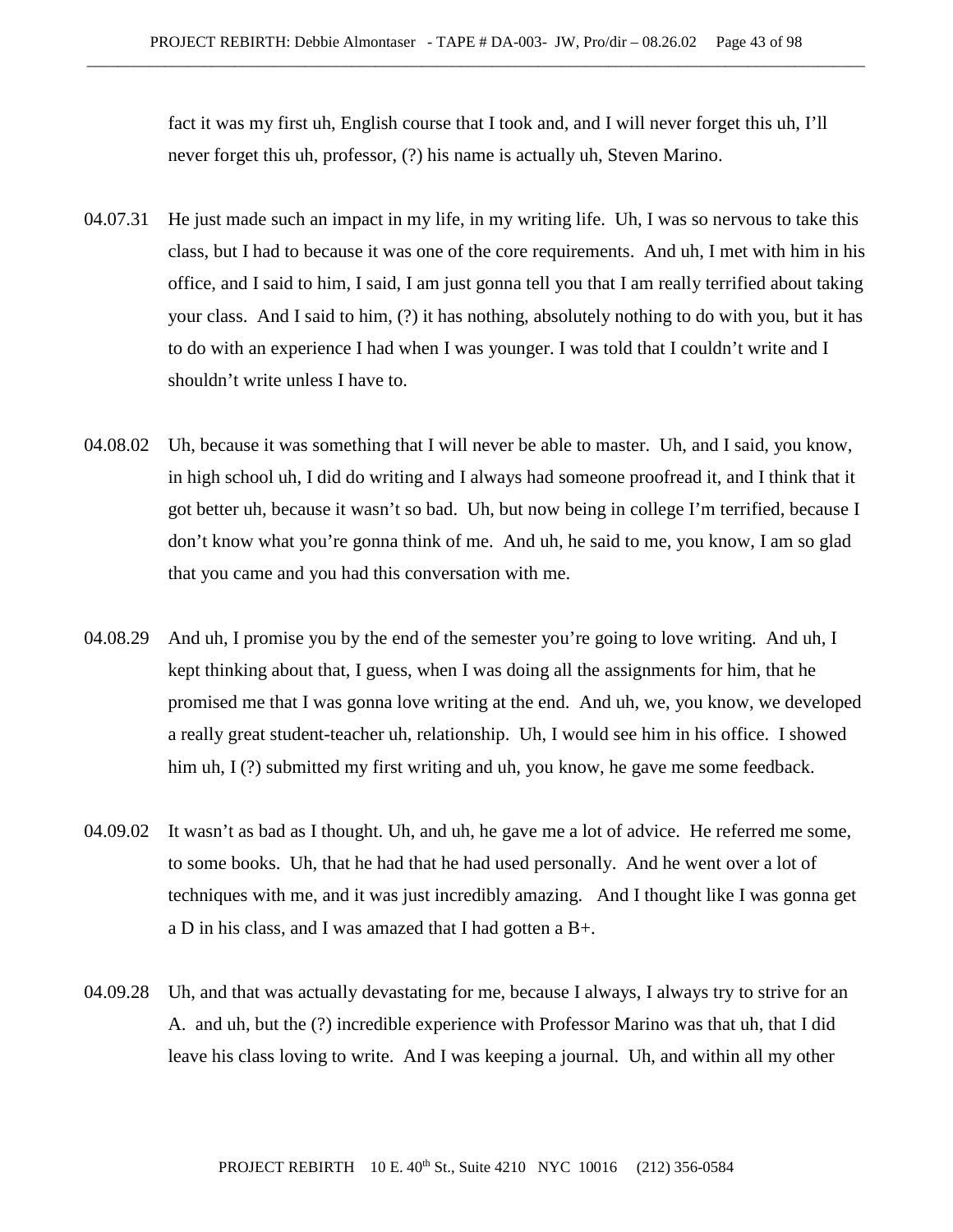classes I was doing extremely well in writing reports and submitting things. Uh, and then I ended up taking even more courses with him.

- 04.09.59 And I actually graduated with a minor in English. Uh, where I studied different uh, literature in different eras. And uh, creative writing with him. And I was just so, so incredibly inspired by him uh, and the way he taught. Uh, and, and the, the human being that he was. You know, he really treated each and every one of us so (?) you know, delicately and, and made sure that he nurtured our, our ego.
- 04.10.31 Uh, our self-esteem. And uh, the last class that I finally took with him, I got an  $A+$ (LAUGHS) And I said to him, I said, you finally gave me the A that I wanted. He said, because you finally uh, you've reached the peak, you know, that, that you deserve to get that A. Not that you didn't deserve it before. But you have finally reached where you wanted to go.
- 04.10.59 And uh, you know, every now and then I give him a call. Uh, in fact I should call him soon. I spoke to him maybe about 3 years ago, and it was funny because somebody he knew from the, the college bumped into me, and he's like, you know, we were just talking about you, Professor Marino and I were talking about you. You should give him a call. And uh, so he really played a big role in my life uh, professionally, to really inspire me and, and really develop my self-esteem and believing that I can write.
- 04.11.32 You know, that no matter what Miss Nagel said about me (LAUGHS) all those years ago that I could write. Uh, and you know, that I, I should pursue it. Uh, so I became a literacy staff developer and the first two years I was teaching creative writing in elementary school to teachers uh, how to teach children to write creatively. Uh, and it was incredible.
- 04.11.57 So within this leadership program that I was in uh, I decided the last  $3<sup>rd</sup>$  year of professional development to go back to the classroom, because this program was actually preparing us to become administrators. And I wanted for the very last time to experience being in the classroom as a teacher. Uh, to recapture that uh, bond between a teacher and a student.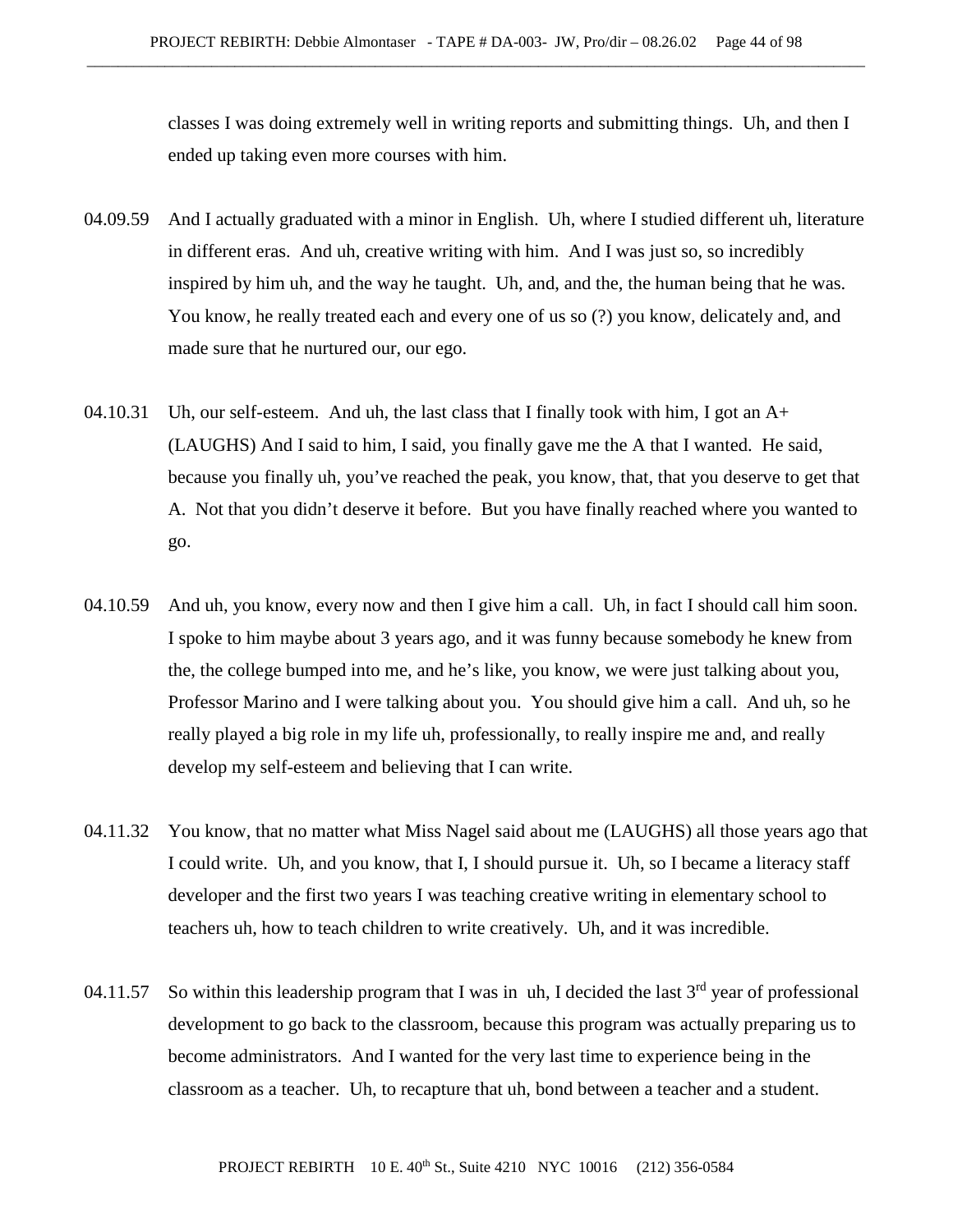Because as (?) as a staff developer, you really don't have that, you build bonds with teachers, with adults.

- 04.12.33 But you really don't get the opportunity to work with children, and, and have that relationship. Uh, so I decided to actually go into, back into the classroom. And I made an appointment to speak to the superintendent and her deputy. And uh, I told them what I was thinking about, and they looked at me strangely and, and I gave them my reasoning of how it was important for me to go back uh, to recapture the feeling of being a classroom teacher, to help me then become you know, uh, an administrator who can, you know, actually say I know how you feel.
- 04.13.11 And when a teacher does come to me and say I've just had it with this parent or I've just had it with this child uh, that I can actually you know, what this teacher is feeling and experiencing. Uh, (CLEARS THROAT) and they were very , they really admired my decision.
- 04.13.29 Uh, and I also told them that I wanted to, to look at the new curriculum that was being uh, implemented through the state. I also wanted to get myself reacquainted with the uh, new math program and the science program, and they really admired my decision uh, to really go back and, and experience all this. Uh, in a different way. And uh, September 11<sup>th</sup>, I was actually in a classroom teaching.
- 04.14.01 Uh, I was extremely happy about going back to teaching, because I remember in July and August I was going to all these flea markets to buy things to decorate my class. And I spent the last two weeks of August decorating and painting my classroom and, and preparing it and buying things to make the children feel comfortable. And, and what have you. And I remember walking my kids in on September  $6<sup>th</sup>$ , I think September  $6<sup>th</sup>$  school started.
- 04.14.29 It was 3 days before September  $11^{th}$ . ( $\sim$ JW $\sim$ ) It was actually the 3<sup>rd</sup> day, yeah. And uh, walking my class up and opening the classroom door and then watching them say, oh, my god, this classroom is so beautiful (LAUGHS). And they walked in and they were just like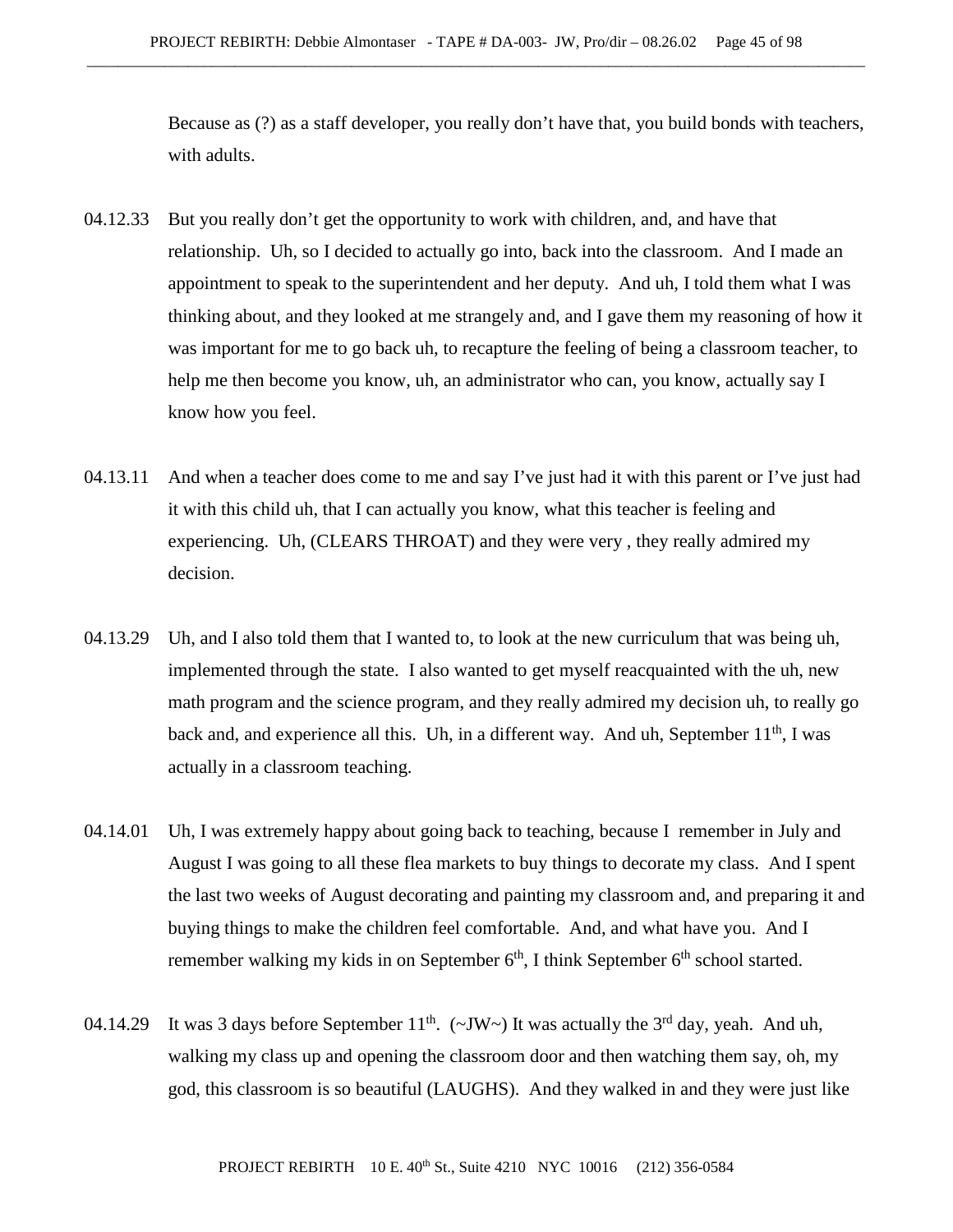touching things like so delicately because it was so clean and, and so painted and, and so colorful and, and so homey.

- 04.14.58 And uh, we sat at the carpet and you know, the kids are like we've never been in a classroom that looked like this. What did you do? I said, well, I spent the first two weeks, the last two weeks in here. And uh, we were getting to know one another, who we are, what we're about. Uh, hearing each other's stories, trying to develop classroom routines. Uh, and it, we really started off in such a great way.
- 04.15.26 And uh, then, September  $11<sup>th</sup>$ , I remember it so vividly.

JW: Can you tell me that vividly?

- 04.15.34 DEBBIE ALMONTASER: Oh, gosh. Uh, I remember that morning, waking up. I even remember the clothes that I was wearing, that's how spooky it is. Uh, I was wearing uh, black slacks, with uh, uh, a black shirt, sleeveless shirt under over, and then this black, long (torjet?) fabric shirt with swirls of black and gray and (?) no, it's black but it's swirls of purple and gray all over, and everybody loves this shirt that I wear.
- 04.16.10 And uh, wearing a baby blue hijab, which people always compliment me that I look great in baby blue. And it was 8:35. Uh, I went into the office, I got the folder for attendance, and I walked out really feeling great because that day, the sky was just so blue.
- 04.16.31 And the sun was out, and the air was really crisp. It wasn't humid or hot. And as I'm walking out of the building, I remembered, you know, breathing this beautiful, clean air. Uh, and taking a deep breath before walking over to the classroom line where my, the class line where my kids were lined up. And they were all lined up and ready and happy to start the day.
- 04.16.57 And I remember us actually being the first class to walk into the building, because they were so quiet and ready. Uh, and the administration always called the lines that were standing the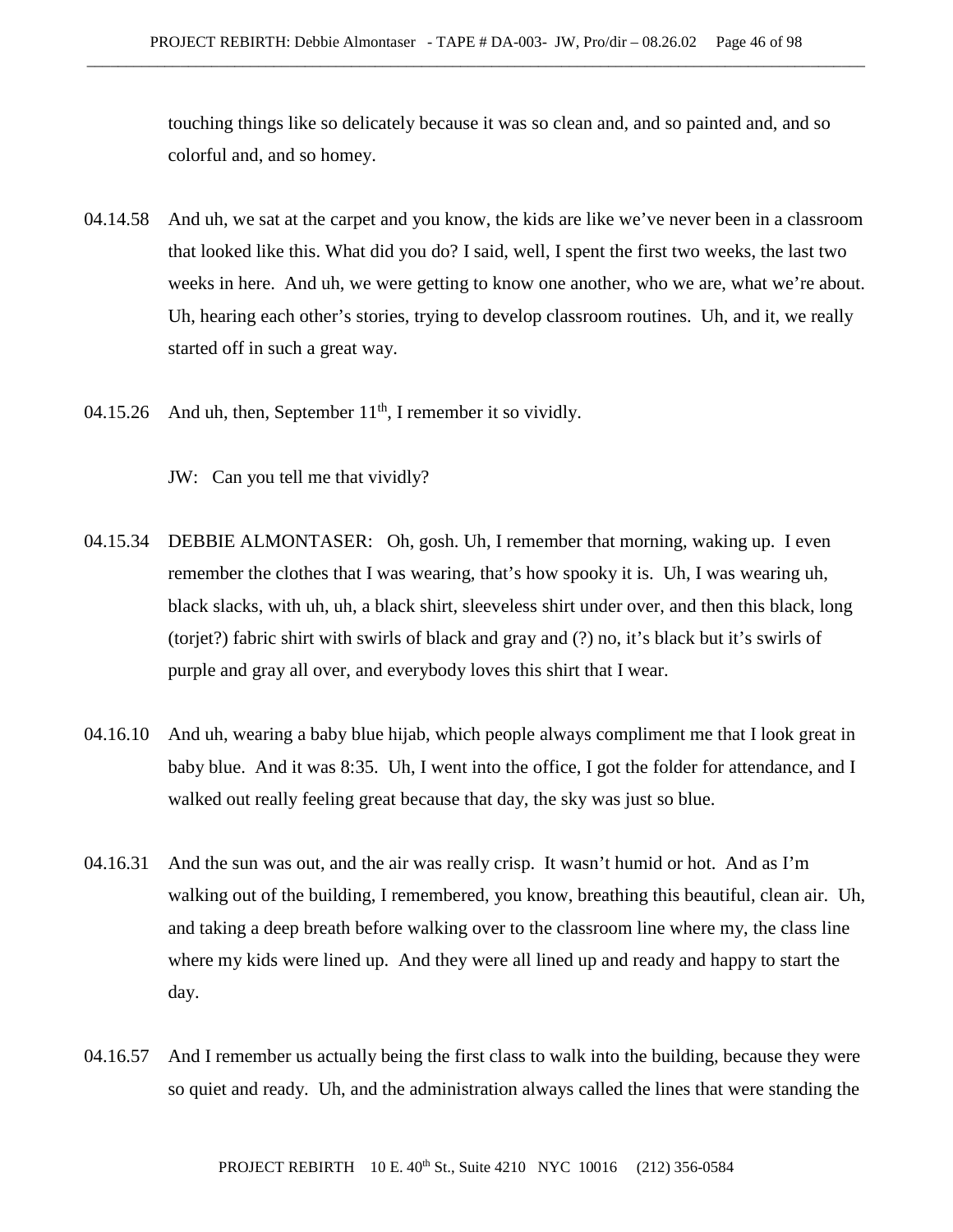quietest. And we walked in. Uh, and I remember the kids just, you know, having really great conversations. Everybody was in a great mood. We walked in, got into the classroom. Uh, they were doing the problem of the day, which was a math problem that I set for them at the carpet area.

- 04.17.28 They all sat there and they were working on it for ten minutes while I was taking attendance. And uh, I went over and we started to solve the problem. And uh, I remember sitting there complimenting one of the kids and saying to them, wow, it's only the third day of school and you really uh, are doing such a great job with this uh, problem. It's you know, I remember it was like a 3 or 4 step math problem that you had to do this before you get that. And, and this, this young boy was just really doing such great job.
- 04.18.03 And it was about I would say around 9 o'clock, someone from the parent association came to the door and she knocked, and uh, she came, she didn't come in, she said, can I speak to you at the door? So I, I gave the marker to one of the boys and I said, why don't you finish the problem with, with the rest of the group 'til I come back.
- 04.18.27 And she said to me, she said, uh, we have just found out that uh, one of the towers has just been hit by a plane. Uh, and we don't know how it happened, but we're speculating that it was an accident. And uh, my heart dropped. And I just, I couldn't believe what I was hearing, I was like, my god. And uh, she said, we really don't want to alarm the kids. We're going around to the classrooms.
- 04.18.57 We want for the teachers to keep the kids in the classroom for as long as possible until we find out what's happening. Uh, so just keep the kids in the room and don't tell them anything. And uh, you know, she just, I remember her you know, holding my arms because she saw that I was like, you know, shivering already. And uh, she, she said, you can do it. And I barely know this parent, but she said to me, you can do it.
- 04.19.29 And so I took a deep breath. Uh, I put a straight face on, and I walked over to the carpet and I went over with the kids what they were actually uh, the problem. And I said to them, ok,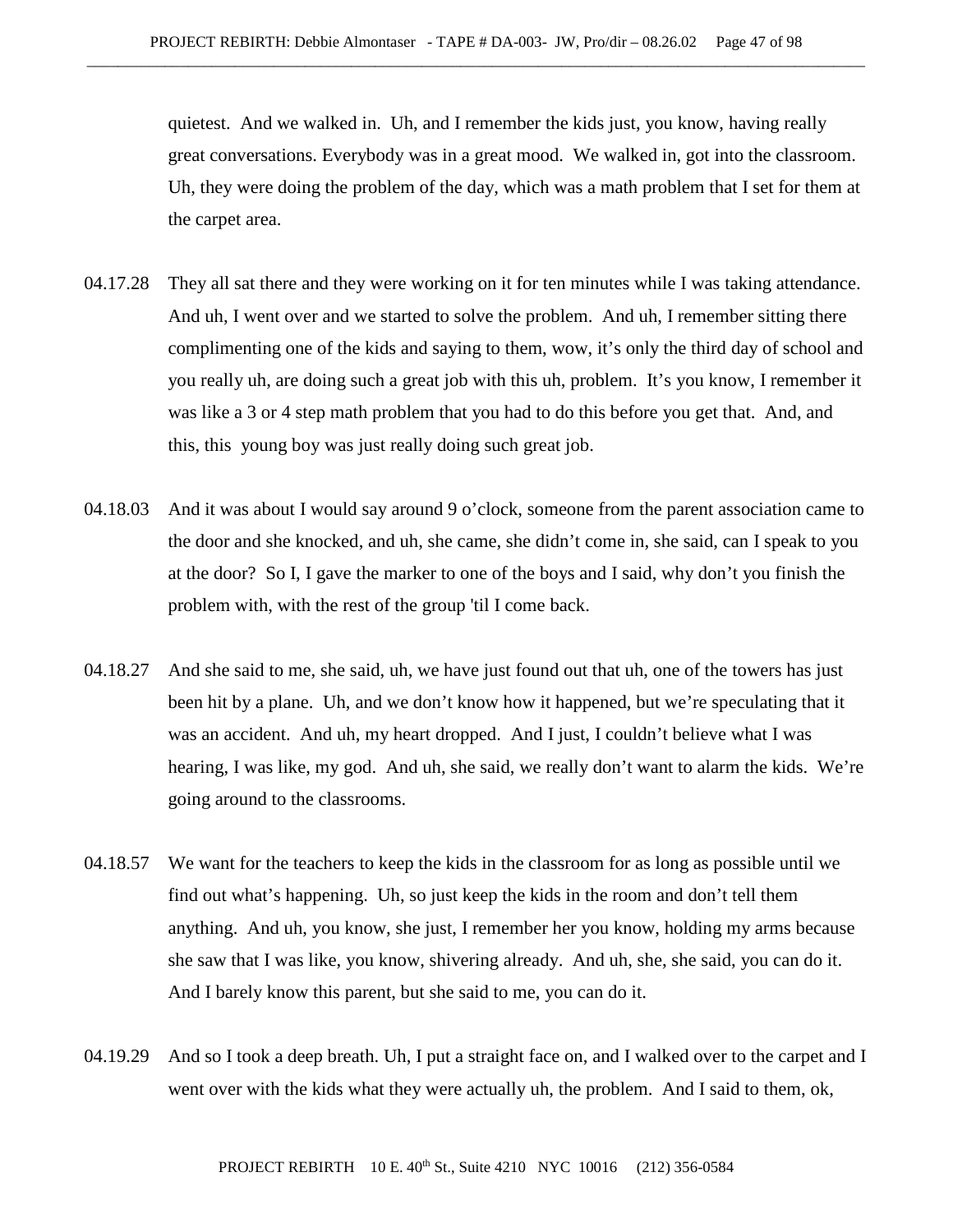great. Uh, and generally what they do is that they go back to their seats and they do independent reading. And I said to them that morning, I said, you know, we're gonna change the, the routine a little today. Uh, I'm gonna read to you guys a story. And uh, it was actually reading to them this book called Hundred Dresses.

- 04.20.02 Which is a story uh, about a girl, it was like, in the early, I would say maybe '20's. Uh, and it's about a girl whose family's from Poland and they moved to a town, and she is ridiculed by all the children in the town because she's from Poland. She couldn't speak proper English, she had a funny name. And she was poor. Her mother had passed away, nobody knew what was happening with her mother.
- 04.20.31 Uh, but basically it's a book about immigration and really understanding and knowing how we all uh, (?) go through issues in our lives. Uh, and how important it is to tolerate and respect people from different cultures, no matter how they talk or how they dress or what their socio-economic status is. And so I asked, you know, I said, we're just gonna do things a little differently. I'm gonna read to you first today.
- 04.21.59 We're gonna uh, read A Hundred Dresses. And uh, I remember us sitting there reading to them, and my mind was like at what happened outside. And also with them, because I kept saying, God you have to give me the, the strength to keep doing what I'm doing. Uh, a few minutes later, in the middle of the story, the same parent came back and uh,  $(\sim JW \sim)$

JW: Why did you choose this story?

- 04.21.33 DEBBIE ALMONTASER: I chose that story uh, because it was a story that I generally did with kids in the beginning, to build community and, and a sense of uh, of you know, responsibility to, to one another. To develop understanding that we're all different but we all have to respect one another.
- 04.21.57 Uh, so it's a book that I've used over the years and, and it happens to be one of my very favorite stories, and even the kids, all kids who I've read it uh, it's always left a lasting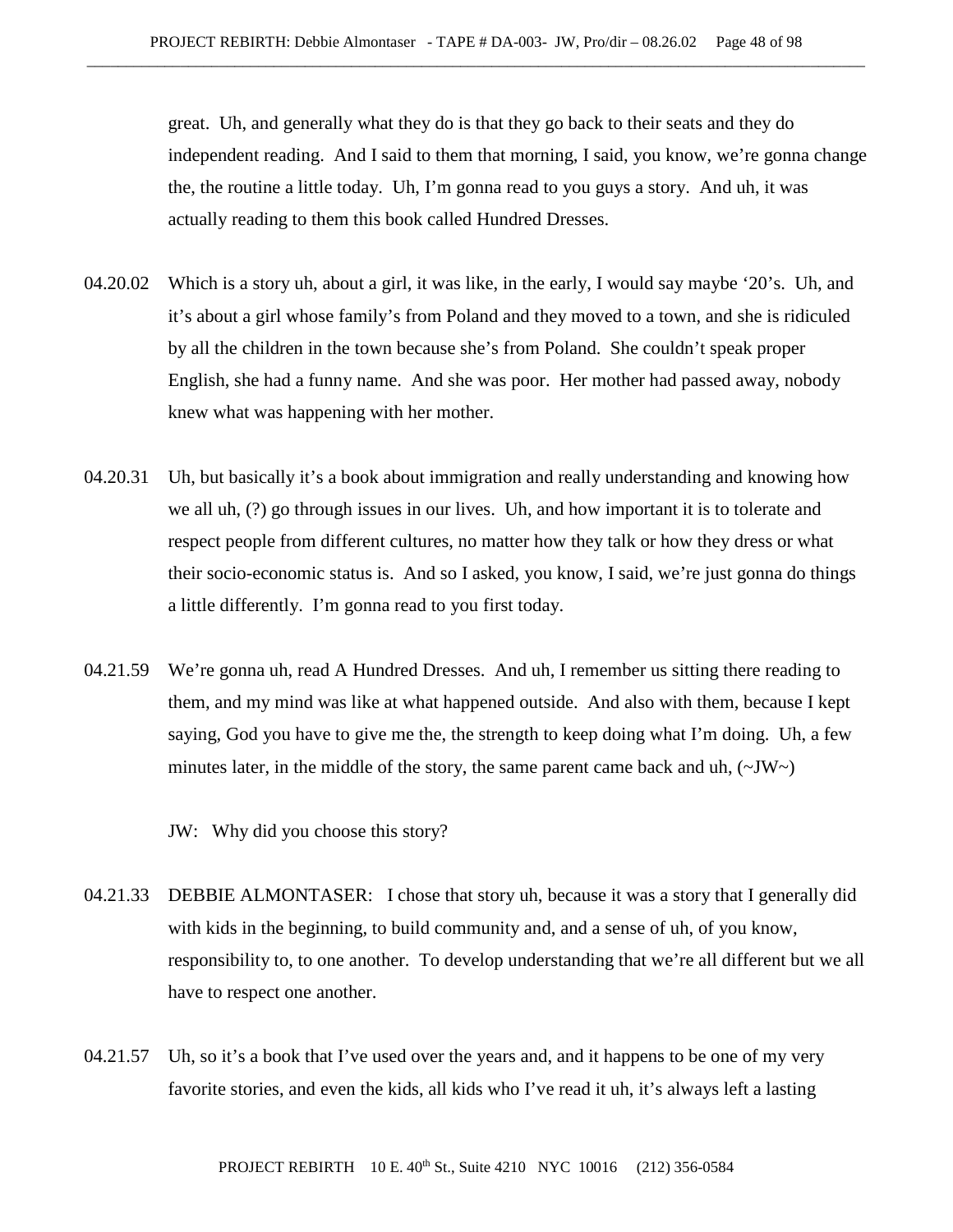impression on them of how important it is that we respect uh, and accept one another for who we are, just regardless of our race, color, creed, religion, language. Uh, and it was something that was planning to read, not that it was, that I picked it for that day but it was a part of my uh, planning for the beginning of the school year was to read that book.

- 04.22.33 Uh, and as I was reading the parent came again, and uh, she called me over to the door, so I, I just asked the kids to think about how Wanda was feeling in the story until I come back. Uh, and it, I think it was at a time where the girls were teasing her in the schoolyard because she was always wearing the same dress.
- 04.22.58 So I went over to the parent and I, and she said to me, well, uh, I just wanted to tell you the second tower was hit. Uh, and we no longer think that it's uh, an accident but it was intentional. And uh, I just stared at her with such a blank face. And uh, she said to me, Debbie, are you OK? And I said, I don't know. I, I don't, you know, I don't know what you're telling me right now.
- 04.23.31 And she said, Debbie, please uh, don't lose it. Your kids need you because right now this school is, everybody's going crazy. And uh, she said you are fortunate that you can't see anything from your windows. Because my class actually faced the other side of the city. And she said, but all the classrooms that are facing the skyline, all the kids are in the windows.
- 04.23.59 And some of the teachers are in a state of shock and devastated. And you have to be strong for your kids. And I looked at her and I just, I couldn't believe what I was hearing. And I said to her, do you have any idea how did this happen? She said, we have no idea uh. It has to be an attack. Some terrorist attack. And, and I heard that word uh, my heart just dropped.
- 04.24.31 And a million things started rushing in my head of, you know, the past terrorist attacks that have happened across the world uh, in the United States uh, you know, Oklahoma. The Oklahoma City bombing. Uh, just a lot of things. And uh, I remember her then uh, you know, holding my arms again. She said, Debbie, look at me.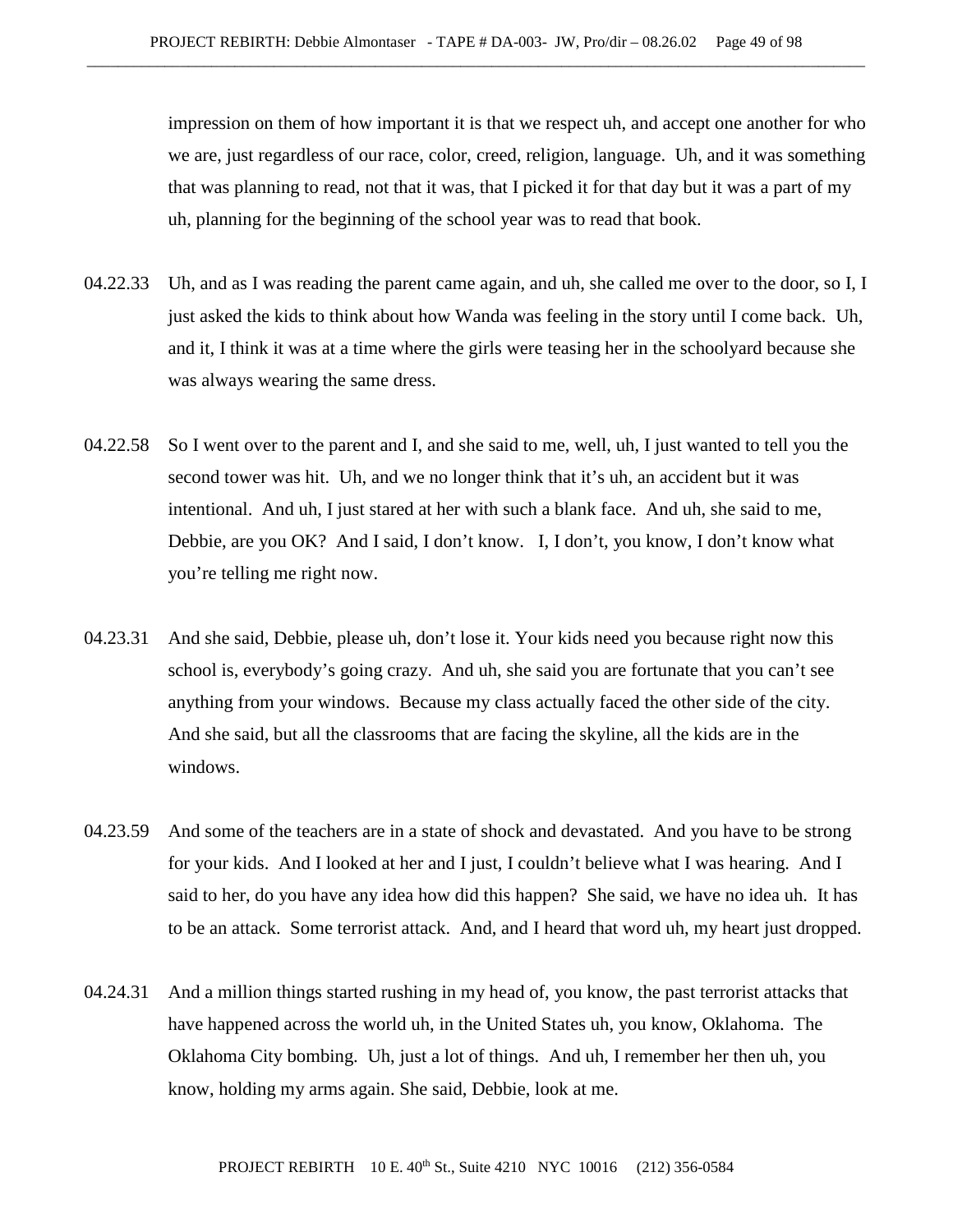- 04.24.59 And I looked at her. She said, you have to be strong for your kids. You have to keep them in the classroom until we give you further notice. So uh, I remember taking a deep breath again and uh, and actually looking out the windows. I was walking towards the kids, and I can see smoke. Uh, that was traveling across. Uh, and we continued to read, I continued to read to them. And then finally one of the kids said, uh, Debbie, we've been sitting here for a long time and you generally don't read to us this long.
- 04.25.33 And I said, well, how many of you are really interested to keep (?) to keep hearing this story? And some hands went up. And uh, there were a few who didn't raise their hand. I said, well, let's, let's take a vote. You guys, we can either, I can continue reading or uh, you can go to your seats or stay here at the carpet and read independently.
- 04.25.56 And uh, the kids uh, majority of them wanted to finish reading the story. Which for me uh, gave me uh, that sense of security that we were all huddled in one space of the room. Uh, that's for me right there and then, that was so needed, because I just felt like I needed to be around them. Uh, and in one proximity of the room, not you know, all over the room. And I don't know what was you know, going in my mind, but that's what I needed.
- 04.26.30 And uh, finally (~JW~)

JW: (?) Did it in some way validate your emotional feelings that were going on in your history?

DEBBIE ALMONTASER: Uh, I'm not, I didn't understand what you were asking.

JW: Well, let me uh, uh, I see an analogy I guess in (?) the things (?) in your story (?) wanted to (?) your experiences as a young child (that experience you told me?) and there's a lot of things that are coming together at this moment, I guess, I can imagine that (it's all connecting?)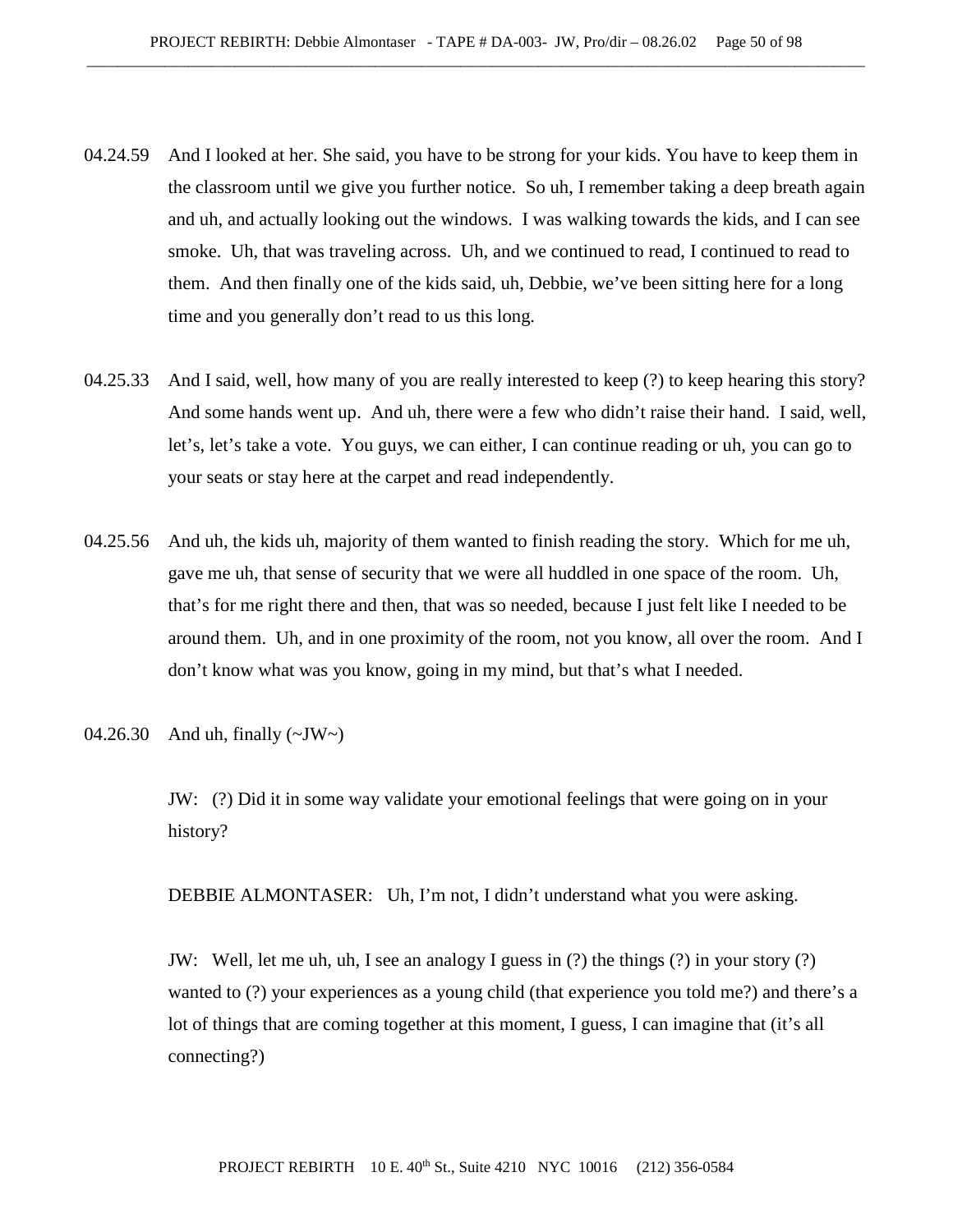- 04.27.07 DEBBIE ALMONTASER: Yeah, now that you mention it, yeah. It's all connecting.  $(\sim JW \sim)$  Uh, it's all connecting. So when we were sitting there finally uh, I, when we, while we were sitting there, there were kids being called from the main office on the PA. And the kids started to like what's going on, why are these kids being asked down?
- 04.27.30 Uh, and then finally I think it was about 9:45 or 10 o'clock, one of my parents came to pick up her daughter, and she didn't call up or on the PA, but she ran upstairs and she was knocking on the door. And I could see the, the look of terror in her face. Uh, and I immediately rushed over to the door and I calmed her down. I said, please the kids don't know what happened. I want you to take uh, your daughter quietly because the kids don't know.
- 04.28.03 And uh, we were notified that we couldn't say anything to them, and she said, Ok. You know, I calmed her down. Uh, and I said to her daughter, I said, sweetie, Mommy's here, you have an appointment uh, she didn't realize to tell you this morning, so pack your things and I'll see you tomorrow. She left. Uh, then another parent came.
- 04.28.28 And there was I you know, I couldn't keep telling the kids everybody has an appointment. Finally one of the boys said to me, Debbie, I need to go to the bathroom. And you know, they have, they kept hearing the PA, the you know, PA. And uh, and they were hearing the ambulances. They were hearing a lot of commotion outside. (CLEARS THROAT) He went to the bathroom and he saw what was happening through the bathroom window because it faced uh, it faced the skyline and he came back.
- 04.29.01 And he didn't like say it in front of everybody, but he, he said, Debbie, I have to talk to you. And I said to him, yes? And he said to me, uh, I saw smoke outside. And the smoke is coming from the World Trade Center area, the twin towers are on fire. Uh, did you know this? And I said to him, I said, well, when that parent came she had mentioned it to me, but she asked me not to tell anybody.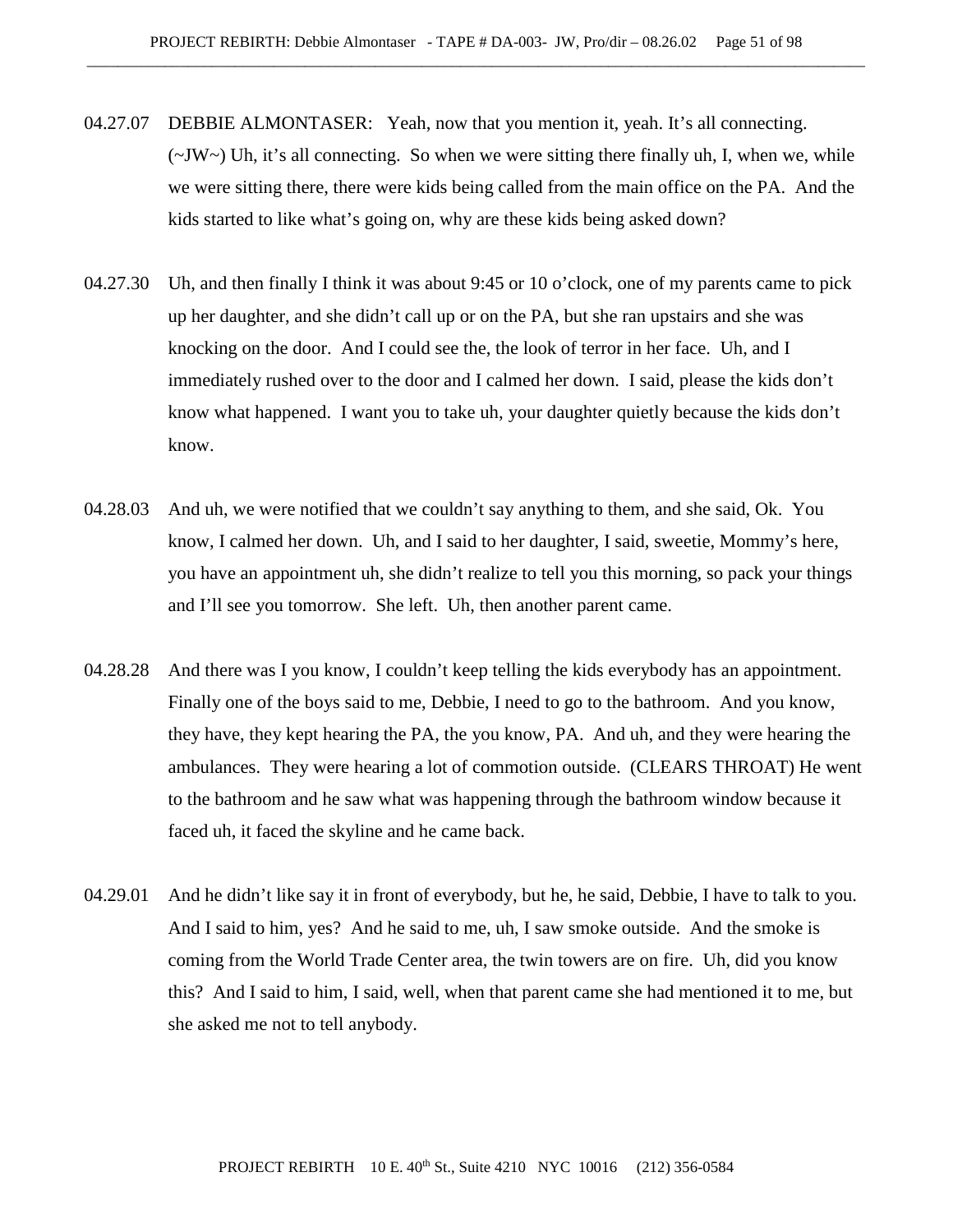- 04.29.32 And he said, I'm afraid. You know? What's gonna happen to us? And I think at that point like, you know, just hearing a child say that just really uh, you know, it, it scared me. Uh, but I, I have no idea how and where I got the, the energy. Uh, the courage to keep a straight face uh, not to show my emotions.
- 04.30.00 Uh, to be strong for the kids. And uh, I mean, they, and then so many kids were just like being picked up and then finally I only had about uh, 12 or 15 kids. And I said to them, you know, we have to come to the carpet and I wanted everyone to sit in a circle really close. We have to talk. And uh, I said to them (CLEARS THROAT) there has been some type of accident that has taken place.
- 04.30.31 Uh, at uh, in Manhattan with the (?) twin towers. Uh, we don't know exactly how but, what's going on, but uh, I was told that there were two planes that hit, you know, the two towers. And the kids were just they looked at me like their eyes just you know, were glazed. And uh, you know they were just in shock. And they're like how, who, what?
- 04.31.00 And I said, I don't know, honey, I'm here with you. I don't have any answers. When I do I will be happy to share with you. And uh, I said, you know, in a little while we're going to be going down for lunch. What I'm going to do is I'm going to call all of your homes, and make sure that someone comes to pick you up. You know, because they, they were also expressing to me that they were afraid, what's gonna happen, you know, you know, is the school in danger?
- 04.31.30 Is that why all the kids were getting picked up. And of course, I reassured them and said no, that's, that's not going to happen. You're, you're going to be safe. Uh, you're here, you're in the school building, you're with me. I would never let anything happen to you (CLEARS THROAT) and everything will be Ok. And uh, I took them down to lunch. The school lobby was so packed with parents.
- 04.31.58 Uh, there were parents who were crying, there were parents who were running with their kids. It was totally uh, it was so chaotic that it even scared me even more, to see that. Uh, I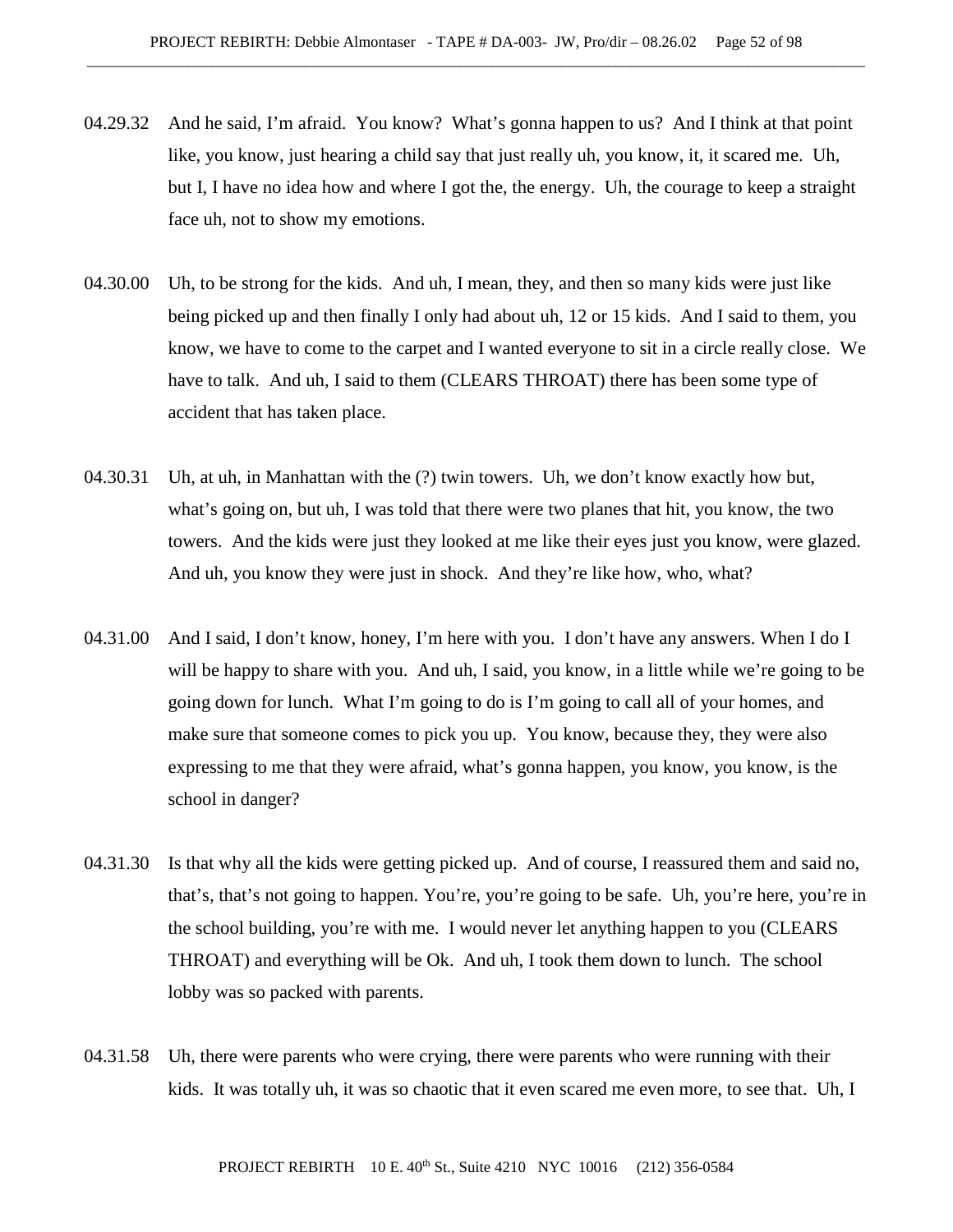walked into the office. Uh, you know, and along with all this, I was thinking about my son. My two sons, actually. Uh, and my husband. Uh, one of my sons was going, my second son was going to school on uh, on 29<sup>th</sup> Street, East 29<sup>th</sup> Street, I forgot what the cross street was.

- 04.32.37 And Usef was actually working at the Hilton on  $42<sup>nd</sup>$  Street. And my husband was working at his hotel uh, which is in Rockefeller Center. And all three of them I knew were in the city. And I was so worried. Uh, you know, that was like the time that I had to think about my family.
- 04.33.00 It didn't hit me when I was in the classroom because I was just overwhelmed with making sure that the kids felt safe. Uh, and I called home, and my husband picked up, I said oh, thank god you're home. And I said, where are the boys? He said, well, Usef is here. Uh, Mohammed hasn't made it yet. Uh, but don't worry, he'll get here. So I was afraid uh, because I didn't know what was going on with my younger one.
- 04.33.27 Uh, finally I called some of the parents for my students. I got them uh, and they said they were gonna come. Uh, and then there were parents, as I told you, the office was so bombarded with parents, and there wasn't enough personnel in the office, and the school has a large Arab Muslim community, and there were parents who were coming in who didn't speak English who were uh, frightened.
- 04.34.00 And I remember that there was one parent who uh, I knew from the neighborhood who came in crying hysterically. And I took her into the principal's office, I calmed her down, I said what happened? What's the matter? She said, I was just verbally uh, harassed outside. And I said what are you talking about? And she said to me, she said, as I was walking towards the building uh, there was a group of parents standing there and the, one tall man came out and said to me, it's you and your people who've done this to us.
- 04.34.38 You bastards. And uh, she said, I didn't know what to say or what to do, I just rushed in here, and I started to cry. She said, how can anyone say it's us already when nobody knows? And uh, and I said to her, ok, why uh, I said, people are angry right now, they don't know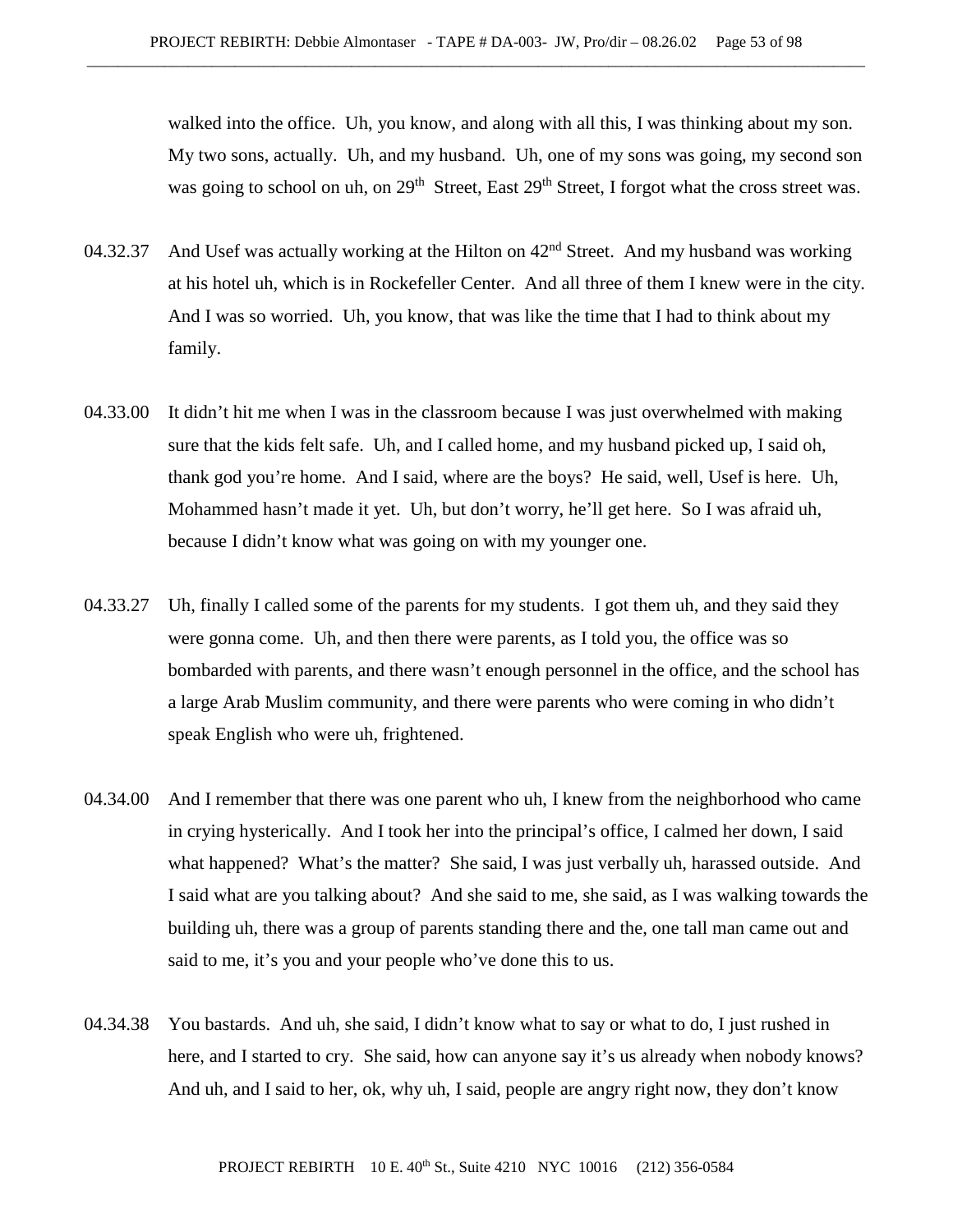how to deal with it. She said, yeah, they're very angry and I understand and I'm, I'm angry, too.

- 04.35.05 Uh, but now I'm afraid to leave this building with my kids. I'm afraid to go home because if this man said this to me, who else is gonna say what or do what to me? And so she was sitting there crying uh, I calmed her down. I said, ok, I will arrange for someone to come pick you up with your kids. But right now, your kids can't come down and see you in this condition.
- 04.35.30 You have to pull yourself together, you have to be strong uh, and you have to you know, show them hope. Because uh, if you fall apart, then they're gonna be terrified and scared. Uh, so I finally, she finally calmed down, I finally found someone to pick her up. Her kids came down and the person took her home. Uh, I went down to pick up the rest of my kids that were still in school.
- 04.35.59 And as we were walking up uh, the stairs, one of the kids said, Debbie, Debbie, I know who did it. And, and I looked at him because uh, I was just like Ok, you know, I guess they, they must have been talking or whatever. It just didn't really dawn on me. And he said, it's those dumb Arabs that did it to us again. It's those dumb Arabs. And uh, so it hit me that moment, you know, I tried very, very hard when the parent was telling me what the parents outside said to her.
- 04.36.31 Uh, not to make the connection of you know, the, the backlash. And the scape-goating. I try very hard to like uh, void that out of my mind. And then when I heard, you know, my student say this, uh, said, Ok, uh, you know, it's a possibility. So we went upstairs. And I said to them, I said we really need to sit down and have a really serious conversation. I told them that I had called their parents.
- 04.37.01 And that they were gonna get picked up and that they're safe, not to worry. And I said to them, I said uh, I know that you guys were downstairs and you were hearing some things and some of you have shared with me that you know who did it. Uh, and I said, how, how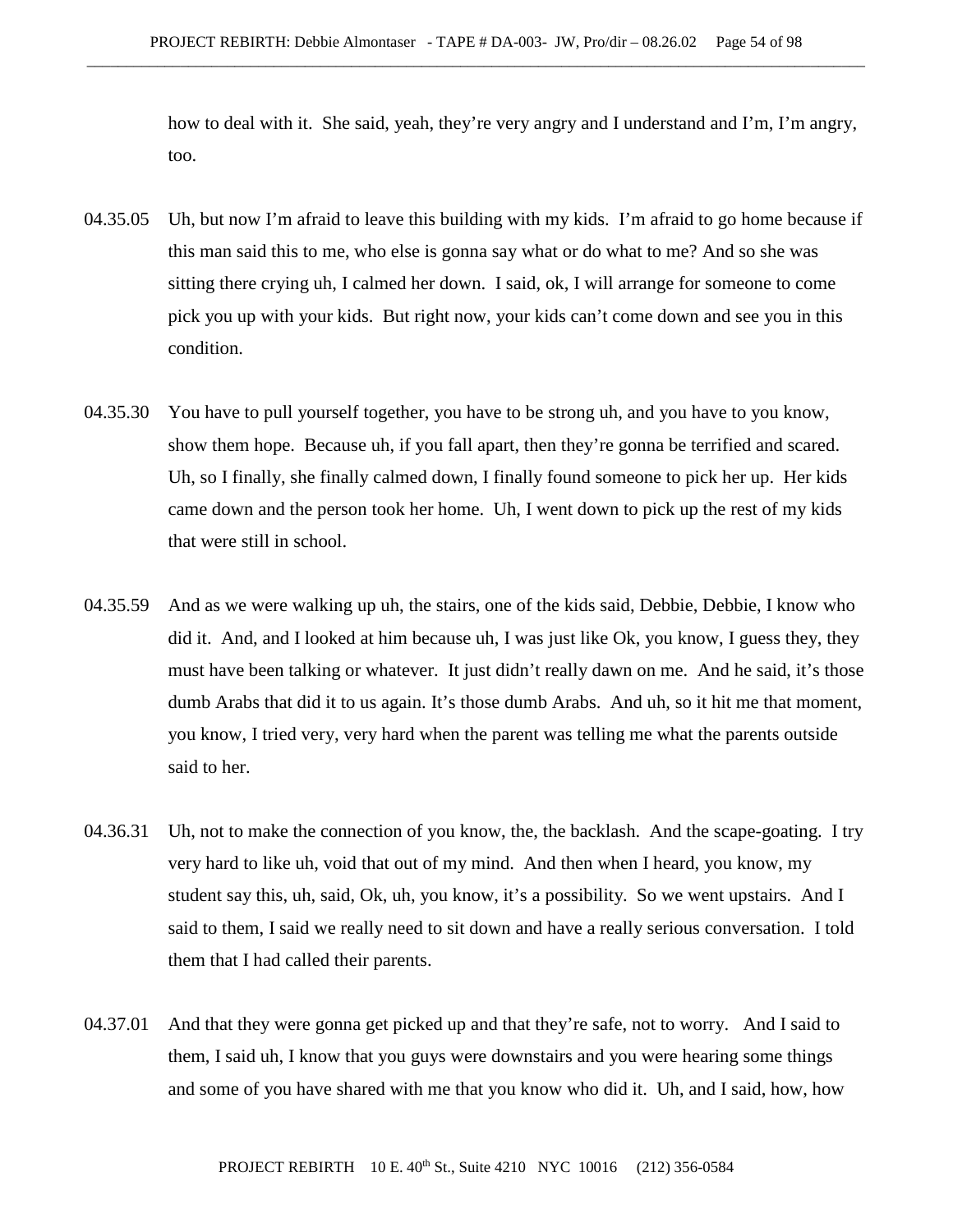did you find out this information? And they said, well, we heard the adults uh, talking and uh, and it's always whenever anything happens like this it's always the Arabs who do this to us.

- 04.37.34 Uh, the terrorist Arabs. And uh, I said to them, well, that's interesting. I said, do you guys remember the first day of school when we sat and we were talking here in this circle, and we were talking about our childhood and where we come from and uh, and how important it is that we really understand each other?
- 04.37.57 And so the (?) you know, the kids said yeah. And I said, well, do you guys remember when I told you that I was Arab? And their jaws dropped. And I remember uh, Michael uh, he said to me, he said, well, yeah, that's right, Debbie, but you would never do this. You're a teacher. You would never do this. And I said, Ok. So you don't think I would every do anything like this, I said, what about other people in the school that you know that are Arab, like your class, your peers?
- 04.38.30 Uh, in different classrooms uh, the parents. And they're like no, they wouldn't do that kind of stuff. I said, but I just want to repeat to you guys what I was hearing you say. And I want you to tell me, I said, I want you to just pretend like you're now totally away from what happened, and I just want you to tell me what you hear and the way that it was said. And I repeated what they were saying. It's those dumb Arabs.
- 04.39.00 It's all those Arabs who did this to us. Uh, and one of the kids says, said to me, you know, he raised his hand. He said, Debbie, we were saying that it's all Arabs, because we use the word all. And uh, and we shouldn't have done that. And I said, well, can you explain to everybody why you think that shouldn't have been said? And he said, well, because when we do that, we're talking about (?) all Arabs. We're, we're taking Arabs who are good uh, and we're clumping them with those who are bad and who would do such a thing.
- 04.39.36 Uh, I said, Ok. I said, so do you think you know, that the information that you got, it's only, it's almost 1 o'clock, do you think all this information is accurate for you to, to use it? And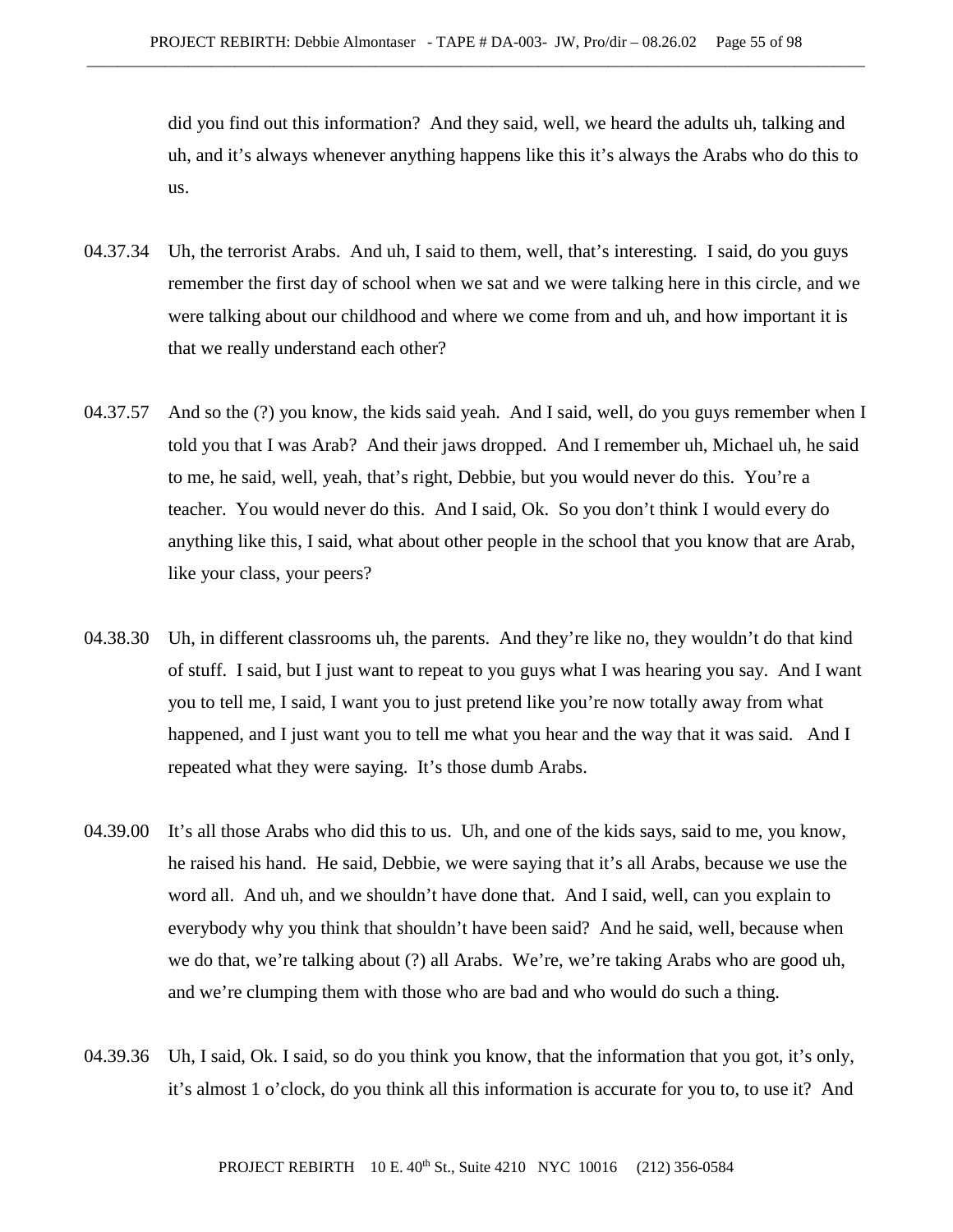so a few of the kids said, well, no, because we hadn't seen any news. We haven't read it in the paper. Uh, we're just hearing people talk.

- 04.39.56 I said, so what do you think all of this kind of talk is? Is it something substantial, is it true uh, is it valid to, to go by it? And uh, a few of the kids raised their hand and said, no, because we really, it's speculation. Uh, we don't know if any of this yet is true. Uh, and I said, so if we wanted to speculate uh, and not condemn a community, how can we do it without offending anybody's culture or religion in a way that, that would be uh, suitable to say it?
- 04.40.34 And so one of the kids said uh, we have reason to believe uh, that the attacks were by men uh, terrorists who may be of Arab or Muslim descent. And I said, Ok, that I, I can you know, it doesn't bother me to hear that. Uh, and I said to them, I said what's important is that I want you to understand that whoever did it, you know, had no right to do it, whether they were Arab, Muslim, South Asian, Latino, any color, race, creed, this was wrong.
- 04.41.11 And the reason that we're having this conversation is because I don't want you to blame people you know, uh, a majority, a whole community of people for something that may have been done by certain individuals who chose to do something so awful.
- 04.41.28 And uh, and they understood and, and it was really interesting. And, and so then the kids as we were in this conversation, they started making the connections of how people stereotype others. And one of the kids said, you know, it's like when you hear people always talk about Spanish people. That all they do is eat rice and beans. He said, I hate when people talk like that, because we don't always eat rice and beans, and I don't want people to think about me, that I eat rice and beans when they look at me.
- 04.42.01 And uh, and then another kid said, well, I have uh, my sister who's a teenager and my brother, and I always hear people talking about teenagers as being lazy. And they're not lazy because my sister, you know, she's really smart and she, she does everything. And my brother's a little lazy but I don't like the fact that people talk about teenagers, that they're all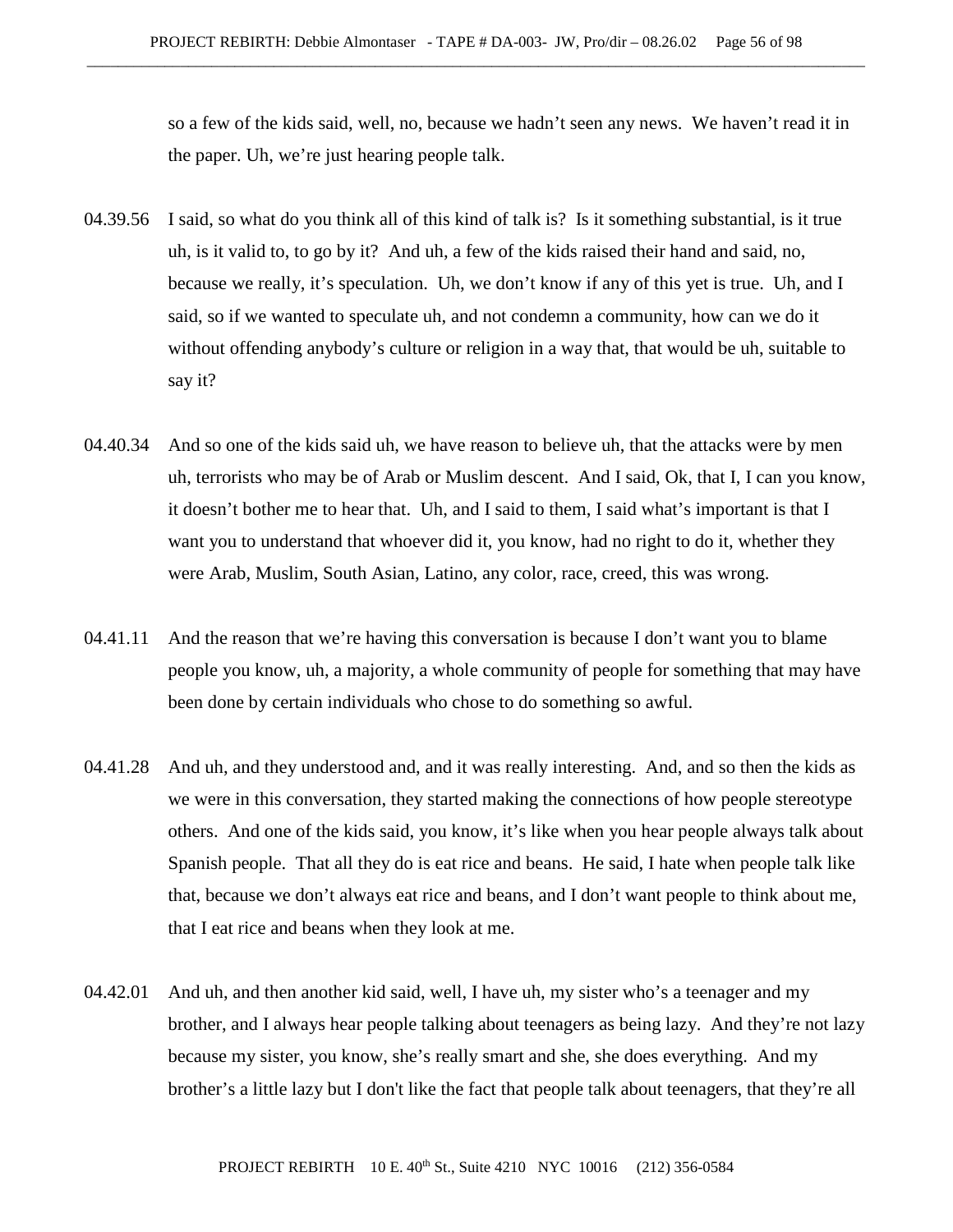lazy. And it was just so fascinating to see them making these connections of, of stereotyping uh, communities of, you know.

- 04.42.36 And uh, and as we were talking uh, one of the kids had, had started talking about African Americans and the struggle that they went through and the discrimination. Uh, and you know, this boy made the connection which was really scary. He said, you know, Debbie, uh, what happened then, you know, I hope doesn't happen again.
- 04.43.02 And I said, Tim, well what do you mean? He said, well, uh, sometimes people can do mean things to people because of their race or uh, where they come from. And I hope people don't do that. And I said, well, I don't think that'll happen at this day and age. And uh, you know, the kids were still talking. And you know, this same child again said to me, he said, Debbie, uh, how are you getting home?
- 04.43.3.4 And I said, well, I haven't thought about it, but you know, I'm sure I'll be able to get home. He said, well, I'm afraid for you. And I said, well, what do you mean? Uh, he said I'm afraid for you because uh, if I was Arabic, and I was going home, I would be afraid. And uh, I said to him, well, why? He said, because I think there are gonna be a lot of mean people outside.
- 04.44.00 And uh, I don't want anything to happen to you. And I said to him, I said don't worry nothing will happen to me. Uh, and I will be fine. And I don't think people would be as mean as you think. And uh, he said to me, uh, I'm really afraid for you. And so like all the other kids started looking at him. And uh, and you know, they were just like you know, having a conversation how they were gonna get me home (LAUGHS).
- 04.44.32 And I, I said to them, don't worry, I'm gonna call my husband, he's probably gonna come for me, or I'll get a ride from somebody or I'll call a car service. And the kids were like don't take the train, don't take the bus. It was really scary. Fifth graders talking to me like this. Uh, finally the majority of them were picked up. Uh, you know, and at lunchtime when, when they were at lunchtime, I was afraid to, to go outside building.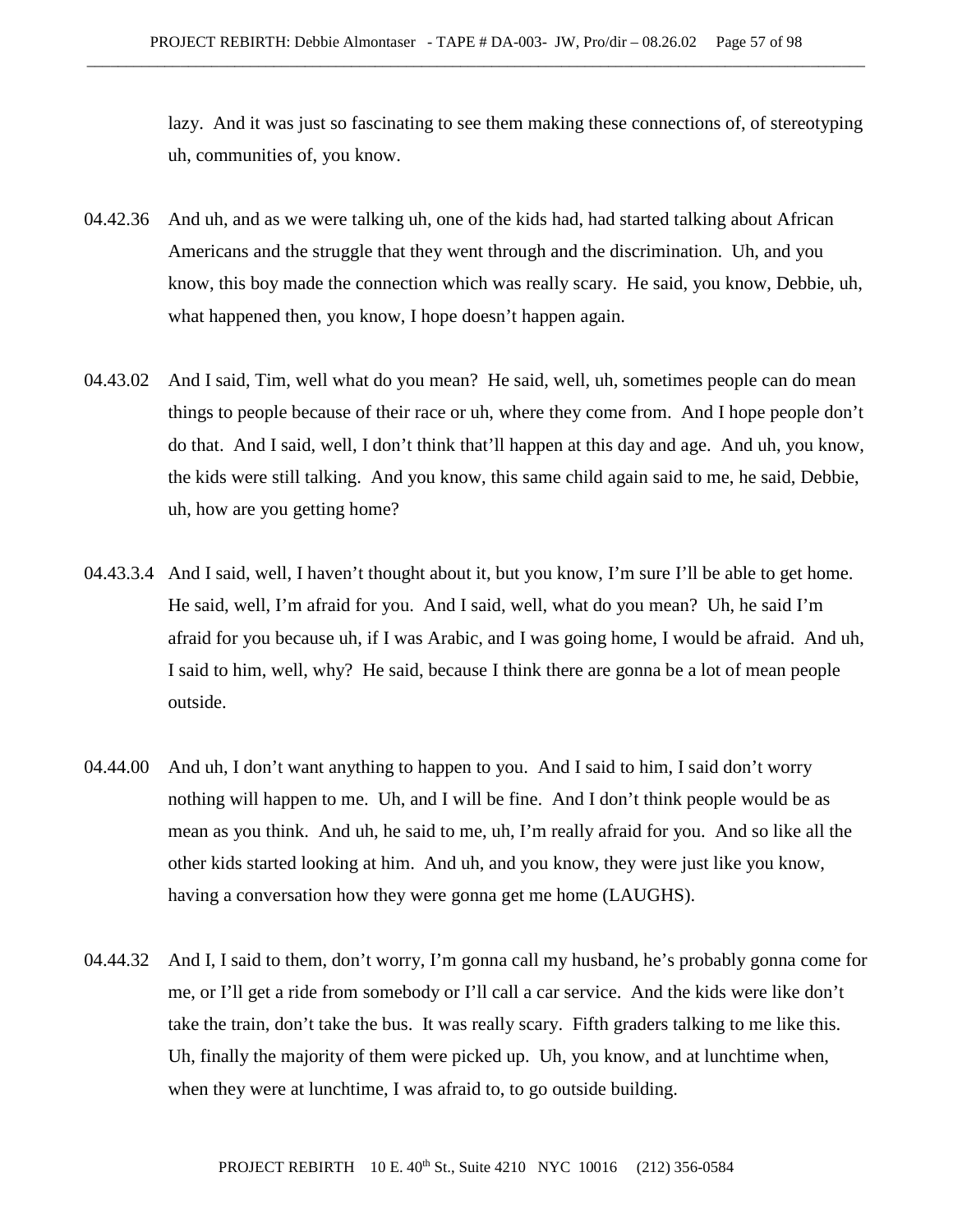- 04.45.05 Not because I was afraid that somebody would do anything to me, but I was afraid to see what everyone else had seen. Uh, the classrooms that were facing the uh, the skyline, their doors were open. Kids were at the windows. I can hear people talking, and I was afraid to look over, because I, I thought if I looked over that was probably it.
- 04.45.32 I would be, fall apart. And uh, that afternoon after all my kids were dismissed uh, I called home and my husband said to me, he said there is no way I can make it out to pick you up. Traffic is jammed everywhere, I would get stuck coming to get you. You have to find somebody in the building to get you home. I said, ok, I'll just take the train. He said, no, you can't take the train.
- 04.45.59 And uh, I said to him, I said, well, you know, I'll be fine. And he said I do not want you to take the train, do not leave that building alone. And uh, you know, deep down in my mind like I knew that something of what everyone around me was talking about is possible, but I, I was trying to uh, believe that it's not true. And uh, the principal then came over to me and she said, Debbie, how are you getting home?
- 04.46.30 I said, I don't know, I haven't figured it out. I will just probably take the train. And she said to me, no you can't take the train. Uh, if worse comes to worse and you can't find a ride, stay and I will take you home as soon as everybody is gone. And I said to her, Judy, I'll be fine. And she said, no. I, I can't you know, bear the thought of anything happening to you. And I said, Judy, you're over reacting. She says, no, I'm not overreacting. And as she was standing there, she was looking at me and her eyes started to water, and I looked at her and I said, what, what, what is going on with people?
- 04.47.04 Why are, is everyone overreacting? And she said, Debbie, you can't leave this building. So uh,  $(\sim JW \sim)$

## 04.47.20 END OF TAPE # DA-004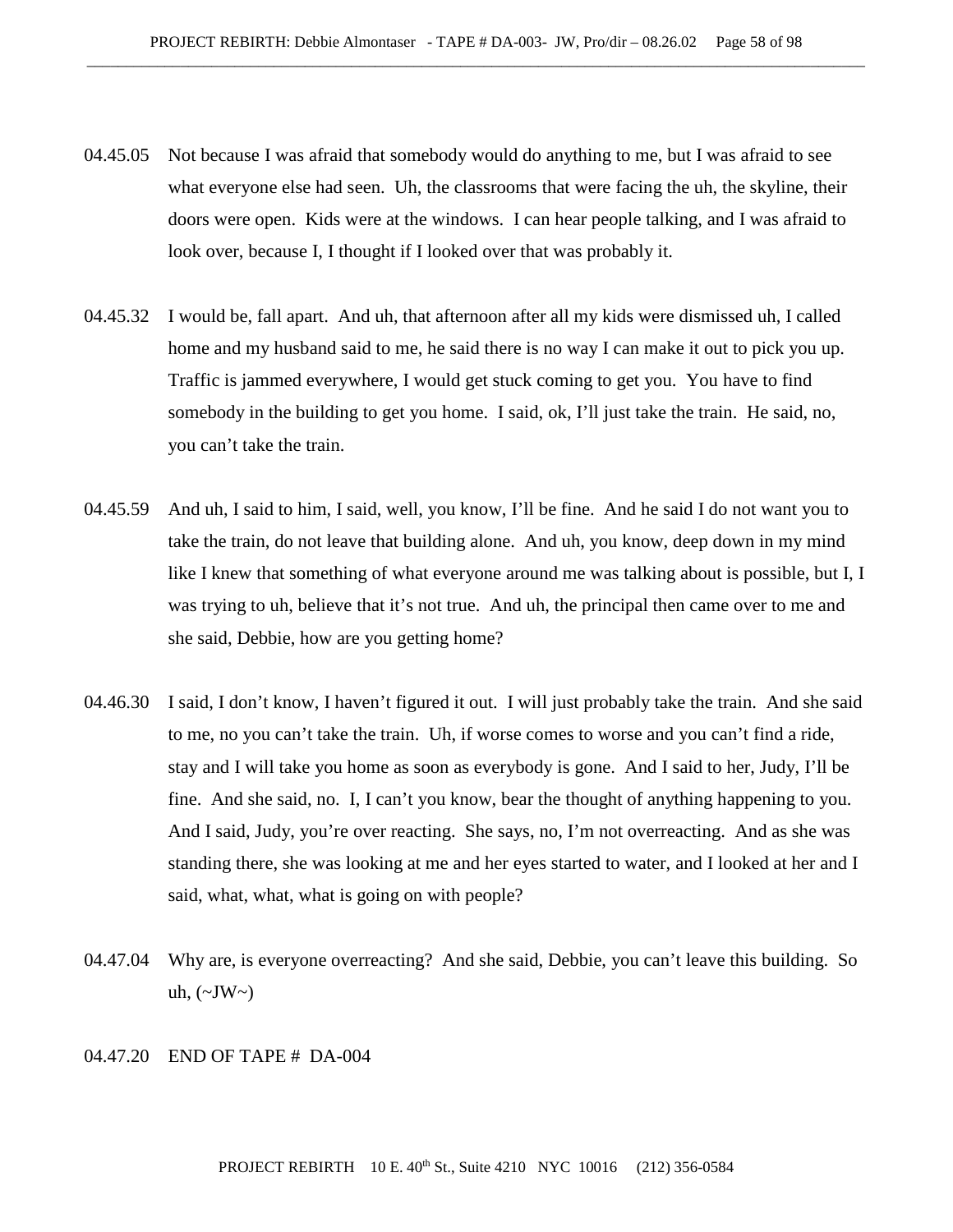**TAPE # DA-005 DEBBIE ALMONTASER 08.26.02 JIM WHITAKER, Producer/Director PROJECT REBIRTH**

## 05.01.00 PICTURE UP

JW: You were talking to the principal?

- 05.01.05 DEBBIE ALMONTASER: Yeah, and her eyes watered and she said to me, you can't leave the building alone. Uh, so she offered to take me home if I would wait for everyone to leave. Uh, and I said to her, I really need to get home because I need to make sure that my family's safe. Uh, they're all home except for my uh, middle son who we haven't heard yet.
- 05.01.32 But uh, I said I'm sure he's in his school, 'cos my husband was trying his school. And the phones were busy, which every school's phones were busy. Uh, and so she started asking teachers who lived around near my area, and then there was one teacher who actually lived two blocks down from me, and we didn't realize it . Uh, and she was, she went up to get her things.
- 05.02.00 And I was there. And uh, as I was waiting, you know, I knew that I had to, to face what I was trying to avoid the whole entire day. And uh, I walked over to where the windows were that faced the skyline, and uh, I looked up. And I went to the window and as I was creeping closer and closer uh, I finally looked and all I saw was this just smoke.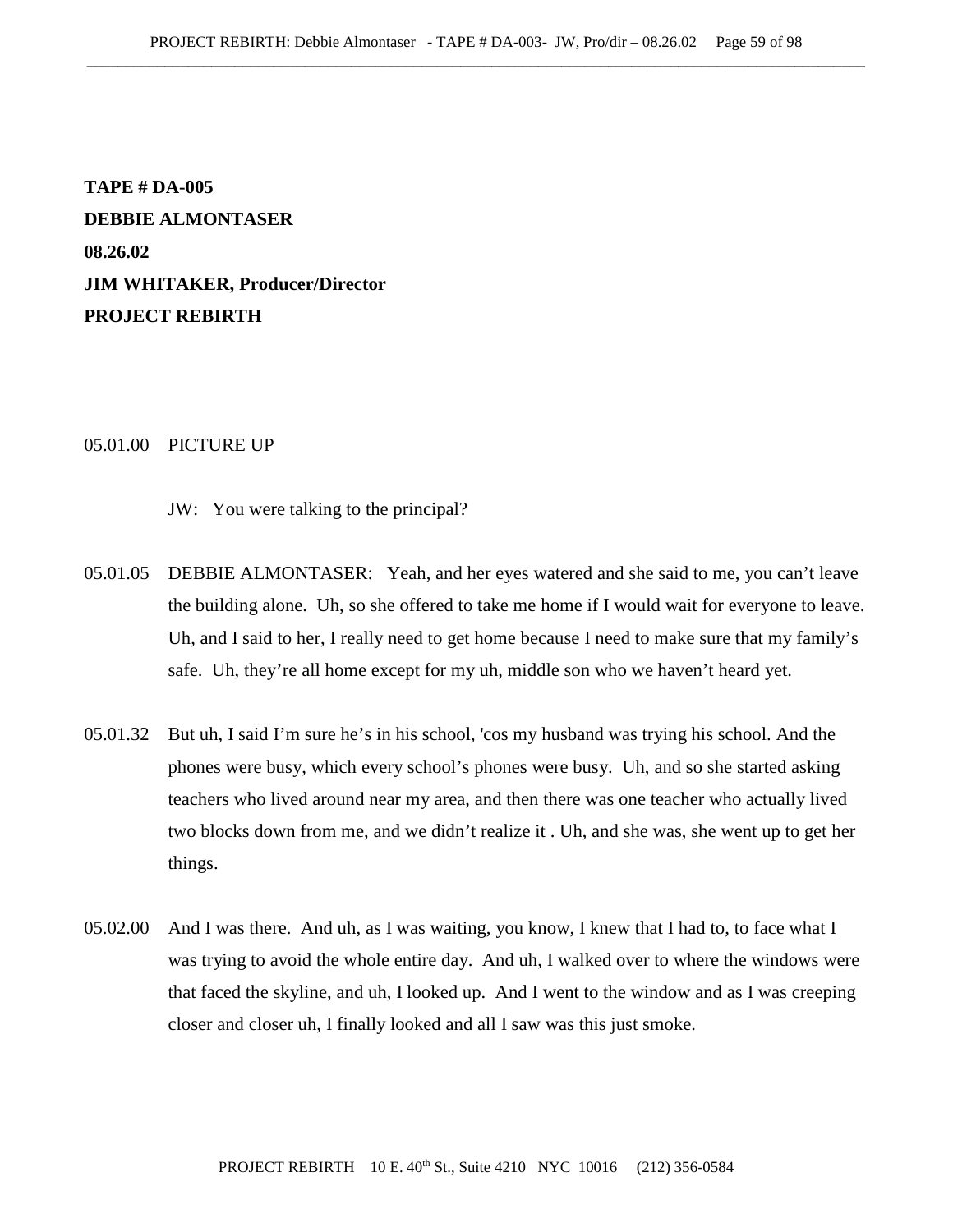- 05.02.40 You know? Smoke in the sky and I was just in such a shock. And you know, my brain was just like, I, I was so confused. It was like you know, uh, the conversation that I had with that parent in the morning and then her coming to tell me and telling me about the planes hitting.
- 05.03.05 And then seeing a big ball of snow uh, you know, of smoke there. And just everything was flashing in front of me so quickly and I just, I couldn't understand uh, what was going on. And you know, like in the back of my mind I kept saying the buildings are there. It's just the smoke is covering. This is not happening, this is a dream that I'm gonna wake up from. Uh,  $(\sim JW \sim)$

JW: Had anyone told you the buildings had fallen at this point?

- 05.03.36 DEBBIE ALMONTASER: Yes, people were, were telling me but all I saw was this huge ball of smoke around them. It just it was so scary it reminded me of uh, movie clips that I saw of the atom bomb. You know, and, uh, Japan. It was so scary. And uh, I was just, I couldn't believe what my eyes were seeing.
- 05.04.04 Uh, I was just in, in a total, total daze. And I stood there and then finally uh, they were looking for me to figure out where did I go so this person can take me home. Finally someone found me. And she came over uh, and you know, I was in tears, I was crying. Uh, it was really, I was a mess.
- 05.04.31 And I think that me not looking earlier in the day, I had a feeling that if I did, I would probably fall apart, which I did at 3 o'clock. I did fall apart. Uh, this parent then walked me to the main office. She uh, told Rose that uh, I'm the one that needed the ride. Uh, Rose, you know, like they couldn't take me out of the building in the shape that I was in, so finally uh, I calmed down.
- 05.05.00 We got in her car. She, she actually went and got her car right in front of the school building. And what was really like, all of this was happening so quickly, and I didn't realize like everybody around me was mobilizing to make sure that I was safe. And it, at that point, it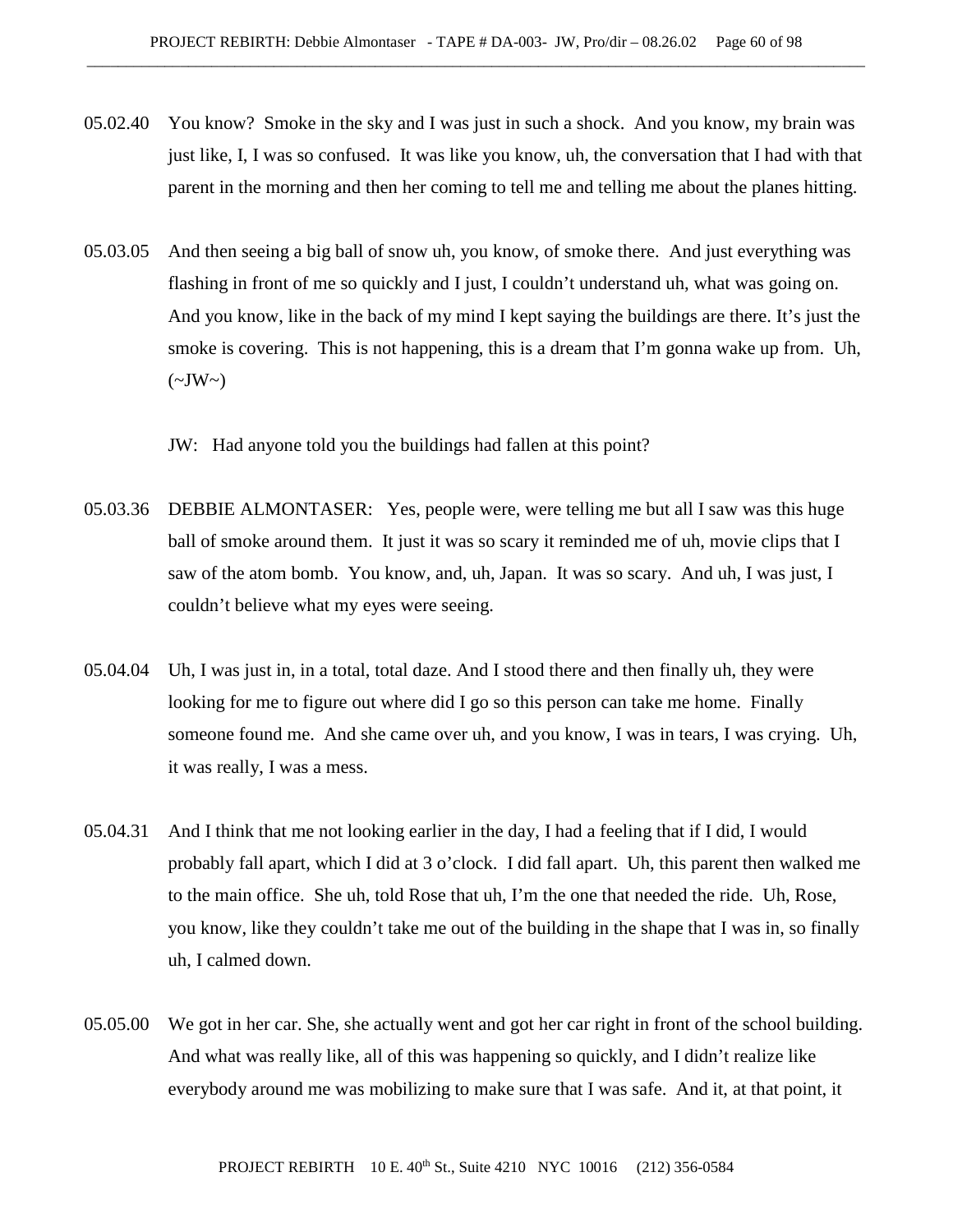just, it wasn't all connecting. But now, you know, thinking back about it, you know, her going to get the car, not letting me walk with her to the garage where she was parked. Uh, it just, it didn't, it didn't dawn on me 'til days later.

- 05.05.32 And uh, you know, when I spoke to my husband, he was telling me, whoever you go with, make sure you don't sit in the front. And uh, I said, you know, I, I just said to him, I said you're being really paranoid. And he said, just don't sit in the front. And as we were getting into Rose's car, she said, Debbie, uh, you know, out of respect, you know, I really, I really respect you.
- 05.06.01 And I know that you know, I would offer you to sit in the front, but I think it would be, it would be safer for you in the back. And uh, I just looked at her and, you know, I thought about what my husband was saying and what she was saying, and, and everything else that was going on, I just didn't, I couldn't fuss. And I, I had no longer any energy to try and, and say no, this is not happening. I sat in the back and as we were driving, uh, and we were driving for a little bit, she stopped at a red light.
- 05.06.37 And there was this much older man who was standing at the corner, ready to cross. And uh, he was looking into the car. I had the window up, I didn't have it down. And he was looking and he was looking and he was looking at me with such a look of contempt uh, and he had the light to cross and he didn't cross.
- 05.07.00 And he just kept there, he kept staring. And, and I was saying in my mind, ok, I'm getting paranoid now, like everybody else around me. We finally got the light and we, we drove. As we were driving, there was another red light that we stopped at. Uh, there was actually a couple uh, who were standing there, too. And uh, and they were looking and the next thing I know, I'm hearing them talk back and forth and pointing into the car, pointing to the back.
- 05.07.35 And uh, and, and I said to Rose, I said, Rose, I know that I'm probably being paranoid right now, but are those people pointing into your car, you know, towards us? And uh, you know,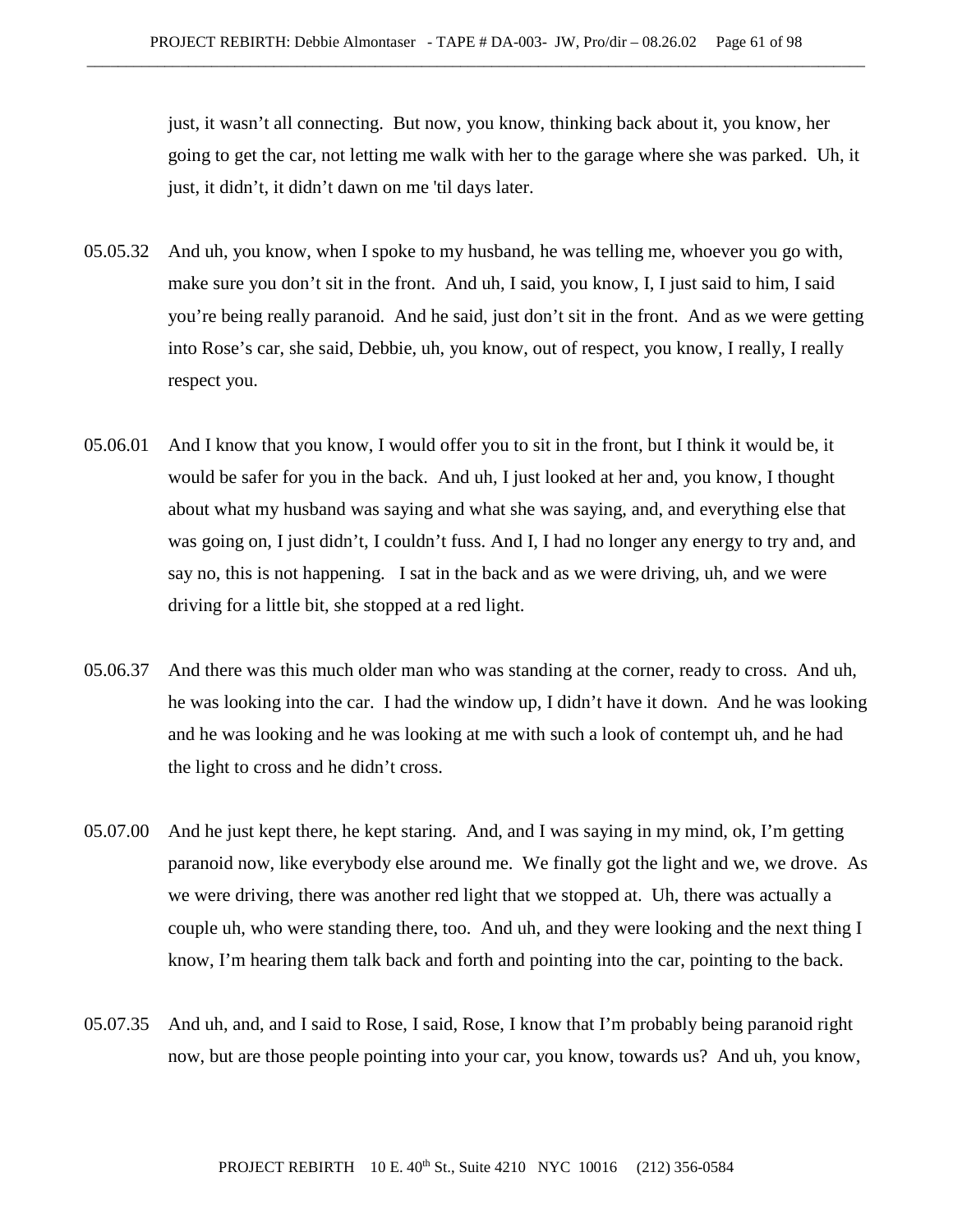she just like looked quickly looked and, and she said, yes, Debbie, but just ignore them. Just ignore them, the windows are rolled up, just ignore them. And you have nothing to fear.

- 05.08.00 The doors are locked and I said, well, I don't think they're gonna do anything. And they were just really angry and you could see them pointing and you know, like I was able to read some of their lips, you know, they were saying, you know, these, these Arabs you know, they come to this country, they're infiltrating. You know, they're, they're living amongst us, you know, they're gonna try and, and destroy all of us. And, and I'm like I couldn't believe what I was you know, the lip reading that I was doing, and I was like, ok, I'm getting really paranoid here.
- 05.08.34 Uh, (CLEARS THROAT) finally we drove off. And uh, Rose got me to my house. Uh, you know, right in front of my house. And uh, my husband was actually sitting in the window waiting to see for me to come. Uh, you know, she waited to make sure I got in. I walked into the house and uh, I said, where is everybody? He says, we're all here. Don't worry. And I guess like any other mother, I started calling all my kids, and I started off with Usef's name and he didn't answer.
- 05.09.10 And then I, you know, I called my second son, Mohammed, and uh, he, he ran down the stairs, and I was thinking it was him and Usef. And then my daughter was in the kitchen and she came over, you know, and of course I started hugging everybody because I saw them, and I turn around to look uh, you know, for Usef.
- 05.09.30 And uh, I said, where is Usef? And my husband, you know, he looked down uh, at the floor and uh, I said where is Usef? He said, well, he was here uh, but he's already left. And I said, where has he gone? And you know, with all this happening like from maybe from the afternoon and, and just hearing everybody talking before I got home, deep down in my gut I had a feeling that he was gonna be called.
- 05.10.07 But I kept saying it's not, it's not gonna happen. They're not gonna call him. But it was deep down in my gut. And I said to my husband, where did he go? He said, well, after he got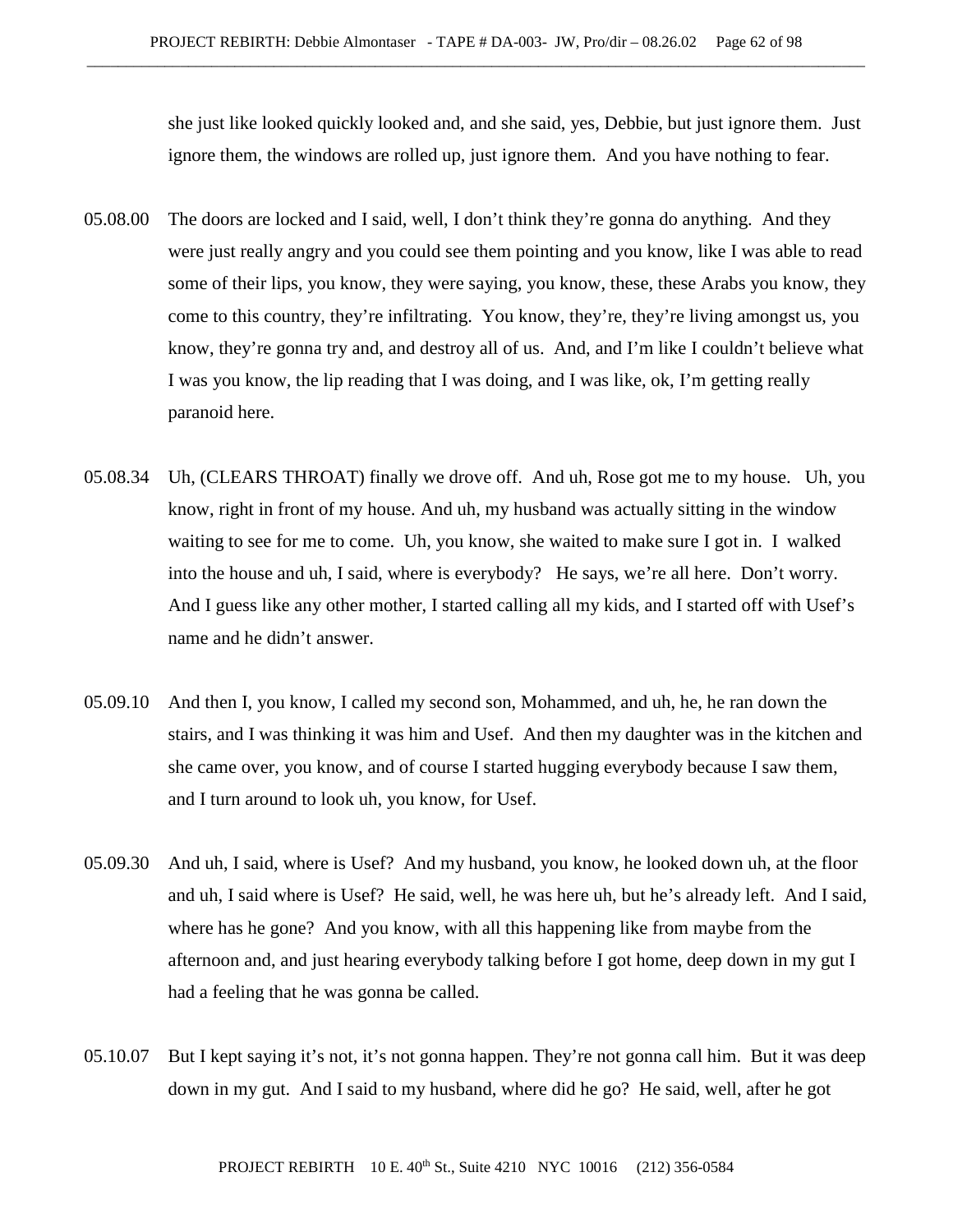home, he got all his stuff out, he was pacing. And uh, he got his stuff ready and he called his unit. They told him they would notify him as soon as they got the, the uh, call that they have to report.

- 05.10.37 Uh, but Usef couldn't wait. Uh, he got his stuff and he went up to Orange County. And I think at that moment uh, you know, my heart dropped. And it was like, you know, I, I started reliving the moment we were sitting in my living room uh, with that sergeant and him handing me the pen to sign uh, for him to join the Army.
- 05.11.08 You know, and I was like, what have I done? What have I done? And uh, my husband just grabbed me and he hugged me and he saw that was devastated. And uh, my two younger ones were just like (?) as well in shock, and trying to deal with everything that happened, too. And uh, I just, I told my husband, I said, what have we done?
- 05.11.33 And he said, well, what we've done we've done the right thing for our son. Our son is going to help people. And that is the most important thing. And I looked at him, I said, yeah, he's going to help people, but how do I know that he'll be safe? He's only 19. How do I know that he knows what he needs to do there? And uh, that was uh, it was such a devastating day.
- 05.12.02 Uh, I had so many emotions uh, worrying for him, worrying of what is happening, uh, and not getting the opportunity to actually see him. And I think what was the most devastating part of it was that he works at night, and sleeps during the day. And he goes to work when we're asleep. And I didn't see him like two days before that.
- 05.12.29 And uh, it was like I didn't even get a chance to say goodbye to him. You know? Or, or even kiss him good luck or, or anything. And uh, we went upstairs. Uh, you know, I, I we couldn't even, I didn't even eat that whole entire day, all I had was coffee in the morning. I didn't think about food. Uh, anything. And my husband then finally said, you know, we have to eat, what do you want to eat?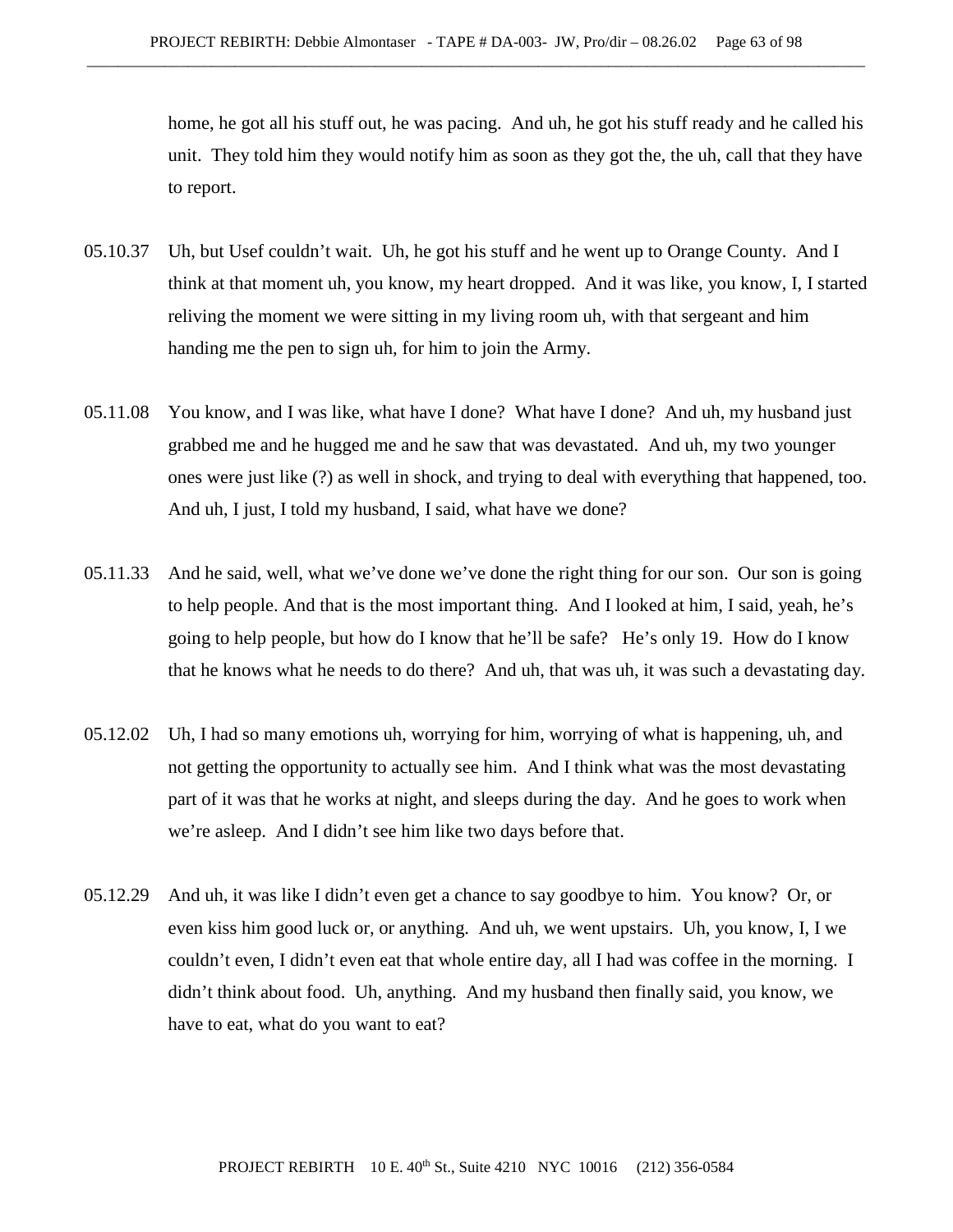- 05.12.58 I said, I don't want to eat. And he called and he ordered food. We tried to sit down and eat, I couldn't eat. Uh, you know, and then sitting at the dining room table uh, and seeing my son's, Usef's eat empty, I was just like, I can't sit here. I can't sit and know that my son is not here. And uh, you know, I ran upstairs and my husband's like, look, I know it's very hard, but you can't, you can't start doing this in front of you know, Chiffa and Mohammed, you can't. you know, you're scaring them.
- 05.13.36 You know, it's not like he's, he's dead. It's not like uh, anything has happened to him. I, I understand where you're coming from but you can't overreact like this. And it was hard. Uh, it was very hard. For the (?) first few days. And I sat and uh, in the den in my bedroom.
- 05.14.03 And we were watching the news. And, I mean, it was devastating to see what I was seeing. And my husband was just sitting there watching as well. And the following day, of course was, I think Wednesday or Thursday, I can't even remember, I'm getting my days confused.  $(\sim JW\sim)$
- 05.14.31 They were in the midst of talking about not having school. And uh, my phone rang about 6 o'clock. And it was the superintendent of, of the district that I worked in. And uh, she had the actually the, the president of the school board call. And he got on the phone and he asked for me, and he said, Debbie, uh, I just spoke to the superintendent and she directed me to call you and ask you to join us in a meeting tomorrow uh, we really need to meet with you.
- 05.15.06 And I said, in reference to what? He said, well, we just feel we need your input on, on this whole situation. And uh, we have no one to turn to but you as a leader of the community. And uh, I remember then all the sudden he's not on the other line, and the superintendent grabbed the phone out of his hand.
- 05.15.30 And uh, you know, she, she started saying, Debbie I need you to come in tomorrow, whether school's open or not. Uh, you're not gonna be in school. I will speak to the principal to cover your class. I need you to come in tomorrow. You need to help us, give us a head's up,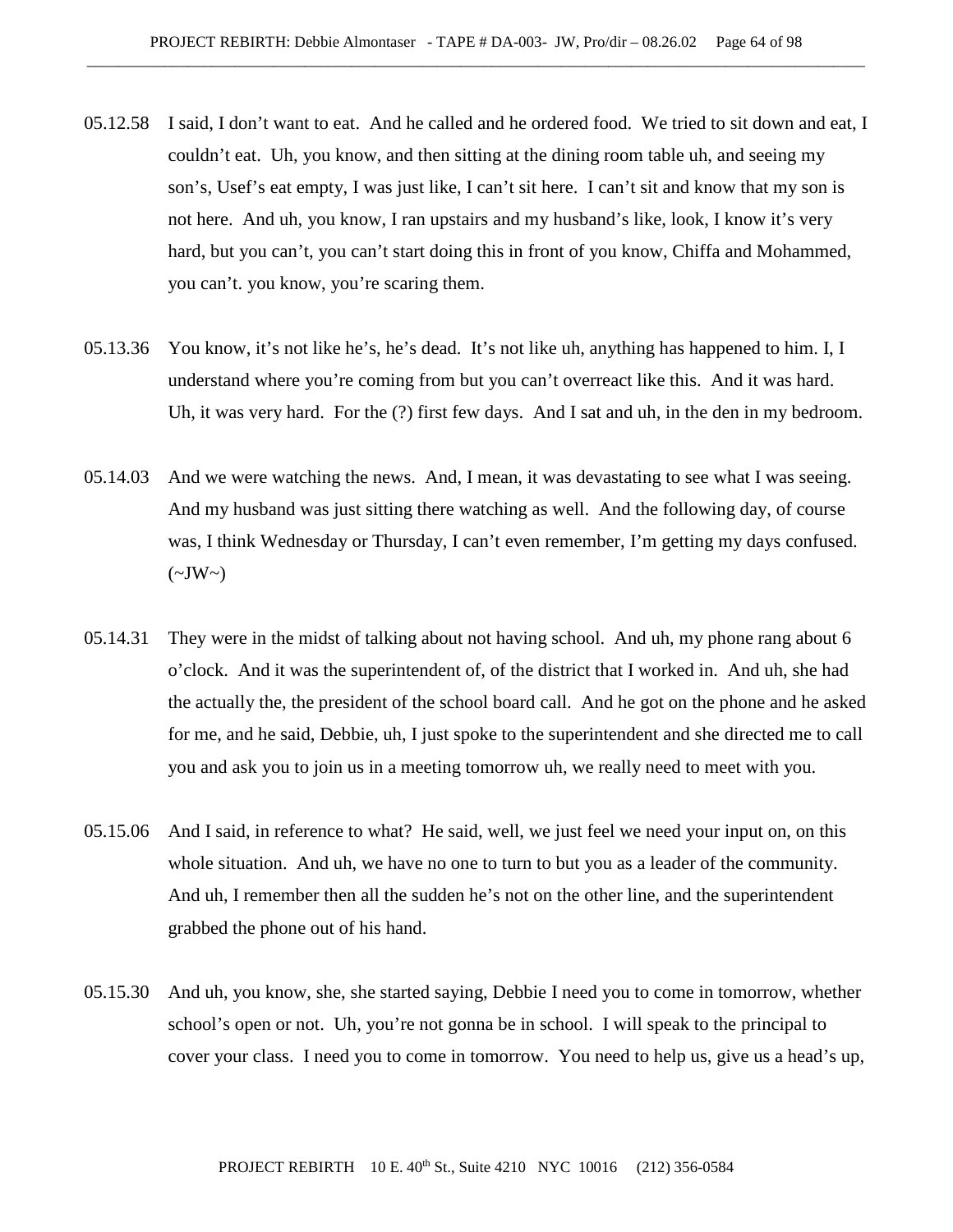what can we do? Uh, so please. Come. So uh, I hung up the phone and I started telling my husband.

- 05.16.00 And I said to him, I said, I don't think that I can function for anyone right now because you know, I don't feel stable right now to be able to think uh, to process. To do anything for anybody. And uh, he looked at me and he said, that we'll deal with that tomorrow. You need to do this. We need to go. And he then called back and he said to, to the superintendent, he said, we definitely will come but I just, I want to ask a request of you.
- 05.16.37 And uh, she said, yes, what is it? He said, well, when we drive there tomorrow, I want you to uh, permit us to park in the uh, district lot. And uh, you know, she said to him, of course, by all means. Uh, is there a reason for it? He said, well, I just don't want Debbie to, to walk a distance walking into the district uh, it would be really helpful.
- 05.17.03 And uh, I just, it was so scary to, to see people around me like all of the sudden uh, seeing me in danger. You know, and at that point I couldn't, I didn't even see myself in danger. All I kept thinking about was what happened, all the people that were killed. Uh, my son uh, the families, you know, that's where my, my whole thinking was all wrapped around that.
- 05.17.34 I did not have any thoughts about my own safety. Uh, so we got there that morning. And uh, we walked into the district. She was extremely delighted that we came. And as we were sitting there around a table, I mean, everybody was like really on edge. And basically she was like  $(\sim JW)$

JW: What was the purpose of the meeting, did you know at this point?

05.18.03 DEBBIE ALMONTASER: Yes. It was to give her a head's up of how to deal with this crisis within the community. The community has a very large Arab and Muslim population. And she already, as everyone else, started to realize that there was gonna be backlash. Uh, (CLEARS THROAT) and hate crimes. And she wanted to make sure that somehow people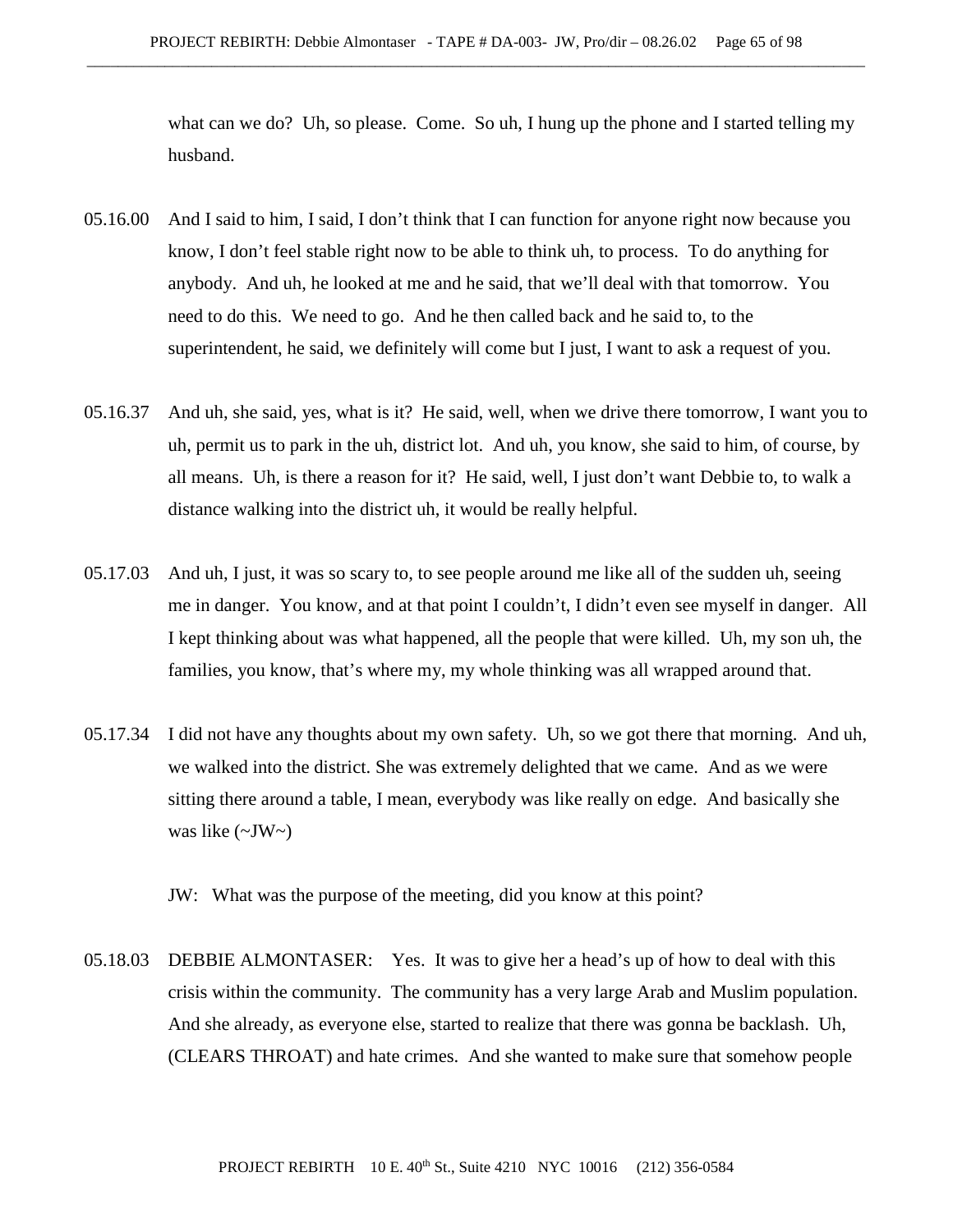within the Arab and Muslim community and South Asian community felt safe to bring their kids to school.

- 05.18.37 Uh, and (CLEARS THROAT) and felt welcomed into the schools. And uh, you know, I, I remember sitting there that night, laying in bed, and I was like, I just gone through most of this leadership program that is supposed to make me become like this wizard of strategizing and planning and, and knowing how to mobilize the school and etc., etc.
- 05.19.04 And, and I was telling my husband. I said, I don't know what I can possibly tell her. Uh, that will help. And you know, sitting around that table and everybody just looking up to me uh, and to my husband of like what do we do? What can we do? How do we do it?
- 05.19.27 I don't know where God gave me the strength uh, the ability uh, to think in the way that I did. And you know, what was really scary was that these are top officials who were pretty much looking up to me to like tell them what can they do? Uh, I felt just like such a, I don't know if it's a burden or such a huge responsibly.
- 05.19.58 And uh, as we were talking, I said well I probably what made people the most safest is to know that someone from within their community is there in the school in the main office, speaking the same language, and giving them a sense of, of hope and security. So she said to me, Ok, so we should get people from the community in each of the schools that has a large Arab, Muslim or South Asian community. I said to her, yes.
- 05.20.29 Uh, she said to me, ok, where do I find these people? And I remember sitting there, I said, Ok, I have contacts, I can call them. Uh, she talked about writing a letter to the whole, entire district community. Uh, she shared the letter. She said, please read it, and you know, let me know if there's anything that I need to add or, or take away or (CLEARS THROAT) that will make everybody feel uh, included and safe.
- 05.21.00 Uh, we looked at the letter. It was an incredibly beautifully written, well-written letter that addressed all humanity. Uh, and I said to her, I said it's, it's great. I think the only thing that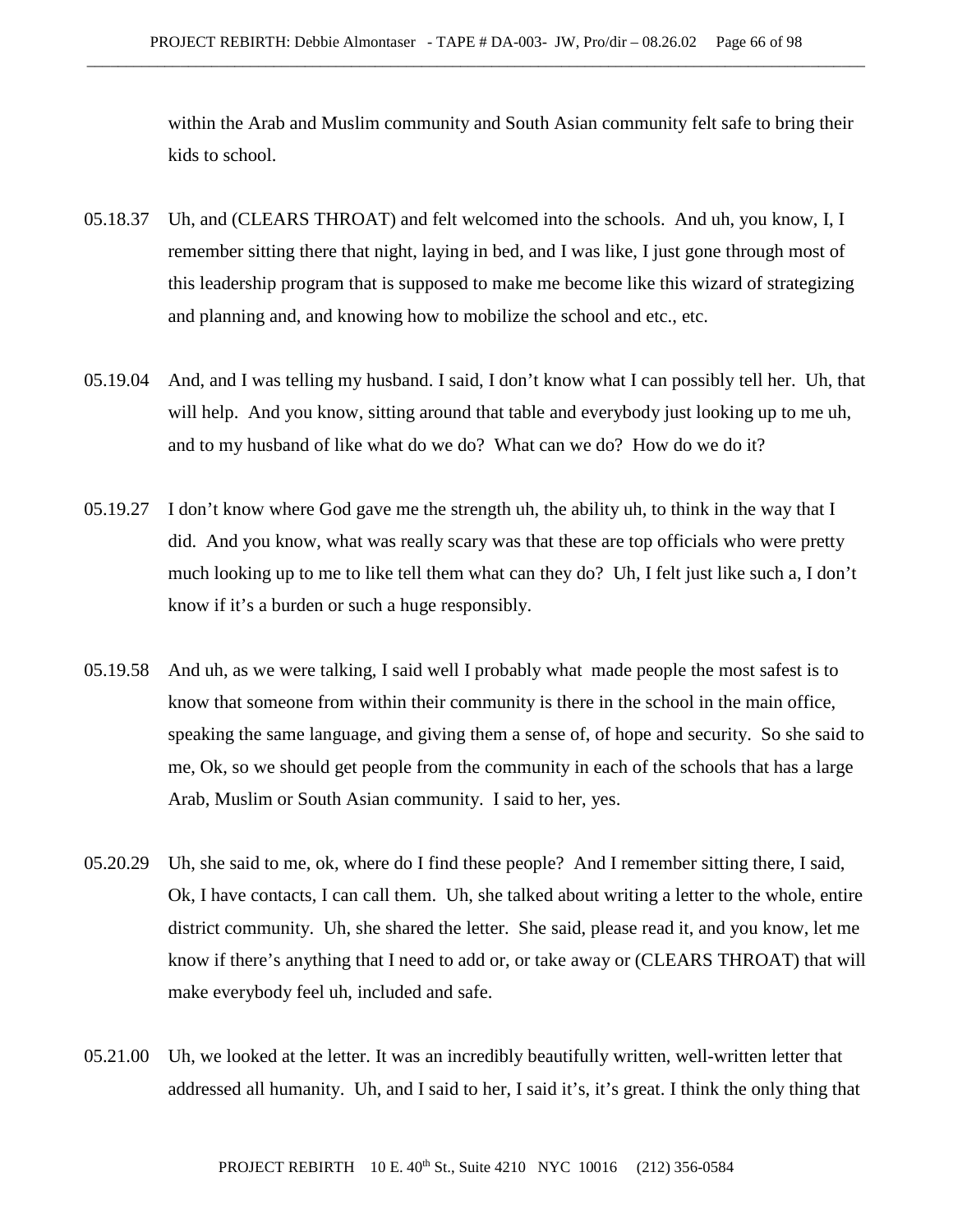we can do is perhaps get it translated in all the languages that we service in the district. And she said, Ok. Who do we get to do this? And I said, I have connections. Uh, of people we can contact to do this. Uh, we did that.

- 05.21.31 Uh, we strategized of how would the teachers, and that was the question that I brought, I said, well, you know, tomorrow the kids will be coming into school. How and what do we say to them? You know, what it will be the role of teachers? Uh, I said, because right now, I have no idea what I'm gonna say to the kids. I know they will come with questions.
- 05.22.00 Uh, they will come with ideas and experiences that maybe we don't even know how to deal with. And so what she did, you know, and this was a protocol from the Board of Ed was to uh, get councilors into classrooms. Uh, do a debriefing with teachers for two hours on what you know, how to handle the conversation, what things, what information to give. How to make kids feel safe and secure, etc., etc.
- 05.22.31 Uh, so basically she, she discussed that. Uh, with us, the protocol from the Board of Ed. And, and the only thing that it really didn't talk much about was uh, the, the uh, the backlash or the blame or the scape-goating of Arab Americans, Muslims and South Asians.
- 05.22.56 And I said to her, I said uh, this is done really well, but I think that it's also important that we talk with kids, that we can't blame everybody who's of Arab, Muslim or South Asian descent for what has happened. Uh, because this is something that has, has affected all of us. Uh, so she pretty much asked me how would I, in my own classroom, talk about it with the kids?
- 05.23.27 Uh, and I shared with her the conversation that I had with the kids. Uh, and she was just truly inspired. She said, you've already did this with the kids? I said, yes, that afternoon, that it, it was a moment that I could not as a teacher let escape. I had to take it as a teachable moment. Uh, and so from there, the guidance councilor, the director of the guidance councilors was there.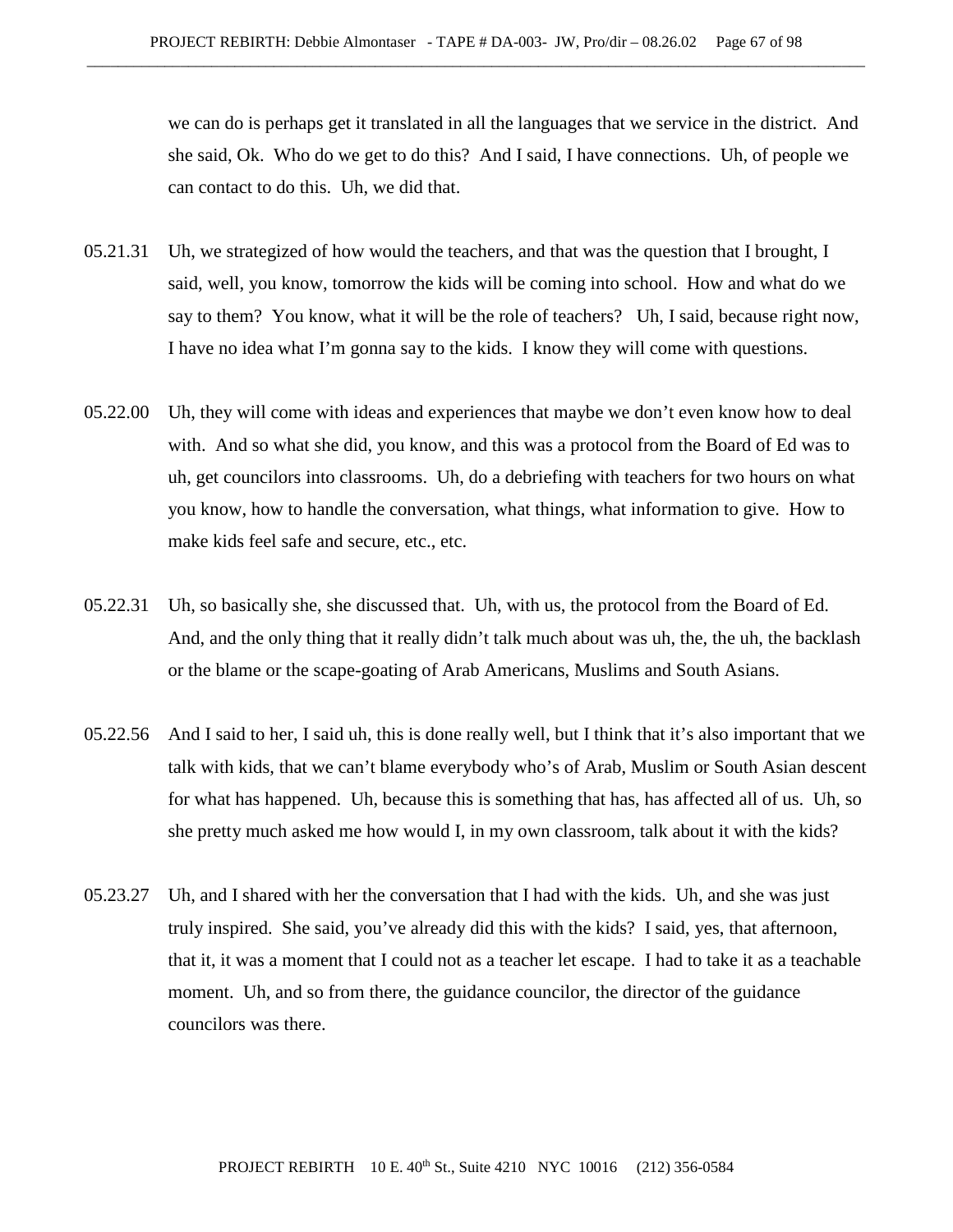05.23.54 She sat down and took notes of the discussion that I had with the kids. And wrote it up in way for teachers to be able to translate into their own classrooms. Uh,  $(\sim JW)$ 

> JW: I, I have to say it was an amazing uh, thing the way you did that, given the, it was amazing. I  $(?)$  just listening to it, I couldn't believe that you had the  $(?)$

05.24.19 DEBBIE ALMONTASER: I still can't believe it today either (LAUGHS). Where did I get all this, I don't know, the strength. That's what it is, not courage, but strength to do it.

> JW: But the presence of mind in that moment to make it an interactive discussion uh, with uh, so many things that of course you were dealing with on your own, uh, just remarkable.

- 05.24.49 DEBBIE ALMONTASER: Thank you, thank you. Thank you. You know, it's so scary because I haven't had this conversation in a long time with people, with anyone. Uh, I did you know, because of my love for writing I wrote, I wrote about this after September  $11<sup>th</sup>$ . Uh, I actually wrote it in October. It was finally that was, uh, it, it was like the only way for me to like unload this was to sit down and write out my feelings. And I wrote this uh, I, I wrote it out into, it was like a 4 or 5 page uh, piece that ended up then getting uh, published in the Gotham Gazette.
- 05.25.38 And uh, and that was really totally by accident how that happened (LAUGHS). Because I was invited to speak uh, for the uh, Museum of the City of New York for an exhibit that I helped organize. Uh, and I spoke about the current issues. And I spoke off of what I wrote. Not that I took it, but it was what I was thinking.
- 05.26.05 And then they (?) said to me that it was so compelling and so amazing that they wanted it to be a published piece. And so I submitted what I wrote. And they edited it and put it into their on-line paper. But uh, I think for me that's been the only way to deal with a lot of my own uh, struggles.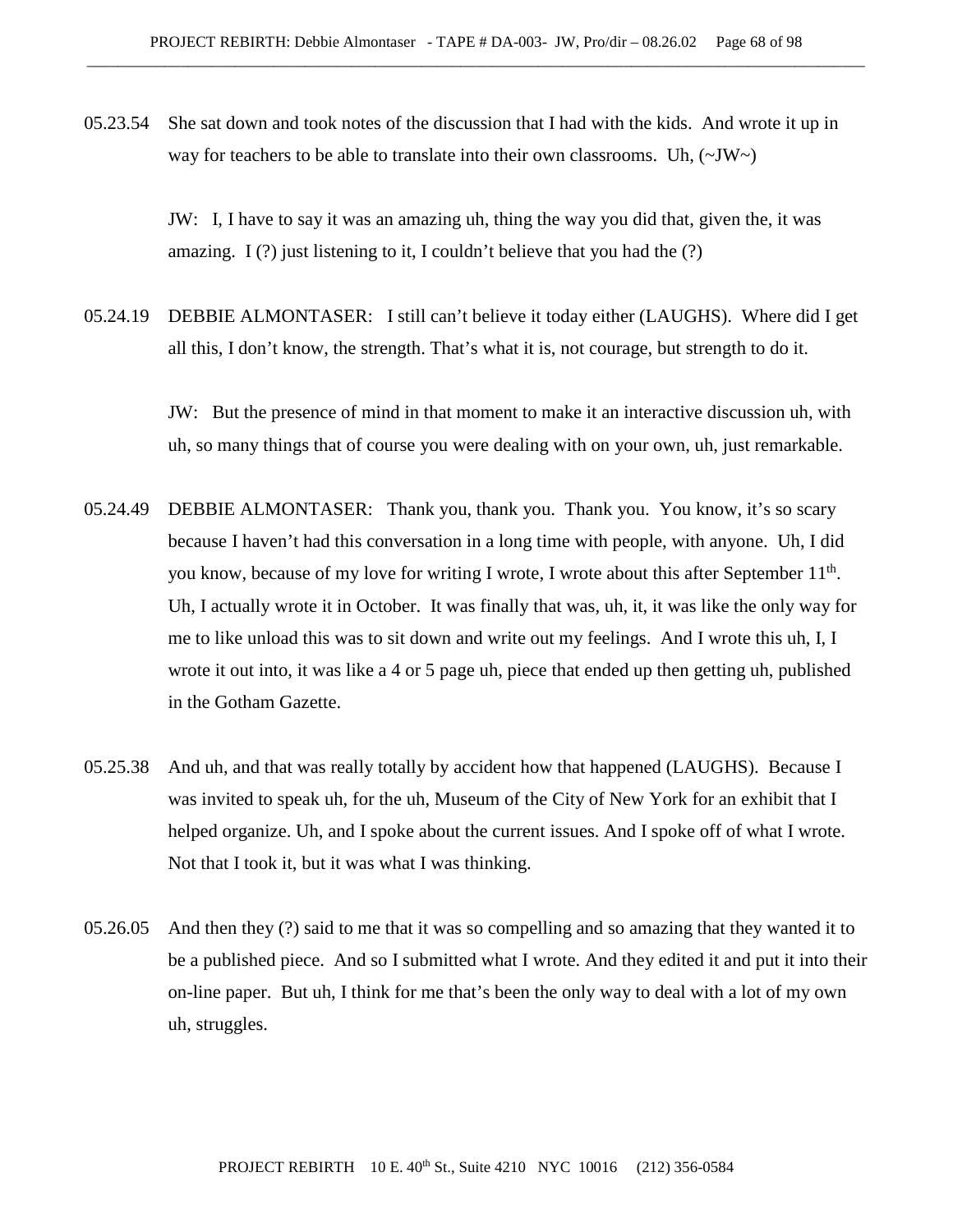- 05.26.29 Uh, emotional issues was through writing. I, I really you know, and now that I'm thinking about it, I haven't given myself the opportunity to talk to others, but I've given everybody else (LAUGHS) the opportunity to talk to me about their experiences. And the only way that I've personally dealt with it is through paper. Is just writing out my feelings uh, my anxieties, my anger.
- 05.26.57 Uh, and now sitting here with you uh, I've really been able to, to let a lot of it out. Which I think is a blessing in disguise right now.  $(\sim JW \sim)$  So I don't know where I left off.

JW: Tell me about your son now. You uh, for the sake of (people?) who will be uh, listening what explain exactly what happened to your son from that (moment?)

- 05.27.32 DEBBIE ALMONTASER: So on September 11<sup>th</sup> uh, Usef left the house, went to Orangeburg County uh, to his unit. Uh, September  $12<sup>th</sup>$  very early in the morning, I think he had said 6 Am in the morning, they reported to Ground Zero. Uh, there he was a part of the rescue mission.
- 05.27.59 Uh, where they were digging out the bodies, and everything you could think of. Uh, he was also a part of the, patrolling the area. Uh, and then he was connecting telecommunication equipment for the rescuers. And then eventually at the end uh, January, end of December and January, he was driving the, the major who was in charge of the whole set up there, back and forth in the city.
- 05.28.37 Uh, I guess what, what was really devastating for me as a mother was uh, the days that I would spend waiting for him to call to tell me that he was Ok. Uh, I remember after him leaving that evening, we didn't hear from him for about 5 or 6 days, and those 5 or 6 days uh, felt like the longest days of my life.
- 05.29.06 Uh, and what's you know, what was scary now to think back, I had no sense of time. I didn't know like when it was nighttime, I didn't know when it was daytime. I didn't even realize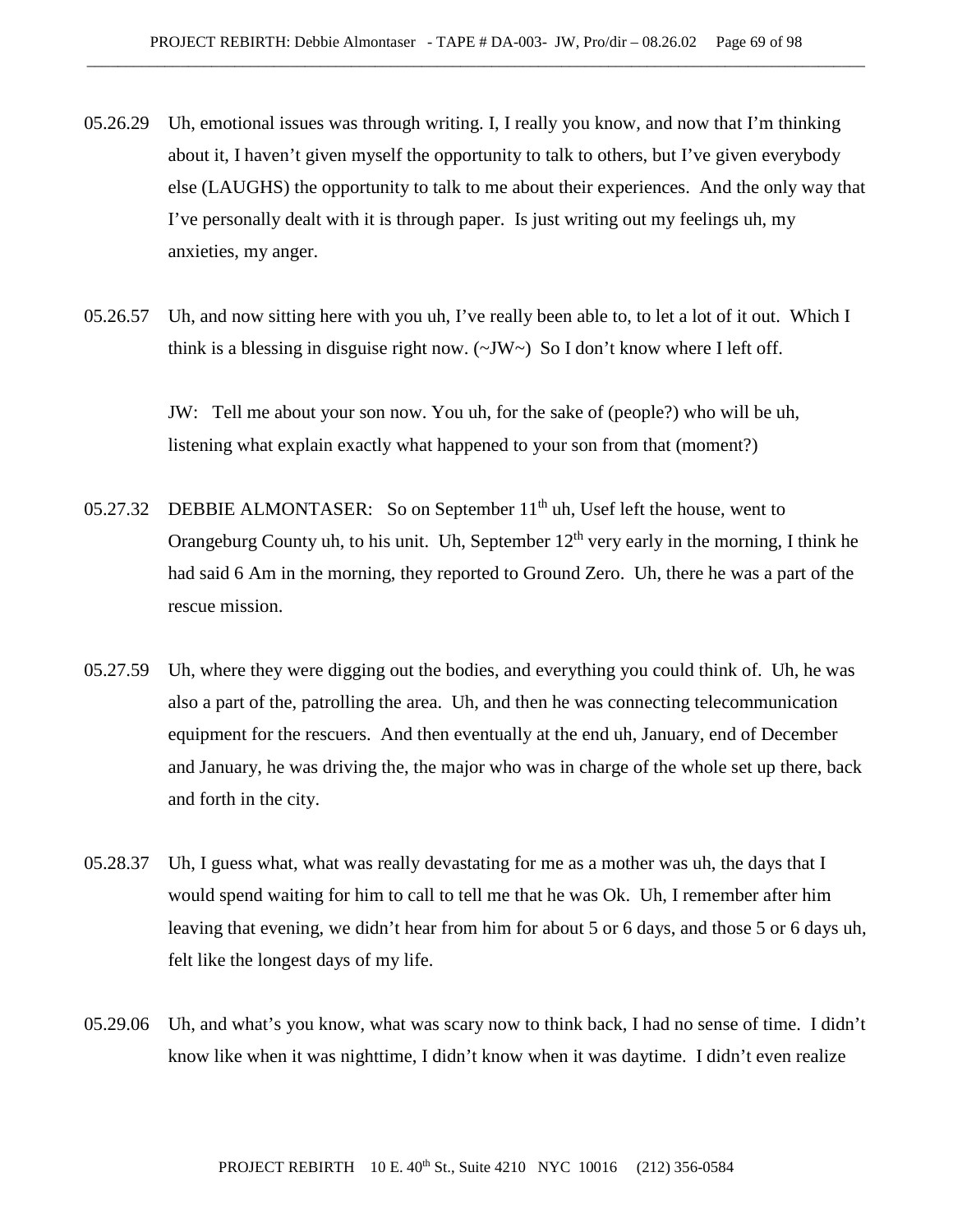like what the day or the date of the, of the month was. I was, I was pretty much living moment by moment.

- 05.29.29 You know, that whole entire month. And I think even way through like October into November. Uh, and it was, it was so difficult, and uh, I was still going to work. I remember that day, when we were going back (CLEARS THROAT) and the kids were coming in. They came in two hours later. And uh, I went into the building at 8:40. My husband took me in.
- 05.30.00 And uh, walking into the building, teachers were so surprised and so happy to see me. They all came over. Uh, and hugged me and, and asked how everybody was, how was I doing? And uh, you know, and when they'd ask about my kids, I just started to cry because I would think of Usef uh, and. We uh, we did a whole professional development. The principal, the assistant principal and myself, we went over what the protocol the superintendent wanted to take place.
- 05.30.35 Uh, I talked about the cultural sensitivity and making sure the kids understood uh, not to scapegoat or blame (CLEARS THROAT) And uh, finally uh, every time, everyone would ask me, and every time I would think about him, I would cry. And I was just like an emotional basket case.
- 05.31.00 Uh, and what was interesting that day, even the kids in my class were so happy to see me. Uh, they didn't think I was gonna come in. Uh, they all ran up to me and hugged me and you know, one of the parents came up and, and said she was glad to see me. And you know, with all this, I was also thinking, what, what are the parents of the kids in my class gonna think? You know, will they have their own bias or, you know, how will they deal with me? Will they look at me differently? And, and it was wonderful.
- 05.31.29 Nobody looked at me in any shape, way or form. They were very happy to see me. Uh, but basically I was living my life moment by moment. I didn't remember to eat. Uh, I (?) you know, it, it was like somebody had to remind me, did you eat? Did you go to the bathroom? It, it was that, that traumatic for me. And uh, I remember you know, at night, uh, I couldn't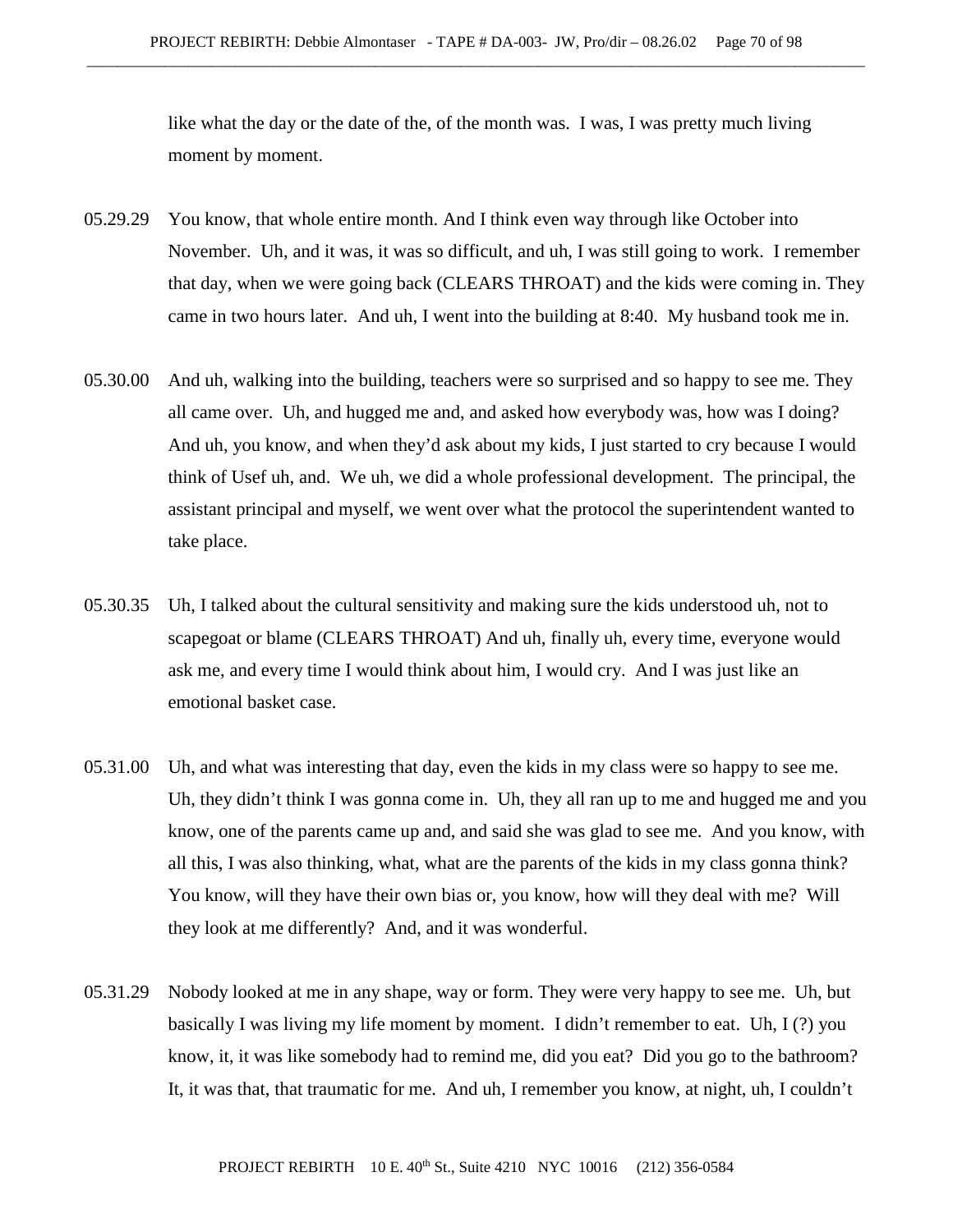even sleep. I would be laying in my bed with my eyes closed and my mind just going and going and going.

- 05.32.05 It was like this wheel that just kept spinning. Uh, and at certain times in the night, I, I would think that I'm hearing the phone ring, you know, and I'd get up to walk over and the phone wasn't ringing. Uh, and we heard the first time from Usef uh, and my husband picked up the phone, and he said, Dad, you know, I'm, I'm Ok, tell Mommy that I'm all right.
- 05.32.31 Uh, it's really bad out here. Uh, but just know that I'm Ok. And, and my husband is like Ok, your mom is right here, she wants to talk to you. He says, tell her I can't talk to her. Uh, but tell her that I'm eating and I'm getting a little bit of sleep. And uh, and I'll call you again soon. And it was, you know, it was so wonderful to hear from him.
- 05.32.59 Uh, because uh, you know, I didn't, I had so many thoughts in my mind, like thinking to myself, he's only 19. What can a 19 year old uh, know to do, you know, how to deal with this? Uh, you know, how to, to decipher uh, how to understand what happened. And, and that just scared me. And at that point uh, I also had this sense of guilt for uh, for letting him join the Army because and I kept saying to myself if I didn't sign those papers, my son would be here home with me.
- 05.33.38 Uh, and not having to experience something that will probably be haunting him for the rest of his life. And uh, it was uh, the guilt was the fact that he was 19 years old and he had to experience such an experience. Uh, and I think that that it still something that I'm trying to deal with today as well, uh, even though that he's home now.
- 05.34.07 Uh, and so he would call and, and what was really, what was difficult was he, even he didn't have a sense of time. Uh, he would call when we're at work and he'd leave messages, and it would just devastate me uh, to, you know, to come home and find a message.
- 05.34.27 And I remember uh, one day he called and he left a message and I saved the message, and I kept listening to it over and over again. Uh, and it really hurt, and I was crying and you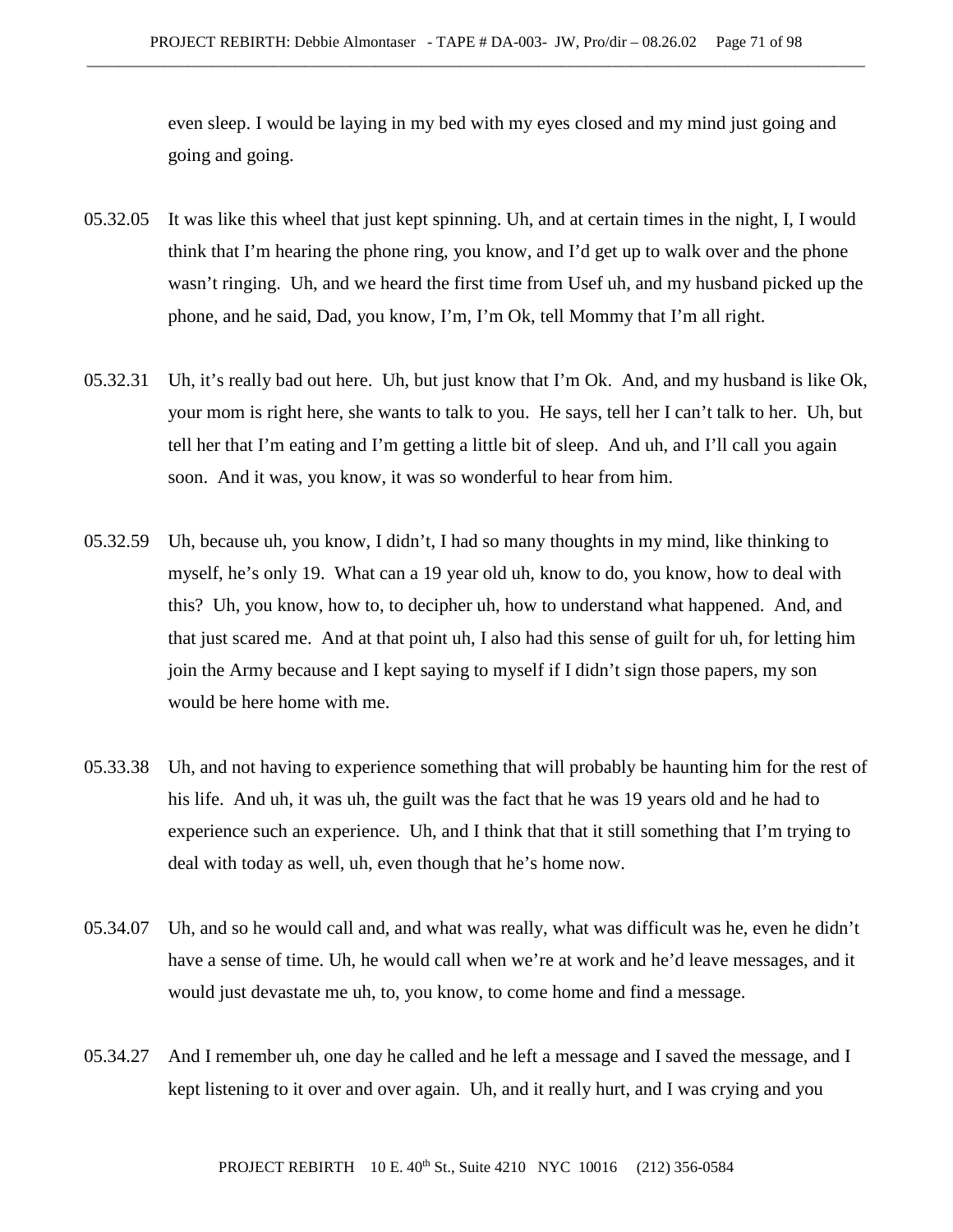know, my husband just came in and he's like, you know, you can't keep doing this to yourself. I'm not gonna save the message. I said, no, you have to save it because at least I have something that I can listen to until the next time that he calls.

- 05.35.01 And uh, you know, I saved it for a few days, but then eventually it got erased. Uh, and that was really the only line of communication we had with him. Uh, and then there was another time that he called and we were home, and we told him you can't call during the day because we're all working. And uh, he said to his dad, he said, Dad, you know, I don't even know what time it is or what, you know, what do you do in, in that time of day?
- 05.35.30 And my husband said to him, well, what do you mean? He says Dad, I'm not home to know what time you have breakfast, what time is lunch, what time is dinner. When do you go to bed. He said this is like a totally, it's a world without time. And uh, you know, and my husband said to him, well, what do you mean? He said, Dad, we don't sleep here. And you know, nobody calls you, you know, for lunch.
- 05.35.58 You eat when you get hungry. You sit down to rest when you get tired. Uh, you know, and my husband shared this conversation with me, and, and it just devastated me to hear it. Uh, because you know, he and everyone who was out there was feeling this. You know, was truly feeling this. And uh, I, he finally got the opportunity to come home.
- 05.36.33 And that night was October  $6<sup>th</sup>$ , I'll never forget that day. And he didn't tell us that he was coming home. And uh, we weren't, we didn't know he was coming. And I remember I was going down the stairs in my house (CLEARS THROAT) It was about 8 o'clock in the evening. And uh, I heard keys rustling at the door.
- 05.37.01 And I was thinking that you know, it could be my husband or my younger one. And I reached over to the door and I opened it (?) and Usef was just standing there. (COUGHS) And I just looked at him, I looked at him, you know, I just, I couldn't even, I couldn't believe it was him, number one.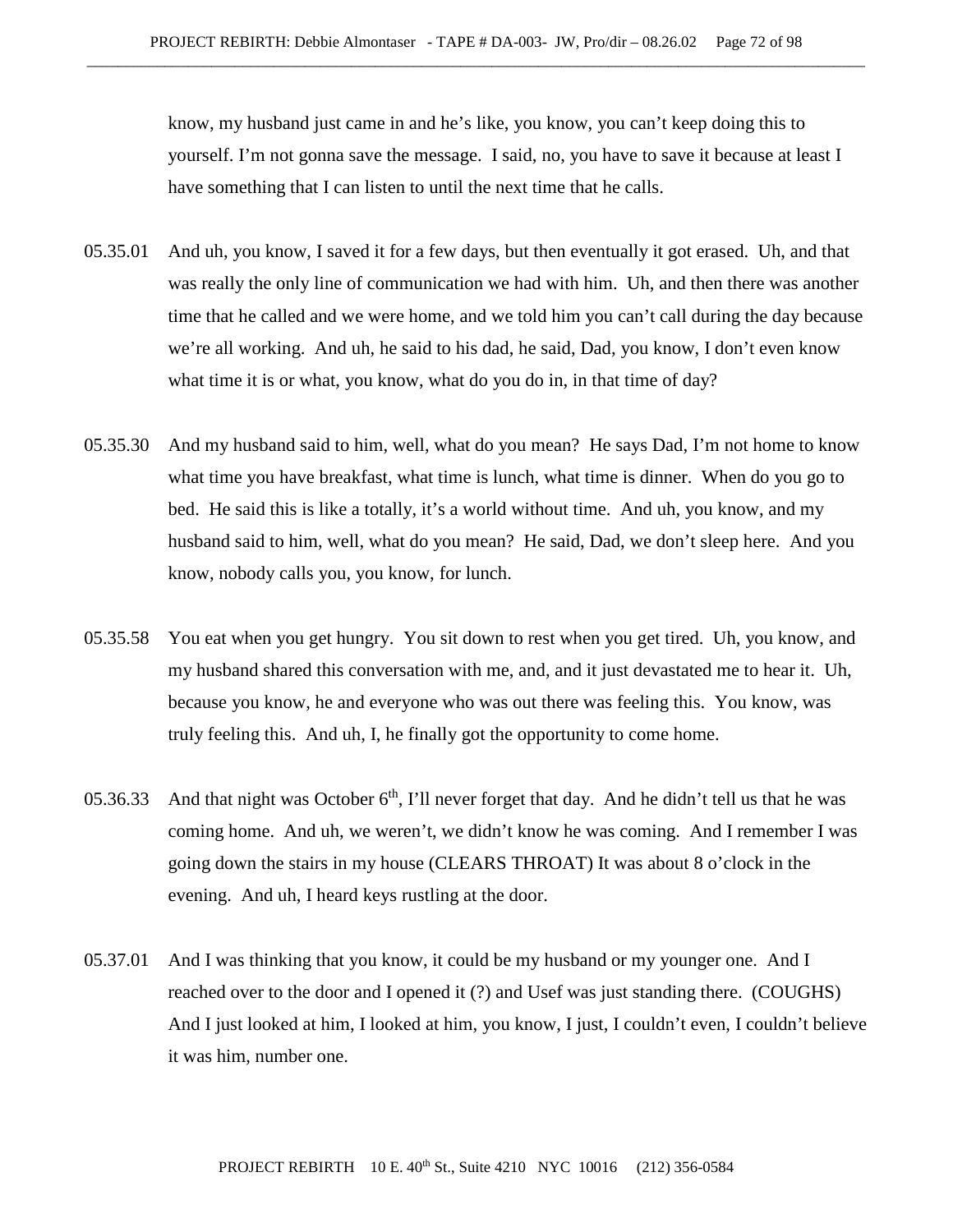- 05.37.29 Number two uh, it didn't look like him. Uh, and I just looked at him. His face was really dark. Uh, he had uh, you know, his face just looked so tired. Uh, and so stressed and uh, you know, with so many wrinkles and, you know, he, his boots were scruffy, they were dirty. He clothes, you know he, he smelled smoky.
- 05.38.04 And I looked at him and I said, Usef? And he said, yes, Mom, it's me. And I said to him, what are you doing here? And he said, I just got, I got permission to come home tonight, and I'm gonna, I'm gonna, I have the opportunity to spend the night. And uh, I hugged him. I, I just thought, I was like I thought that I was having a dream or you know, some kind of phenomena there.
- 05.38.32 And I started yelling, uh, I started yelling Usef is home, you know, and, and my husband uh, you know, came down and my daughter was in the kitchen, my, my younger one was upstairs. And they all came down and everybody was just looking at him like who is he, you know, it was just so scary to look at him.
- 05.38.58 And uh, he said to me, he said, Mom, I'm hungry. I'm hungry, what do you have to eat? I said, well, we have, we had, I don't even remember what we had. And I said to him, but I could, I know you're not crazy about that, I can make you something. And he said, no, Mom, I'll eat whatever you have ready. I'll eat whatever it is. And he said, I just want to go up, I want to shower and then I'll come back to eat. And uh, he showered, he came back down.
- 05.39.30 And well, you know, he sat at the table and it was so, you know, we were all sitting there. All sitting there watching him eat. And uh, we were just all in a daze, my kids and my husband. We were just. We just, we were all like in a, in a thinking like this isn't happening. Is this really him? And uh, in the middle of his food, he said, well, am I the only eating?
- 05.39.59 Uh, can I ask why everyone is staring at me? And uh, you know, my younger one, Mohammed, he just looked at him and he said, you know, I'm so happy you're home. Are you gonna stay? And he said, no I have to go back in the morning. I have to leave 6 in the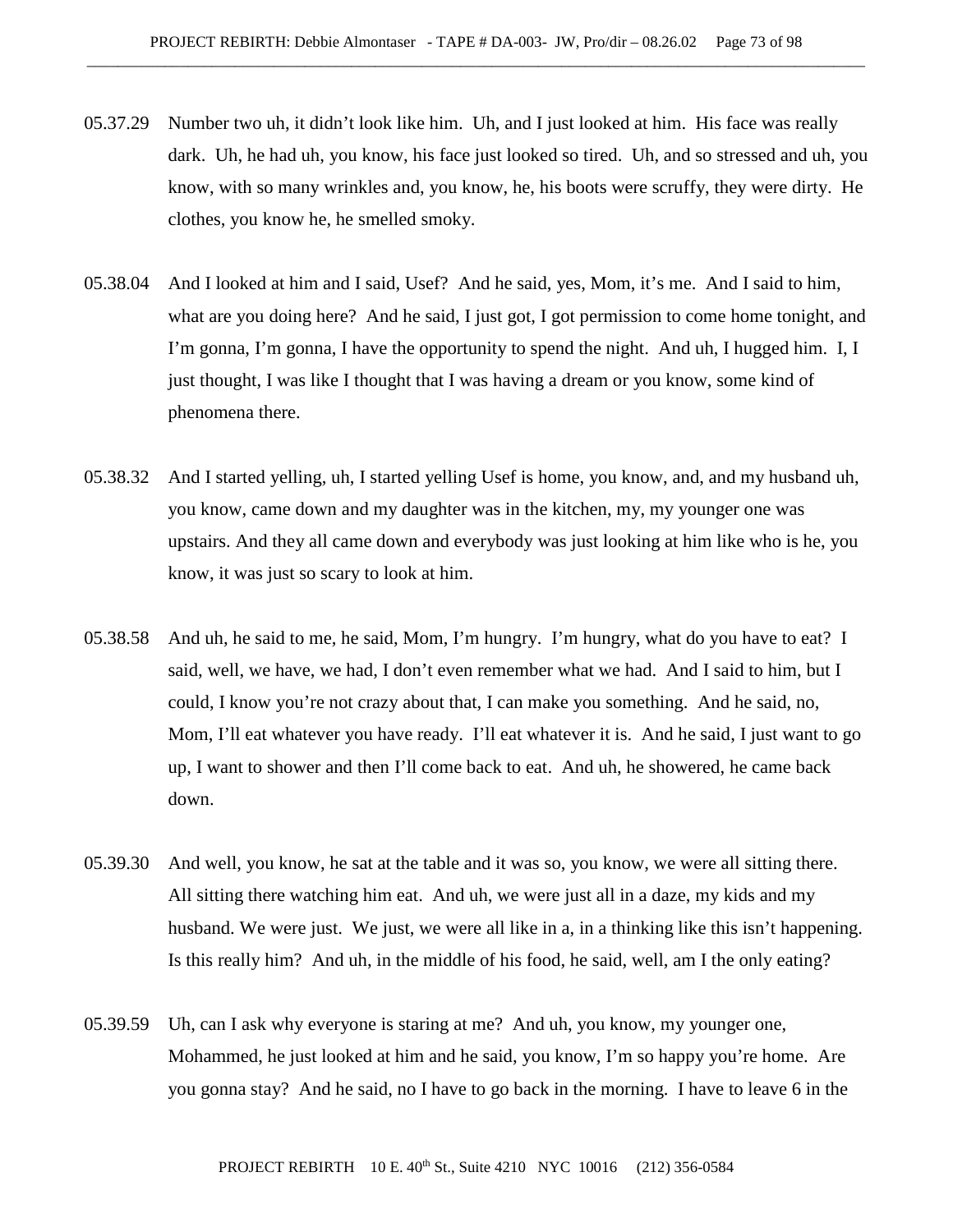morning. And uh, my daughter looked at him and said, are you ok, 'cos you look really, really tired.

- 05.40.26 Uh, and uh, she, he just, he said to her, you, you have no idea where I've been and what I'm going through. And I heard him say that and I started to cry. And uh, and my daughter, she was afraid to ask what did he mean, and, and why, why he said that. And uh, he finished eating. Uh, and he got up and he went upstairs.
- 05.41.00 And I, I said to my husband, I said, you know, this is not, it's not the Usef that left us when he left. He, he looks so old. He looks old enough to be your brother. Uh, and uh, it was scary because the experience truly aged him. Truly aged him. Uh, I went up and uh, I went into his room. He was just laying there. He was knocked out asleep.
- 05.41.33 And uh, I just stared at him, you know, and just, I kept staring at him and staring at him, and my husband then was looking for me. He came up. I went uh, just the two of us stood there for like probably ten minutes, you know, staring at him, sleep so peacefully. Uh, in his bed, you know, in his blankets.
- 05.41.39 And uh, it was probably the first time that he slept since September  $11<sup>th</sup>$ , because uh, he didn't sleep when he was there. Uh, you know, even when we spoke to him, he, he told us there was no time to sleep. (?) And even though they took shifts, he didn't take a shift and, and sit back, he just kept working. He couldn't sit and, and he couldn't sit, he couldn't, he just had to be doing everything.
- 05.42.31 Uh, he woke up that morning, we woke him up early, I made him breakfast, and I said to him, I said Usef, Uh, do you really have, you, can you maybe come back tonight, and he said no, Mom. I don't have no idea how and why they gave the night, but I'm so happy they did, 'cos I really missed you guys and I missed being in home and sleeping.
- 05.43.00 And uh, I said to him, I said, you know, how is it out there? And he just looked at me, you know, and uh, what was scary about that look was that it made me remember him when he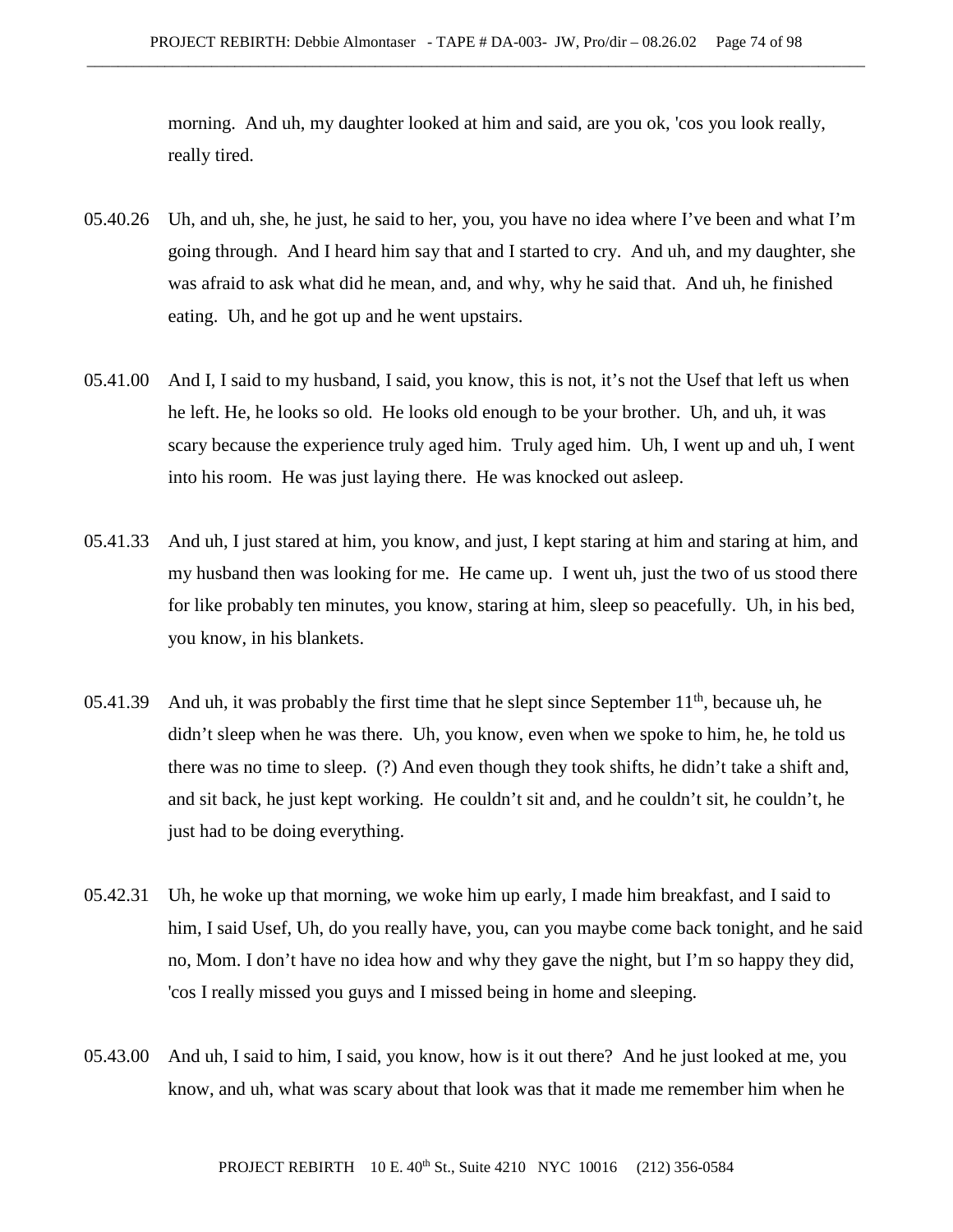was little, you know, whenever there was like anything he needed, advice or he needed up you know, like he, when he would look up to us to tell him what to do or how to take care of something, or you know?

- 05.43.29 And he just looked up at me and he said, Mom, I can't even begin to tell you. Uh, I can't begin to tell you, and his eyes started to water, and I said, well, what do you mean? He said, it is the most horrid thing that you can possibly see. Uh, and I would never, ever want you or Dad or anybody to see what I saw.
- 05.43.58 And I said, well, I understand that and I see, we see a lot of stuff on TV. He said what you see on TV, and what you see with the naked eye are two different things. And he, you know, his eyes were just watering and he said to me, he said, Mom, it's like going to hell and coming back. And that's all you see. All day long. And all night long.
- 05.44.29 It's the same sight that you would see in different light. And I just, I was in shock. And I said to him, I said, well, are you talking to anybody about what you're seeing or what you're feeling? And uh, he said, no, he said you have to. And you have an hour, if you want to talk to me and your dad about this, it's good for you to talk about this. You can't, you can't let what you see in your head uh, keep repeating itself.
- 05.45.03 And he looked at me, said Mom, I can't talk about it. He said, I can't, and I said to him. What is stopping you? He said, because if I start to talk about it, I think that I will fall apart, and then I can't do anything for myself, for anyone, and I will be an emotional basket, and I'll probably go out of my mind.
- 05.45.27 And uh, I looked at him and I said, you have to deal with this, but if you're not ready to deal with it now, you have to in the long run. And I sort of understood what he was talking about, because I in the beginning couldn't talk about it, because if I did, I know that I was just gonna fall apart as well. Uh, and what I started doing was immersing myself in mobilizing and organizing uh, and doing community work.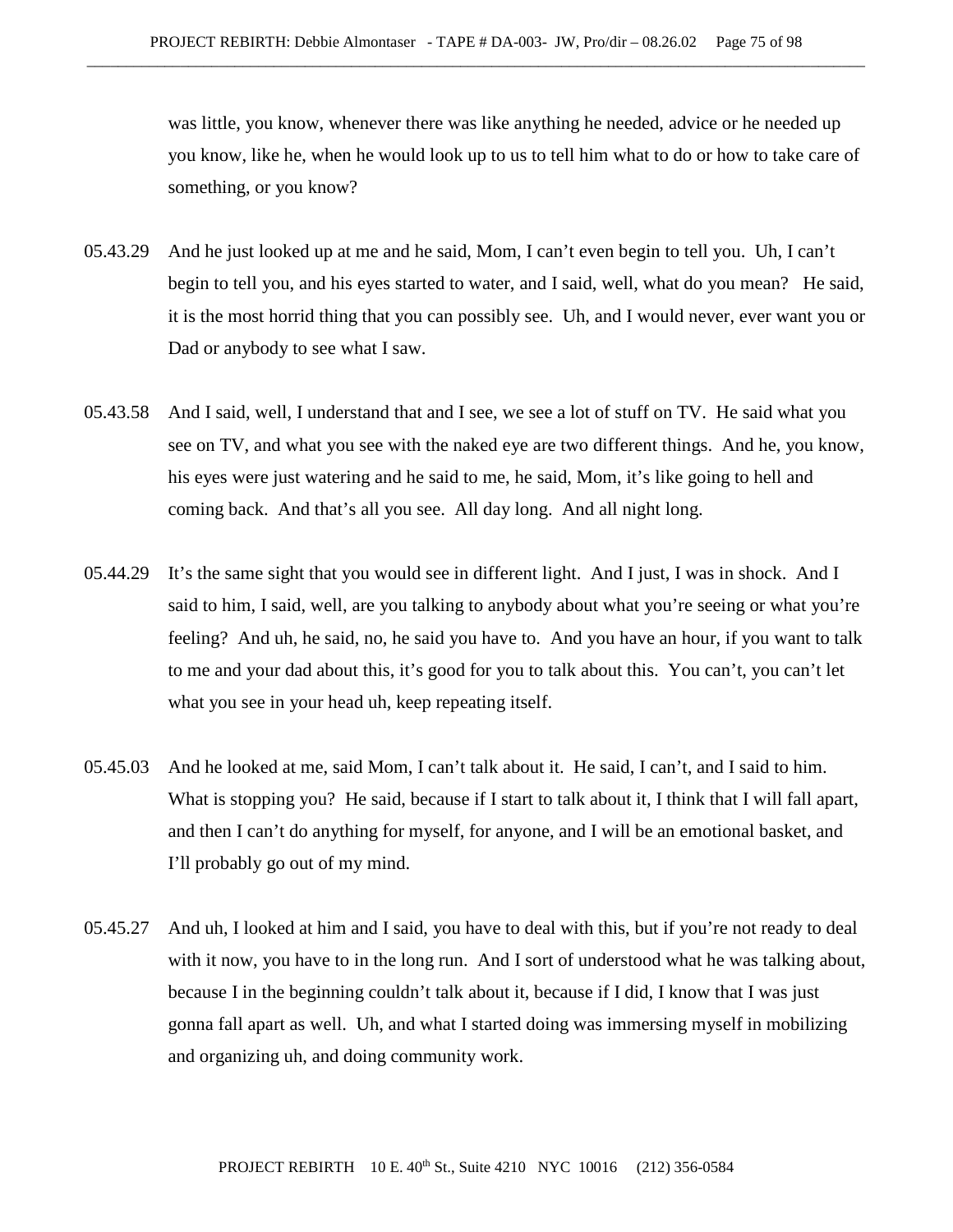- 05.46.00 Uh, that's what helped me deal with it was keeping busy. And I knew that that was working for me, and deep down I knew that my son needed to keep doing this and not talk about it and sit and reflect about it, right away. Uh, in order to, to do what he felt was best for his, for the people that were there. For the families. And for his country. (?)
- 05.46.34 So that morning he left, and uh, as my husband was driving me to work, I don't, I don't even know if it was a weekday or a weekend, I can't even remember.

(OFF CAMERA REMARKS)

05.46.51 END OF TAPE # DA-005

**TAPE # DA-006 DEBBIE ALMONTASER 08.26.02 JIM WHITAKER, Producer/Director PROJECT REBIRTH**

- 06.00.06 PICTURE UP
- 06.00.17 BARS
- 06.00.37 PICTURE UP

JW: Has he, has Usef talked to you about it?

06.00.47 DEBBIE ALMONTASER: As of yet, Usef, really doesn't talk much about it. Uh, after he came home uh, on uh, January  $31<sup>st</sup>$ , it was very, very hard for him to get back to his routines. Uh, getting back to work uh, getting back to trying to live a normal life.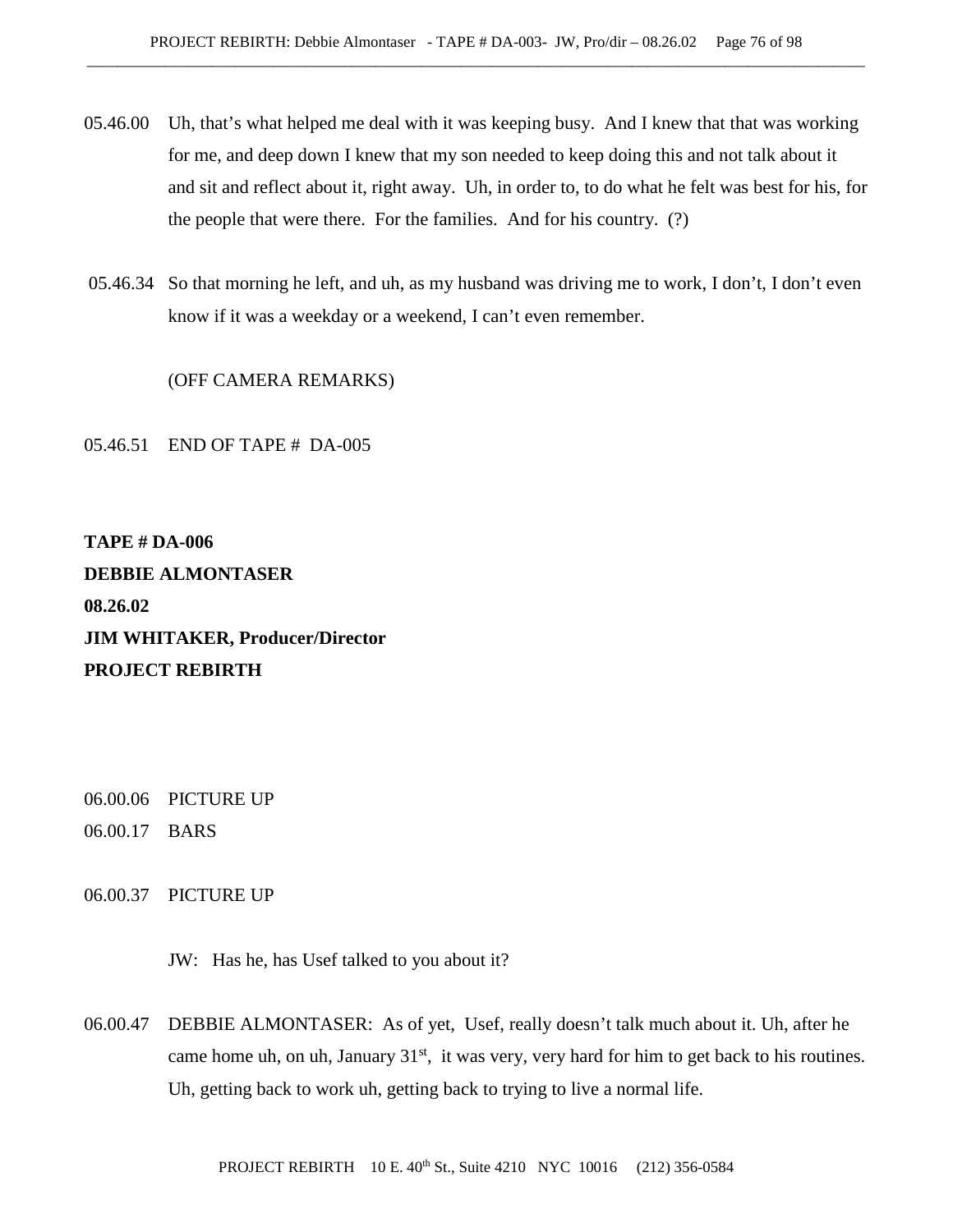- 06.01.09 Uh, he was having a lot of nightmares. Uh, he was up, he, he wasn't sleeping much. He lost a lot of weight, and uh, I finally sat him down one day to talk to me about his nightmares. And uh, you know, he shared some images that were just really, really scary to think about.
- 06.01.34 Uh, he, he told me about uh, you know, the times that he found certain body parts uh, that within his dreams he would see them, but they would be alive. Uh, he had talked about uh, finding uh, a foot in a shoe that was severed.
- 06.02.00 Uh, and it was woman's foot, and in his dream, uh, he saw that same foot with the shoe uh, and it was walking towards him. And uh, you know, it scared him and it woke him up. Uh, he talked about uh, finding neckties with body parts
- 06.02.28 Uh, (PAUSE) You know, pieces of flesh. Uh, you know, he (?) also had nightmares about him being stuck underneath some of the rubble when he was digging. Uh, and uh, it, in a sense, it was good for him to talk about it, and I told him, you know, what, what is making you dream about these things?
- 06.03.02 Uh, and you know, the parts that he described to me, he in actuality when he was part of the recovery, he did stumble upon these body parts, and uh, I asked him how did he feel when he did, and he said that it, it's just the most gruesome thing that you can ever, every possibly uh, experience. You know, to find a foot in a shoe.
- 06.03.30 Uh, and it was just devastating to him to you know, find it, but in the beginning when he was finding body parts uh, it really, it scared him. Uh, and it, it made his stomach upset and uh, but he said as time went by, somehow his, his brain uh, was just able to deal with it, you know.
- 06.03.58 And he didn't have those feelings that he did in the beginning. But uh, but the dreams now are making him relive the things that he found uh, and the things that he experienced. Uh,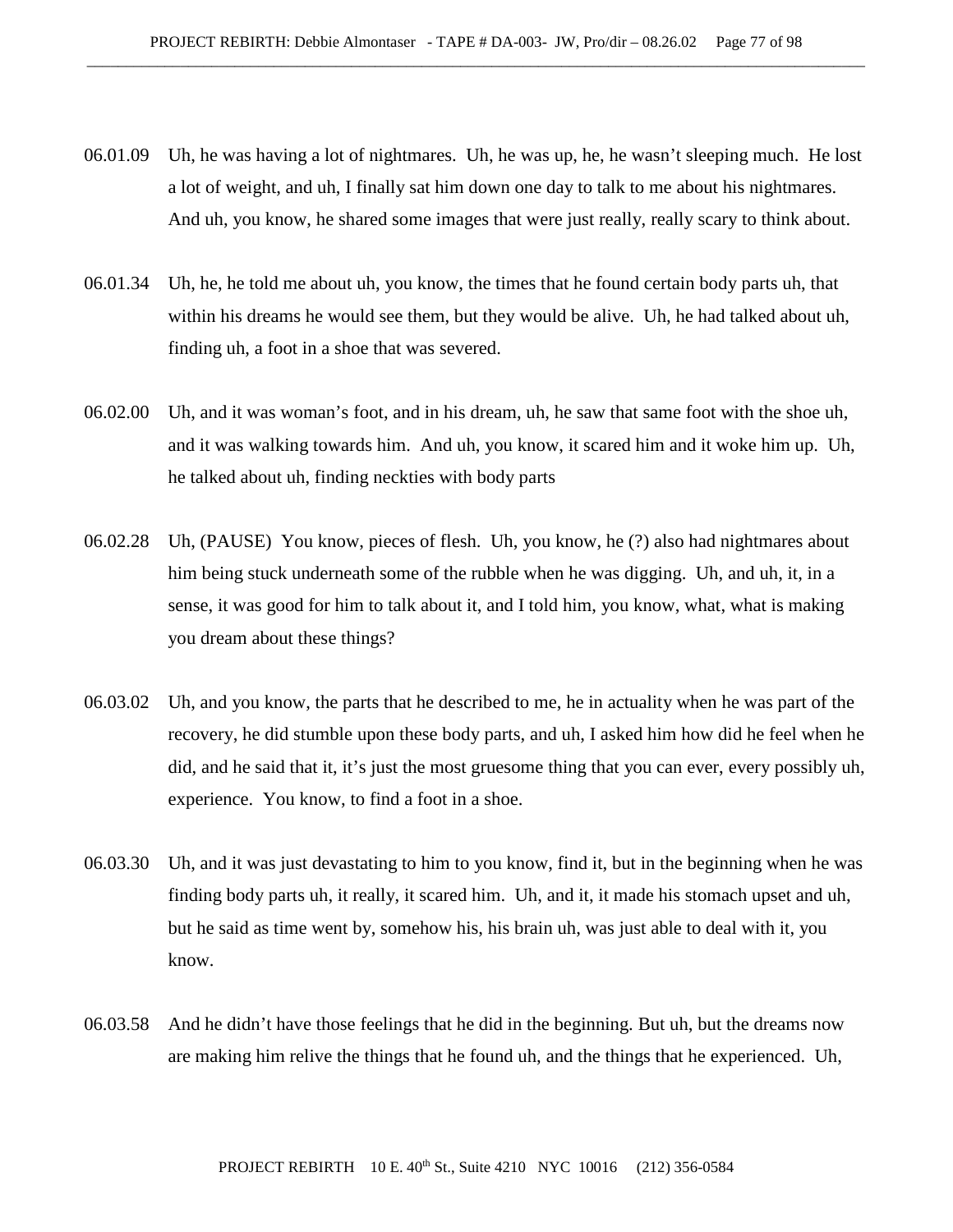and so he had nightmares for quite a while. Uh, in addition to that he lost a lot of weight, 'cos he wasn't eating. And uh, he was very withdrawn. Uh, he doesn't talk about it.

- 06.04.30 Uh, I have spoken to him about going for therapy, counseling, he refuses to do. Uh, and his sergeant called some time in March, and I spoke to him. And I said, you know, Usef is not doing well. Uh, emotionally he's not talking about his experience, he won't go to therapy, he won't do anything. And you're probably the only one he'll listen to.
- 06.04.58 Uh, please, I beg you to speak to him. And uh, he told me that they were having support groups for the men who served there, and that Usef was going to be uh, invited in the circle and that hopefully he'll go. Uh, Usef is very private. He won't share with me like that he is going to therapy or he is in a group. Uh, and he doesn't really like to talk about it at all. He doesn't want to be interviewed.
- 06.05.30 Uh, he doesn't want people to know what he did. He just wants to, to let it, to let that part of his life pass without talking about it. And I think that for me personally, it's devastating, and it's uh, it's taking a toll on him, because not only has he lost weight, uh, but he's losing hair. And uh, what's scary about him losing his hair is that typically you know, men bald up on top of their heads.
- 06.06.01 And he's actually losing hair on, on the sides of his head. And uh, we had him go get some tests done, blood work, urine. Uh, and they found nothing uh, physically wrong with him uh, but what they came up with was that it's probably post traumatic stress, and that people when dealing with such a trauma, they lose hair.
- 06.06.36 And uh, you know, this started some time in February and this, the bald spots are still there, and it's really, it's scary to look at him. Uh, and see them there. And because they've been, become so visible uh, he has been shaving his head bald because he doesn't like the attention that they draw.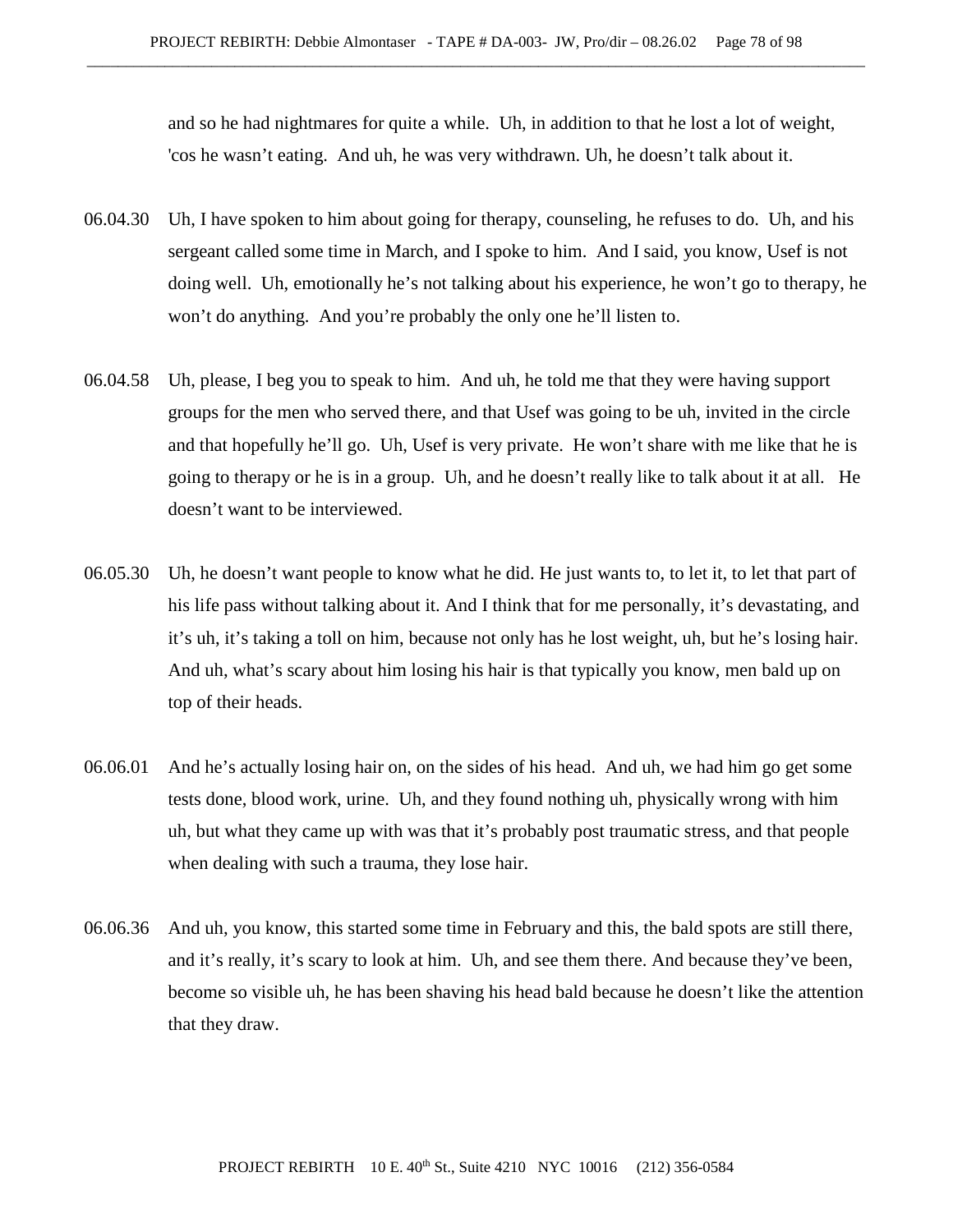- 06.07.01 And uh, this past month actually he didn't go to get you know, his (?) hair cut off entirely. And it grew back. And a friend of mine whose a good friend of the family came over and uh, you know, she said to him, she said, Usef hey uh, I you know, I like the new hairstyle. Uh, I haven't seen other people, but is that now a cool thing to shave you know, spots on the side of your head?
- 06.07.33 And uh, he just, you know, he, he humored her and he said, well, probably. Uh, Ill probably be the first to start a trend. And uh, when he walked away, I told her. I said, you know, Jill those are uh, not purposely put there, but Usef has, has lost hair there, and she just looked at me uh, and she felt so bad.
- 06.07.57 And she started you know, she, her eyes watered and she's like I'm so sorry, Debbie, I you know, I thought it was intentional. And I said, no, he's, he's lost hair and it hasn't grown back. And uh, I don't know what else, what's next. And uh, you know, she was telling me that she knew of someone else who was working at Ground Zero who is going through the same issues of losing hair and losing weight. And uh, I'm really frightened, 'cos I don't know what he could have been breathing down there.
- 06.08.38 So. Usef presently is very to himself. Uh, the only highlight in his life right now is that he bought a car uh, a couple of months ago, a Camero. And he's been working on it, you know, getting it painted, changing parts.
- 06.09.00 That's been really the only highlight in his life. Other than that, he goes to work, comes home, sleeps and does the same routine. In terms of school, he was going to college. Uh, and he actually just started when September  $11<sup>th</sup>$  happened. And uh, it's on hold for now, 'cos uh, he doesn't feel that he's ready yet to go back. (PAUSE) I don't know what else to say.

JW: Uh, you've said a lot, and I appreciate it. Uh, (?) I'm gonna ask you just a couple more questions (if I could?) Uh, forgive the term because I don't mean it to be slight, but (?) I think it's an easy way to kind of sum it up. Uh, (?) some kind of an accidental, it may not be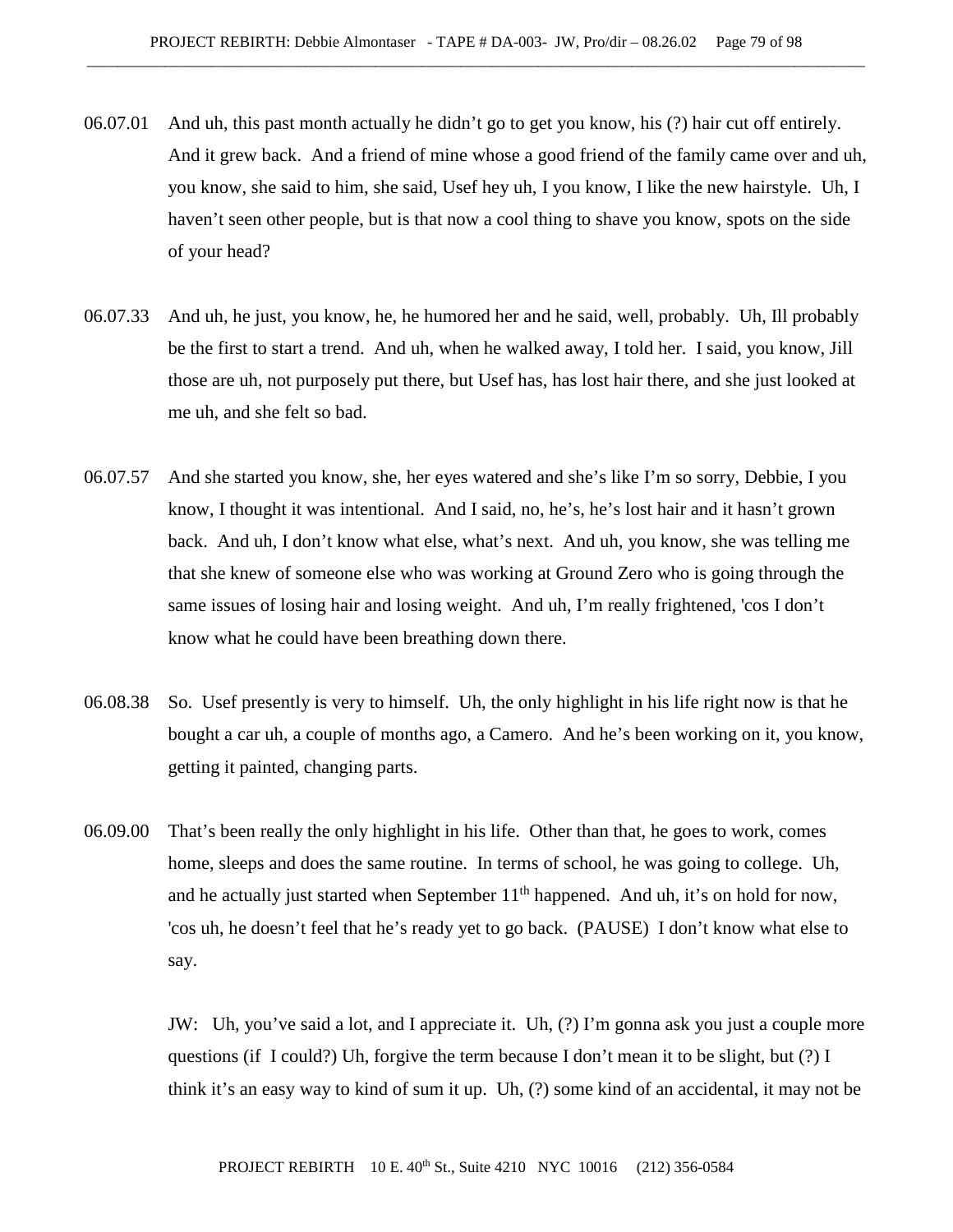the right word, but you've become an activist? I wouldn't say accidental because I think you've been prepared for it maybe. What's that been like for you?

- 06.10.38 DEBBIE ALMONTASER: Well, uh, I guess my activism started the day of September 11<sup>th</sup>. Uh, and the way that I, I dealt with the issue with my students uh, and the way that I dealt with that parent uh, who (?) came into the building hysterical, afraid to leave.
- 06.11.04 And I arranged for her to get a ride home. Uh, the day I met with the superintendent and helped her strategize. Uh, and then in a way of not having what happened uh, keep me home. And feel sorry for myself.
- 06.11.30 Feel helpless. Uh, like many people within the Arab Muslim and South Asian communities felt. Uh, they were terrified of what was going on and literally barricaded themselves in their homes. And I did not let that happen to me. Uh, I, I couldn't, I couldn't. And uh, a lot of it had to do with the fact that if I did, I would probably go out of my mind knowing that my son wasn't home and was there.
- 06.12.08 Uh, so my activism was a way to help me deal with my issues uh, around my son not being home and being out there uh, in a dangerous uh, dangerous situation.
- 06.12.30 And uh, I guess what, what really also started it was the fact that people knew uh, that I was accessible in terms of helping people understand what was happening. Before September  $11<sup>th</sup>$  uh, I was a member of the Dialog Project, which is actually a group of Arabs, Jews, Christians and Interested Others uh, who come together on a monthly basis to talk about the Middle East conflict.
- 06.13.04 Uh, and we're each got the opportunity to hear one another's stories. And perspectives. Uh, and to know and understand what each has experienced within the conflict. Uh, and for me personally it's been the most incredible uh, healing process to see people of Jewish decent and of Palestinian descent uh, to go through.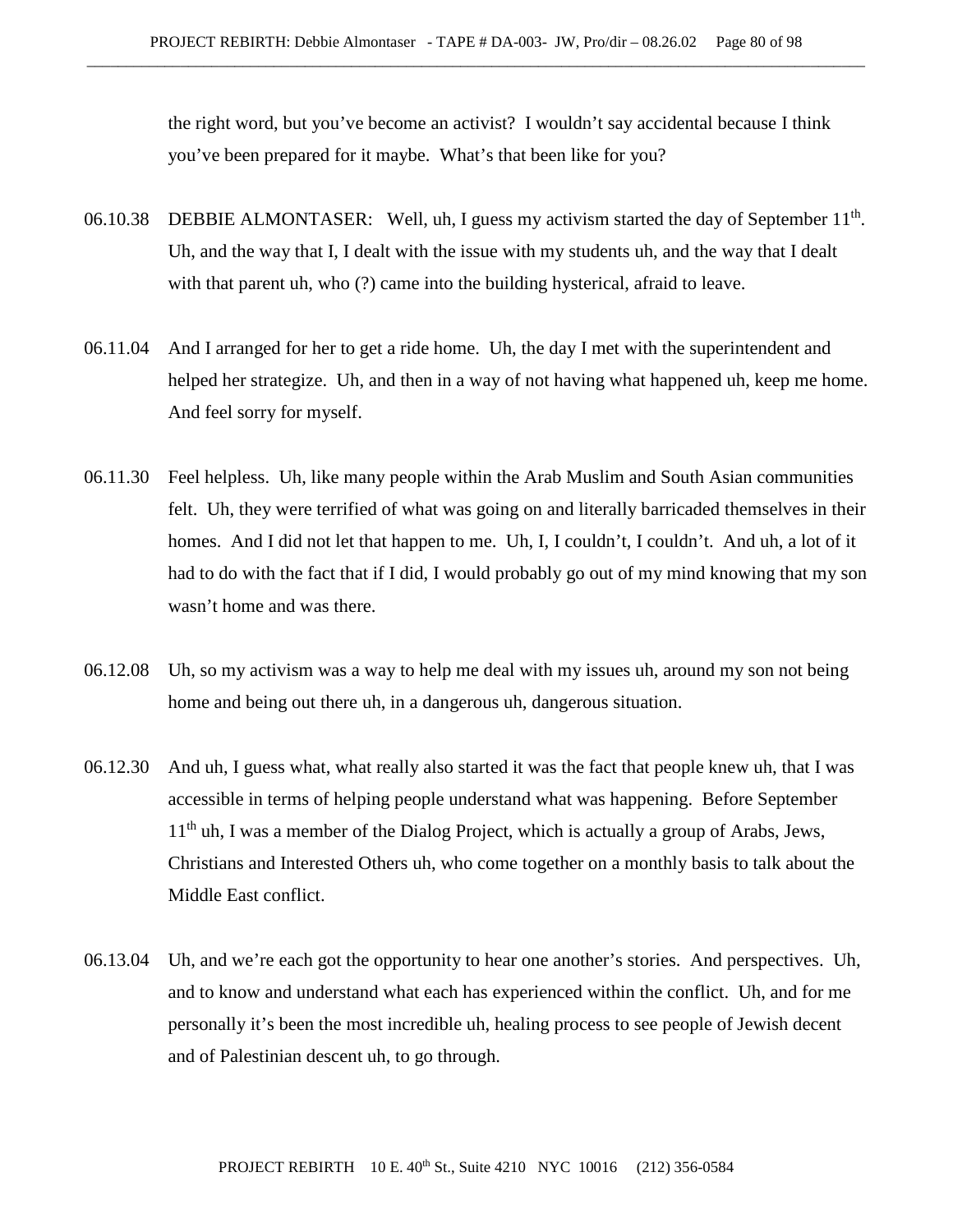- 06.13.35 You know, in the very beginning there were two gentlemen who were, one Palestinian and one Jewish, who couldn't even look at each other when the other talked, who couldn't even you know, sit next to one another. And within the six months, to see these two look at each other uh, when talking, listen to one another uh, hear one another's stories was an incredible, incredible experience.
- 06.14.07 And I think the most uplifting time for me was when I saw the two hugging each other in comfort uh, was truly incredible. And uh, being a part of this dialog project really helped me grow in a way that uh, that I never thought possible.
- 06.14.28 Uh, because this conflict has taken over the lives of so many, that I firmly believe that people on a grassroots level who get to know and understand one another's story can make a difference. And so within this group, on the, that week of September  $11<sup>th</sup>$ , my phone was ringing off the (?) hook, by them, by everybody across the city, across the country, asking how we were.
- 06.14.57 And uh, one of them invited me to her uh, synagogue. And at this synagogue there were about 80 people sitting in a circle. And uh, I went to give them a report of what was happening in the community, how people have locked themselves in their homes or not sending their kids to school. Uh, are not going out to shop, are basically just sitting there helpless and uh, as I was sitting in the circle expressing the standing in the circle and expressing this, people were just so touched and uh, so concerned and couldn't believe that such a thing was happening.
- 06.15.41 Uh, I also gave them (CLEARS THROAT) uh, experiences that people experience, such as women, you know, having cans and bottles thrown at them. Uh, children being beaten on the streets. Uh, car services having their cars vandalized.
- 06.16.02 Uh, one man getting severely beaten on the street. Uh, a young man in high school losing his eye shortly after September  $11<sup>th</sup>$  that he got into with other youth. Uh, people were just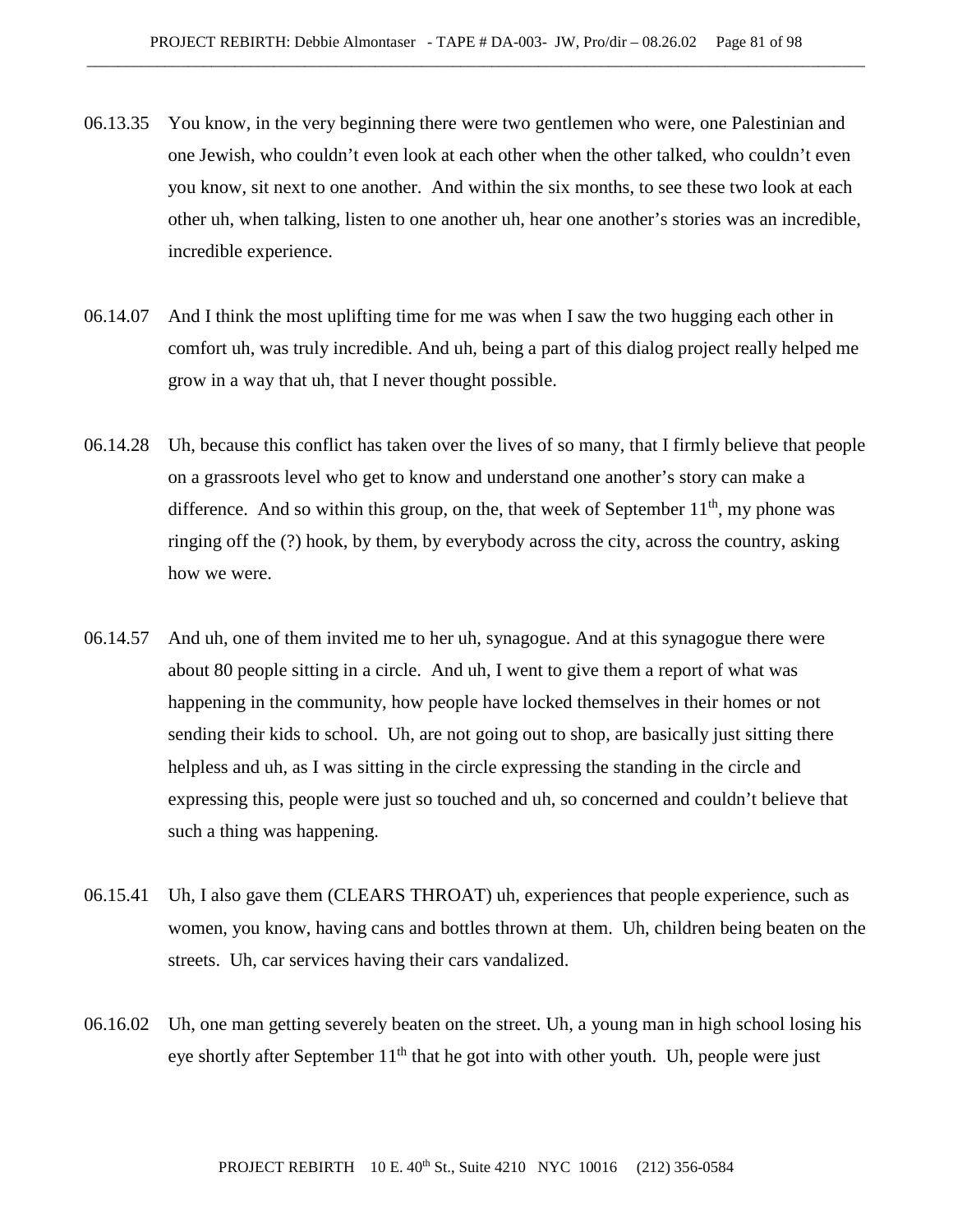shocked. And uh, they understood how people were feeling and how they didn't blame them for not coming out. And uh, you know, I literally told them that I, too, fear for my life.

- 06.16.32 And I have not left my house alone since the event. Uh, and I'm pretty much being escorted by my husband back and forth, or by my younger son. Uh, or a neighbor or a friend, but I'm not leaving the house or taking the trains or, or any of this sort, and people were just so compelled.
- 06.16.58 Uh, to not sitting back and really being pro-active. And uh, one woman stood up, she was a lawyer, and uh, she said, this is outrageous what is happening in our communities. We can't let this happen. We can't let Muslim women, who are minding their own business, who are taking care of their kids, who are doing their jobs, uh, be treated in this fashion or manner.
- 06.17.28 And uh, she said, we need to declare a day of solidarity or a week of solidarity or a month of solidarity uh, with these Muslim sisters and I am going to be the first to say that I will be happy and honored to wear a hijab in solidarity to make sure that my Muslim neighbors uh, are not impacted or attached or hurt in any way.
- 06.17.57 And uh, standing there, I, I just couldn't believe my ears what I was hearing. Uh, and then another woman stood up, and another woman stood up. Uh, there was about 5 or 6 of them who said I also want to do that. And one of them said to me, where can we go and buy the hijabs uh, because this is outrageous what is happening, and we refuse to sit back. Uh, it was astonishing.
- 06.18.28 And that very afternoon, out of the 80 people, about 50 of them came over to me with their cards or pieces of paper with their phone numbers, and asking me to connect them with people who needed any help in any shape, way or form within the community. Uh, and after that, I went to a church and I did the same type of (?) talk.
- 06.18.57 Uh, and I went to about three or four different churches and synagogues within that week after September  $11^{\text{th}}$ . And finally in one of the other synagogues one person said to me uh,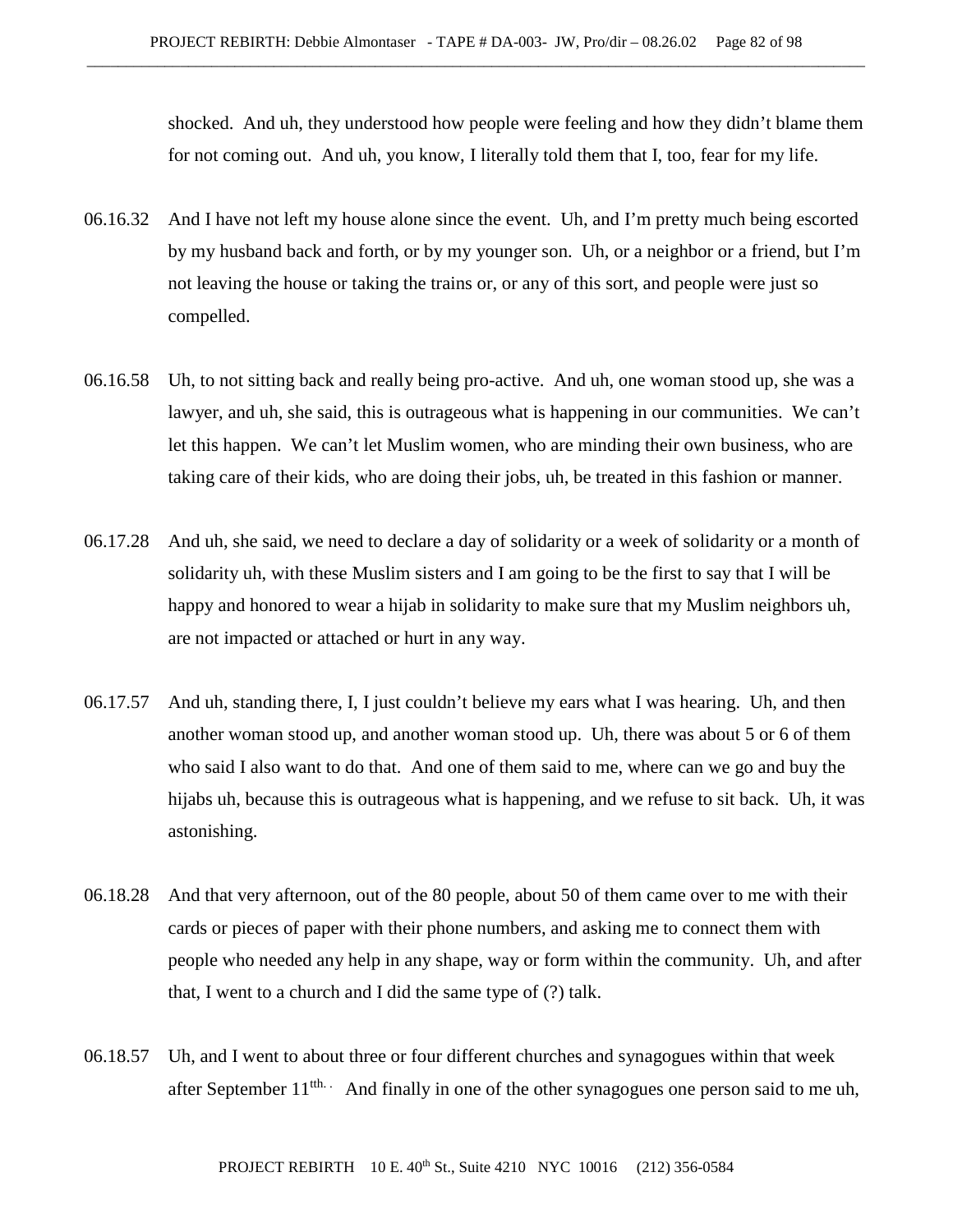you know, I know Arabs and Muslims on a professional level, but I have never had the opportunity to socialize or really get to know an Arab or a Muslim or even (?) break bread with them.

- 06.19.28 And uh, I think that, he said I think that such an important thing that we need to do. And uh, my husband and I looked at each other, and then at the end, my husband said to me, we need to do something. We have to make this happen. And I said to him, I said how about if we do an open house at our home? We organize it and invite everybody that we have met. And uh, that's what we did on September  $23<sup>rd</sup>$ , we had an open house.
- 06.20.00 It was a Sunday afternoon from 2 to 8. Uh, where we invited everybody that we met in the (?) different churches and synagogues. Uh, and we had approximately 150 people who came at different times. And we set up in my yard and in my backyard tables and chairs. We had the porch, we had the living room. And uh, basically people came, and we invited some Muslim and Arabs and South Asians in the community who came as well.
- 06.20.32 And uh, it was interesting. At the end of the day one of the members from the Dialog who actually is an Israeli, who was born and raised in Israel uh, you know, he came to say goodbye to me. And he said to me, he says, Debbie, you know, I want to thank you so much for giving me an experience uh, that I've always wished for. Uh, and I never, never imagined that I would have it in America.
- 06.21.01 That an Arab would invite me to their house. Uh, and really let me get to know them and befriend them. Uh, and have an opportunity to see, you know what Arabs are all about. And uh, it was pretty touching, the way he'd said it. He just, he made me cry actually 'cos uh, he was so sincere. And it was something that he was longing for for a very long time.
- 06.21.30 But didn't know how to go about it or who to approach. Uh, from there, with that day, one of my guests was a professor at Colombia at the conflict resolution department. And she brought with her the Christian Children's Fund who came to New York City to assess what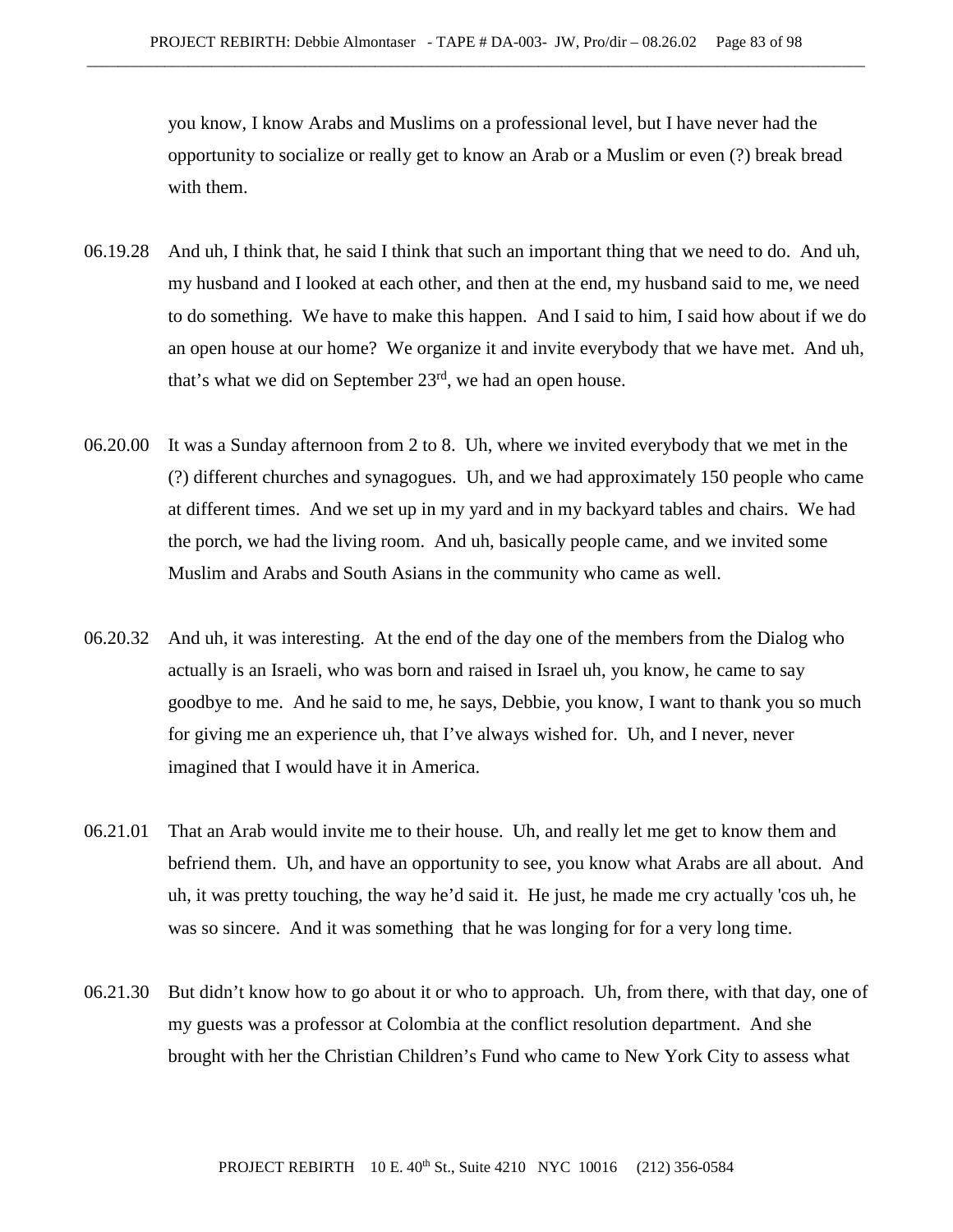was happening. And uh, they wanted to know what is it they could do to help the community.

- 06.22.00 And I met with them a couple of days later. I invited people from within the different churches who kept calling me in the synagogues, uh. We organized a non-violence training on how to stand up to bias if you were an escort. What would you do and how would you help a person if you were escorting them of if you were walking by, by stander what would you do.
- 06.22.28 And uh, those people that I met at that training came to the event, and they pretty much latched on to me and, and felt like you know, we needed to do work. And I felt the same way. And so I invited them to the meeting with the Christian Children's Fund. The Christian Children's Fund wanted to do something but didn't know how to go about it, who to get to do it and where to start (CLEARS THROAT).
- 06.22.58 And so basically what I did was I took them to the different community areas, the mosques uh, the centers were Arabs, Muslim and South Asians were. They got to listen to people uh, the experiences they had. Uh, and they finally said to me, Debbie, you know, we (?) have seen that all of the victims' families, all of the people in the rescue, everyone is being catered to.
- 06.23.29 But we have noticed that no one has done anything for the targeted communities, the Arab, Muslim and South Asian communities. And we would like to invest in a project, but we would, we don't know how to go about it. And the way that we work is that we find people within the community who are able to mobilize and organize to do the work.
- 06.23.58 So if you or if you can find us someone who can do this we will be happy to invest in a project uh, that will aid these communities. And uh, at the same time I was still teaching uh, and I would leave 3 o'clock, and I would go do this community work. With all this happening uh, and all of these people who kept calling me to be escorts uh, or to do anything, uh, I started collecting the numbers.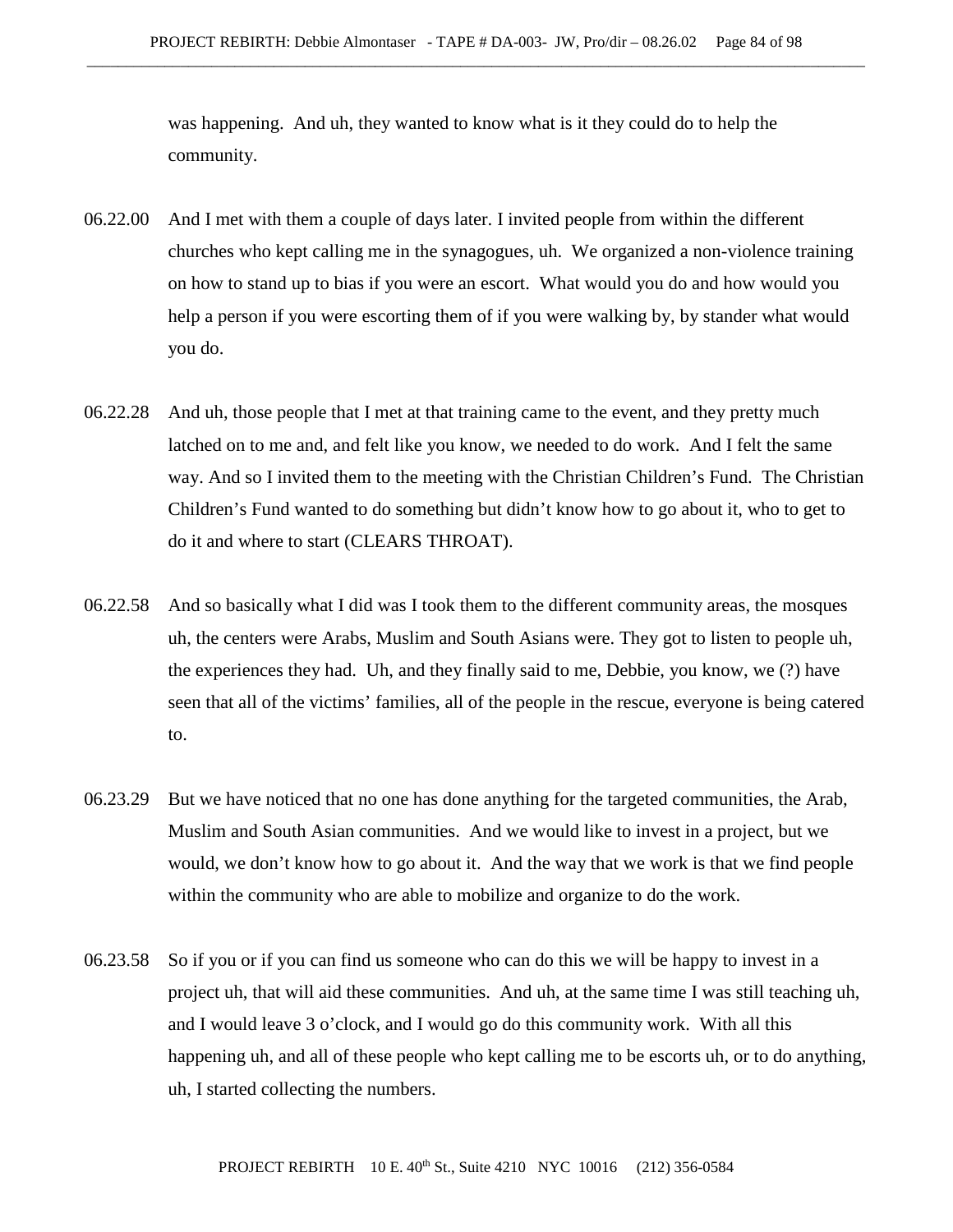- 06.24.36 And I had approximately 200 numbers, and I had no idea like what to do with them. And uh, within this group of volunteers there was one person who was an expert in data base. And so I asked him, I said, you know, I have all this information uh.
- 06.24.59 And I can't keep looking at all these papers and can you possibly put it into a data base for us? And he said, yes. Uh, and the center that I was working closely with was actually the Arab American family support center, that's on Court Street. And I spoke to the director and I said, look. You have all these numbers, I have 200 numbers. We have to do something with them. And her, her center was so overwhelmed with the issues that were taking place in the community that she couldn't even delegate to anybody.
- 06.25.28 And in the process, there were people that were working in the center that left the center because they couldn't deal with what was happening. And so some of the volunteers ended up serving at the center as volunteers. So we created this uh, data base with the escorts. We were calling people who would go to, you know, walk kids to school who would uh, buy groceries for families. Uh, who would take, you know, mothers to the doctor's office, vice versa.
- 06.26.03 Uh, you know, back and forth. Uh, it was incredible. I couldn't believe what was happening. Uh, then we started to have issues with laws. You know, with people being picked up by INS or by the FBI and again, we were faced with this issue of like what do we do next?
- 06.26.26 And uh, somehow I don't know how AL -DEF and all of these, the ACLU and they found out about me and they called me and they're look, you know, we're here, we're ready. We have people who will do pro bono work. We just need to, to connect. Who can we connect with? A next thing I know I was helping refer people, and I couldn't do all this and teach and be home. Uh, I ended up delegating it to somebody from the volunteers who was taking uh, phone calls from the hot line that the Christian Children's Fund put into the center.
- 06.27.03 Uh, so we had that going. Eventually in November uh, I had lost 20 pounds from Sep-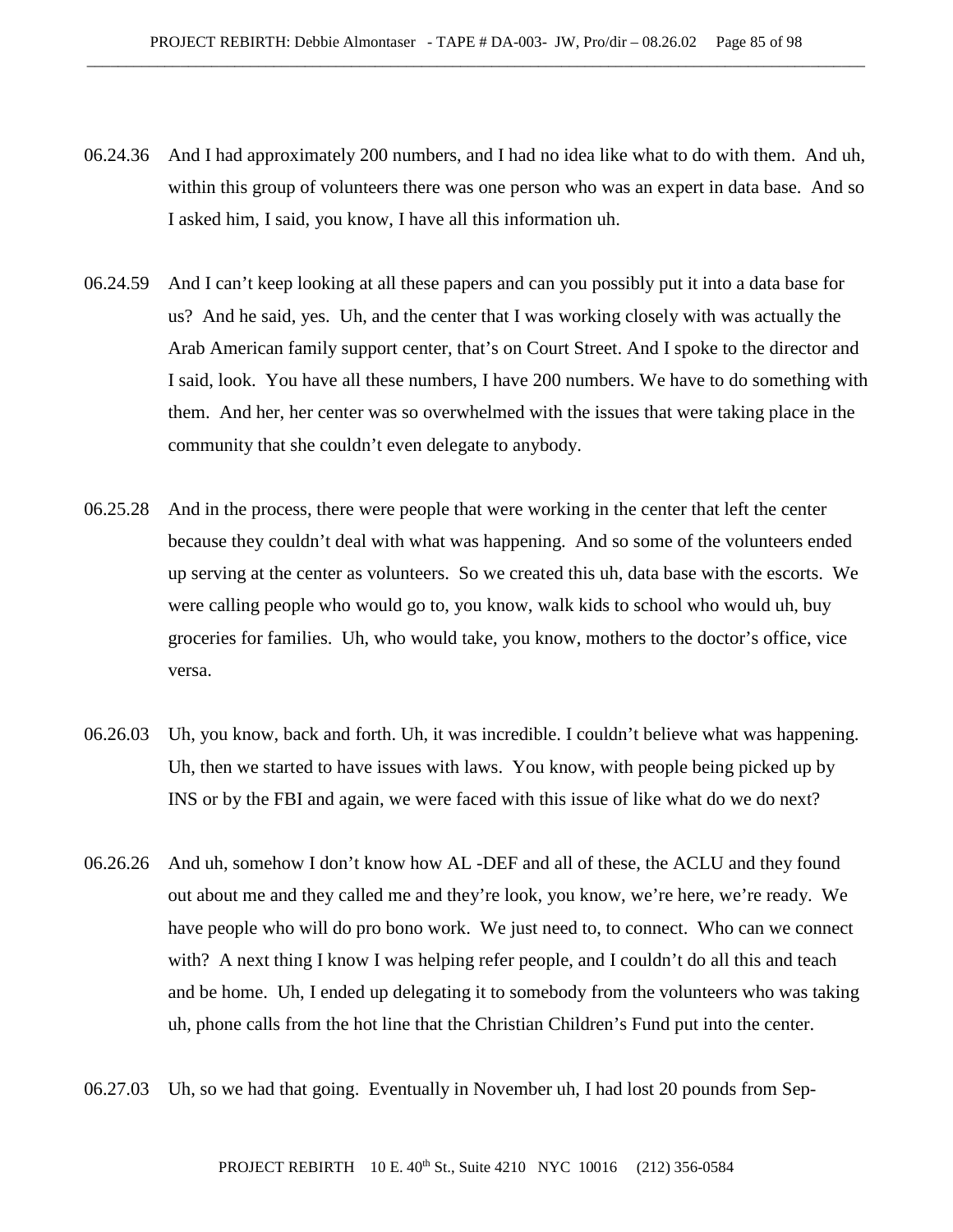tember 11<sup>th</sup> up until November. And uh, I was really, I got really sick. I wasn't sleeping, I wasn't eating, I, and I still had no sense of time. I was just living moment by moment, dealing with whatever came up next.

- 06.27.28 Uh, (CLEARS THROAT) eventually uh, in October the superintendents knew that I was doing all this, and she said to me, Debbie, you know, I would love to have you doing this on a full-time basis in schools, but I have no funding to do it. And if we can find someone to pay for this, I would, I would support it. And I said to her, I said, well, the Christian Children's Fund (CLEARS THROAT) was looking for someone to do this kind of work.
- 06.27.59 But it wouldn't be on a full time basis because they want someone to do community work and also diversity training. And so she was delighted. Uh, with the fact that this was gonna work out. I wrote the grant, I have no idea what I wrote in that grant. How I, I even got you know, I have no idea how I function because I just didn't feel like I was functioning.
- 06.28.26 Uh, I uh, I forwarded to her, she sent it to the Christian Children's Fund, and they uh, they gave us the grant. And I left the classroom in November, right before Thanksgiving and it was the most hardest thing to actually do. Uh, because I, I really loved my kids, but deep down inside of me I knew that I wasn't giving them my all as I've always done in the past.
- 06.29.01 Uh, I was there for them from 8:40 'til 3, I did as much planning as I could. But I wasn't giving them what I truly believed a teacher should give a group of kids. And uh, the kids were seeing me in the newspaper, actually. The local newspapers. They saw me on Channel 13. And they were just so happy to see the work that I was doing, and eventually I had to break the news to them.
- 06.29.32 And uh, you know, I was crying 'cos I couldn't even figure out how to tell them. I had the two guidance counselors there and I was like, this is the most difficult thing, you know, I said to them, that I have to tell you, but you guys know of all the work that I've been doing. You've seen me in the newspaper, you've seen me on TV. And people still keep calling me wanting my help and wanting me to help them uh, organize and do things for the community.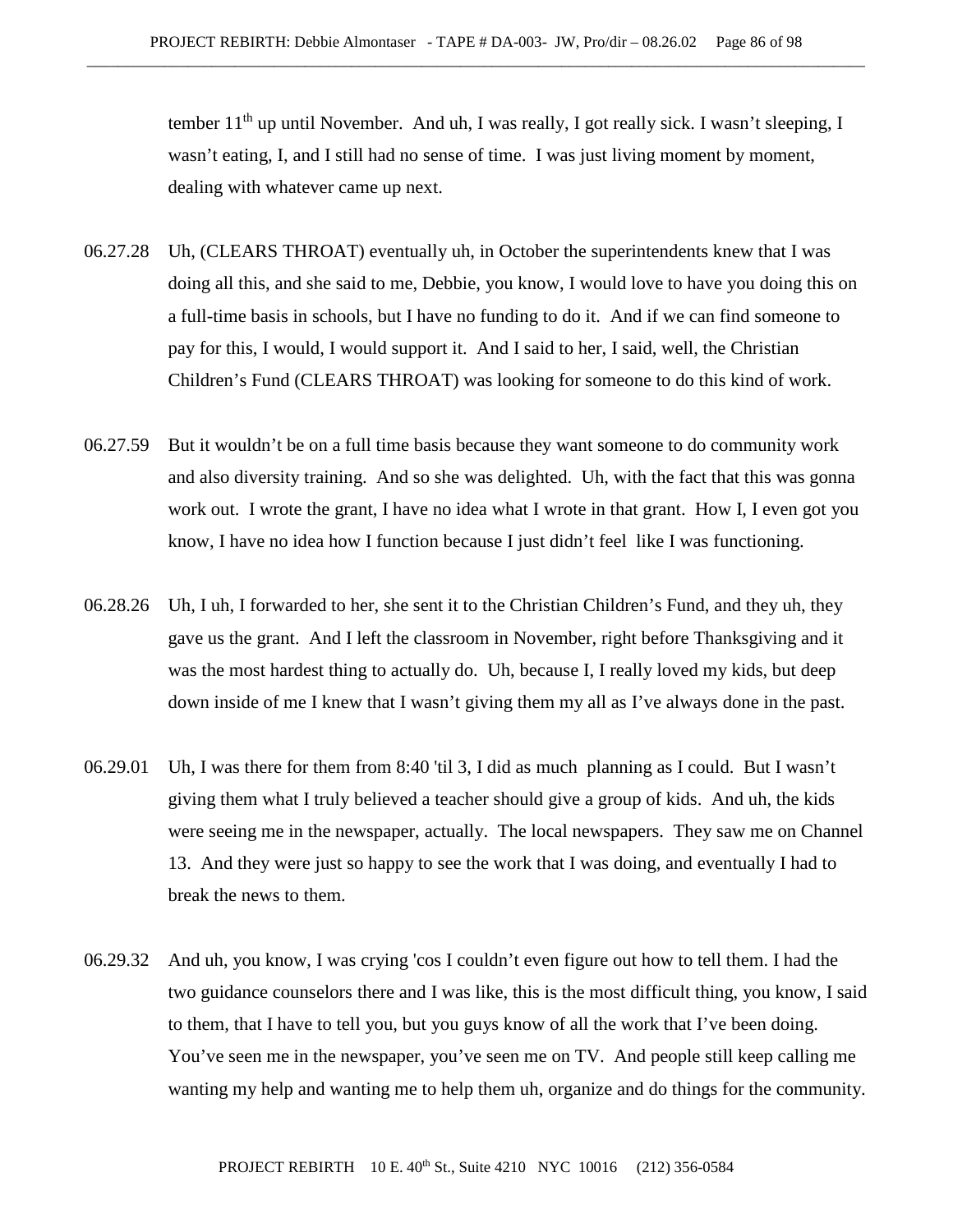- 06.30.01 And I just don't know how I can be here with, for you and how I could do all that without literally one day just falling apart and getting really sick. And I said to the kids, I said you guys have noticed, you know, that I don't look like I did when you first met me. Uh, and one of the girls said, yeah, you know, you lost a lot of weight, Debbie, you know. And uh, I said, yeah, it's because I'm not eating, I'm not sleeping, I'm not doing what a person is supposed to do to take care of their body, because I don't have the time.
- 06.30.38 And uh, I said to them, I said I have to make a choice, you know, it's either that I you know, remain a teacher and not do this work and then know that no one else out there will be able to, to do this work. And me not doing this work, I would be letting down a lot of people in the community who look up to me for help.
- 06.31.04 Uh, who look up to me for answers. And I don't know. I, I don't know what I want to do. And I said to them, I said, so you know, I want to have this conversation with you and help you, have you guys help me make the decision.
- 06.31.30 Uh, and as we were sitting in the circle, you know, 'cos a lot of the time as I said, they saw me in the paper, they would ask me what was happening, what did I do? Uh, you know, throughout the two months. And uh, and as we were talking, I said so I have these two choices. I either stay and, and devote myself to teaching, or I have to do what is, you know, uh, important for the community to be able to survive it and continue.
- 06.32.06 And one of the girls in my classroom said, she didn't even look at me. She looked at all the other kids, and she said, well, I know how we all are feeling right now. I am very upset that Debbie has to make this decision. Uh, but I understand where she's coming from.
- 06.32.28 And we can't sit here and be selfish, it was so funny the way she said it, we can't sit here and be selfish to want Debbie when we know that there are other people uh, in her community who need her uh, who need her because they have no one else to go to. Uh, and no one for them, no one to help them.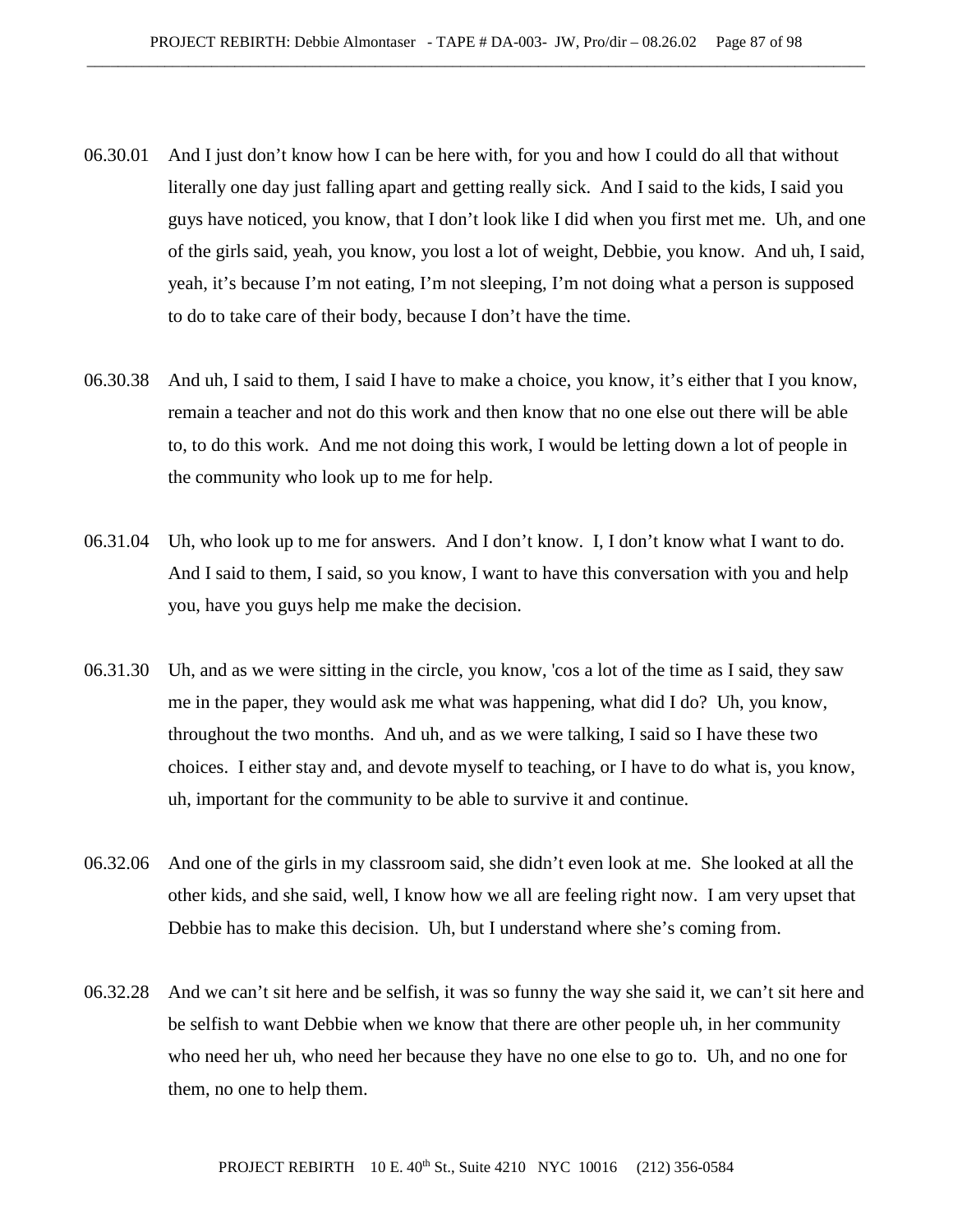- 06.32.57 We can't be selfish and say we want Debbie to stay here, because and she said, because if, if anything happens to someone in her community, and I know that I told her, no Debbie, we want you to stay, that I can never live with myself. And I looked at her and I was just in total, total shock. And uh, the guidance councilor just looked at her and she said to her, she said uh, well, what do you mean by that Precious? And she said, well, uh, she's African American.
- 06.33.30 She said, you know, my mom told me about a lot of things that happened when she was a little girl, how people used to get beat up uh, how they were treated badly because they were black. Uh, how they were chased if they were in the wrong neighborhood uh, they were beaten. And she, she went on and on and on, and she said, and I know that right now this is what's happening to the Arab and Muslim and South Asian communities.
- 06.34.03 Uh, and they need somebody to stand up for them. They need somebody to look out of them. They need somebody who knows what to do. And the only person that I know uh, is Debbie. And I think that we have to, we have to make the decision for (?) Debbie, that she has to do this work. And I just, I sat there literally in tears, because it, it was just so amazing.
- 06.34.33 Because I was, you know, that day, that whole week, I didn't know how I was going to have this conversation with them. Uh, and at that point, the grant didn't even come in yet. And uh, I was really, really sick. Uh, truly sick. And uh, she, she said this and then the other kids looked at me.
- 06.35.00 And they, they said to me, you know, one of the boys said to me, Debbie, is this really what you want to do? And I, I said I don't know what I want to do. Uh, I'm, I'm very confused about this. Uh, I said even if I left tomorrow, I wouldn't know, I you know, what would be happening. Uh, and uh, he said to me, he said, well, we want you to choose the thing that will make you feel the most happiest right now.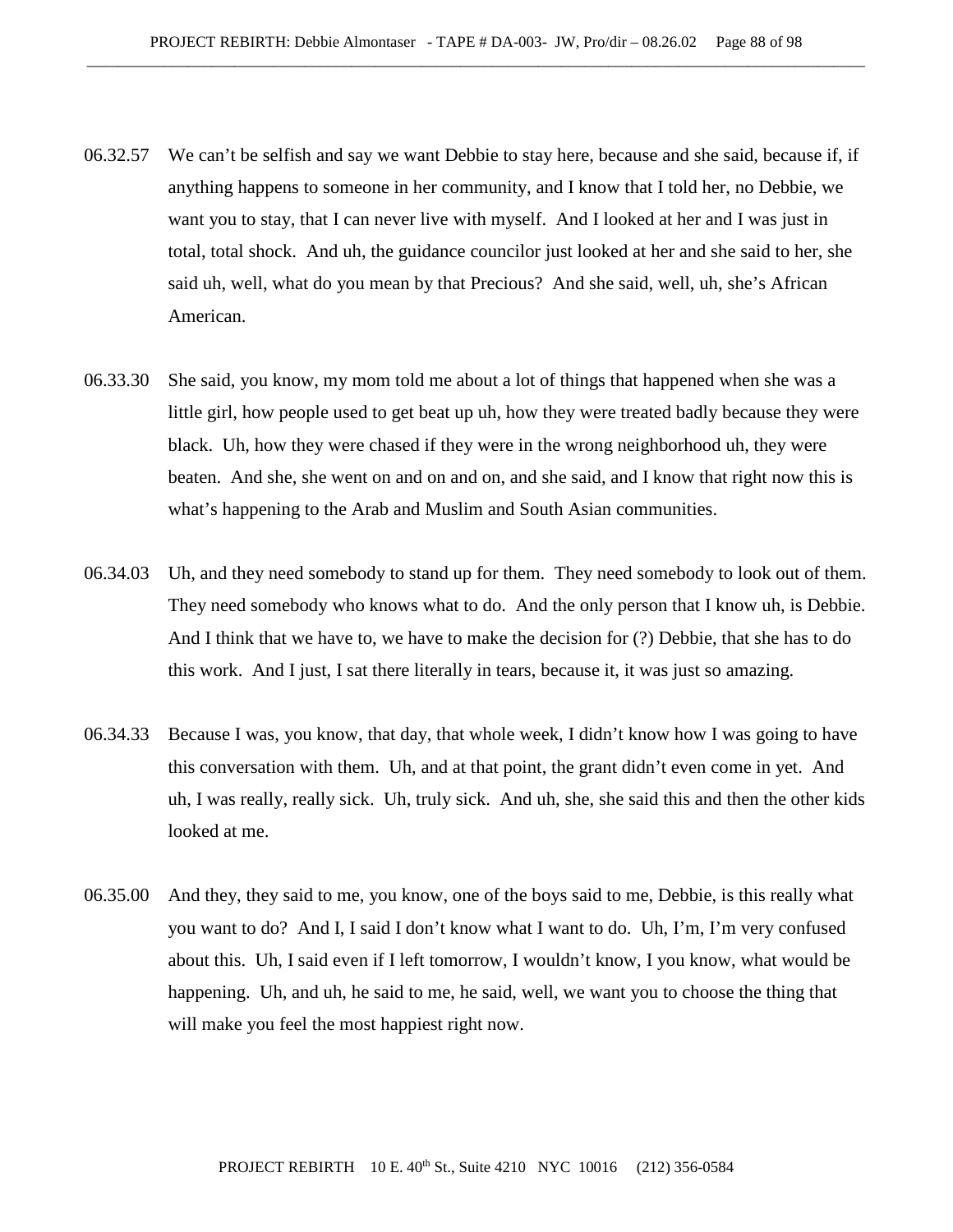- 06.35.32 And we know that your son is not home. Uh, you're thinking about him. We know that you know, uh, everything that's happening in the community, and you're the only one that knows how to deal with it, and we think you should do it. And uh, as I'm sitting there, one of the kids said, how many of us think we, you know, Debbie should do this (LAUGHS).
- 06.35.57 You know, and they started raising their hands, and, and the guidance councilor said to me, you know, afterwards. And so you know, after that, they came over they hugged me and I said to them, I said, you know, probably my last day will be uh, the day before Thanksgiving because I'm really, really sick, and I really need to take time to, to let my body feel better. Uh, and they threw a party for me. Uh,  $(?)$  November  $21<sup>st</sup>$ , I guess it was.
- 06.36.29 They surprised me, they bought cake, they brought me flowers, they threw a party for me, and uh, and I said to them, I said, I'm only, I'm not going anywhere. I will come back and visit, I promise. Uh, I promised them to come back for their graduation, which I did. Their 5<sup>th</sup> grade graduation in June. I went before holiday breaks, uh, and they were calling me most of them used to call me on the phone, if they saw me in the paper, if they saw me on TV or, uh, and just to check up and see how I was doing.
- 06.37.03 And uh, but that, that day was interesting, 'cos the uh, the guidance council said to me, she said, Debbie, you know, you've only been with them a couple of months. And the way that you have helped these kids become such thinkers is incredible. That a decision that you were so worried (LAUGHS) about having uh, you just left it up to them, you know, to discuss and uh, and come up with such an answer.
- 06.37.35 Did you intentionally (LAUGHS)? I said, I, I don't think it was intentional that I just threw it out there. But I said, uh, I, I gave them the opportunity to always you know, talk about what should we do as a class? Uh, and I think that's what helped. Uh, so I left, I left before the break, but uh, at the break, the Thanksgiving break.
- 06.38.02 The grant didn't come in 'til mid-December but I was, I hadn't been sleeping, I hadn't been eating. And I remember on Thanksgiving I was very, very, very sick. I, it was just like, you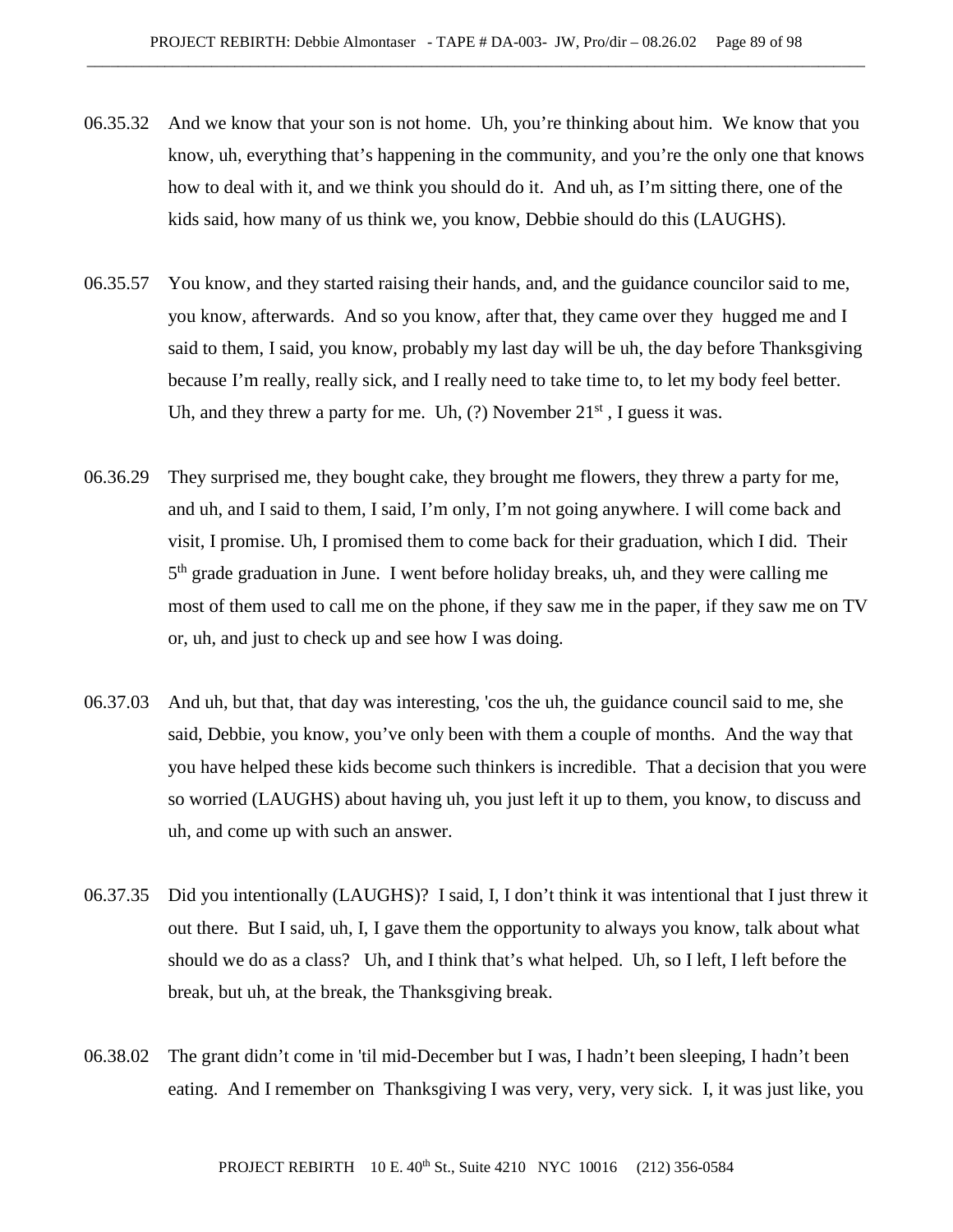know, when your body, you push it for so long, and then finally when you give it the opportunity to rest, it just falls apart. I was, I was literally in such bad condition I couldn't even stand for two days.

- 06.38.33 I was just in bed. I would get up to go to the bathroom and it was like I had to hold on to something because every bone in my body ached. Uh, and I was like that for maybe four or five days. Uh, and it was the only one day that uh, that I felt fine. And that was, I don't, it was one of the days on Thanksgiving.
- 06.39.00 I think it may have been Thanksgiving day itself. Uh, Usef got the opportunity to come home for dinner and uh, we actually that, that day we had the turkey, uh, and my mother in law offered to cook it. And I told her I wasn't really, you know, in a festive mood. Nobody was in a festive mood, but ok, so she said to me. All right, then we won't cook it today. We'll just, we'll wait for another day.
- 06.39.29 And uh, Usef called. Uh, around 1 o'clock in the afternoon and he said, you know, Mom. Uh, I'm gonna come home, I can come home for uh, for Thanksgiving dinner uh, are you guys having dinner? And I just said to him, I said uh, yeah, we're having it, you know, we're, we're cooking and, and meanwhile we weren't cooking but what else can I say to him at that moment. I said are you gonna spend the night, and he said, no, mom, I'm just, I'm getting the opportunity to come to eat with you guys and then I'm gonna go back.
- 06.4.0.03 And uh, I was really, it was such a great day. And uh, I remember my husband, it's like you know, you have to change. Uh, wear something nice. You know, don't let Usef see you that you're really sick. Uh, you know, and be in a better sprit. And, so of course we all got dressed up, you know, and it was amazing. It was a miracle turkey, too, that day (LAUGHS).
- 06.40.29 Because he called at 1 o'clock and uh, I told my mother in law and she took it out and she stuffed it and she put it in the oven, and it was just, it was so incredible. I think it was like a 15 pound turkey and it cooked in like 2 ½ hours (LAUGHS). And uh, and my husband's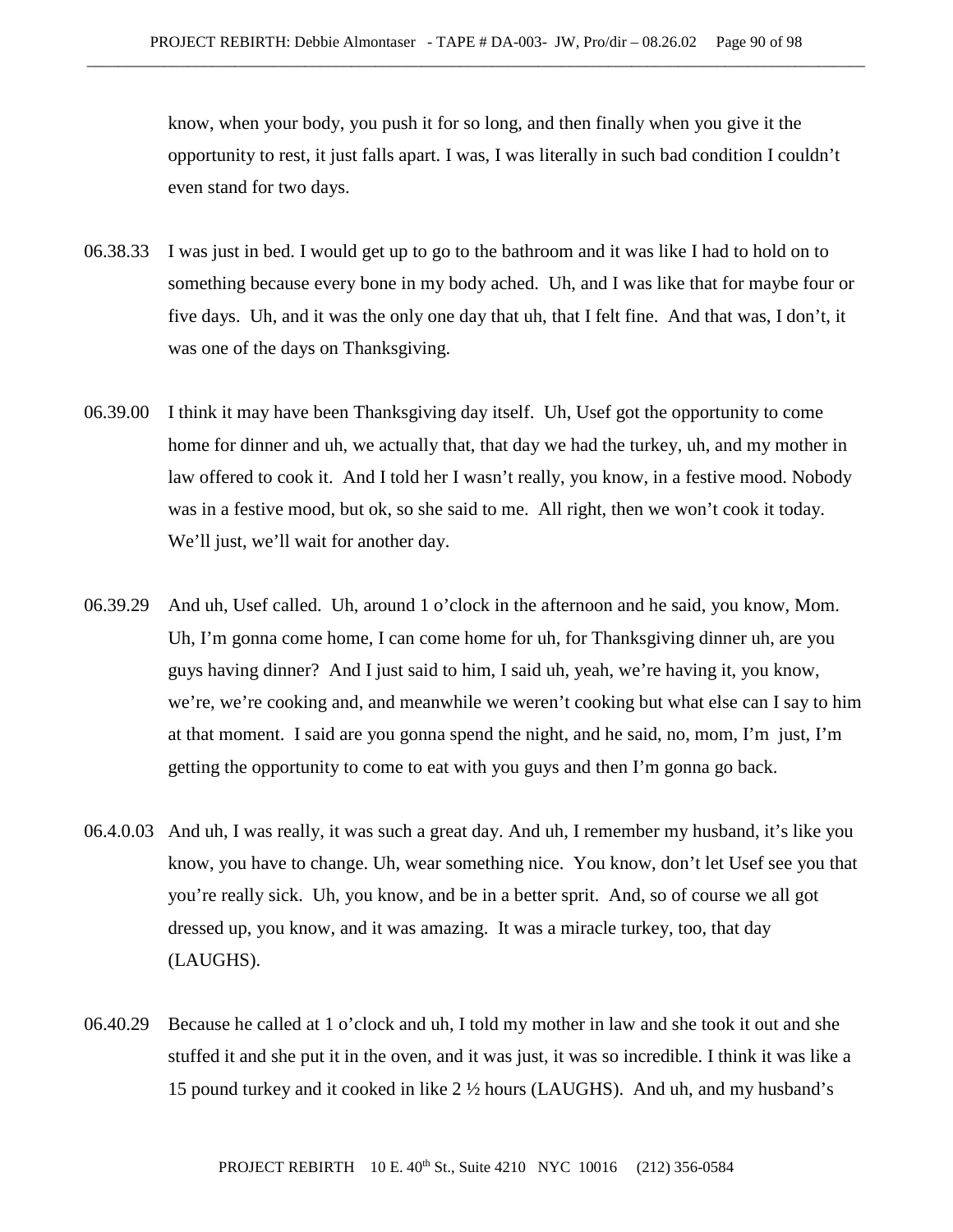like, I know we're gonna have raw turkey today. Why did you rush it? Why didn't you just let it. And I said, look, I checked it. The uh, the thermometer popped up. I think it's cooked.

- 06.41.01 And uh, we took it out and we sat there and he was carving it, it was just so juicy. Uh, and it was so, you know, tender and it was great it was really great. And uh, you know, we just sat there. You know, we ate, but I, I guess what was the most fulfilling thing for me to actually sit and watch Usef eat, you know? Uh, sit and watch him eat. Uh, and you know, he finished eating and uh, he said he was gonna take a nap.
- 06.41.36 And he went up and he took a nap and uh, and he left. And uh, and you know, my mother in law and my daughter cleaned up and uh, I just went up and I was, I as I said, I was in bed for about 4 or 5 days, just feeling really, really awful. Uh, and everybody was calling me, and uh, my husband was like, you know, she's not feeling well, she can't come to the phone.
- 06.42.05 And, and uh, eventually one of my friends who, who uh, I met at the non-violence training came over and she said, you know what this is the best thing that you ever did for yourself was just lay low and give your body time to heal. And so it was like I think the first week of December that I then picked up and we started organizing again.
- 06.42.34 And uh, we created Brooklyn Bridges, which is basically encompassing all the work that I had described, but became more focused to really meeting the needs of the community, such as escorting uh, doing education and outreach, teach-ins, and churches and synagogues and local organizations where I basically went and did FYI- type of workshop on Islam and Arabs and South Asians.
- 06.43.05 Uh, and doing civil liberty issues. You know, knowing your rights not only for immigrants but also for people who don't know what the Patriot Act was about and how it (?) impacts all of us. Uh, and then in January when we realized how many people were (?) being picked up and detained, and the number grew to over 1200 people, we were alarmed and we had no idea how to deal with it.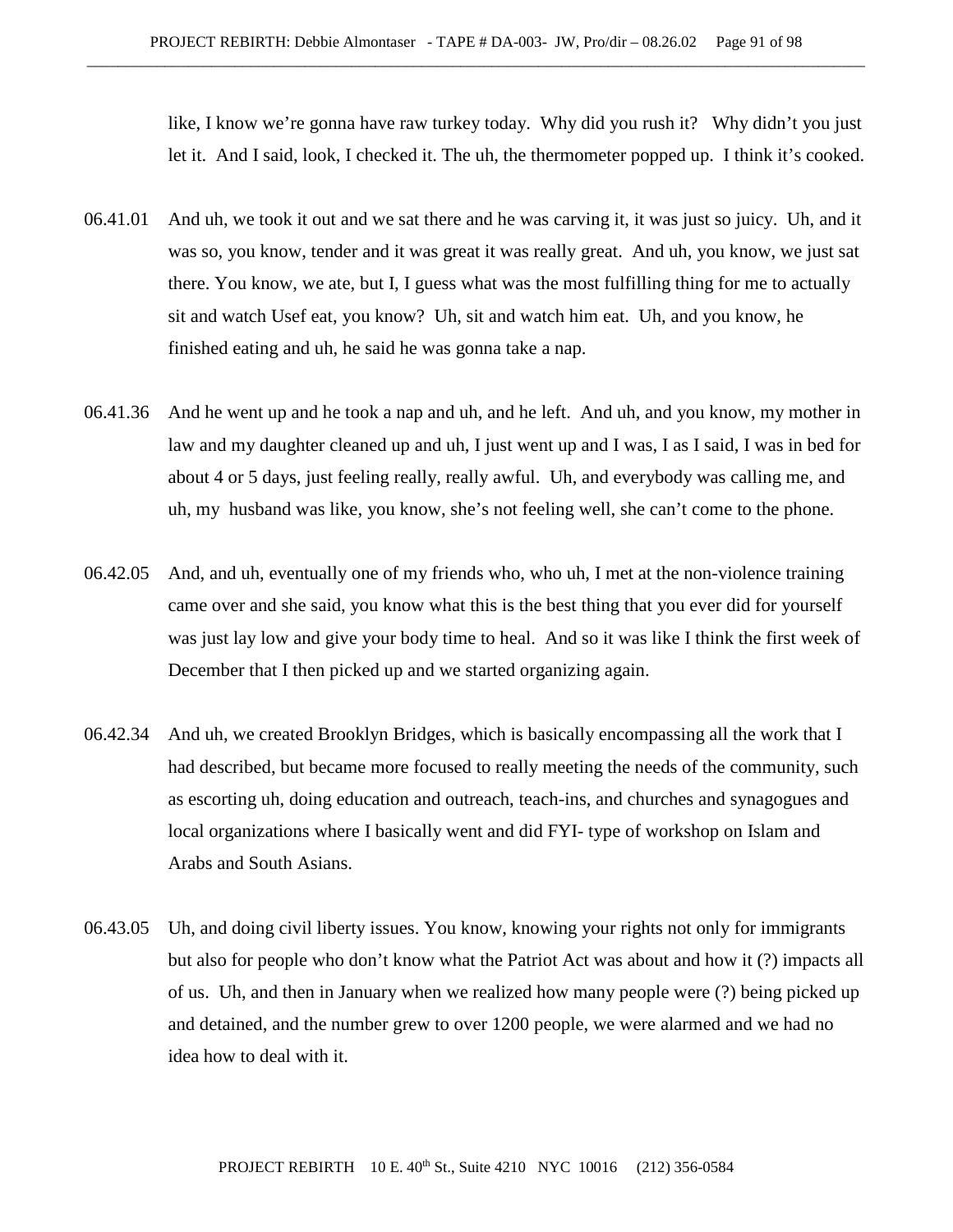- 06.43.40 And we started to organize demonstrations in front of uh, a detention center on  $3<sup>rd</sup>$  Avenue and 29<sup>th</sup> Street, where there were actually 50 men who were picked up and who are imprisoned there, and we didn't have their names, we did not know the charges.
- 06.44.03 And quite frankly, many of them who had families did not know whether they were there or they were in the East river or somewhere. Uh, because there was no way to get the information. Families who were documented, who had resident cards that went to local precincts got no answers what so ever. Uh, and then families who were not documented had no one to turn to, because they were afraid of of getting themselves exposed.
- 06.44.35 Uh, so it was a traumatizing time. Uh, and basically we organized demonstrations every Saturday from January, the second week of January up until June  $15<sup>th</sup>$  where we did it (?) on a weekly basis. And what was incredible was people in Brooklyn had no idea there was a detention center in the waterfront.
- 06.45.04 People who lived in Park Slope, Sunset Park had no idea. They built it in an area that was all commercial buildings, where there were people importing and exporting equipment and materials. And uh, we used to do marches in the different neighborhoods to the detention center where, you know, every time we did that, people would come out their houses and listen and look to what's happening.
- 06.45.36 And realize what's happening and grab their jackets or whatever and joined us in the march. Uh, so it was quite a way to uh, to attract the public's awareness uh, and joining us in this struggle. Uh, so as of now, because of the summer months, we haven't been, we've only been doing them on a monthly basis.
- 06.46.01 So we had one July  $6<sup>th</sup>$ , we had one August  $3<sup>rd</sup>$ , and our next one is actually September  $7<sup>th</sup>$ . Uh, and as of this point, there are only 3 men who are left at this detention center. And I can't say that we can take credit that they were all released. Uh, some of them were released, some of them were deported, and some of them may have been switched over to different detention centers.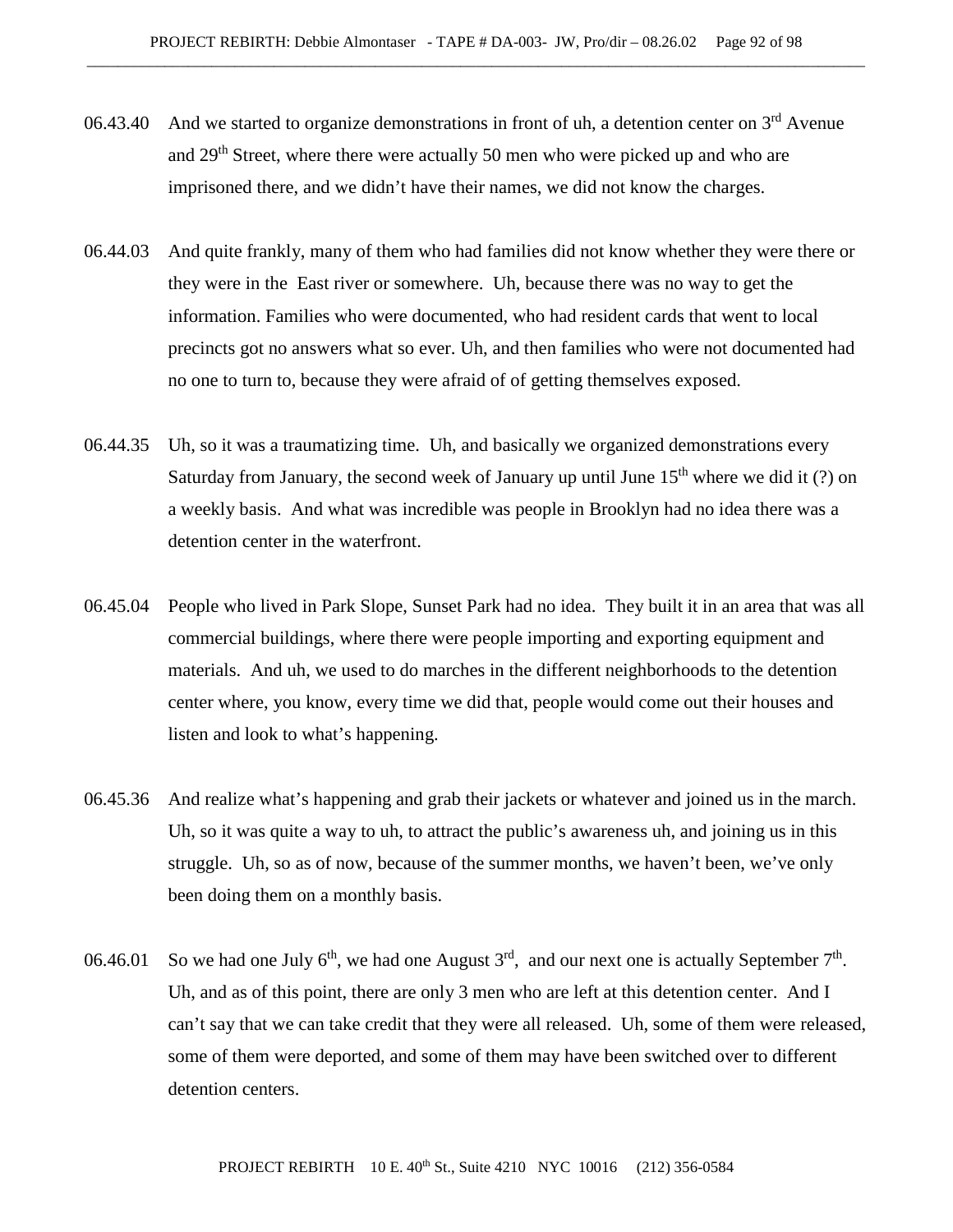- 06.46.31 Uh, but now our struggle is to really uh, have the detention center know and understand that these people should be treated in a humane and dignified way. Many of, you know, people who were being held there and what was really cruel. When we started doing the demonstrations out there, they, they couldn't get rid of us, so what they decided to do was actually paint the windows of the cells.
- 06.47.01 So the poor men that were imprisoned there couldn't see what was going on outside, because their windows were painted a white. Uh, and therefore they couldn't even see daylight or know a sense of time of the day. Uh, and basically they sleep in cells that are lit 24 hours a day. Uh, their dietary needs are not being met.
- 06.47.32 Their health needs are not being met. And many of them who are in there didn't even get lawyers appropriately. Uh, some of them sat in cells for months until they got a lawyer. Uh, and then, in terms of phone calls, they were only allowed to call out once a month. Uh, so we truly saw it as you know, impeding on their human rights.
- 06.47.58 And uh, one of the things we did through this demonstrating was we were (?) excuse me uh, doing letter writing and uh, petition campaigns, where we had people in the community sign petitions and letters. And uh, we were able to get Amnesty International to investigate detention centers. And uh, they were successful in getting into most, except for this one. This one wouldn't allow them. Uh, but the report exposed a lot of the same type of treatment uh, in different detention centers that were taking place in this detention center.
- 06.48.39 Uh, and what happened after that was we lobbied to Washington and we met with people in the Justice Department and voiced our complaints. And what they did from the Justice Department was actually send people uh, from the Justice Department to investigate this uh, detention center.
- 06.49.01 So as of now, you know, things have changed, you know? Uh, but yet there are a lot of, you know, these three that are still there, really are facing hardship. You know, they are in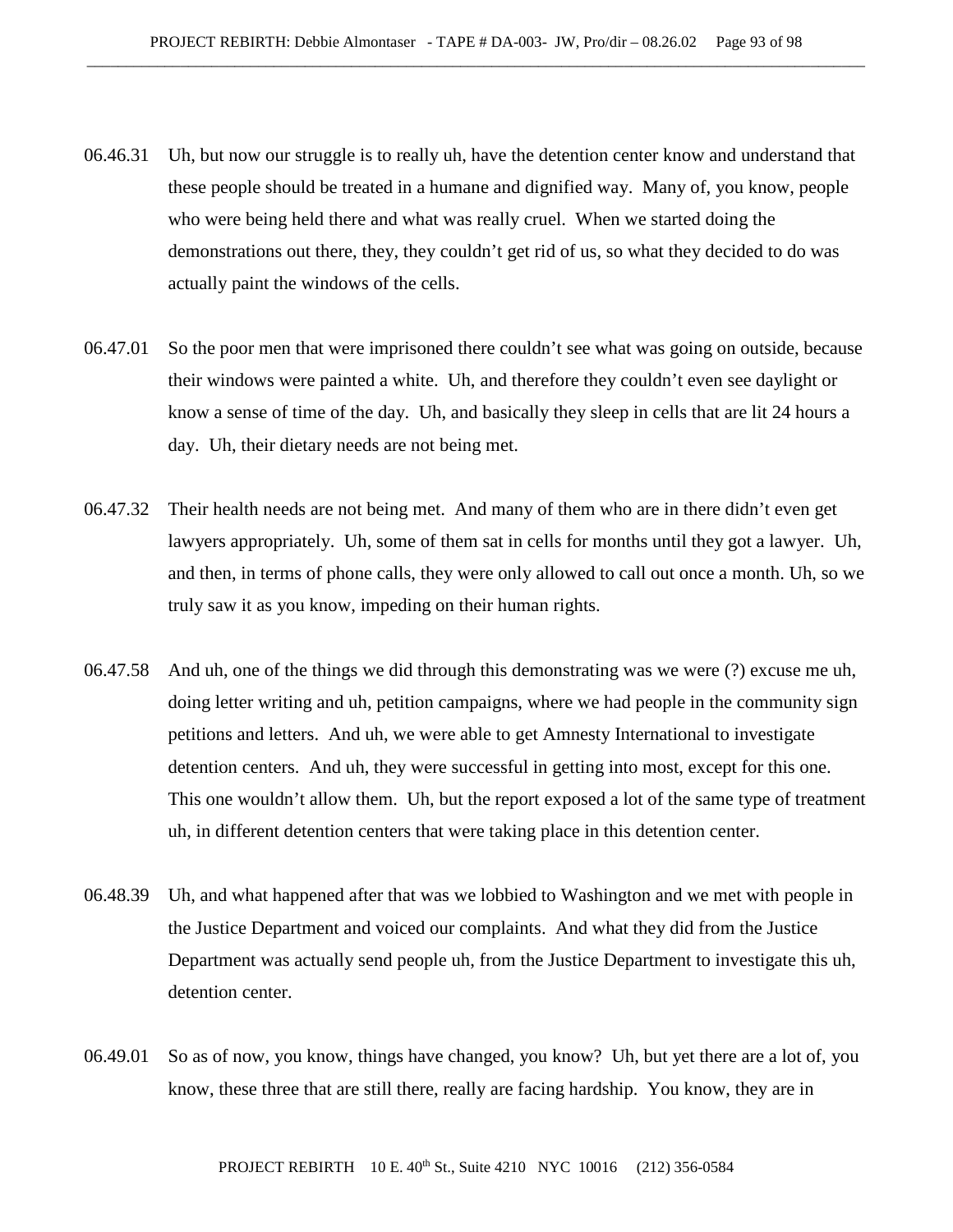solitary confinement. Uh, they haven't really been charged with anything. Uh, uh, two of them, I believe, have some type of misdemeanor uh, that they've you know, admitted to being guilty.

- 06.49.30 Uh, but have not been sentenced. And so it's just, their days are there and they're just living this way. So uh, and I think what's been extraordinary in all this is that the 1200 that they did pick up uh, none of them had any terrorist links. The majority of them have really just had uh, visa violations, and have been treated uh, so poorly
- 06.49.58 you know, it's, it's quite scary to uh, to uh, to be a part of a country that you know, you grow up all of your life thinking of it as being a just and humane country. And then to know that, you know, that our government is doing such things that you only hear happening in, in other parts of the world. Uh, it's so terrifying for me.
- 06.50.30 Like I just had so many uh, mixed emotions. Uh, and at one point I was in a state of denial that the U.S. Government would do such a thing. Uh, but uh, you know, it, it had to hit home, and uh, when I saw it happening to people I knew, that's when it really, truly hit home that this is happening .
- 06.50.56 Uh, people who are living in my community who were picked up and detained. Uh, and then even my younger son uh, on Memorial weekend was uh, racially profiled on the street. Uh, he got off the, the train, got out of the train and was walking uh, down the street. He was wearing a suit and uh, and a raincoat. It was very nice day. And he got out of his uh, career training program early.
- 06.51.31 And he noticed that he was being followed by a car that was going really slow down the block. And he turned the other block and the car was still there. And he kept going and the car was still there. And eventually he stopped in front of a movie theater to talk to someone. And uh, (STOPS)

## 06.51.43 END OF TAPE # DA-006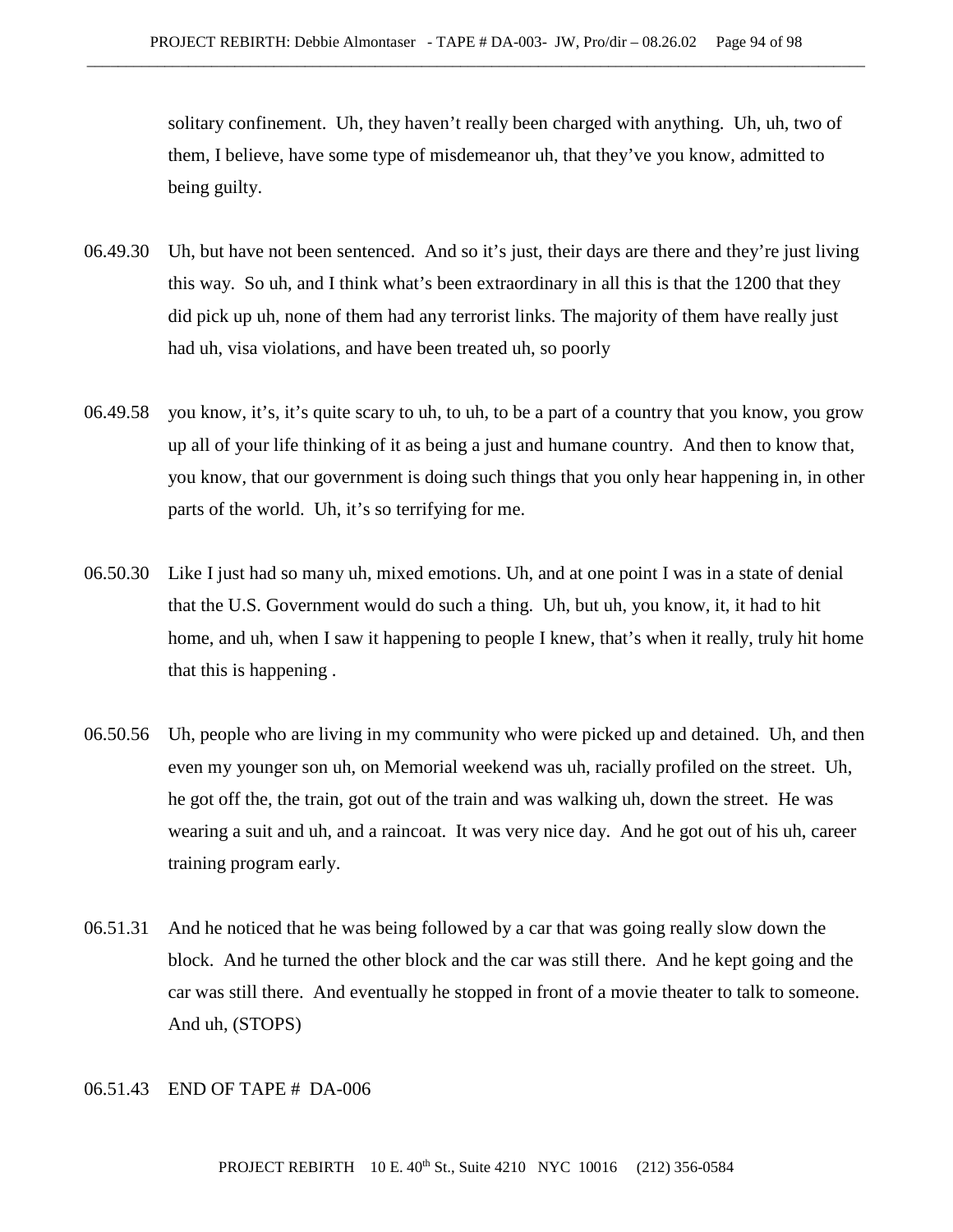**TAPE # DA-007 DEBBIE ALMONTASER 08.26.02 JIM WHITAKER, Producer/Director PROJECT REBIRTH**

## 07.00.30 PICTURE UP

## (OFF CAMERA REMARKS)

JW: So the car was moving slowly down the block?

- 07.00.39 DEBBIE ALMONTASER: So the car was moving slowly down the block and he sort of realized that somebody was following him. Uh, he turned around the corner, still the same car. Finally he stopped, 'cos he recognized someone, and he stopped to talk to him, and the two agents came out and approached him and said, put your arms out.
- 07.01.00 Uh, are you carrying a weapon or any illegal drugs or anything? And he looked at them in disbelief, and he said, no. Uh, and uh, they frisked him. They realized he had nothing, they asked him for ID. Uh, he took out his wallet, and he had his career training program picture ID card. And they looked at it, they asked him his name. He told it to them.
- 07.01.31 They asked him to give his social security card number. Uh, and he was very nervous. And he was able to tell it to them. And the agent made him say it four times in a row, repeat it. And he'd repeat it. Repeat it, and he'd repeat it. And uh, he felt very humiliated. Uh, he felt awful.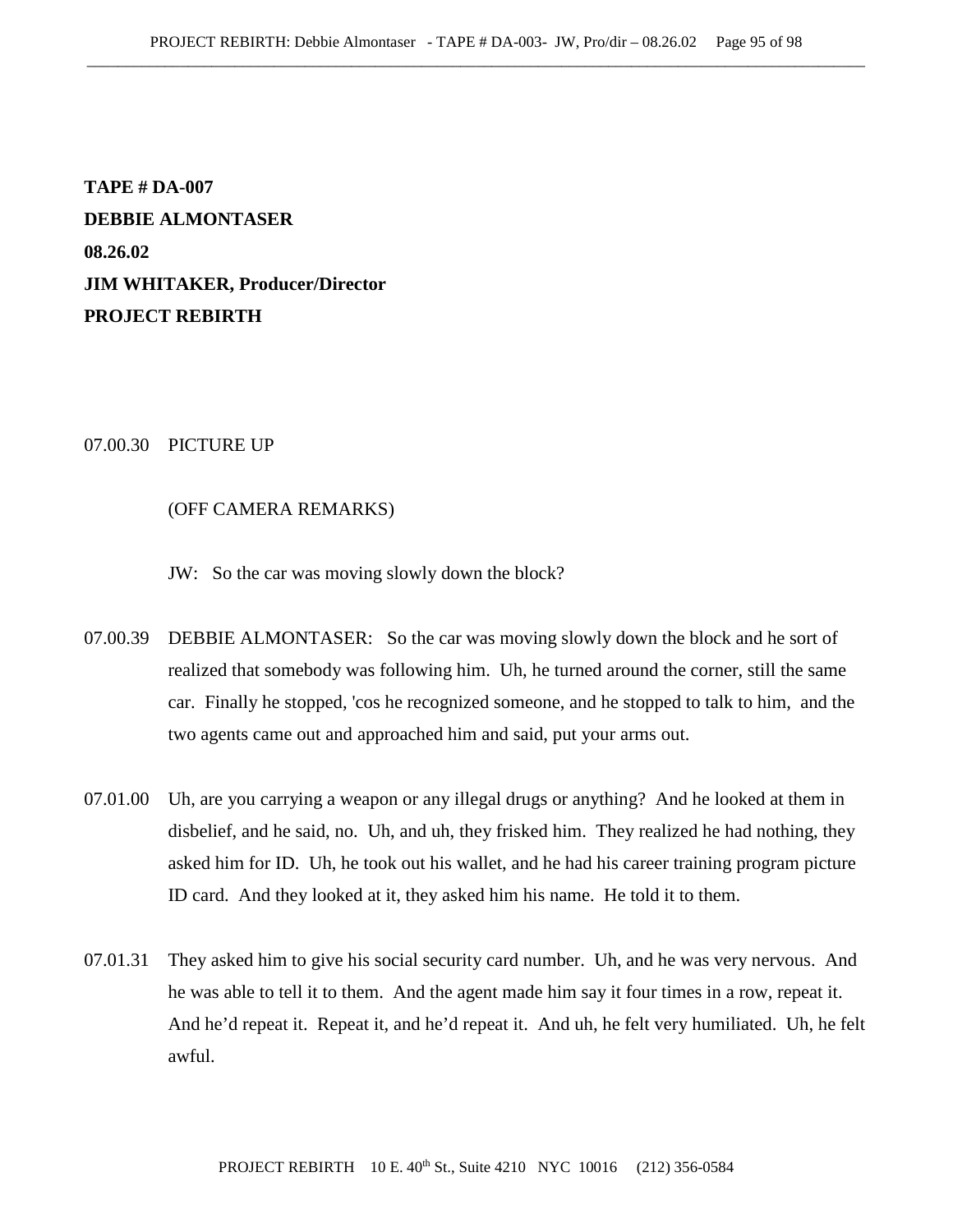- 07.01.58 Uh, they finally asked him for his wallet, they went through his wallet. And they found a card of my nephew's who is actually in the NYPD Community Relations office. And they asked who is he and why does he have this card? He explained who he was. They took the card, they called my nephew, and they spoke to my nephew, they said we have him here. Uh, we picked him up, we just wanted to verify who he is.
- 07.02.32 And uh, my nephew explained who he was. Uh, and he asked to talk to my son. My son was actually outside of the car, and my nephew started yelling at my son, you know, what were you doing trying to get into schools? Uh, and uh, you shouldn't be doing that and blahblahblah. And my son is like, I don't know what you are talking about. And he said to him, uh, yeah.
- 07.02.59 You know, this is what they told me that you were trying to get into some of the school buildings. He said, I was only trying to get into one, and that was the high school that I was attending. I wanted to go see a high school (?) a high school teacher that I had, and I gave them the name and I gave them the classroom number. And I didn't find the door open and I walked away. Uh, and I said, he said to him, if uh, you know, anybody in that school would know who I am, because I was only there a couple of years ago.
- 07.03.31 And my nephew then made my son apologize to the agents. And my son said to him, for what? I, I didn't do anything. And he said, just apologize. So he apologized and they let him go. Uh, two hours later, in a different neighborhood, he was coming home. He got back on the train and he got off the train to wait for the bus to take to my house, and he was stopped again, by a different unmarked car.
- 07.04.02 And he went through the whole procedure, and he said to the agent, he said, look sir, I was just pulled over two hours ago. Uh, they asked for my ID, they asked me if I was carrying a weapon or drugs or anything, I have nothing uh, you're free to you know, to frisk me, do whatever you want, but I have nothing. And so the agents sort of believed what he was saying and he said, Ok, you know, what it is, sir?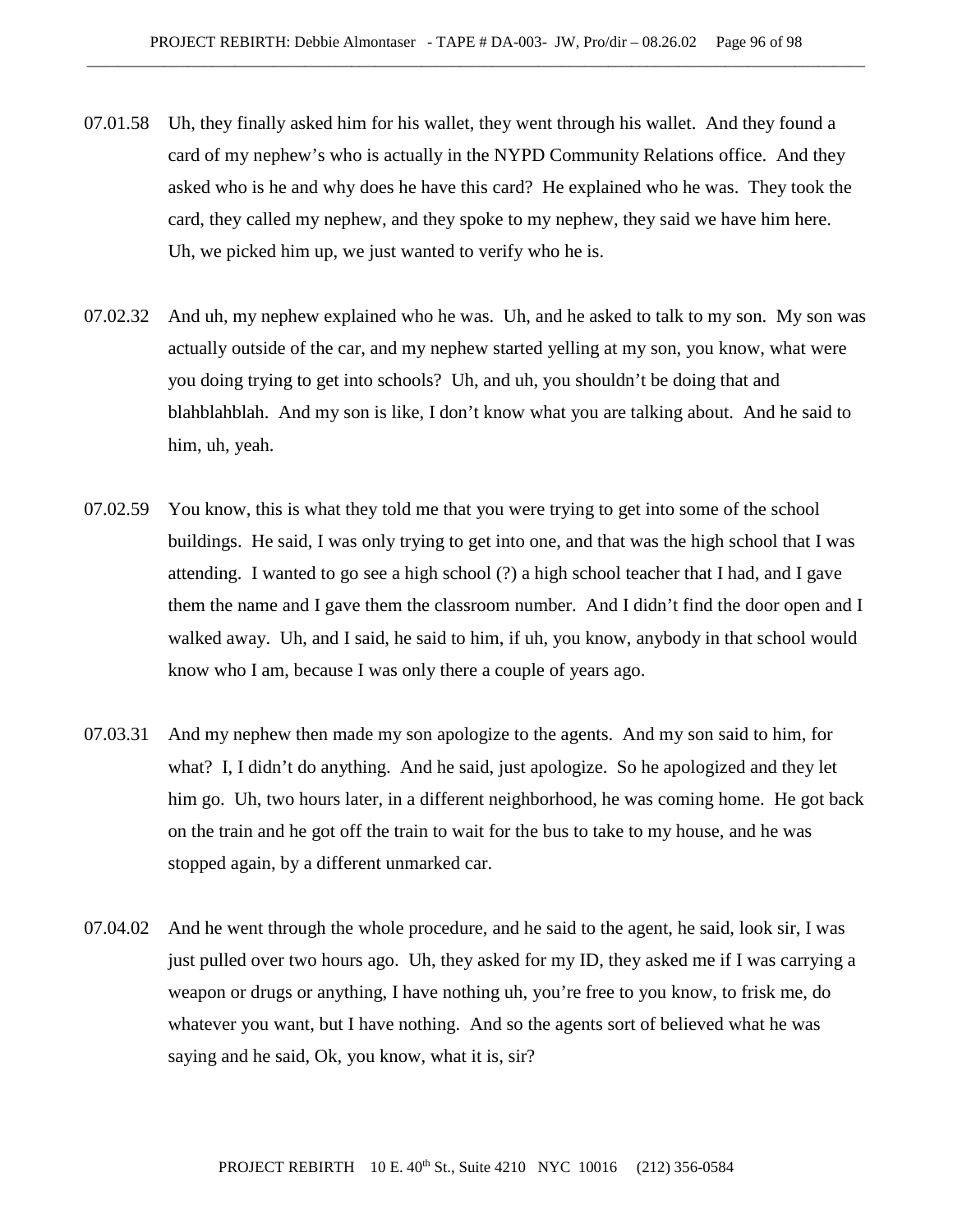- 07.04.32 That trench coat. You look suspicious wearing the trench coat. I don't think you should wear it. And uh, he came home, he was devastated to share this. Uh, I think what was devastating for me as a mother is to, to have my child actually experience how, you know, this war on terrorism is pretty much violating all of our rights.
- 07.04.59 Uh, and it made me think about my own self perhaps wearing a long gown and walking down the street, will I be stopped because I'm wearing a long gown, you know, that I may be carrying a weapon or something. And uh, I guess what was also devastating was when he was telling us about this, Usef uh, looked at him and said, you know, what kind of idiot are you to, to wear a rain coat in an 80 degree weather?
- 07.05.29 You know, how do you expect not to be targeted? If I was an agent I would go after you, and it just uh, devastated me to hear uh, my son thinking along those terms. Uh, and I guess also uh, what's devastating is that Usef does not engage in any conversations. Uh, does not uh, in any support my activism in terms of civil liberties.
- 07.05.59 Uh, he doesn't want to talk about it, he doesn't want to acknowledge that I do the work. If people ask him about me, he doesn't mention about the demonstrations. He's never come out to the demonstrations. Uh, and he's pretty much you know, low key, he does not want to talk about the war. He does, he just is very, very neutral. And uh, a lot of it, I guess has to do with the fact that he is in the Army.
- 07.06.29 And that he feels that this is something that he has to stand by his country uh, and support it, you know, regardless of how everybody around him feels. Uh, and Mohammed went through a lot. Uh, that day on September  $11<sup>th</sup>$ , he was among the disheveled in the city. Uh, you know, he made it home finally by 4 o'clock, but he was very hard for him to get home.
- 07.06.59 Everybody was grappling to get on a train, and uh, it affected him deeply because uh, he wouldn't go back to school in the city. Uh, he was afraid that something like this was gonna happen again, and that he would never uh, be able to make it home safely. And uh, it was his